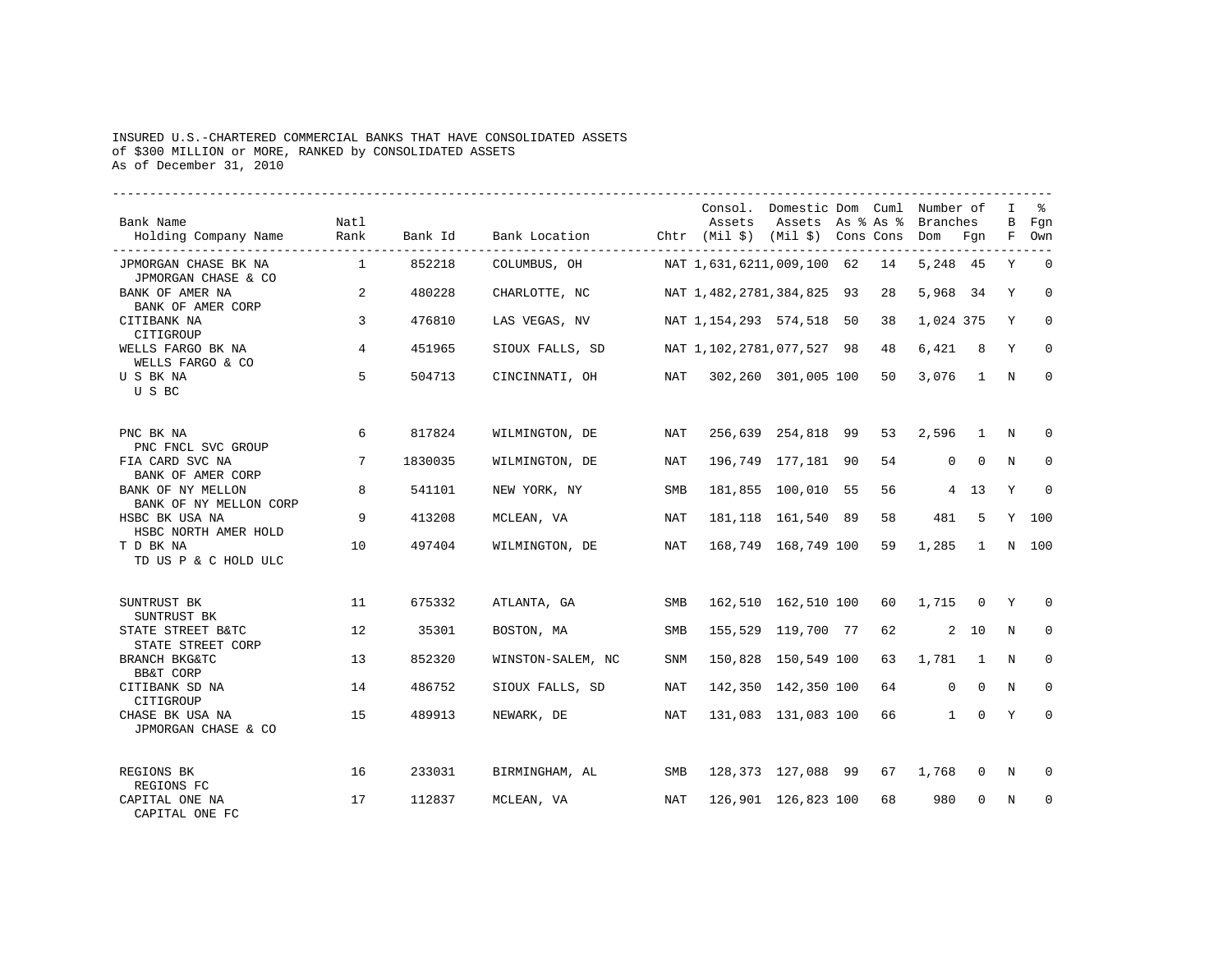| FIFTH THIRD BK<br>FIFTH THIRD BC                   | 18 | 723112  | CINCINNATI, OH     | SMB        |        | 108,972 108,803 100 | 69 | 1,366        | 1            | N           | $\Omega$    |
|----------------------------------------------------|----|---------|--------------------|------------|--------|---------------------|----|--------------|--------------|-------------|-------------|
| RBS CITIZENS NA<br>CITIZENS FNCL GROUP             | 19 | 3303298 | PROVIDENCE, RI     | NAT        |        | 107,836 107,836 100 | 70 | 1,122        | 1            | N           | 75          |
| GOLDMAN SACHS BK USA<br>GOLDMAN SACHS GROUP THE    | 20 | 2182786 | NEW YORK, NY       | SMB        | 89,447 | 89,447 100          | 71 | 3            | $\mathbf 0$  | N           | $\mathbf 0$ |
| KEYBANK NA<br>KEYCORP                              | 21 | 280110  | CLEVELAND, OH      | NAT        | 88,592 | 87,355 99           | 71 | 1,054        | 1            | N           | $\Omega$    |
| UNION BK NA<br>UNIONBANCAL CORP                    | 22 | 212465  | SAN FRANCISCO, CA  | NAT        | 78,675 | 77,909<br>99        | 72 | 406          | $\mathbf{1}$ | Y           | 100         |
| CAPITAL ONE BK USA NA<br>CAPITAL ONE FC            | 23 | 2253891 | GLEN ALLEN, VA     | <b>NAT</b> | 72,203 | 67,683 94           | 73 | $\mathbf 0$  | $\mathbf{1}$ | N           | $\mathbf 0$ |
| NORTHERN TC<br>NORTHERN TR CORP                    | 24 | 210434  | CHICAGO, IL        | <b>SMB</b> | 70,373 | 47,833 68           | 73 | 15           | 4            | Y           | $\Omega$    |
| ALLY BK<br>ALLY FNCL                               | 25 | 3284070 | MIDVALE, UT        | SNM        | 70,284 | 70,284 100          | 74 | $\mathbf 0$  | $\Omega$     | $\mathbb N$ | $\mathbf 0$ |
| MORGAN STANLEY BK NA<br>MORGAN STANLEY             | 26 | 1456501 | SALT LAKE CITY, UT | <b>NAT</b> | 68,180 | 68,180 100          | 75 | $\mathbf 0$  | $\Omega$     | N           | 21          |
| MANUFACTURERS & TRADERS TC<br>M&T BK CORP          | 27 | 501105  | BUFFALO, NY        | SMB        | 67,055 | 67,055 100          | 75 | 774          | 2            | Y           | $\Omega$    |
| <b>COMPASS BK</b><br>BBVA USA BSHRS                | 28 | 697633  | BIRMINGHAM, AL     | <b>SMB</b> | 63,312 | 63,312 100          | 76 | 721          | $\Omega$     | N           | 100         |
| DISCOVER BK<br>DISCOVER FS                         | 29 | 30810   | GREENWOOD, DE      | SNM        | 62,458 | 62,458 100          | 76 | $\mathbf 0$  | $\Omega$     | N           | $\mathbf 0$ |
| BANK OF THE WEST<br><b>BANCWEST CORP</b>           | 30 | 804963  | SAN FRANCISCO, CA  | <b>SNM</b> | 57,653 | 57,653 100          | 77 | 666          | $\Omega$     | Y           | 10          |
| COMERICA BK<br>COMERICA                            | 31 | 60143   | DALLAS, TX         | SMB        | 53,797 | 52,835 98           | 77 | 442          | $\mathbf{1}$ | N           | $\Omega$    |
| HUNTINGTON NB<br>HUNTINGTON BSHRS                  | 32 | 12311   | COLUMBUS, OH       | NAT        | 53,407 | 53,407 100          | 78 | 663          | $\mathbf 0$  | $\mathbf N$ | $\mathbf 0$ |
| HARRIS NA<br>HARRIS FC                             | 33 | 75633   | CHICAGO, IL        | <b>NAT</b> | 50,026 | 49,987 100          | 78 | 345          | $\Omega$     | N           | 100         |
| M&I MARSHALL & ILSLEY BK<br>MARSHALL & ILSLEY CORP | 34 | 983448  | MILWAUKEE, WI      | SMB        | 49,144 | 49,144 100          | 79 | 382          | $\mathbf 0$  | $\rm N$     | $\mathbf 0$ |
| DEUTSCHE BK TC AMERICAS<br>TAUNUS CORP             | 35 | 214807  | NEW YORK, NY       | SMB        | 45,504 | 41,395 91           | 79 | $\mathbf{1}$ | $\mathbf{1}$ |             | Y 100       |
| WELLS FARGO BK S CENT NA<br>WELLS FARGO & CO       | 36 | 2362458 | HOUSTON, TX        | NAT        | 31,826 | 31,826 100          | 79 | $\mathbf 0$  | $\Omega$     | N           | 0           |
| SYNOVUS BK<br>SYNOVUS FC                           | 37 | 395238  | COLUMBUS, GA       | SNM        | 29,509 | 29,509 100          | 80 | 334          | 1            | N           | 0           |
| RBC BK USA<br>RBC USA HOLDCO CORP                  | 38 | 1494240 | RALEIGH, NC        | SMB        | 27,597 | 27,597 100          | 80 | 425          | 1            | N           | 100         |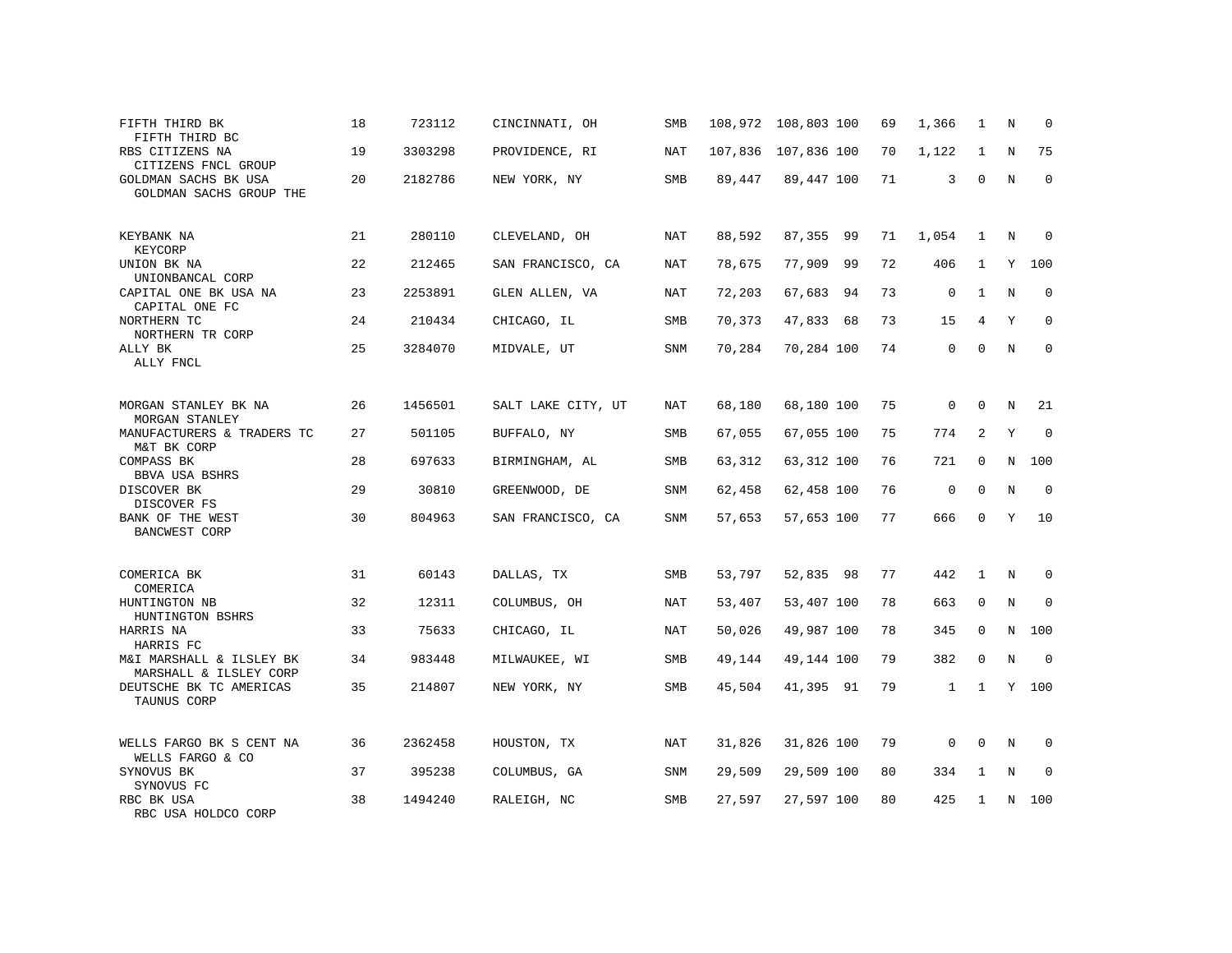| FIRST TN BK NA<br>FIRST HORIZON NAT CORP        | 39 | 485559  | MEMPHIS, TN        | NAT        | 24,482 | 24,481 100 | 80 | 187          | $\Omega$    | Υ           | <sup>0</sup> |
|-------------------------------------------------|----|---------|--------------------|------------|--------|------------|----|--------------|-------------|-------------|--------------|
| BANK OF AMER CA NA<br>BANK OF AMER CORP         | 40 | 1443266 | SAN FRANCISCO, CA  | <b>NAT</b> | 23,163 | 23,163 100 | 80 | $\mathbf 0$  | $\Omega$    | $\mathbf N$ | $\Omega$     |
| JPMORGAN B&TC NA<br>JPMORGAN CHASE & CO         | 41 | 3812165 | SAN FRANCISCO, CA  | NAT        | 22,400 | 22,400 100 | 80 | $\mathbf{1}$ | $\Omega$    | N           | $\Omega$     |
| FIRST REPUBLIC BK                               | 42 | 4114567 | SAN FRANCISCO, CA  | SNM        | 22,378 | 22,378 100 | 81 | 57           | $\Omega$    | N           | $\mathbf 0$  |
| ASSOCIATED BK NA<br>ASSOCIATED BANC CORP        | 43 | 917742  | GREEN BAY, WI      | NAT        | 21,598 | 21,598 100 | 81 | 288          | 1           | N           | $\mathbf 0$  |
| FIRST NIAGARA BK NA<br>FIRST NIAGARA FNCL GROUP | 44 | 517900  | BUFFALO, NY        | <b>NAT</b> | 21,030 | 21,030 100 | 81 | 286          | $\mathbf 0$ | $\mathbf N$ | 0            |
| CITY NB<br>CITY NAT CORP                        | 45 | 63069   | LOS ANGELES, CA    | <b>NAT</b> | 20,976 | 20,976 100 | 81 | 83           | $\Omega$    | $_{\rm N}$  | $\mathbf 0$  |
| EAST WEST BK<br>EAST W BC                       | 46 | 197478  | PASADENA, CA       | SMB        | 20,691 | 19,888 96  | 81 | 135          | 1           | N           | 0            |
| BANK OF AMERICA RI NA<br>BANK OF AMER CORP      | 47 | 3344611 | PROVIDENCE, RI     | NAT        | 20,157 | 20,157 100 | 82 | $\mathbf 0$  | $\mathbf 0$ | N           | 0            |
| TCF NB<br>TCF FC                                | 48 | 266271  | SIOUX FALLS, SD    | NAT        | 18,481 | 18,481 100 | 82 | 444          | $\mathbf 0$ | $\mathbf N$ | $\mathbf 0$  |
| COMMERCE BK NA<br>COMMERCE BSHRS                | 49 | 601050  | KANSAS CITY, MO    | NAT        | 18,337 | 18,337 100 | 82 | 208          | $\mathbf 0$ | N           | $\mathbf 0$  |
| WEBSTER BK NA<br>WEBSTER FNCL CORP              | 50 | 761806  | WATERBURY, CT      | <b>NAT</b> | 17,983 | 17,982 100 | 82 | 180          | $\Omega$    | Y           | $\mathbf 0$  |
| FIRST-CITIZENS B&TC<br>FIRST CITIZENS BSHRS     | 51 | 491224  | RALEIGH, NC        | SNM        | 17,903 | 17,903 100 | 82 | 378          | 0           | N           | 0            |
| FROST NB<br>CULLEN/FROST BKR                    | 52 | 682563  | SAN ANTONIO, TX    | <b>NAT</b> | 17,646 | 17,646 100 | 82 | 128          | $\mathbf 0$ | N           | 0            |
| BANK OF OK NA<br>BOK FC                         | 53 | 339858  | TULSA, OK          | <b>NAT</b> | 17,415 | 17,415 100 | 82 | 84           | $\Omega$    | Y           | $\mathbf 0$  |
| WELLS FARGO BK NW NA<br>WELLS FARGO & CO        | 54 | 688079  | OGDEN, UT          | NAT        | 16,582 | 16,582 100 | 83 | $\mathbf 0$  | 0           | N           | $\Omega$     |
| SILICON VALLEY BK<br>SVB FNCL GRP               | 55 | 802866  | SANTA CLARA, CA    | SMB        | 16,332 | 16,332 100 | 83 | 3            | $\Omega$    | N           | $\mathbf 0$  |
| METLIFE BK NA<br>METLIFE                        | 56 | 2777650 | BRIDGEWATER, NJ    | <b>NAT</b> | 16,310 | 16,310 100 | 83 | $\mathbf{1}$ | $\mathbf 0$ | N           | 0            |
| ZIONS FIRST NB<br>ZIONS BC                      | 57 | 276579  | SALT LAKE CITY, UT | <b>NAT</b> | 16,168 | 16,168 100 | 83 | 132          | $\mathbf 0$ | $\mathbf N$ | $\mathbf 0$  |
| FIRST HAWAIIAN BK<br>BANCWEST CORP              | 58 | 980661  | HONOLULU, HI       | SNM        | 15,195 | 14,621 96  | 83 | 62           | $\mathbf 0$ | Y           | 10           |
| BARCLAYS BK DE<br>BARCLAYS DE HOLDS LLC         | 59 | 2980209 | WILMINGTON, DE     | SNM        | 14,345 | 14,345 100 | 83 | $\mathbf 0$  | U           | N           | 100          |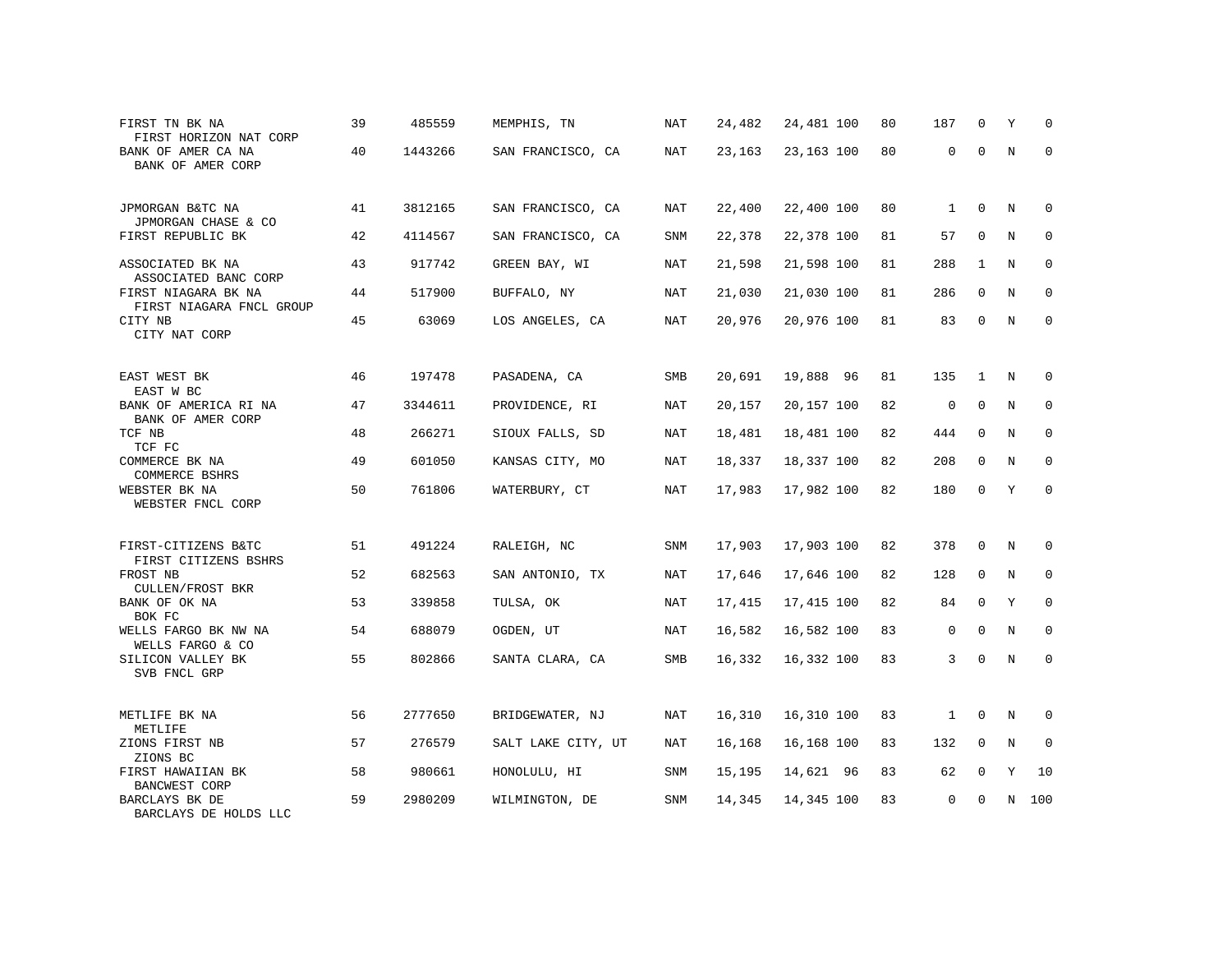| FIRSTMERIT BK NA<br>FIRSTMERIT CORP                      | 60 | 67311   | AKRON, OH        | NAT        | 14,124 | 14,124 100 | 83 | 209          | 0            | N           | $\mathbf 0$         |
|----------------------------------------------------------|----|---------|------------------|------------|--------|------------|----|--------------|--------------|-------------|---------------------|
| VALLEY NB                                                | 61 | 229801  | PASSAIC, NJ      | NAT        | 14,122 | 14,122 100 | 84 | 204          | $\mathbf{0}$ | N           | $\mathbf 0$         |
| VALLEY NAT BC<br>BANK OF AMER OR NA<br>BANK OF AMER CORP | 62 | 2867056 | PORTLAND, OR     | <b>NAT</b> | 13,969 | 13,969 100 | 84 | $\mathbf 0$  | $\mathbf 0$  | N           | $\mathbf 0$         |
| SUSOUEHANNA BK<br>SUSQUEHANNA BSHRS                      | 63 | 682611  | LITITZ, PA       | <b>SMB</b> | 13,823 | 13,823 100 | 84 | 216          | 0            | N           | $\mathbf 0$         |
| BANCORPSOUTH BK<br>BANCORPSOUTH                          | 64 | 606046  | TUPELO, MS       | SNM        | 13,621 | 13,621 100 | 84 | 281          | 0            | $\rm N$     | $\mathsf{O}\xspace$ |
| BANK OF HAWAII<br>BANK OF HI CORP                        | 65 | 795968  | HONOLULU, HI     | SMB        | 13,139 | 12,728 97  | 84 | 80           | $\mathbf{1}$ | Y           | $\mathbf 0$         |
| FIRST NB OF OMAHA<br>LAURITZEN CORP                      | 66 | 527954  | OMAHA, NE        | <b>NAT</b> | 13,128 | 13,128 100 | 84 | 101          | 0            | N           | 0                   |
| PRIVATEBANK & TC<br>PRIVATEBANCORP                       | 67 | 1842065 | CHICAGO, IL      | SNM        | 12,440 | 12,440 100 | 84 | 30           | $\mathsf 0$  | $\rm N$     | $\mathsf 0$         |
| NORTHERN TR NA<br>NORTHERN TR CORP                       | 68 | 665931  | MIAMI, FL        | <b>NAT</b> | 12,432 | 12,432 100 | 84 | 56           | $\mathbf 0$  | Y           | $\mathbf 0$         |
| BNY MELLON NA<br>BANK OF NY MELLON CORP                  | 69 | 934329  | PITTSBURGH, PA   | <b>NAT</b> | 12,091 | 12,091 100 | 85 | 16           | $\mathbf 0$  | N           | $\mathbf 0$         |
| WHITNEY NB<br>WHITNEY HC                                 | 70 | 873138  | NEW ORLEANS, LA  | <b>NAT</b> | 11,781 | 11,781 100 | 85 | 167          | $\mathbf{1}$ | $\mathbb N$ | $\mathbf 0$         |
| SIGNATURE BK                                             | 71 | 2942690 | NEW YORK, NY     | <b>SNM</b> | 11,673 | 11,673 100 | 85 | 7            | $\mathbf 0$  | N           | $\mathbf 0$         |
| UMPQUA BK<br>UMPQUA HC                                   | 72 | 143662  | ROSEBURG, OR     | <b>SNM</b> | 11,666 | 11,666 100 | 85 | 177          | $\mathbf 0$  | N           | $\mathbf 0$         |
| ARVEST BK<br>ARVEST BK GRP                               | 73 | 311845  | FAYETTEVILLE, AR | SMB        | 11,527 | 11,527 100 | 85 | 246          | 0            | N           | 0                   |
| AMEGY BK NA<br>ZIONS BC                                  | 74 | 676656  | HOUSTON, TX      | NAT        | 11,324 | 11,324 100 | 85 | 84           | 0            | $\mathbf N$ | $\mathsf 0$         |
| T D BK USA NA<br>TD US P & C HOLD ULC                    | 75 | 2121196 | PORTLAND, ME     | <b>NAT</b> | 11,148 | 11,148 100 | 85 | $\mathbf{1}$ | $\Omega$     | N           | 100                 |
| RABOBANK NA<br>RABOBANK INTL HOLD BV                     | 76 | 877369  | ROSEVILLE, CA    | NAT        | 11,023 | 11,023 100 | 85 | 121          | 0            | N           | 100                 |
| CATHAY BK<br>CATHAY GEN BC                               | 77 | 595869  | LOS ANGELES, CA  | <b>SNM</b> | 10,788 | 10,544 98  | 85 | 48           | $\mathbf{1}$ | $\rm N$     | $\mathbf 0$         |
| CALIFORNIA B&TC<br>ZIONS BC                              | 78 | 837260  | SAN DIEGO, CA    | <b>SNM</b> | 10,766 | 10,766 100 | 85 | 105          | $\mathbf 0$  | $\mathbf N$ | $\mathbf 0$         |
| UMB BK NA<br>UMB FC                                      | 79 | 936855  | KANSAS CITY, MO  | NAT        | 10,694 | 10,694 100 | 86 | 102          | $\mathbf{0}$ | N           | $\mathbf 0$         |
| FIRSTBANK<br>FIRSTBANK HC                                | 80 | 288853  | LAKEWOOD, CO     | SMB        | 10,385 | 10,385 100 | 86 | 124          | 0            | N           | $\mathbf 0$         |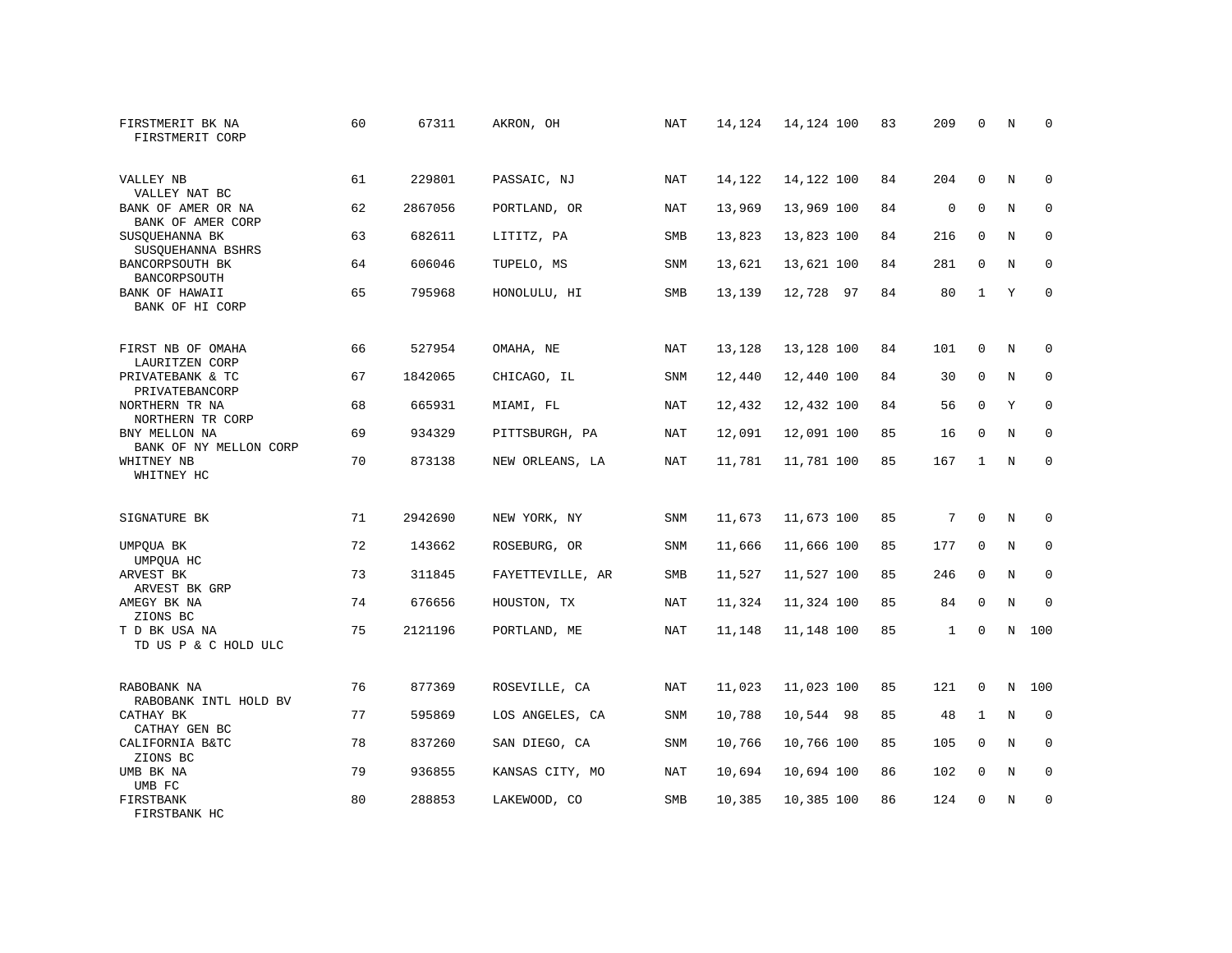| MB FNCL BK NA<br>MB FNCL                             | 81  | 656733  | CHICAGO, IL     | NAT        | 10,248 | 10,248 100 | 86 | 98           | $\Omega$    | Υ           | 0           |
|------------------------------------------------------|-----|---------|-----------------|------------|--------|------------|----|--------------|-------------|-------------|-------------|
| INTERNATIONAL BK OF CMRC<br>INTERNATIONAL BSHRS CORP | 82  | 1001152 | LAREDO, TX      | SNM        | 9,833  | 9,833 100  | 86 | 245          | $\mathbf 0$ | N           | $\mathbf 0$ |
| CITIZENS BK<br>CITIZENS REPUBLIC BC                  | 83  | 222147  | FLINT, MI       | <b>SMB</b> | 9,710  | 9,710 100  | 86 | 220          | $\mathbf 0$ | N           | $\mathbf 0$ |
| STERLING SVG BK<br>STERLING FC                       | 84  | 741871  | SPOKANE, WA     | SNM        | 9,501  | 9,501 100  | 86 | 178          | $\mathbf 0$ | N           | $\mathbf 0$ |
| PROSPERITY BK<br>PROSPERITY BSHRS                    | 85  | 664756  | EL CAMPO, TX    | <b>SNM</b> | 9,473  | 9,473 100  | 86 | 180          | $\Omega$    | $\mathbf N$ | $\mathbf 0$ |
| TRUSTMARK NB<br>TRUSTMARK CORP                       | 86  | 342634  | JACKSON, MS     | NAT        | 9,426  | 9,426 100  | 86 | 159          | 0           | N           | 0           |
| ISRAEL DISCOUNT BK OF NY<br>DISCOUNT BC              | 87  | 320119  | NEW YORK, NY    | SNM        | 9,315  | 8,073 87   | 86 | 5            | $\Omega$    | Y           | $\Omega$    |
| WILMINGTON TC<br>WILMINGTON TR CORP                  | 88  | 272218  | WILMINGTON, DE  | SMB        | 9,285  | 9,285 100  | 86 | 60           | $\mathbf 0$ | N           | $\mathbf 0$ |
| BANCO POPULAR N AMER<br>POPULAR                      | 89  | 2736291 | NEW YORK, NY    | SMB        | 8,995  | 8,995 100  | 86 | 97           | $\mathbf 0$ | Y           | 100         |
| NATIONAL PENN BK<br>NATIONAL PENN BSHRS              | 90  | 802110  | BOYERTOWN, PA   | NAT        | 8,811  | 8,811 100  | 86 | 133          | 0           | $_{\rm N}$  | $\mathbf 0$ |
| FULTON BK NA<br>FULTON FNCL CORP                     | 91  | 474919  | LANCASTER, PA   | <b>NAT</b> | 8,801  | 8,801 100  | 87 | 121          | $\mathbf 0$ | N           | $\Omega$    |
| FIRST NB OF PA<br>FNB CORP                           | 92  | 379920  | GREENVILLE, PA  | NAT        | 8,759  | 8,759 100  | 87 | 223          | 0           | N           | 0           |
| <b>IBERIABANK</b><br>IBERIABANK CORP                 | 93  | 808176  | LAFAYETTE, LA   | <b>SMB</b> | 8,316  | 8,316 100  | 87 | 105          | $\mathbf 0$ | $\mathbb N$ | $\mathbf 0$ |
| GREAT WESTERN BK<br>NATIONAL AMER HOLD LLC           | 94  | 131650  | SIOUX FALLS, SD | <b>SNM</b> | 8,258  | 8,258 100  | 87 | 194          | $\mathbf 0$ | N           | 100         |
| FIRST CITIZENS B&T CO<br>FIRST CITIZENS BC           | 95  | 93721   | COLUMBIA, SC    | <b>SNM</b> | 8,240  | 8,240 100  | 87 | 191          | $\Omega$    | N           | $\mathbf 0$ |
| FIRST MIDWEST BK<br>FIRST MIDWEST BC                 | 96  | 1007846 | ITASCA, IL      | SMB        | 7,983  | 7,983 100  | 87 | 99           | $\mathbf 0$ | N           | 0           |
| MORGAN STANLEY PRIV BK NA<br>MORGAN STANLEY          | 97  | 2489805 | PURCHASE, NY    | <b>NAT</b> | 7,503  | 7,503 100  | 87 | $\mathbf{1}$ | $\Omega$    | $_{\rm N}$  | 21          |
| FIRST INTRST BK<br>FIRST INTRST BANCSYSTEM           | 98  | 659855  | BILLINGS, MT    | SMB        | 7,473  | 7,473 100  | 87 | 71           | $\mathbf 0$ | N           | 0           |
| UNITED CMNTY BK<br>UNITED CMNTY BK                   | 99  | 1017939 | BLAIRSVILLE, GA | <b>SNM</b> | 7,426  | 7,426 100  | 87 | 114          | $\Omega$    | N           | $\mathbf 0$ |
| FIRST BK<br>FIRST BKS                                | 100 | 169653  | CREVE COEUR, MO | SMB        | 7,353  | 7,353 100  | 87 | 153          | 0           | N           | 0           |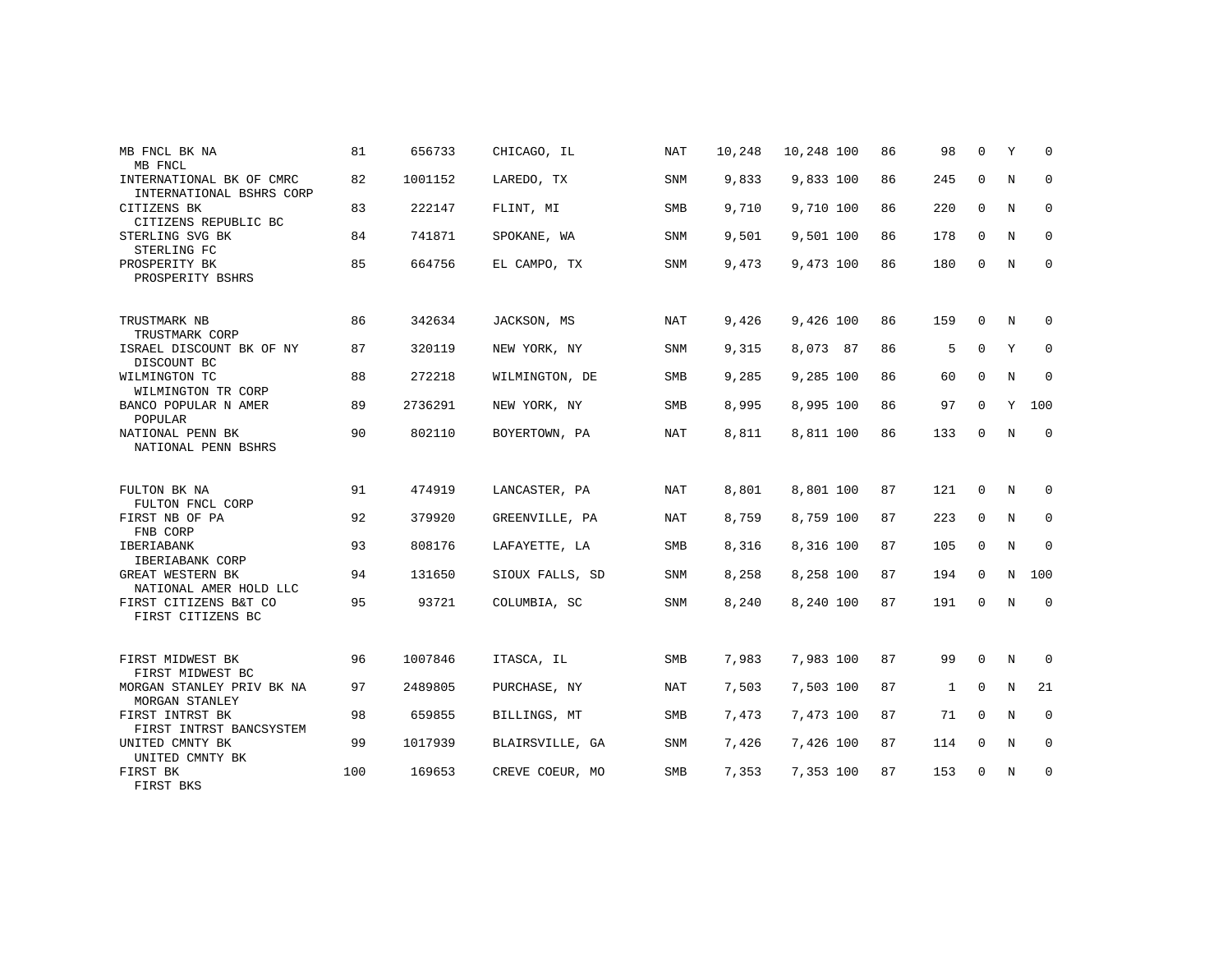| OLD NB<br>OLD NAT BC                                   | 101 | 208244  | EVANSVILLE, IN     | NAT        | 7,122 | 7,122 100 | 87 | 164         | 0            | N | $\Omega$    |
|--------------------------------------------------------|-----|---------|--------------------|------------|-------|-----------|----|-------------|--------------|---|-------------|
| CIT BK<br>CIT GROUP                                    | 102 | 2950677 | SALT LAKE CITY, UT | SNM        | 7,083 | 7,083 100 | 87 | $\mathbf 0$ | $\Omega$     | N | $\Omega$    |
| PARK NB<br>PARK NAT CORP                               | 103 | 489623  | NEWARK, OH         | <b>NAT</b> | 6,496 | 6,496 100 | 87 | 125         | $\mathbf 0$  | N | $\mathbf 0$ |
| MERCANTIL COMMERCEBANK NA<br>MERCANTIL COMMERCEBANK HC | 104 | 83638   | CORAL GABLES, FL   | NAT        | 6,478 | 6,478 100 | 87 | 15          | $\Omega$     | Y | $\Omega$    |
| TEXAS CAP BK NA<br>TEXAS CAP BSHRS                     | 105 | 2618780 | DALLAS, TX         | <b>NAT</b> | 6,437 | 6,437 100 | 87 | 8           | $\Omega$     | N | $\Omega$    |
| CITIZENS BUS BK<br>CVB FC                              | 106 | 933966  | ONTARIO, CA        | SNM        | 6,429 | 6,429 100 | 88 | 46          | $\Omega$     | N | $\Omega$    |
| FIRST FNCL BK NA<br>FIRST FNCL BC                      | 107 | 165628  | HAMILTON, OH       | NAT        | 6,237 | 6,233 100 | 88 | 120         | $\mathbf 0$  | N | 0           |
| PACIFIC CAP BK NA<br>FORD SONS FNCL TR                 | 108 | 785062  | SANTA BARBARA, CA  | <b>NAT</b> | 6,084 | 6,084 100 | 88 | 141         | $\Omega$     | N | $\Omega$    |
| PACIFIC CAP BK NA<br>FORD DAUGHTERS FNCL TR            | 108 | 785062  | SANTA BARBARA, CA  | NAT        |       |           |    |             |              |   |             |
| PACIFIC CAP BK NA<br>2009 TCRT                         | 108 | 785062  | SANTA BARBARA, CA  | <b>NAT</b> |       |           |    |             |              |   |             |
| FIRST COMMONWEALTH BK<br>FIRST COMMONWEALTH FNCL CORP  | 109 | 42420   | INDIANA, PA        | <b>SNM</b> | 5,750 | 5,750 100 | 88 | 115         | 0            | N | $\Omega$    |
| BANK TX NA<br>BOK FC                                   | 110 | 533852  | DALLAS, TX         | <b>NAT</b> | 5,604 | 5,604 100 | 88 | 48          | $\Omega$     | N | $\Omega$    |
| U S BK NA ND<br>USBC                                   | 111 | 2582023 | FARGO, ND          | NAT        | 5,533 | 5,533 100 | 88 | $\mathbf 0$ | $\mathbf 0$  | N | $\mathbf 0$ |
| PACIFIC WESTERN BK<br>CAPGEN CAP GRP II LLC            | 112 | 494261  | LOS ANGELES, CA    | SNM        | 5,519 | 5,519 100 | 88 | 82          | $\Omega$     | N | $\Omega$    |
| COMMUNITY BK NA<br>COMMUNITY BK SYS                    | 113 | 202907  | CANTON, NY         | <b>NAT</b> | 5,420 | 5,420 100 | 88 | 145         | 0            | N | 0           |
| WESBANCO BK<br>WESBANCO                                | 114 | 645625  | WHEELING, WV       | SNM        | 5,348 | 5,348 100 | 88 | 111         | $\mathbf 0$  | N | 0           |
| NBT BK NA<br>NBT BC                                    | 115 | 702117  | FRIENDSVILLE, PA   | <b>NAT</b> | 5,303 | 5,303 100 | 88 | 123         | 0            | N | 0           |
| PLAINSCAPITAL BK<br>MAEDGEN & WHITE                    | 116 | 637451  | LUBBOCK, TX        | SMB        | 5,286 | 5,286 100 | 88 | 31          | $\Omega$     | N | 0           |
| CHEMICAL BK<br>CHEMICAL FC                             | 117 | 542649  | MIDLAND, MI        | SMB        | 5,238 | 5,238 100 | 88 | 149         | $\mathbf 0$  | N | 0           |
| BANK LEUMI USA<br>BANK LEUMI LE-ISRAEL CORP            | 118 | 101019  | NEW YORK, NY       | SNM        | 5,212 | 4,885 94  | 88 | 11          | $\mathbf{1}$ | Y | 98          |
| STERLING BK<br>STERLING BSHRS                          | 119 | 978154  | HOUSTON, TX        | SNM        | 5,191 | 5,191 100 | 88 | 60          | $\Omega$     | N | $\Omega$    |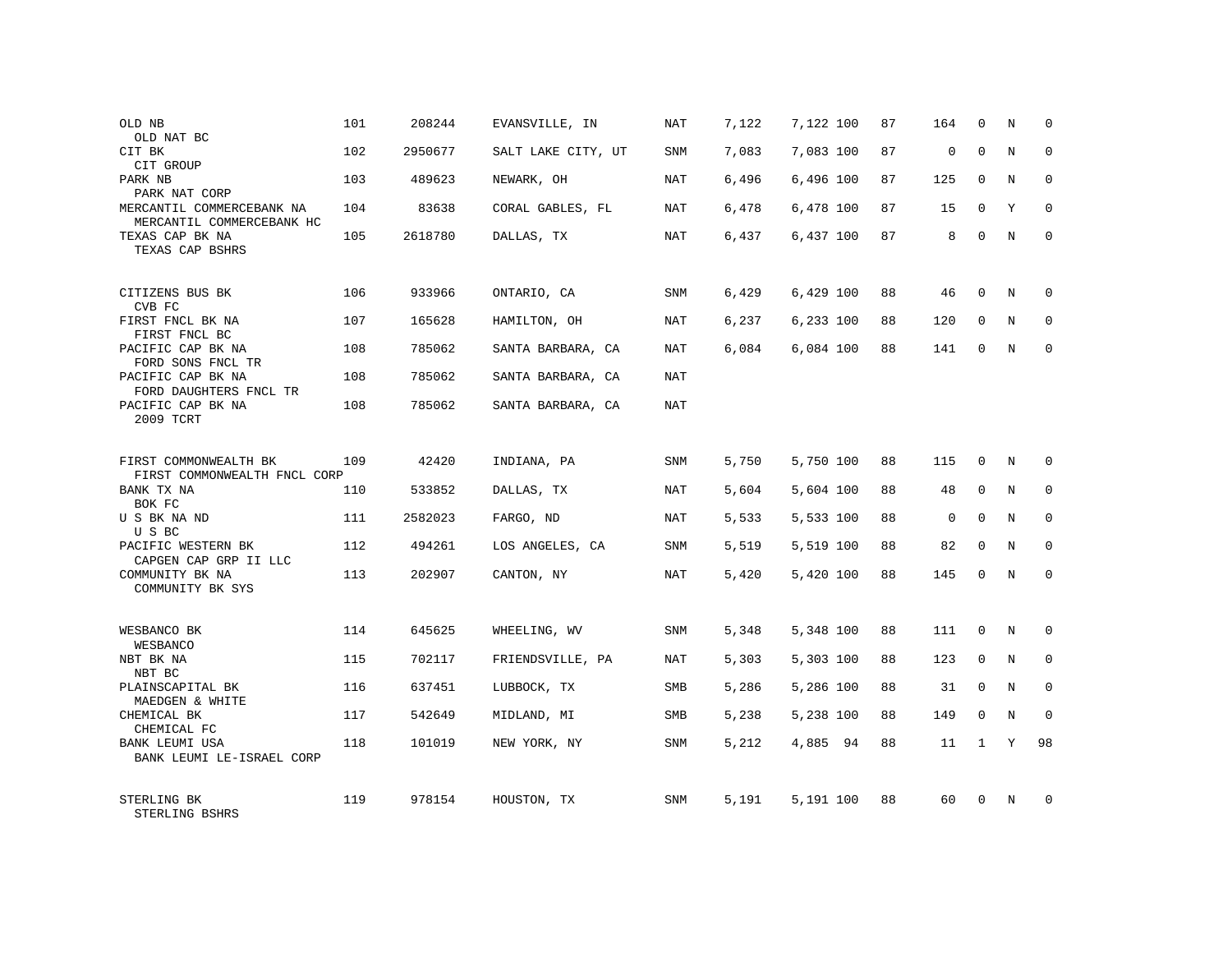| HANCOCK BK<br>HANCOCK HC                | 120 | 463735  | GULFPORT, MS      | SNM        | 5,082 | 5,082 100 | 88 | 92          | $\mathbf 0$ | N          | $\mathbf 0$  |
|-----------------------------------------|-----|---------|-------------------|------------|-------|-----------|----|-------------|-------------|------------|--------------|
| WORLD FNCL NETWORK NB                   | 121 | 1391778 | WILMINGTON, DE    | <b>NAT</b> | 5,054 | 5,054 100 | 88 | $\mathbf 0$ | $\Omega$    | N          | $\mathbf 0$  |
| JOHNSON BK<br>JOHNSON FNCL GRP          | 122 | 58243   | RACINE, WI        | SMB        | 4,935 | 4,935 100 | 88 | 59          | $\mathbf 0$ | N          | $\mathbf 0$  |
| PINNACLE NB<br>PINNACLE FNCL PTNR       | 123 | 2925666 | NASHVILLE, TN     | NAT        | 4,903 | 4,903 100 | 88 | 33          | $\mathbf 0$ | N          | $\mathbf{0}$ |
| WESTAMERICA BK<br>WESTAMERICA BC        | 124 | 697763  | SAN RAFAEL, CA    | SNM        | 4,893 | 4,893 100 | 88 | 97          | $\mathbf 0$ | N          | $\mathbf 0$  |
| <b>BANCFIRST</b><br>BANCFIRST CORP      | 125 | 1386251 | OKLAHOMA CITY, OK | <b>SNM</b> | 4,809 | 4,809 100 | 88 | 92          | $\Omega$    | N          | $\mathbf 0$  |
| ROCKLAND TC<br>INDEPENDENT BC           | 126 | 613008  | ROCKLAND, MA      | SNM        | 4,702 | 4,702 100 | 88 | 73          | $\mathbf 0$ | N          | $\mathbf 0$  |
| AMALGAMATED BK<br>UNITE HERE            | 127 | 661308  | NEW YORK, NY      | SNM        | 4,575 | 4,575 100 | 88 | 21          | $\Omega$    | N          | $\mathbf 0$  |
| COLE TAYLOR BK<br>TAYLOR CAP GRP        | 128 | 412135  | CHICAGO, IL       | SMB        | 4,479 | 4,479 100 | 89 | 11          | 0           | N          | $\mathbf{0}$ |
| 1ST SOURCE BK<br>1ST SOURCE CORP        | 129 | 991340  | SOUTH BEND, IN    | SMB        | 4,432 | 4,432 100 | 89 | 75          | 0           | $\rm N$    | $\mathbf 0$  |
| NATIONAL BK OF AZ<br>ZIONS BC           | 130 | 1004368 | TUCSON, AZ        | NAT        | 4,407 | 4,407 100 | 89 | 75          | $\mathbf 0$ | N          | $\mathbf 0$  |
| RENASANT BK<br>RENASANT CORP            | 131 | 749242  | TUPELO, MS        | <b>SNM</b> | 4,292 | 4,292 100 | 89 | 74          | $\Omega$    | $_{\rm N}$ | $\mathbf{0}$ |
| FARMERS & MRCH BK<br>PALOMAR ENT LLC    | 132 | 871769  | LONG BEACH, CA    | SMB        | 4,262 | 4,262 100 | 89 | 21          | $\mathbf 0$ | N          | $\mathbf 0$  |
| COLUMBIA ST BK<br>COLUMBIA BKG SYS      | 133 | 2078290 | TACOMA, WA        | SNM        | 4,255 | 4,255 100 | 89 | 86          | $\mathbf 0$ | N          | $\mathbf{0}$ |
| BANNER BK<br><b>BANNER CORP</b>         | 134 | 352772  | WALLA WALLA, WA   | SNM        | 4,189 | 4,189 100 | 89 | 85          | $\mathbf 0$ | N          | 0            |
| FIRST MRCH BK NA<br>FIRST MRCH CORP     | 135 | 17147   | MUNCIE, IN        | <b>NAT</b> | 4,148 | 4,148 100 | 89 | 82          | $\mathbf 0$ | $\rm N$    | $\mathbf 0$  |
| SAFRA NB OF NY<br>SNBNY HOLD            | 136 | 918918  | NEW YORK, NY      | <b>NAT</b> | 4,134 | 3,788 92  | 89 | 1           | 0           | Y          | 99           |
| S&T BK<br>S&T BC                        | 137 | 936426  | INDIANA, PA       | SNM        | 4,098 | 4,098 100 | 89 | 51          | 0           | $\rm N$    | $\mathbf 0$  |
| NEVADA ST BK<br>ZIONS BC                | 138 | 456960  | LAS VEGAS, NV     | SNM        | 4,072 | 4,072 100 | 89 | 55          | 0           | $\rm N$    | $\mathbf 0$  |
| CITY NB OF FL<br>CAJA MADRID CIBELES SA | 139 | 814430  | MIAMI, FL         | <b>NAT</b> | 4,008 | 4,008 100 | 89 | 23          | 0           | Ν          | 100          |
| WASHINGTON TR BK<br>WTB FC              | 140 | 58971   | SPOKANE, WA       | SNM        | 3,972 | 3,972 100 | 89 | 40          | $\mathbf 0$ | N          | $\mathbf 0$  |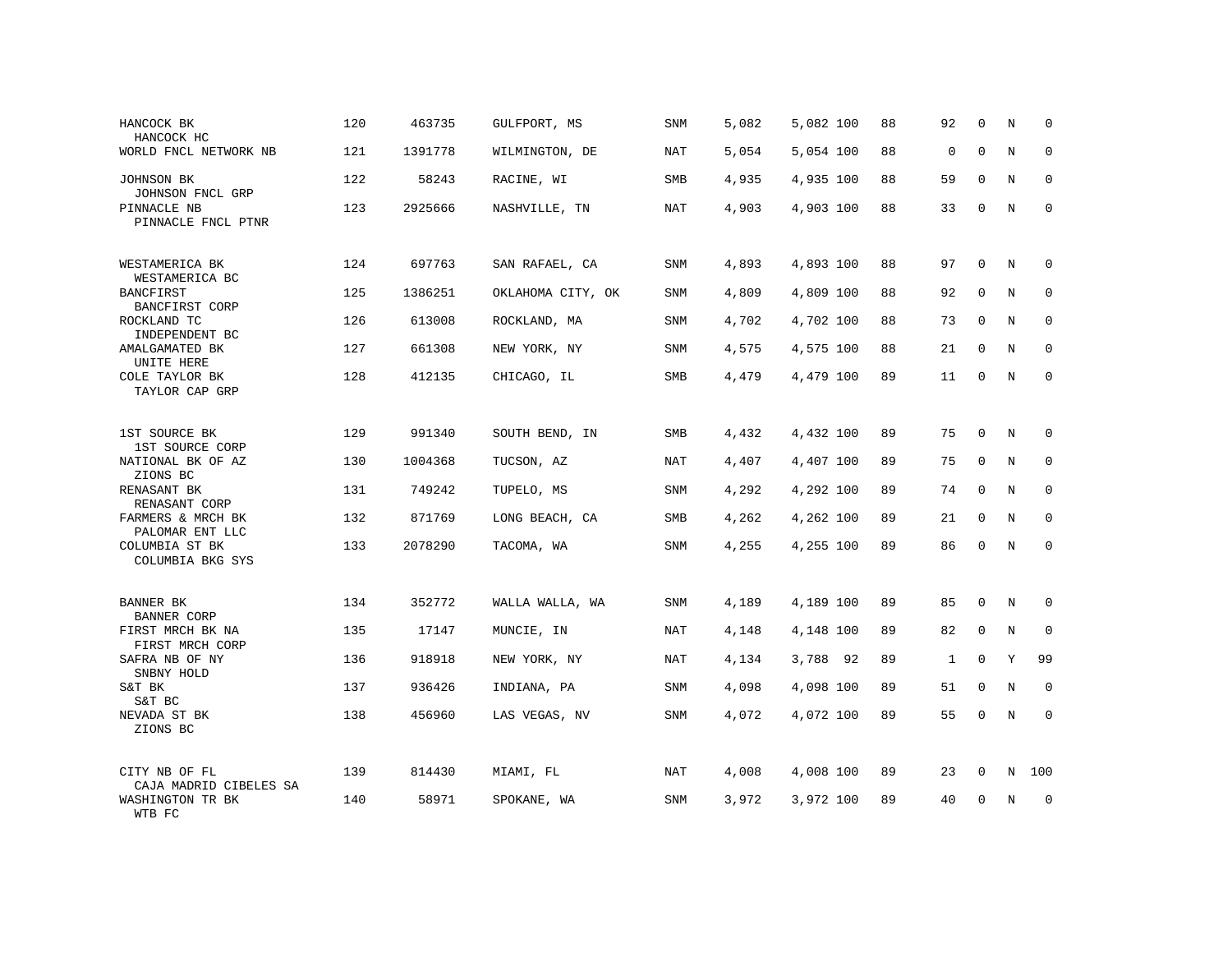| CENTRAL PACIFIC BK<br>CENTRAL PACIFIC FC         | 141 | 701062  | HONOLULU, HI     | SNM        | 3,939 | 3,939 100 | 89 | 34          | $\mathbf 0$ | N           | $\Omega$    |
|--------------------------------------------------|-----|---------|------------------|------------|-------|-----------|----|-------------|-------------|-------------|-------------|
| TOWNEBANK                                        | 142 | 2797724 | PORTSMOUTH, VA   | SNM        | 3,871 | 3,871 100 | 89 | 25          | $\Omega$    | N           | $\Omega$    |
| FIRST NB<br>FIRST NB GROUP                       | 143 | 659257  | EDINBURG, TX     | NAT        | 3,826 | 3,826 100 | 89 | 61          | $\mathbf 0$ | N           | 0           |
| UNION FIRST MKT BK<br>UNION FIRST MKT BSHRS CORP | 144 | 693224  | RICHMOND, VA     | SMB        | 3,804 | 3,804 100 | 89 | 88          | 0           | N           | $\Omega$    |
| CENTENNIAL BK<br>HOME BSHRS                      | 145 | 456045  | CONWAY, AR       | SMB        | 3,746 | 3,746 100 | 89 | 102         | $\mathbf 0$ | N           | 0           |
| CARTER BK & TR                                   | 146 | 3476192 | MARTINSVILLE, VA | SNM        | 3,706 | 3,706 100 | 89 | 125         | $\mathbf 0$ | N           | $\mathbf 0$ |
| INTRUST BK NA<br>INTRUST FC                      | 147 | 557858  | WICHITA, KS      | <b>NAT</b> | 3,705 | 3,705 100 | 89 | 48          | $\Omega$    | N           | 0           |
| UNITED BK<br>UNITED BSHRS                        | 148 | 365325  | FAIRFAX, VA      | SMB        | 3,667 | 3,667 100 | 89 | 56          | $\mathbf 0$ | N           | $\mathbf 0$ |
| WELLS FARGO FNCL NB<br>WELLS FARGO & CO          | 149 | 1225761 | LAS VEGAS, NV    | <b>NAT</b> | 3,663 | 3,663 100 | 89 | $\mathbf 0$ | $\Omega$    | N           | 0           |
| OCEAN BK<br><b>OCEAN BSHRS</b>                   | 150 | 663834  | MIAMI, FL        | SNM        | 3,649 | 3,649 100 | 89 | 20          | 0           | N           | $\mathbf 0$ |
| SCBT NA<br>SCBT FNCL CORP                        | 151 | 540926  | ORANGEBURG, SC   | <b>NAT</b> | 3,593 | 3,593 100 | 89 | 75          | $\Omega$    | N           | $\Omega$    |
| BUSEY BK<br>FIRST BUSEY CORP                     | 152 | 416245  | CHAMPAIGN, IL    | SNM        | 3,590 | 3,590 100 | 89 | 46          | $\Omega$    | N           | $\mathbf 0$ |
| REPUBLIC B&TC<br>REPUBLIC BANCORP                | 153 | 316840  | LOUISVILLE, KY   | <b>SNM</b> | 3,524 | 3,524 100 | 89 | 37          | $\Omega$    | N           | $\Omega$    |
| SANDY SPRING BK<br>SANDY SPRING BC               | 154 | 506922  | OLNEY, MD        | <b>SMB</b> | 3,518 | 3,518 100 | 89 | 42          | $\Omega$    | N           | 0           |
| FIRST SECURITY BK<br>FIRST SECURITY BANCORP      | 155 | 673440  | SEARCY, AR       | SNM        | 3,510 | 3,510 100 | 89 | 70          | $\mathbf 0$ | N           | $\mathbf 0$ |
| UNITED BK<br>UNITED BSHRS                        | 156 | 1010930 | PARKERSBURG, WV  | <b>SMB</b> | 3,465 | 3,465 100 | 89 | 55          | $\mathbf 0$ | $\mathbf N$ | $\Omega$    |
| BANK TOK-MIT UFJ TC                              | 157 | 968605  | NEW YORK, NY     | SNM        | 3,451 | 3,451 100 | 90 | 0           | $\mathbf 0$ | Y           | 100         |
| BOSTON PRIVATE B&TC<br>BOSTON PRIVATE FNCL HOLD  | 158 | 964700  | BOSTON, MA       | <b>SNM</b> | 3,449 | 3,449 100 | 90 | 9           | $\Omega$    | $\rm N$     | $\mathbf 0$ |
| SUN NB<br>SUN BC NJ                              | 159 | 925710  | VINELAND, NJ     | <b>NAT</b> | 3,413 | 3,413 100 | 90 | 64          | 0           | N           | 0           |
| GREAT SOUTHERN BK<br>GREAT SOUTHERN BC           | 160 | 572374  | REEDS SPRING, MO | SNM        | 3,410 | 3,410 100 | 90 | 78          | $\mathbf 0$ | N           | 0           |
| BANK MW NA<br>NBH HOLDINGS CORP                  | 161 | 4210227 | KANSAS CITY, MO  | <b>NAT</b> | 3,365 | 3,365 100 | 90 | 39          | $\Omega$    | N           | $\mathbf 0$ |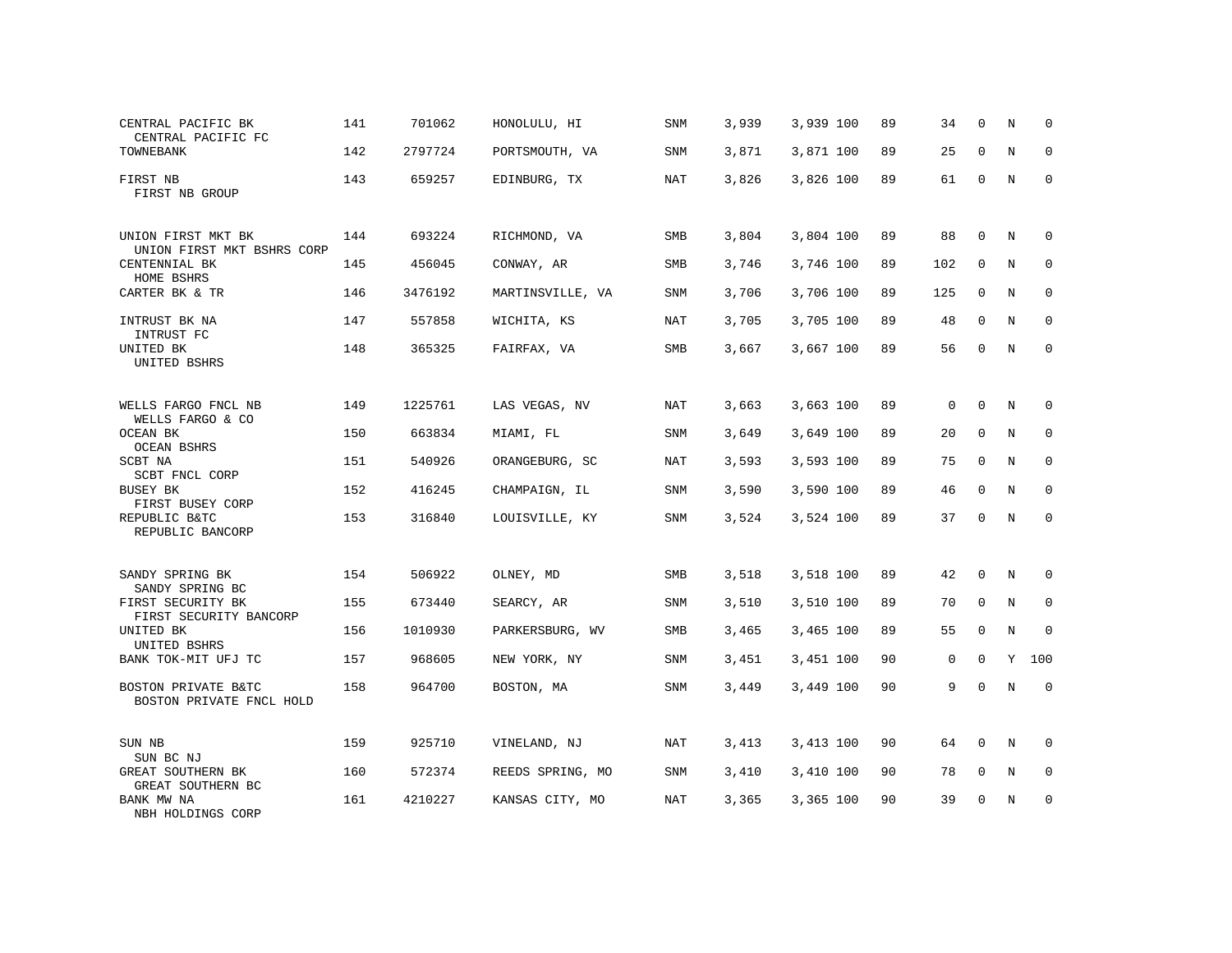| FIRST BK<br>FIRST BC                     | 162 | 216922  | TROY, NC             | SNM        | 3,278 | 3,278 100 | 90 | 91           | $\mathbf 0$  | N           | 0            |
|------------------------------------------|-----|---------|----------------------|------------|-------|-----------|----|--------------|--------------|-------------|--------------|
| BANK OF THE OZARKS<br>BANK OF THE OZARKS | 163 | 107244  | LITTLE ROCK, AR      | SNM        | 3,261 | 3,261 100 | 90 | 88           | $\Omega$     | N           | 0            |
| MIZUHO CORP BK USA                       | 164 | 229913  | NEW YORK, NY         | SMB        | 3,253 | 3,253 100 | 90 | 0            | $\mathbf{1}$ | Y           | 100          |
| WOODFOREST NB<br>WOODFOREST FNCL GROUP   | 165 | 412751  | HOUSTON, TX          | <b>NAT</b> | 3,218 | 3,218 100 | 90 | 593          | $\Omega$     | N           | $\Omega$     |
| COMMUNITY TR BK INC<br>COMMUNITY TR BC   | 166 | 509811  | PIKEVILLE, KY        | SMB        | 3,147 | 3,147 100 | 90 | 75           | $\mathbf 0$  | N           | $\mathbf{0}$ |
| SOUTHSIDE BK<br>SOUTHSIDE BSHRS          | 167 | 361167  | TYLER, TX            | SNM        | 2,994 | 2,994 100 | 90 | 38           | $\Omega$     | N           | $\Omega$     |
| WILSHIRE ST BK<br>WILSHIRE BC            | 168 | 382667  | LOS ANGELES, CA      | SNM        | 2,976 | 2,976 100 | 90 | 23           | $\mathbf 0$  | N           | $\mathbf{0}$ |
| AMERIS BK<br>AMERIS BC                   | 169 | 764030  | MOULTRIE, GA         | SNM        | 2,971 | 2,971 100 | 90 | 62           | 0            | N           | $\Omega$     |
| NARA BK<br>NARA BC                       | 170 | 1398580 | LOS ANGELES, CA      | SMB        | 2,959 | 2,959 100 | 90 | 22           | $\mathbf{0}$ | N           | $\mathbf{0}$ |
| PINNACLE BK<br>PINNACLE BC               | 171 | 913856  | LINCOLN, NE          | SNM        | 2,952 | 2,952 100 | 90 | 61           | $\mathbf 0$  | N           | $\mathbf 0$  |
| STELLARONE BK<br>STELLARONE CORP         | 172 | 1009420 | CHRISTIANSBURG, VA   | SMB        | 2,923 | 2,923 100 | 90 | 55           | $\mathbf{0}$ | N           | $\mathbf{0}$ |
| HANCOCK BK OF LA<br>HANCOCK HC           | 173 | 1464122 | BATON ROUGE, LA      | SNM        | 2,919 | 2,919 100 | 90 | 49           | $\Omega$     | N           | $\Omega$     |
| WORLDS FOREMOST BK                       | 174 | 2931603 | SIDNEY, NE           | SNM        | 2,918 | 2,918 100 | 90 | $\mathbf{0}$ | $\mathbf 0$  | N           | $\mathbf 0$  |
| WASHINGTON TC<br>WASHINGTON TR BC        | 175 | 816603  | WESTERLY, RI         | SNM        | 2,906 | 2,906 100 | 90 | 16           | $\mathbf{0}$ | N           | $\mathbf 0$  |
| HANMI BK<br>HANMI FC                     | 176 | 657365  | LOS ANGELES, CA      | <b>SMB</b> | 2,900 | 2,900 100 | 90 | 26           | $\mathbf 0$  | $\mathbf N$ | 0            |
| MECHANICS BK                             | 177 | 936462  | RICHMOND, CA         | SNM        | 2,892 | 2,892 100 | 90 | 32           | $\mathbf{0}$ | N           | $\mathbf 0$  |
| BREMER BK NA<br>OTTO BREMER FOUNDATION   | 178 | 800657  | SOUTH SAINT PAUL, MN | NAT        | 2,856 | 2,856 100 | 90 | 28           | $\mathbf 0$  | N           | $\mathbf{0}$ |
| STATE B&TC<br>STATE BK FNCL CORP         | 179 | 3384318 | MACON, GA            | SNM        | 2,811 | 2,811 100 | 90 | 37           | 0            | N           | 0            |
| ENTERPRISE BK & TR<br>ENTERPRISE FS CORP | 180 | 1190476 | CLAYTON, MO          | SNM        | 2,792 | 2,792 100 | 90 | 12           | $\mathbf{0}$ | N           | $\mathbf 0$  |
| LAKELAND BK<br>LAKELAND BC               | 181 | 687009  | NEWFOUNDLAND, NJ     | SNM        | 2,787 | 2,787 100 | 90 | 46           | 0            | N           | 0            |
| AMARILLO NB<br>AMARILLO NAT BC           | 182 | 353555  | AMARILLO, TX         | <b>NAT</b> | 2,785 | 2,785 100 | 90 | 15           | $\Omega$     | N           | $\mathbf{0}$ |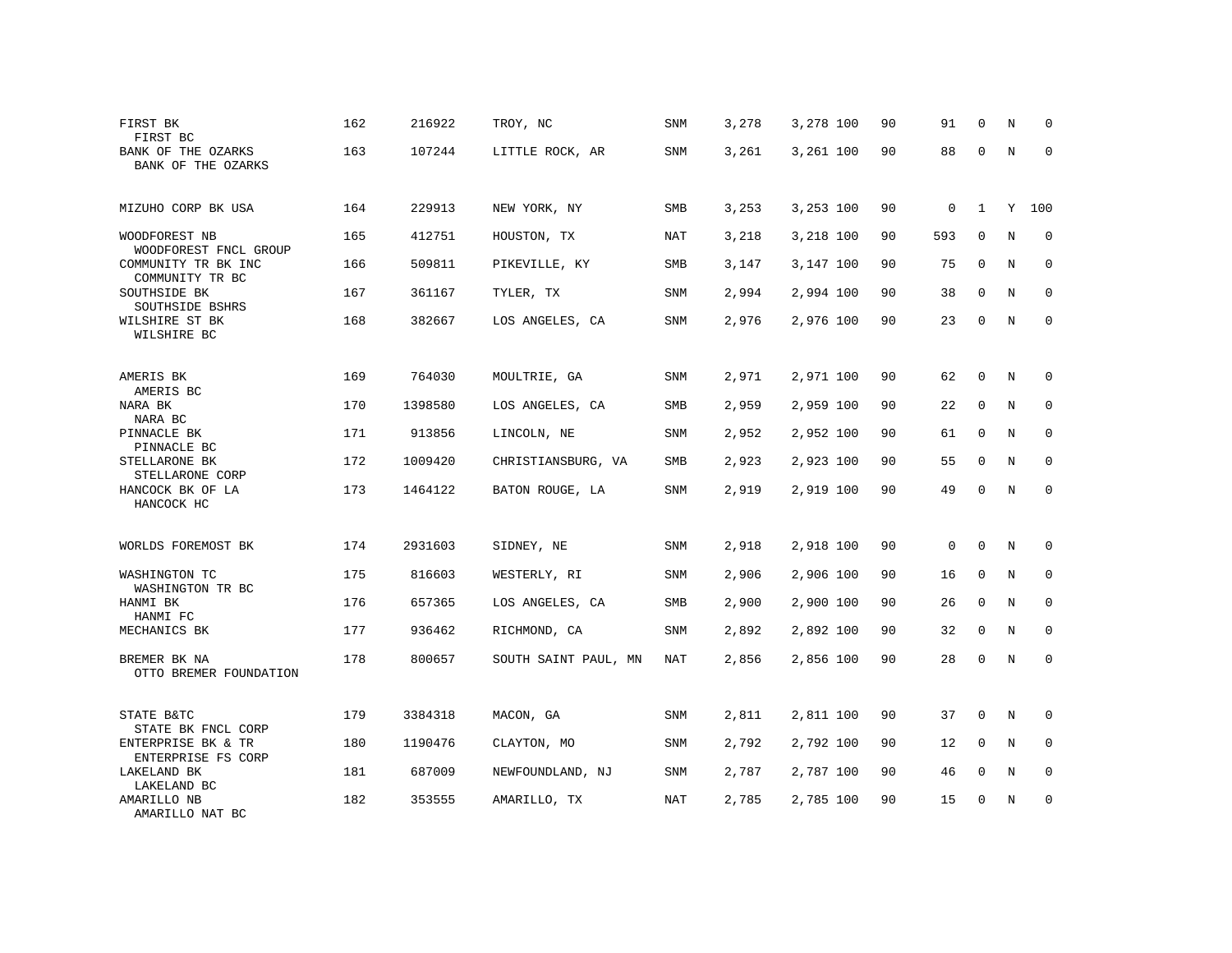| FIRST AMER BK<br>FIRST AMER BK CORP            | 183 | 850036  | ELK GROVE VILLAGE, IL SNM |            | 2,782 | 2,782 100 | 90 | 49  | $\Omega$    | N           | $\Omega$    |
|------------------------------------------------|-----|---------|---------------------------|------------|-------|-----------|----|-----|-------------|-------------|-------------|
| BANK OF NV<br>WESTERN ALLI BC                  | 184 | 2197098 | LAS VEGAS, NV             | SNM        | 2,771 | 2,771 100 | 90 | 12  | $\Omega$    | N           | $\Omega$    |
| MAINSOURCE BK<br>MAINSOURCE FNCL GRP           | 185 | 623445  | GREENSBURG, IN            | SNM        | 2,753 | 2,753 100 | 90 | 86  | $\mathbf 0$ | N           | $\mathbf 0$ |
| GRAYSTONE TOWER BK<br>TOWER BC                 | 186 | 3379471 | LANCASTER, PA             | SNM        | 2,745 | 2,745 100 | 90 | 49  | $\Omega$    | N           | $\Omega$    |
| VIRGINIA CMRC BK<br>VIRGINIA CMRC BC           | 187 | 1190074 | ARLINGTON, VA             | SMB        | 2,739 | 2,739 100 | 90 | 27  | $\mathbf 0$ | N           | $\mathbf 0$ |
| FIRST NB ALASKA                                | 188 | 114260  | ANCHORAGE, AK             | <b>NAT</b> | 2,726 | 2,726 100 | 90 | 29  | $\mathbf 0$ | N           | $\mathbf 0$ |
| AMERICAN ST BK<br>AMERICAN ST FNCL CORP        | 189 | 822154  | LUBBOCK, TX               | SNM        | 2,687 | 2,687 100 | 90 | 45  | 0           | N           | 0           |
| LAKE CITY BK<br>LAKELAND FC                    | 190 | 874845  | WARSAW, IN                | SMB        | 2,679 | 2,679 100 | 90 | 43  | $\mathbf 0$ | $\mathbf N$ | $\mathbf 0$ |
| MORTON CMNTY BK<br>HOMETOWN CMNTY BC ESOP & TR | 191 | 825146  | MORTON, IL                | SMB        | 2,672 | 2,672 100 | 90 | 32  | $\mathbf 0$ | N           | 0           |
| HUDSON VALLEY BK NA<br>HUDSON VALLEY HOLD CORP | 192 | 436711  | STAMFORD, CT              | <b>NAT</b> | 2,667 | 2,667 100 | 90 | 35  | $\mathbf 0$ | N           | $\mathbf 0$ |
| <b>BANKERS TC</b><br>BTC FC                    | 193 | 811046  | DES MOINES, IA            | <b>SNM</b> | 2,657 | 2,657 100 | 90 | 18  | $\Omega$    | $\mathbf N$ | $\Omega$    |
| CITY NB OF WV<br>CITY HC                       | 194 | 1011526 | CHARLESTON, WV            | <b>NAT</b> | 2,613 | 2,613 100 | 90 | 69  | $\Omega$    | N           | 0           |
| CAPITAL CITY BK<br>CAPITAL CITY BK GRP         | 195 | 876634  | TALLAHASSEE, FL           | SMB        | 2,596 | 2,596 100 | 91 | 76  | 0           | N           | 0           |
| PARKWAY B&TC<br>PARKWAY BC                     | 196 | 1001639 | HARWOOD HEIGHTS, IL       | SNM        | 2,589 | 2,589 100 | 91 | 30  | $\mathbf 0$ | N           | 0           |
| BANK OF HAMPTON ROADS<br>CAPGEN CAP GRP VI LLC | 197 | 1161029 | NORFOLK, VA               | SMB        | 2,579 | 2,579 100 | 91 | 49  | $\Omega$    | $_{\rm N}$  | $\mathbf 0$ |
| LIBERTY BANK OF ARKANSAS<br>LIBERTY BSHRS      | 198 | 2967349 | JONESBORO, AR             | SMB        | 2,543 | 2,543 100 | 91 | 44  | $\mathbf 0$ | N           | $\mathbf 0$ |
| INDEPENDENT BK<br>INDEPENDENT BK CORP          | 199 | 636771  | IONIA, MI                 | SMB        | 2,536 | 2,536 100 | 91 | 108 | 0           | N           | 0           |
| NEW YORK CMRL BK<br>NEW YORK CMNTY BC          | 200 | 1438589 | ISLANDIA, NY              | SNM        | 2,531 | 2,531 100 | 91 | 33  | 0           | N           | 0           |
| COMMUNITY BK                                   | 201 | 770367  | PASADENA, CA              | SNM        | 2,503 | 2,503 100 | 91 | 14  | $\mathbf 0$ | N           | $\mathbf 0$ |
| UNITED CENTRAL BK<br>CENTRAL BC                | 202 | 259657  | GARLAND, TX               | SNM        | 2,502 | 2,502 100 | 91 | 31  | $\mathbf 0$ | N           | 0           |
| STILLWATER NB&TC<br>SOUTHWEST BC               | 203 | 398350  | STILLWATER, OK            | <b>NAT</b> | 2,467 | 2,467 100 | 91 | 13  | $\Omega$    | N           | $\mathbf 0$ |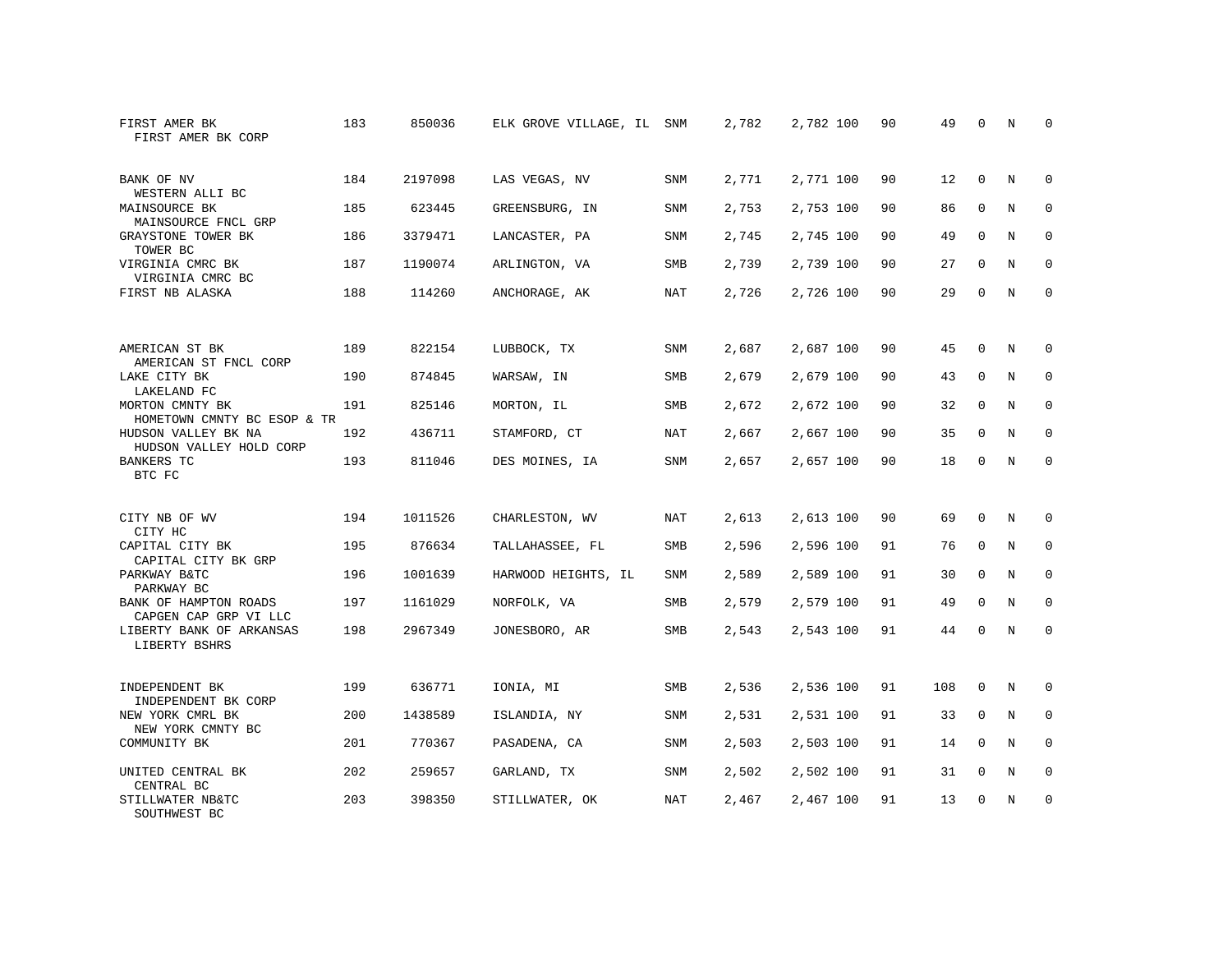| PREMIER AMER BK NA                                                     | 204 | 4041421 | MIAMI, FL            | <b>NAT</b> | 2,460 | 2,460 100 | 91 | 25       | $\Omega$    | N | $\Omega$    |
|------------------------------------------------------------------------|-----|---------|----------------------|------------|-------|-----------|----|----------|-------------|---|-------------|
| BOND ST MGMT LLC<br>WEST COAST BK<br>WEST COAST BC                     | 205 | 593865  | LAKE OSWEGO, OR      | <b>SNM</b> | 2,456 | 2,456 100 | 91 | 65       | $\mathbf 0$ | N | $\mathbf 0$ |
| AMERICAN CHARTERED BK<br>AMERICAN CHARTERED BC                         | 206 | 231242  | SCHAUMBURG, IL       | <b>SNM</b> | 2,456 | 2,456 100 | 91 | 14       | $\mathbf 0$ | N | 0           |
| UNION B&TC<br>FARMERS & MRCH INV                                       | 207 | 450856  | LINCOLN, NE          | <b>SNM</b> | 2,451 | 2,451 100 | 91 | 35       | $\mathbf 0$ | N | 0           |
| CENTURY B&TC<br>CENTURY BC                                             | 208 | 377908  | SOMERVILLE, MA       | <b>SNM</b> | 2,439 | 2,439 100 | 91 | 21       | $\mathbf 0$ | N | $\mathbf 0$ |
| FREMONT BK<br>FREMONT BC                                               | 209 | 739560  | FREMONT, CA          | <b>SNM</b> | 2,420 | 2,420 100 | 91 | 20       | $\Omega$    | N | 0           |
| INTEGRA BK NA<br>INTEGRA BK CORP                                       | 210 | 23241   | EVANSVILLE, IN       | NAT        | 2,419 | 2,419 100 | 91 | 54       | $\mathbf 0$ | N | 0           |
| LAKE FOREST B&TC<br>WINTRUST FC                                        | 211 | 1917301 | LAKE FOREST, IL      | SMB        | 2,408 | 2,408 100 | 91 | 8        | $\mathbf 0$ | N | 0           |
| AMBOY BK<br>AMBOY BC                                                   | 212 | 9807    | OLD BRIDGE, NJ       | SMB        | 2,407 | 2,407 100 | 91 | 25       | $\mathbf 0$ | N | 0           |
| <b>GREENBANK</b><br><b>GREEN BSHRS</b>                                 | 213 | 488439  | GREENEVILLE, TN      | SNM        | 2,403 | 2,403 100 | 91 | 65       | $\mathbf 0$ | N | $\mathbf 0$ |
| BANCORP BK                                                             | 214 | 2858960 | WILMINGTON, DE       | <b>SNM</b> | 2,392 | 2,392 100 | 91 | $\Omega$ | $\Omega$    | N | 0           |
| <b>BANCORP</b><br>COMMUNITY & SOUTHERN BK<br>COMMUNITY & SOUTHERN HOLD | 215 | 3967449 | CARROLLTON, GA       | SNM        | 2,391 | 2,391 100 | 91 | 40       | $\mathbf 0$ | N | $\mathbf 0$ |
| ALPINE BK<br>ALPINE BK OF CO                                           | 216 | 260055  | GLENWOOD SPRINGS, CO | <b>SNM</b> | 2,373 | 2,373 100 | 91 | 41       | $\mathbf 0$ | N | 0           |
| FIRST FNCL BK NA<br>FIRST FC                                           | 217 | 693345  | TERRE HAUTE, IN      | NAT        | 2,364 | 2,364 100 | 91 | 53       | $\mathbf 0$ | N | $\mathbf 0$ |
| SABADELL UNITED BK NA                                                  | 218 | 53033   | MIAMI, FL            | NAT        | 2,357 | 2,357 100 | 91 | 19       | 0           | N | 98          |
| COBIZ BK                                                               | 219 | 56557   | DENVER, CO           | <b>SMB</b> | 2,344 | 2,344 100 | 91 | 19       | 0           | N | 0           |
| COBIZ FNCL<br>BROADWAY NB                                              | 220 | 474254  | SAN ANTONIO, TX      | NAT        | 2,341 | 2,341 100 | 91 | 40       | $\mathbf 0$ | N | $\mathbf 0$ |
| BROADWAY BSHRS                                                         |     |         |                      |            |       |           |    |          |             |   |             |
| STERLING NB<br>STERLING BC                                             | 221 | 64619   | NEW YORK, NY         | <b>NAT</b> | 2,319 | 2,319 100 | 91 | 11       | $\mathbf 0$ | Υ | 0           |
| VECTRA BK COLORADO NA<br>ZIONS BC                                      | 222 | 933957  | FARMINGTON, NM       | <b>NAT</b> | 2,299 | 2,299 100 | 91 | 38       | $\mathbf 0$ | N | $\mathbf 0$ |
| YADKIN VALLEY B&TC<br>YADKIN VALLEY FC                                 | 223 | 282329  | ELKIN, NC            | <b>SNM</b> | 2,298 | 2,298 100 | 91 | 41       | $\mathbf 0$ | N | 0           |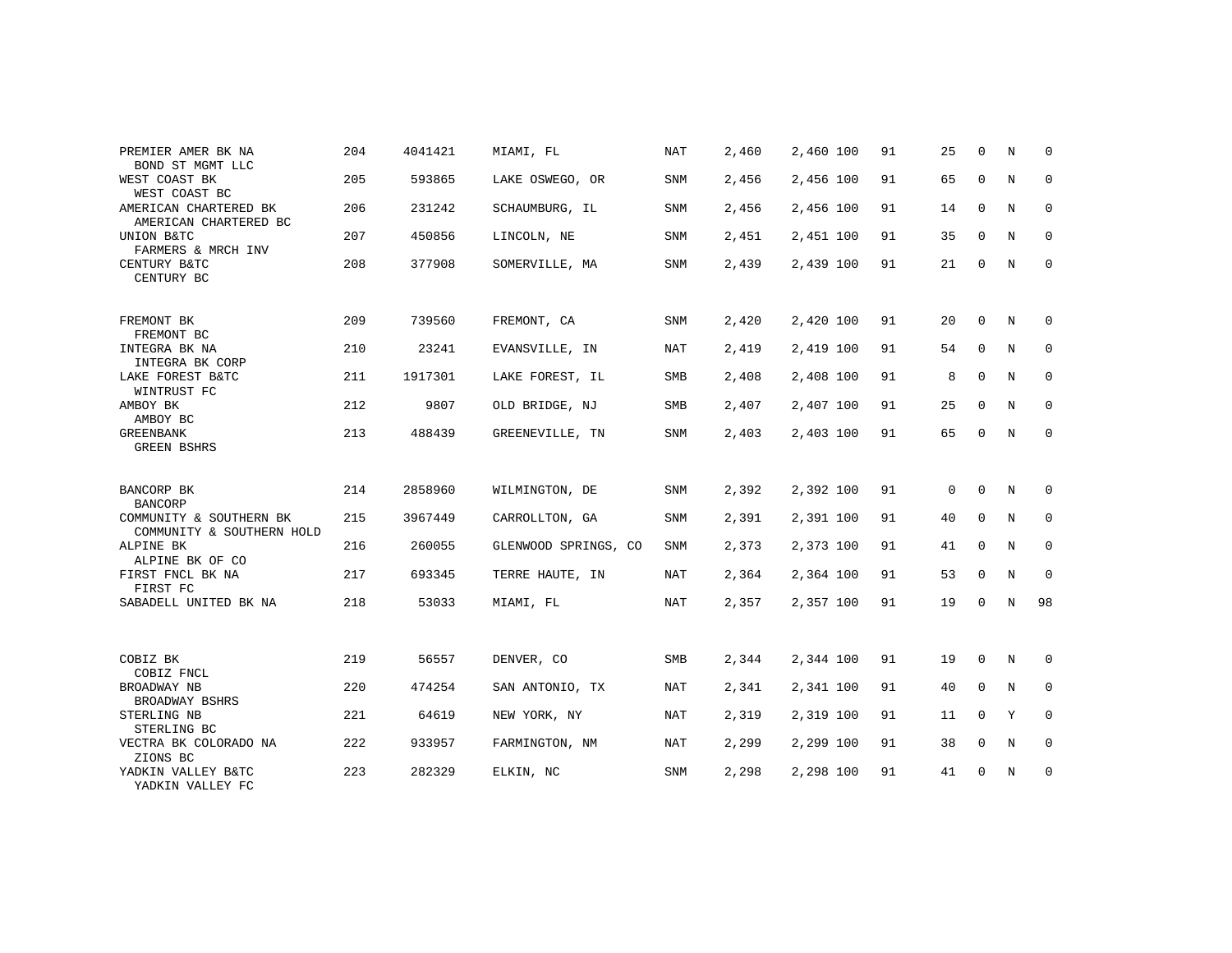| TIB INDEPENDENT BANKERSBANK<br>INDEPENDENT BKR FC | 224 | 529958  | IRVING, TX        | SMB        | 2,286 | 2,286 100 | 91 | 4  | $\Omega$     | N       | 0            |
|---------------------------------------------------|-----|---------|-------------------|------------|-------|-----------|----|----|--------------|---------|--------------|
| BURKE & HERBERT B&TC                              | 225 | 933621  | ALEXANDRIA, VA    | <b>SNM</b> | 2,283 | 2,283 100 | 91 | 19 | $\Omega$     | N       | $\Omega$     |
| CAMDEN NB<br>CAMDEN NAT CORP                      | 226 | 593007  | CAMDEN, ME        | NAT        | 2,281 | 2,281 100 | 91 | 37 | 0            | N       | 0            |
| CENTER BK<br>CENTER FC                            | 227 | 671464  | LOS ANGELES, CA   | <b>SNM</b> | 2,271 | 2,271 100 | 91 | 21 | $\Omega$     | N       | 0            |
| INTER NB<br>BANORTE USA CORP                      | 228 | 894553  | MCALLEN, TX       | NAT        | 2,262 | 2,262 100 | 91 | 21 | $\mathbf 0$  | N       | 97           |
| STANDARD B&TC<br>STANDARD BSHRS                   | 229 | 19730   | HICKORY HILLS, IL | SNM        | 2,247 | 2,247 100 | 91 | 42 | $\mathbf{0}$ | N       | $\mathbf 0$  |
| METRO BK<br>METRO BC                              | 230 | 775214  | LEMOYNE, PA       | SNM        | 2,229 | 2,229 100 | 91 | 32 | $\mathbf 0$  | N       | $\mathbf 0$  |
| <b>BANKPLUS</b><br>BANCPLUS CORP                  | 231 | 121642  | BELZONI, MS       | SNM        | 2,229 | 2,229 100 | 91 | 62 | $\mathbf 0$  | N       | $\mathbf 0$  |
| FIRST CMNTY BK NA<br>FIRST CMNTY BSHRS            | 232 | 2353595 | BLUEFIELD, VA     | NAT        | 2,228 | 2,228 100 | 91 | 56 | $\mathbf 0$  | N       | 0            |
| FIVE STAR BK<br>FINANCIAL INST                    | 233 | 601416  | WARSAW, NY        | SMB        | 2,207 | 2,207 100 | 91 | 50 | $\mathbf 0$  | N       | $\mathbf{0}$ |
| AMERICAN NB TX<br>ANB HC                          | 234 | 599764  | TERRELL, TX       | <b>NAT</b> | 2,206 | 2,206 100 | 91 | 27 | $\Omega$     | N       | $\Omega$     |
| TRI CTY BK<br>TRICO BSHRS                         | 235 | 100562  | CHICO, CA         | SNM        | 2,189 | 2,189 100 | 91 | 61 | $\mathbf 0$  | N       | $\mathbf 0$  |
| FIRST CMNTY BK<br>FIRST ST BC                     | 236 | 236751  | TAOS, NM          | <b>SMB</b> | 2,188 | 2,188 100 | 91 | 40 | $\Omega$     | N       | $\Omega$     |
| <b>BANKTRUST</b><br>BANCTRUST FNCL GRP            | 237 | 576130  | MOBILE, AL        | <b>SNM</b> | 2,156 | 2,156 100 | 91 | 49 | 0            | N       | $\mathbf 0$  |
| BANK OF NC<br>BNC BC                              | 238 | 1908082 | THOMASVILLE, NC   | <b>SNM</b> | 2,149 | 2,149 100 | 91 | 23 | $\mathbf 0$  | N       | $\mathbf{0}$ |
| OLD SECOND NB<br>OLD SECOND BC                    | 239 | 936136  | AURORA, IL        | <b>NAT</b> | 2,126 | 2,126 100 | 91 | 26 | $\mathbf 0$  | N       | $\Omega$     |
| BANK<br>FULTON FNCL CORP                          | 240 | 1407932 | MT. LAUREL, NJ    | SNM        | 2,106 | 2,106 100 | 91 | 47 | 0            | $\rm N$ | $\mathbf 0$  |
| UNIVEST NB&TC<br>UNIVEST CORP OF PA               | 241 | 354310  | SOUDERTON, PA     | <b>NAT</b> | 2,104 | 2,104 100 | 91 | 46 | $\mathbf 0$  | N       | $\mathbf 0$  |
| COLUMBIA BK<br>FULTON FNCL CORP                   | 242 | 1189993 | COLUMBIA, MD      | SNM        | 2,100 | 2,100 100 | 91 | 40 | 0            | N       | 0            |
| LONE STAR NB<br>LONE STAR NAT BSHRS TX            | 243 | 842460  | PHARR, TX         | <b>NAT</b> | 2,091 | 2,091 100 | 92 | 27 | 0            | N       | $\Omega$     |
| STATE B&T<br>STATE BSHRS                          | 244 | 929352  | FARGO, ND         | SNM        | 2,072 | 2,072 100 | 92 | 14 | $\Omega$     | N       | <sup>0</sup> |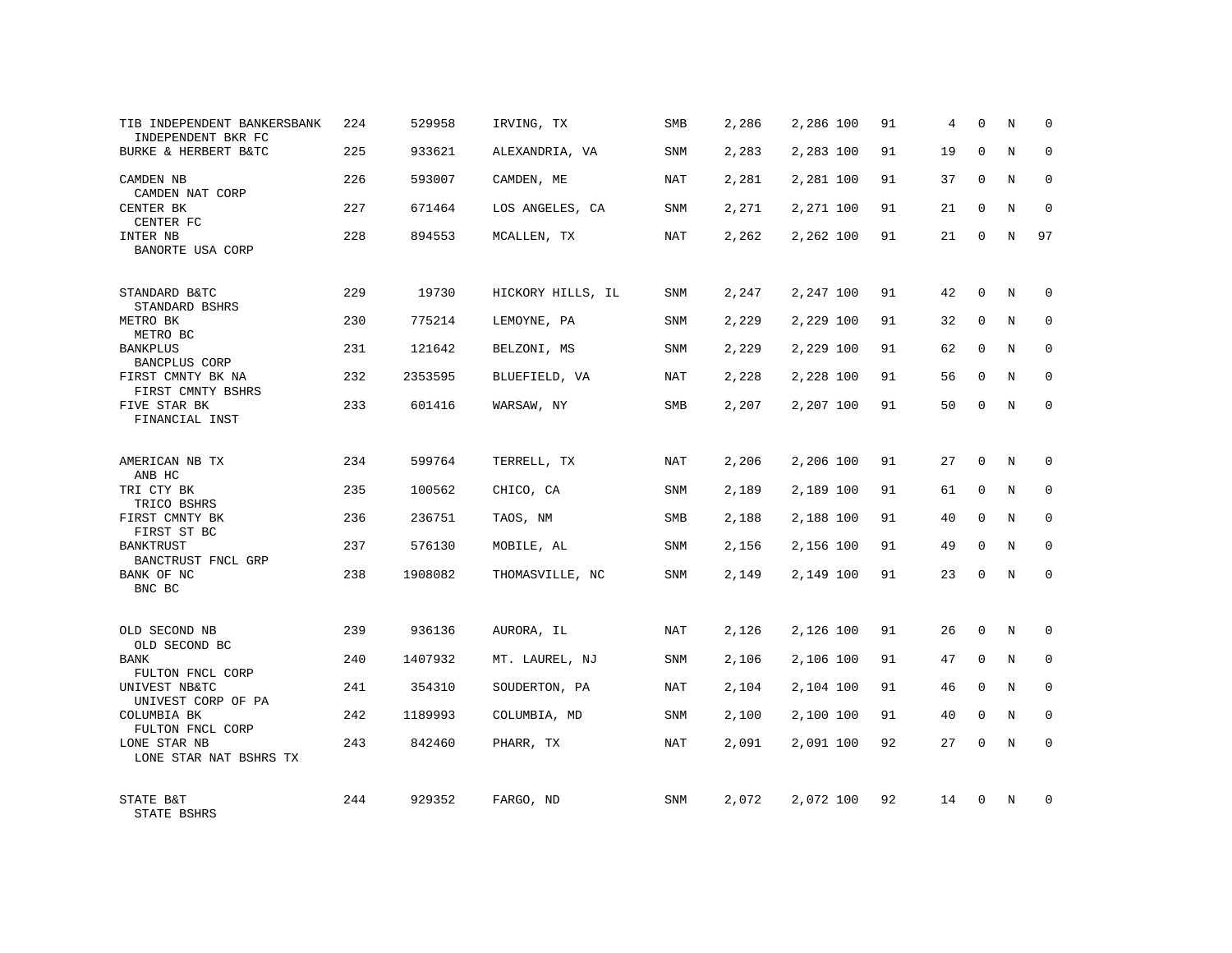| EAGLEBANK<br>EAGLE BC                             | 245 | 2652092 | BETHESDA, MD         | SMB        | 2,071 | 2,071 100 | 92 | 12          | $\mathbf 0$ | N           | 0           |
|---------------------------------------------------|-----|---------|----------------------|------------|-------|-----------|----|-------------|-------------|-------------|-------------|
| FIRST BK<br>FIRST SOUTH BC                        | 246 | 436159  | LEXINGTON, TN        | SNM        | 2,069 | 2,069 100 | 92 | 39          | $\Omega$    | N           | $\mathbf 0$ |
| BANK OF NY MELLON TC NA<br>BANK OF NY MELLON CORP | 247 | 398668  | LOS ANGELES, CA      | NAT        | 2,068 | 2,068 100 | 92 | $\mathbf 0$ | $\mathbf 0$ | N           | 0           |
| CARDINAL BK<br>CARDINAL FC                        | 248 | 2683014 | MCLEAN, VA           | SNM        | 2,062 | 2,062 100 | 92 | 25          | $\Omega$    | N           | $\mathbf 0$ |
| FIRST UNITED B&TC<br>DURANT BC                    | 249 | 509950  | DURANT, OK           | SNM        | 2,061 | 2,061 100 | 92 | 30          | $\Omega$    | N           | $\Omega$    |
| INTERVEST NB<br>INTERVEST BSHRS CORP              | 250 | 2764258 | NEW YORK, NY         | <b>NAT</b> | 2,055 | 2,055 100 | 92 | 6           | $\mathbf 0$ | N           | $\mathbf 0$ |
| TOTALBANK                                         | 251 | 790534  | MIAMI, FL            | SNM        | 2,047 | 2,047 100 | 92 | 16          | $\Omega$    | N           | 100         |
| SEACOAST NB<br>CAPGEN CAP GRP III LLC             | 252 | 34537   | STUART, FL           | <b>NAT</b> | 2,015 | 2,015 100 | 92 | 39          | $\mathbf 0$ | N           | $\mathbf 0$ |
| STOCKMAN BK OF MT<br>STOCKMAN FC                  | 253 | 651859  | MILES CITY, MT       | SNM        | 2,009 | 2,009 100 | 92 | 24          | $\Omega$    | N           | $\mathbf 0$ |
| ARMED FORCES BK NA<br>DICKINSON FC II             | 254 | 983457  | FORT LEAVENWORTH, KS | NAT        | 2,009 | 2,009 100 | 92 | 79          | $\Omega$    | N           | 0           |
| CENTIER BK<br>FIRST BSHRS                         | 255 | 783648  | WHITING, IN          | <b>SNM</b> | 2,001 | 2,001 100 | 92 | 45          | $\Omega$    | N           | $\Omega$    |
| HSBC BK NV NA<br>HSBC NORTH AMER HOLD             | 256 | 2129008 | LAS VEGAS, NV        | NAT        | 1,985 | 1,985 100 | 92 | $\mathbf 0$ | $\Omega$    | N           | 100         |
| CENTRAL BK<br>CENTRAL BANCOMPANY                  | 257 | 853952  | JEFFERSON CITY, MO   | <b>SNM</b> | 1,975 | 1,975 100 | 92 | 11          | $\Omega$    | N           | $\Omega$    |
| BANK OF COLORADO<br>PINNACLE BC                   | 258 | 255659  | FORT COLLINS, CO     | SNM        | 1,964 | 1,964 100 | 92 | 36          | $\mathbf 0$ | N           | $\mathbf 0$ |
| WEST SUBURBAN BK<br>WEST SUBURBAN BC              | 259 | 375034  | LOMBARD, IL          | SNM        | 1,961 | 1,961 100 | 92 | 41          | $\mathbf 0$ | N           | 0           |
| CITY BK<br>SOUTH PLAINS FNCL ESOP                 | 260 | 575254  | LUBBOCK, TX          | <b>SNM</b> | 1,944 | 1,944 100 | 92 | 27          | $\mathbf 0$ | N           | $\mathbf 0$ |
| FIDELITY BK<br>FIDELITY SOUTHERN CORP             | 261 | 598534  | NORCROSS, GA         | SNM        | 1,943 | 1,943 100 | 92 | 23          | $\mathbf 0$ | N           | $\mathbf 0$ |
| MANUFACTURERS BK                                  | 262 | 930965  | LOS ANGELES, CA      | <b>SNM</b> | 1,942 | 1,942 100 | 92 | 9           | $\Omega$    | $\mathbf N$ | 100         |
| SIMMONS FIRST NB<br>SIMMONS FIRST NAT CORP        | 263 | 663245  | PINE BLUFF, AR       | NAT        | 1,939 | 1,939 100 | 92 | 45          | 0           | N           | $\mathbf 0$ |
| SERVISFIRST BK<br>SERVISFIRST BSHRS               | 264 | 3348888 | BIRMINGHAM, AL       | SNM        | 1,935 | 1,935 100 | 92 | 7           | $\mathbf 0$ | N           | 0           |
| HILLS B&TC<br>HILLS BC                            | 265 | 731247  | HILLS, IA            | SNM        | 1,930 | 1,930 100 | 92 | 13          | $\Omega$    | N           | $\mathbf 0$ |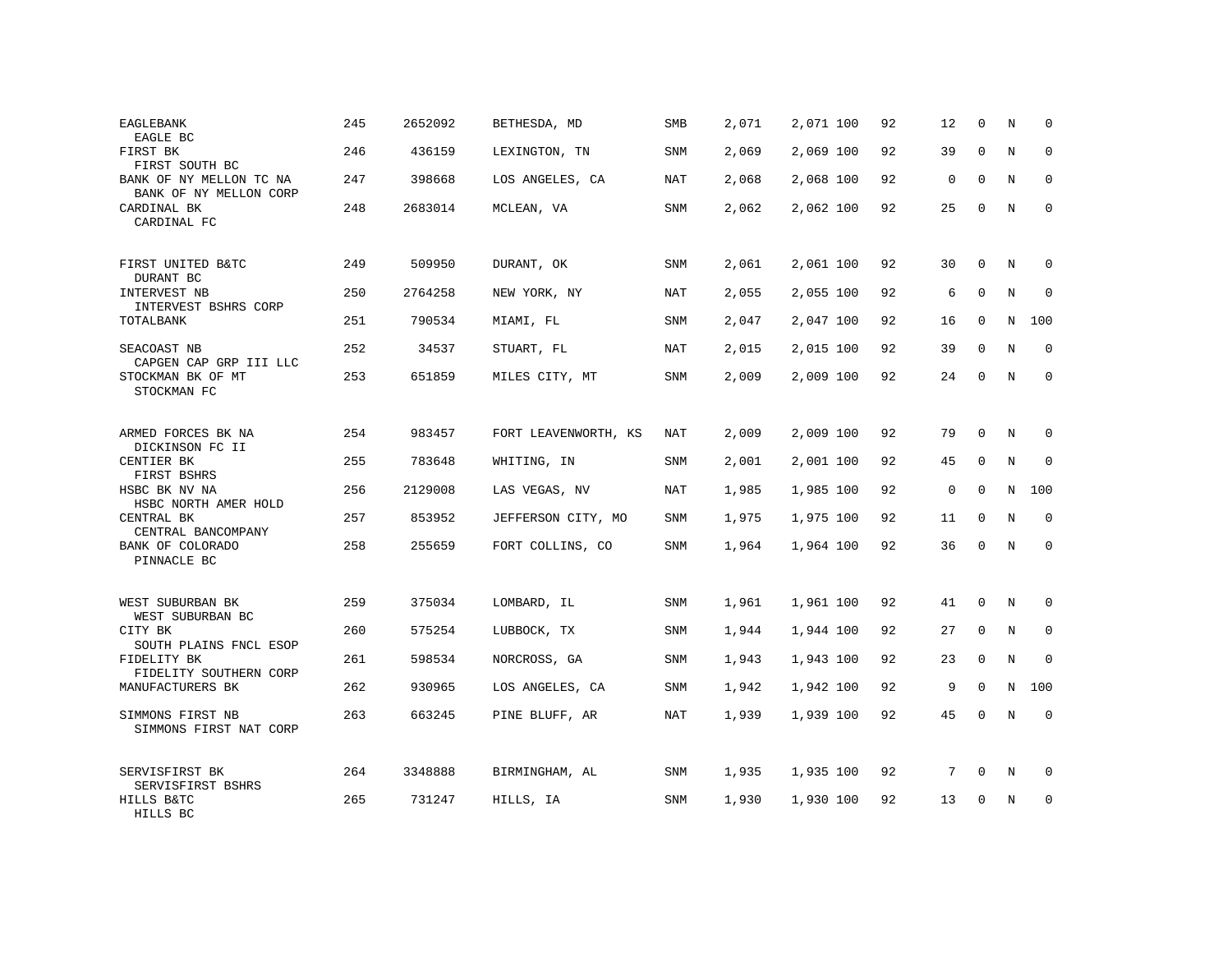| WESTERN ALLI BK<br>WESTERN ALLI BC                | 266 | 3138146 | PHOENIX, AZ      | SNM        | 1,928 | 1,928 100 | 92 | 15          | $\mathbf 0$ | N           | $\Omega$    |
|---------------------------------------------------|-----|---------|------------------|------------|-------|-----------|----|-------------|-------------|-------------|-------------|
| COMMUNITYONE BK NA<br>FNB UNITED CORP             | 267 | 591825  | ASHEBORO, NC     | <b>NAT</b> | 1,920 | 1,920 100 | 92 | 44          | $\mathbf 0$ | $\mathbf N$ | $\mathbf 0$ |
| RCB BK<br>RCB HC                                  | 268 | 945053  | CLAREMORE, OK    | SNM        | 1,909 | 1,909 100 | 92 | 29          | $\Omega$    | N           | $\Omega$    |
| BANK OF ALBUQUERQUE NA<br>BOK FC                  | 269 | 2727673 | ALBUQUERQUE, NM  | NAT        | 1,903 | 1,903 100 | 92 | 21          | $\Omega$    | N           | $\Omega$    |
| BANK OF STOCKTON<br>1867 WESTERN FC               | 270 | 479268  | STOCKTON, CA     | SNM        | 1,901 | 1,901 100 | 92 | 16          | $\mathbf 0$ | N           | $\mathbf 0$ |
| STOCK YARDS B&TC<br>S Y BANCORP                   | 271 | 317342  | LOUISVILLE, KY   | SNM        | 1,892 | 1,892 100 | 92 | 27          | $\mathbf 0$ | $\mathbf N$ | 0           |
| COMMUNITY TR BK<br>COMMUNITY TR FC                | 272 | 667757  | CHOUDRANT, LA    | SNM        | 1,881 | 1,881 100 | 92 | 28          | $\Omega$    | $_{\rm N}$  | $\mathbf 0$ |
| GUARANTY B&TC<br>GUARANTY BC                      | 273 | 666657  | DENVER, CO       | SMB        | 1,868 | 1,868 100 | 92 | 33          | $\Omega$    | N           | $\mathbf 0$ |
| FARMERS & MRCH BK CENT CA<br>FARMERS & MRCHS BC   | 274 | 808260  | LODI, CA         | SNM        | 1,842 | 1,842 100 | 92 | 22          | 0           | N           | 0           |
| CENTERSTATE BK OF FL NA<br>CENTERSTATE BK         | 275 | 1929247 | WINTER HAVEN, FL | NAT        | 1,838 | 1,838 100 | 92 | 43          | $\mathbf 0$ | $\rm N$     | 0           |
| PEOPLES BK NA<br>PEOPLES BC                       | 276 | 577128  | MARIETTA, OH     | NAT        | 1,830 | 1,830 100 | 92 | 46          | $\Omega$    | N           | $\mathbf 0$ |
| NEWBRIDGE BK<br>NEWBRIDGE BC                      | 277 | 617024  | LEXINGTON, NC    | SNM        | 1,805 | 1,805 100 | 92 | 30          | $\mathbf 0$ | N           | $\mathbf 0$ |
| DACOTAH BK<br>DACOTAH BKS                         | 278 | 256553  | ABERDEEN, SD     | SMB        | 1,802 | 1,802 100 | 92 | 31          | $\mathbf 0$ | N           | $\mathbf 0$ |
| STIFEL B&T                                        | 279 | 3076248 | SAINT LOUIS, MO  | SNM        | 1,778 | 1,778 100 | 92 | $\mathbf 0$ | $\mathbf 0$ | N           | 0           |
| STIFEL FNCL CORP<br>CENTRAL B&TC<br>CENTRAL BSHRS | 280 | 1007015 | LEXINGTON, KY    | SNM        | 1,760 | 1,760 100 | 92 | 18          | $\mathbf 0$ | N           | $\mathbf 0$ |
| TIB BK<br>NORTH AMER FNCL HOLD                    | 281 | 267737  | NAPLES, FL       | SNM        | 1,757 | 1,757 100 | 92 | 26          | $\mathbf 0$ | N           | $\mathbf 0$ |
| FIRST VICTORIA NB<br>MOW/RPW HOLD II LLC          | 282 | 488167  | VICTORIA, TX     | <b>NAT</b> | 1,731 | 1,731 100 | 92 | 25          | $\mathbf 0$ | N           | $\mathbf 0$ |
| MARQUETTE BK<br>MARQUETTE NAT CORP                | 283 | 716833  | CHICAGO, IL      | SMB        | 1,730 | 1,730 100 | 92 | 23          | 0           | N           | $\mathbf 0$ |
| PBI BK<br>PORTER BANCORP                          | 284 | 522847  | LOUISVILLE, KY   | SNM        | 1,720 | 1,720 100 | 92 | 17          | $\mathbf 0$ | N           | 0           |
| AMERICAN NAT BK<br>STURM FNCL GROUP INC           | 285 | 828651  | DENVER, CO       | <b>NAT</b> | 1,716 | 1,716 100 | 92 | 36          | $\mathbf 0$ | N           | $\mathbf 0$ |
| BANK OF THE CASCADES<br>CASCADE BC                | 286 | 17464   | BEND, OR         | SNM        | 1,716 | 1,716 100 | 92 | 31          | $\Omega$    | N           | $\mathbf 0$ |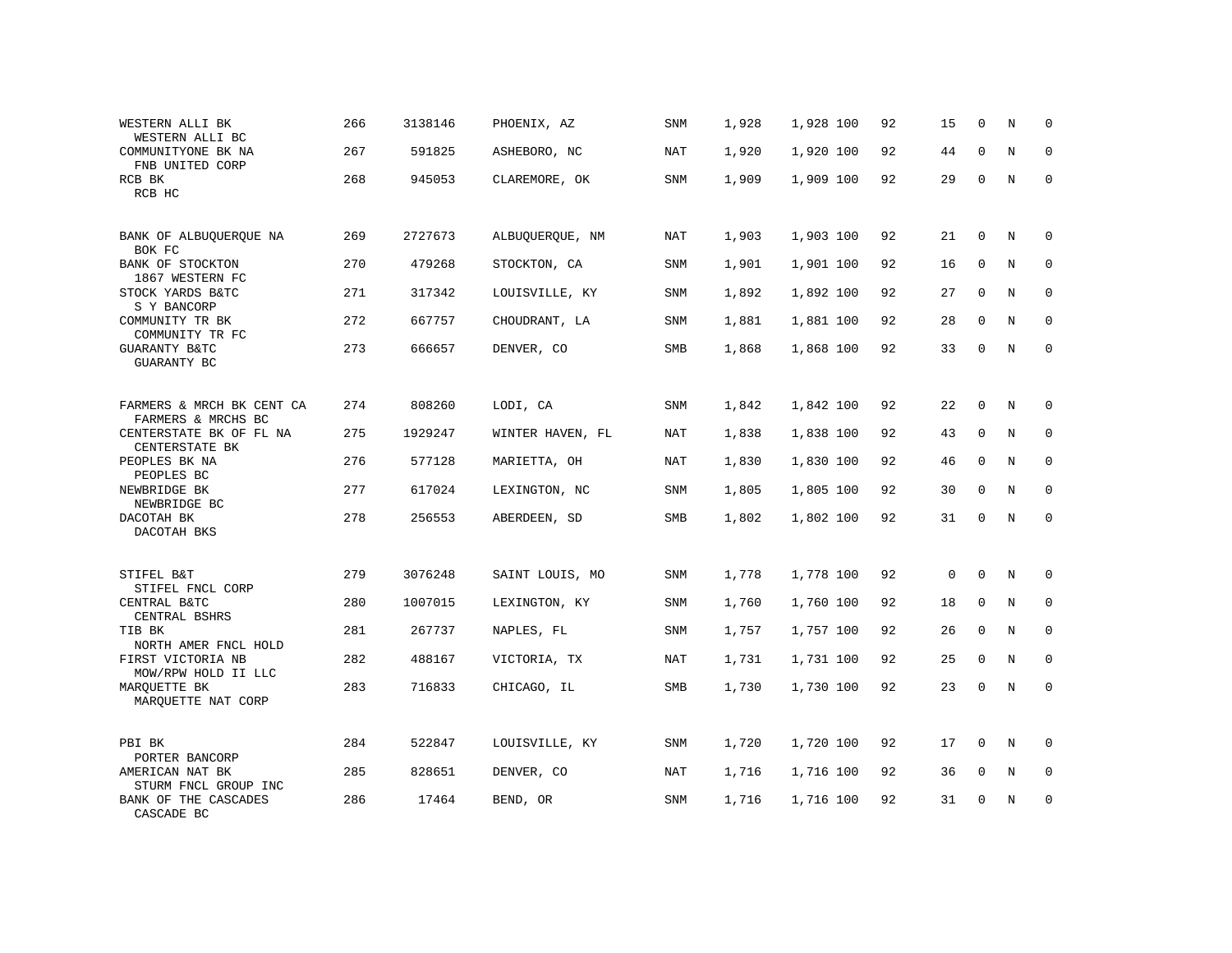| BRYN MAWR TC<br>BRYN MAWR BK CORP                    | 287 | 765019  | BRYN MAWR, PA       | SMB        | 1,712 | 1,712 100 | 92 | 26          | $\mathbf 0$  | N           | 0                   |
|------------------------------------------------------|-----|---------|---------------------|------------|-------|-----------|----|-------------|--------------|-------------|---------------------|
| FIRST NB OF LONG ISLAND<br>FIRST OF LONG ISLAND CORP | 288 | 837000  | GLEN HEAD, NY       | NAT        | 1,710 | 1,710 100 | 92 | 32          | $\mathbf 0$  | $\mathbf N$ | $\mathbf 0$         |
| WHIDBEY ISLAND BK<br>WASHINGTON BKG CO               | 289 | 63078   | COUPEVILLE, WA      | <b>SNM</b> | 1,704 | 1,704 100 | 92 | 29          | $\mathbf 0$  | N           | $\mathbf 0$         |
| SUNFLOWER BK NA<br>SUNFLOWER FNCL                    | 290 | 474759  | SALINA, KS          | NAT        | 1,694 | 1,694 100 | 92 | 33          | $\mathbf 0$  | N           | $\mathbf 0$         |
| FIRST MI BK<br>FIRST MI BC                           | 291 | 3545324 | TROY, MI            | SNM        | 1,691 | 1,691 100 | 92 | 38          | 0            | $\mathbf N$ | $\mathbf 0$         |
| FIRST UNITED B&TC<br>FIRST UNITED CORP               | 292 | 61122   | OAKLAND, MD         | <b>SNM</b> | 1,688 | 1,688 100 | 92 | 27          | $\mathbf 0$  | N           | $\mathbf 0$         |
| AMERICAN NB<br>AMERICAN NAT CORP                     | 293 | 660655  | OMAHA, NE           | NAT        | 1,688 | 1,688 100 | 92 | 30          | $\mathbf 0$  | N           | $\mathbf 0$         |
| US CENTURY BK                                        | 294 | 3146150 | MIAMI, FL           | SNM        | 1,681 | 1,681 100 | 92 | 0           | $\mathbf 0$  | Υ           | $\mathbf 0$         |
| BANK OF KY<br>BANK OF KY FNCL CORP                   | 295 | 1459034 | CRESTVIEW HILLS, KY | <b>SNM</b> | 1,664 | 1,664 100 | 92 | 30          | $\mathbf 0$  | $_{\rm N}$  | $\mathbf 0$         |
| TRISTATE CAP BK<br>TRISTATE CAP HLD INC              | 296 | 3475083 | PITTSBURGH, PA      | SNM        | 1,661 | 1,661 100 | 92 | $\mathbf 0$ | $\mathbf 0$  | $\mathbf N$ | $\mathbf 0$         |
| SOUTHERN CMNTY B&TC<br>SOUTHERN CMNTY FC             | 297 | 2514547 | WINSTON-SALEM, NC   | <b>SNM</b> | 1,658 | 1,658 100 | 92 | 21          | $\mathbf 0$  | N           | 0                   |
| INTERBANK<br>OLNEY BSHRS OF TX                       | 298 | 1187001 | OKLAHOMA CITY, OK   | SMB        | 1,656 | 1,656 100 | 92 | 28          | 0            | $\rm N$     | $\mathsf{O}\xspace$ |
| MIDLAND ST BK                                        | 299 | 773247  | EFFINGHAM, IL       | SMB        | 1,654 | 1,654 100 | 92 | 31          | 0            | N           | $\mathbf 0$         |
| MIDLAND STATES BANCORP<br>FAR E NB<br>SINOPAC BC     | 300 | 676160  | LOS ANGELES, CA     | NAT        | 1,651 | 1,622 98  | 92 | 9           | $\mathbf{1}$ | Y           | 100                 |
| GLENS FALLS NB&TC<br>ARROW FC                        | 301 | 866000  | GLENS FALLS, NY     | <b>NAT</b> | 1,641 | 1,641 100 | 92 | 28          | $\mathsf{O}$ | $\rm N$     | $\mathbf 0$         |
| CANANDAIGUA NB&TC<br>CANANDAIGUA NAT CORP            | 302 | 161602  | CANANDAIGUA, NY     | NAT        | 1,641 | 1,641 100 | 92 | 22          | $\Omega$     | N           | $\mathbf 0$         |
| HEARTLAND B&TC<br>HEARTLAND BC                       | 303 | 426534  | BLOOMINGTON, IL     | SNM        | 1,640 | 1,640 100 | 92 | 43          | $\mathbf 0$  | $\mathbf N$ | $\mathbf 0$         |
| BOREL PRIV B&TC<br>BOSTON PRIVATE FNCL HOLD          | 304 | 208169  | SAN MATEO, CA       | SNM        | 1,637 | 1,637 100 | 92 | 4           | $\mathbf 0$  | $\mathbf N$ | $\mathbf 0$         |
| MERCANTILE BK MI<br>MERCANTILE BK CORP               | 305 | 2608754 | GRAND RAPIDS, MI    | <b>SNM</b> | 1,631 | 1,631 100 | 93 | 6           | $\mathbf 0$  | $_{\rm N}$  | $\mathbf 0$         |
| AMERICANWEST BK<br>SKBHC HOLDS LLC                   | 306 | 39475   | SPOKANE, WA         | <b>SNM</b> | 1,624 | 1,624 100 | 93 | 58          | $\mathbf 0$  | N           | $\mathbf 0$         |
| SUFFOLK CTY NB<br>SUFFOLK BC                         | 307 | 799612  | RIVERHEAD, NY       | <b>NAT</b> | 1,618 | 1,618 100 | 93 | 29          | 0            | N           | $\mathbf 0$         |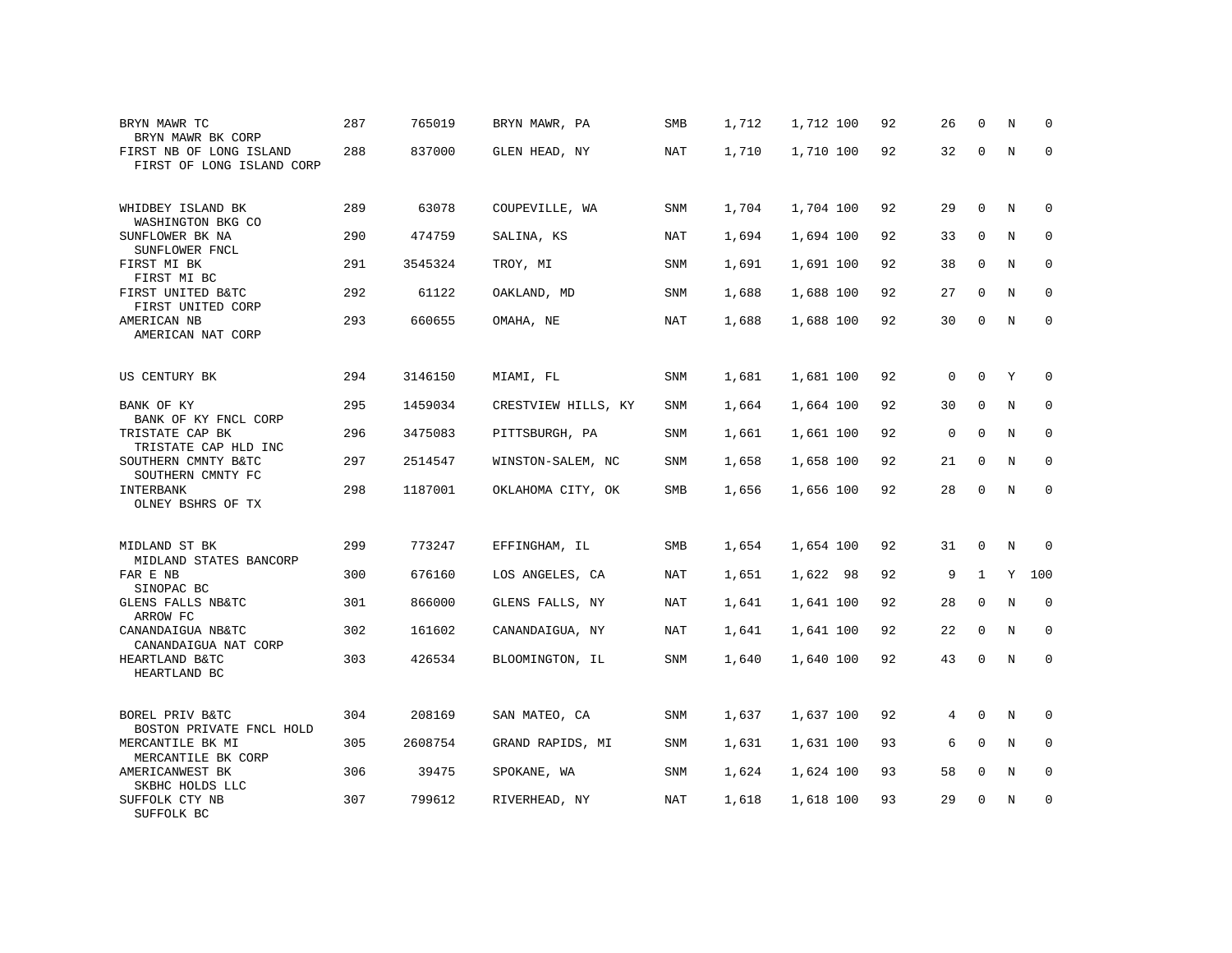| STAR FNCL BK<br>STAR FNCL GRP                            | 308 | 547840  | FORT WAYNE, IN        | SNM        | 1,605 | 1,605 100 | 93 | 47          | 0           | N          | 0           |
|----------------------------------------------------------|-----|---------|-----------------------|------------|-------|-----------|----|-------------|-------------|------------|-------------|
| BANK RHODE ISLAND<br>BANCORP RHODE ISLAND                | 309 | 2434113 | PROVIDENCE, RI        | <b>SNM</b> | 1,603 | 1,603 100 | 93 | 16          | $\Omega$    | N          | $\Omega$    |
| MERCHANTS & FARMERS BK<br>FIRST M&F CORP                 | 310 | 844343  | KOSCIUSKO, MS         | SNM        | 1,599 | 1,599 100 | 93 | 40          | $\mathbf 0$ | N          | $\mathbf 0$ |
| STATE BK OF LONG ISLAND<br>STATE BC                      | 311 | 651103  | NEW HYDE PARK, NY     | SNM        | 1,590 | 1,590 100 | 93 | 16          | $\Omega$    | N          | $\Omega$    |
| WHITAKER BK<br>WHITAKER BC                               | 312 | 1445943 | LEXINGTON, KY         | SMB        | 1,588 | 1,588 100 | 93 | 40          | 0           | N          | $\mathbf 0$ |
| CAPITAL BK<br>CAPITAL BK CORP                            | 313 | 2532662 | RALEIGH, NC           | <b>SNM</b> | 1,585 | 1,585 100 | 93 | 32          | $\mathbf 0$ | N          | $\mathbf 0$ |
| SQUARE 1 BK<br>SQUARE 1 FNCL INC                         | 314 | 3345449 | DURHAM, NC            | SNM        | 1,583 | 1,583 100 | 93 | $\mathbf 0$ | $\Omega$    | N          | 0           |
| CADENCE BK NA<br>CADENCE FNCL CORP                       | 315 | 115641  | STARKVILLE, MS        | <b>NAT</b> | 1,581 | 1,581 100 | 93 | 37          | $\mathbf 0$ | $\rm N$    | $\mathbf 0$ |
| HAPPY ST BK<br>HAPPY BSHRS                               | 316 | 466857  | HAPPY, TX             | SNM        | 1,577 | 1,577 100 | 93 | 21          | 0           | N          | $\mathbf 0$ |
| MACATAWA BK<br>MACATAWA BC                               | 317 | 2634351 | HOLLAND, MI           | <b>SNM</b> | 1,576 | 1,576 100 | 93 | 28          | $\mathbf 0$ | N          | $\mathbf 0$ |
| COMMUNITY BKS OF CO<br>COMMUNITY BSHRS                   | 318 | 785259  | GREENWOOD VILLAGE, CO | <b>SMB</b> | 1,576 | 1,576 100 | 93 | 40          | $\Omega$    | $_{\rm N}$ | $\Omega$    |
| MIDWESTONE BK                                            | 319 | 836843  | IOWA CITY, IA         | <b>SNM</b> | 1,562 | 1,562 100 | 93 | 27          | $\mathbf 0$ | N          | 0           |
| MIDWESTONE FNCL GRP<br>LOS ALAMOS NB<br>TRINITY CAP CORP | 320 | 205654  | LOS ALAMOS, NM        | <b>NAT</b> | 1,557 | 1,557 100 | 93 | 5           | $\mathbf 0$ | N          | 0           |
| BREMER BK NA<br>OTTO BREMER FOUNDATION                   | 321 | 2516327 | FARGO, ND             | <b>NAT</b> | 1,557 | 1,557 100 | 93 | 16          | $\mathbf 0$ | N          | $\mathbf 0$ |
| GREAT FL BK                                              | 322 | 3277876 | MIAMI, FL             | SNM        | 1,556 | 1,556 100 | 93 | 21          | $\Omega$    | Y          | $\mathbf 0$ |
| F&M B&TC<br>ONE RICH HILL MINING LLC                     | 323 | 405959  | TULSA, OK             | SMB        | 1,556 | 1,556 100 | 93 | 10          | $\mathbf 0$ | N          | $\mathbf 0$ |
| FIRST AMER BK<br>STARK BK GRP                            | 324 | 653648  | FORT DODGE, IA        | SMB        | 1,549 | 1,549 100 | 93 | 17          | 0           | N          | 0           |
| LEGACYTEXAS BK<br>LEGACYTEXAS GRP                        | 325 | 913267  | PLANO, TX             | SMB        | 1,535 | 1,535 100 | 93 | 18          | $\mathbf 0$ | N          | 0           |
| TOMPKINS TC<br>TOMPKINS FNCL CORP                        | 326 | 433608  | ITHACA, NY            | SNM        | 1,526 | 1,526 100 | 93 | 14          | $\Omega$    | N          | $\mathbf 0$ |
| FIRST CA BK<br>FIRST CA FNCL GRP                         | 327 | 994565  | WESTLAKE VILLAGE, CA  | SNM        | 1,518 | 1,518 100 | 93 | 18          | $\mathbf 0$ | N          | 0           |
| PEAPACK GLADSTONE BK<br>PEAPACK GLADSTONE FNCL CORP      | 328 | 236706  | GLADSTONE, NJ         | SMB        | 1,503 | 1,503 100 | 93 | 23          | $\Omega$    | N          | $\mathbf 0$ |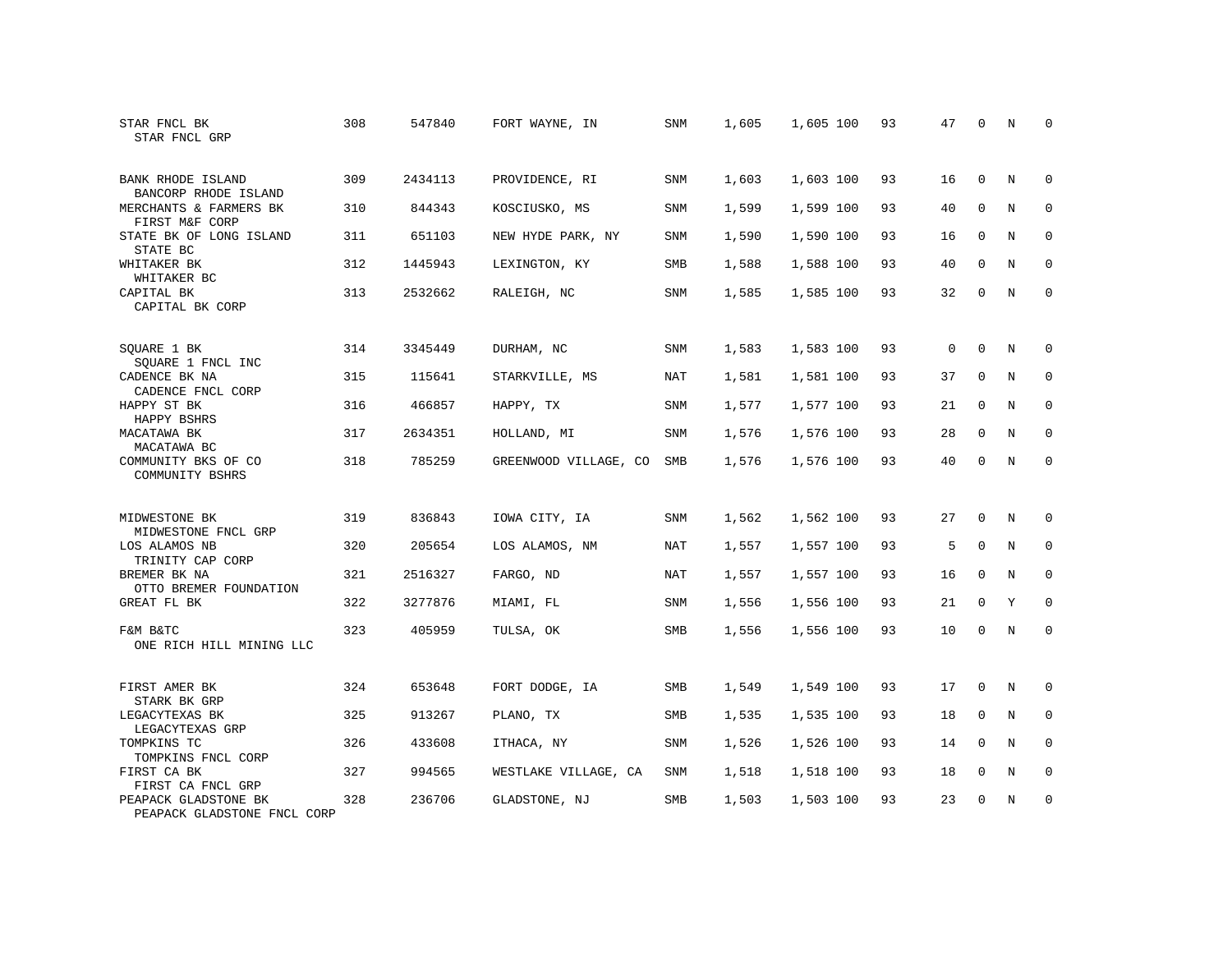| EXCHANGE BK                                             | 329 | 507068  | SANTA ROSA, CA   | <b>SNM</b> | 1,502 | 1,502 100 | 93 | 18 | $\Omega$    | N | $\Omega$    |
|---------------------------------------------------------|-----|---------|------------------|------------|-------|-----------|----|----|-------------|---|-------------|
| FRANK P DOYLE TR ARTICLE IX<br>CASCADE BK<br>CASCADE FC | 330 | 641476  | EVERETT, WA      | <b>SNM</b> | 1,499 | 1,499 100 | 93 | 21 | $\mathbf 0$ | N | $\mathbf 0$ |
| BANK OF EDWARDSVILLE<br>BANC ED CORP                    | 331 | 219343  | EDWARDSVILLE, IL | <b>SNM</b> | 1,498 | 1,498 100 | 93 | 19 | $\mathbf 0$ | N | 0           |
| KLEINBANK<br>KLEIN FNCL                                 | 332 | 303550  | BIG LAKE, MN     | <b>SNM</b> | 1,496 | 1,496 100 | 93 | 23 | $\Omega$    | N | 0           |
| ORRSTOWN BK<br>ORRSTOWN FNCL SVC                        | 333 | 342410  | SHIPPENSBURG, PA | <b>SMB</b> | 1,492 | 1,492 100 | 93 | 20 | $\Omega$    | N | $\mathbf 0$ |
| MERCHANTS BK<br>MERCHANTS BSHRS                         | 334 | 166803  | BURLINGTON, VT   | <b>SNM</b> | 1,491 | 1,491 100 | 93 | 36 | $\Omega$    | N | 0           |
| LANDMARK BK NA<br>LANDRUM CO                            | 335 | 103255  | COLUMBIA, MO     | NAT        | 1,488 | 1,488 100 | 93 | 36 | $\mathbf 0$ | N | 0           |
| NORTH SHORE CMNTY B&TC<br>WINTRUST FC                   | 336 | 2239288 | WILMETTE, IL     | <b>SMB</b> | 1,487 | 1,487 100 | 93 | 7  | $\mathbf 0$ | N | 0           |
| WILSON B&TC<br>WILSON BHC                               | 337 | 159636  | LEBANON, TN      | SNM        | 1,484 | 1,484 100 | 93 | 22 | $\mathbf 0$ | N | $\mathbf 0$ |
| FIRST ST BK<br>COMMUNITY FIRST BSHRS                    | 338 | 126254  | UNION CITY, TN   | SNM        | 1,477 | 1,477 100 | 93 | 28 | 0           | N | $\mathbf 0$ |
| SUMMIT CMNTY BK<br>SUMMIT FNCL GROUP                    | 339 | 2372774 | MOOREFIELD, WV   | <b>SNM</b> | 1,470 | 1,470 100 | 93 | 14 | $\Omega$    | N | 0           |
| REPUBLIC BK OF CHICAGO<br>REPUBLIC BC CO                | 340 | 671334  | OAK BROOK, IL    | SNM        | 1,463 | 1,463 100 | 93 | 15 | $\mathbf 0$ | N | $\mathbf 0$ |
| FIRST MID-IL B&T NA<br>FIRST MID-IL BSHRS               | 341 | 762447  | MATTOON, IL      | NAT        | 1,463 | 1,463 100 | 93 | 36 | $\mathbf 0$ | N | 0           |
| HINSDALE B&TC<br>WINTRUST FC                            | 342 | 2119773 | HINSDALE, IL     | SMB        | 1,462 | 1,462 100 | 93 | 9  | $\Omega$    | N | $\mathbf 0$ |
| BRIDGEVIEW BK GRP<br>BRIDGEVIEW BC                      | 343 | 312730  | BRIDGEVIEW, IL   | <b>SNM</b> | 1,462 | 1,462 100 | 93 | 15 | $\mathbf 0$ | N | 0           |
| ENCORE BK NA<br>ENCORE BSHRS                            | 344 | 2558970 | HOUSTON, TX      | NAT        | 1,461 | 1,461 100 | 93 | 15 | $\mathbf 0$ | N | 0           |
| FIRST NBC BK<br>FIRST NBC BHC                           | 345 | 3445769 | NEW ORLEANS, LA  | SNM        | 1,461 | 1,461 100 | 93 | 12 | $\mathbf 0$ | N | $\mathbf 0$ |
| COMMUNITYBANK TX NA<br>HILLISTER ENT II                 | 346 | 774262  | BEAUMONT, TX     | <b>NAT</b> | 1,453 | 1,453 100 | 93 | 26 | $\mathbf 0$ | N | 0           |
| <b>CNLBANK</b><br><b>CNLBANCSHARES</b>                  | 347 | 2596262 | ORLANDO, FL      | SNM        | 1,453 | 1,453 100 | 93 | 15 | $\mathbf 0$ | N | $\mathbf 0$ |
| TORREY PINES BK<br>WESTERN ALLI BC                      | 348 | 3179082 | SAN DIEGO, CA    | <b>SNM</b> | 1,452 | 1,452 100 | 93 | 10 | 0           | N | 0           |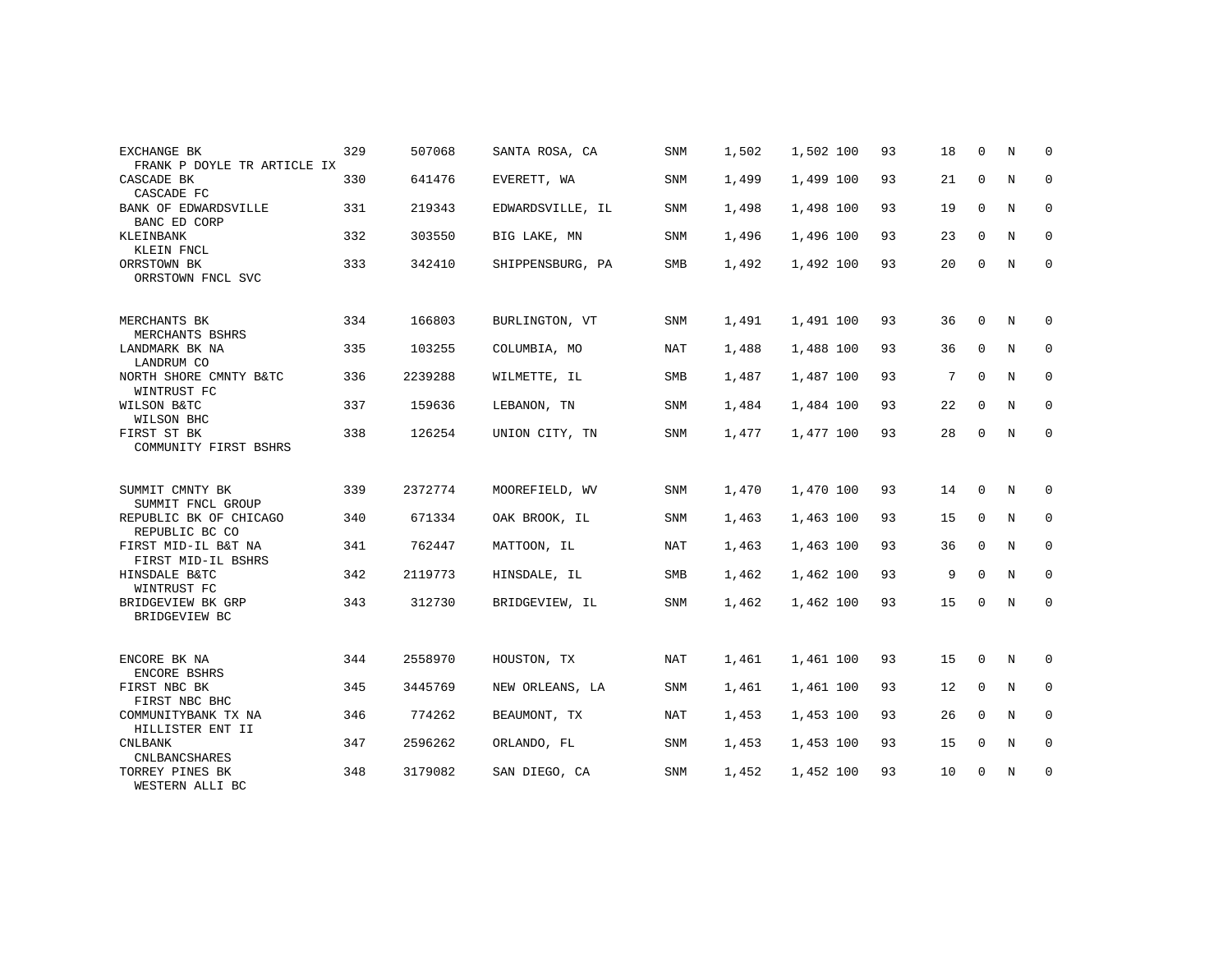| ALLIANCE BK NA<br>ALLIANCE FC                             | 349 | 814216  | SYRACUSE, NY      | <b>NAT</b> | 1,449 | 1,449 100 | 93 | 27          | $\mathbf 0$  | N           | 0           |
|-----------------------------------------------------------|-----|---------|-------------------|------------|-------|-----------|----|-------------|--------------|-------------|-------------|
| TENNESSEE CMRC BK<br>TENNESSEE CMRC BC                    | 350 | 2874634 | FRANKLIN, TN      | SNM        | 1,444 | 1,444 100 | 93 | $\mathbf 0$ | $\Omega$     | N           | $\mathbf 0$ |
| EMPRISE BK<br>EMPRISE FC                                  | 351 | 65858   | WICHITA, KS       | SNM        | 1,442 | 1,442 100 | 93 | 40          | $\Omega$     | $_{\rm N}$  | $\Omega$    |
| NATIONAL BK INDIANAPOLIS<br>NATIONAL BK INDIANAPOLIS CORP | 352 | 2132941 | INDIANAPOLIS, IN  | <b>NAT</b> | 1,438 | 1,437 100 | 93 | 11          | $\mathbf{1}$ | N           | $\mathbf 0$ |
| GEORGIA B&TC OF AUGUSTA<br>SOUTHEASTERN BK FC             | 353 | 1402610 | AUGUSTA, GA       | <b>SNM</b> | 1,431 | 1,431 100 | 93 | 8           | $\Omega$     | $_{\rm N}$  | $\Omega$    |
| PREMIERWEST BK<br>PREMIERWEST BC                          | 354 | 1457003 | MEDFORD, OR       | <b>SNM</b> | 1,412 | 1,412 100 | 93 | 47          | $\mathbf 0$  | N           | 0           |
| SKYLANDS CMNTY BK<br>FULTON FNCL CORP                     | 355 | 1484595 | HACKETTSTOWN, NJ  | SNM        | 1,410 | 1,410 100 | 93 | 26          | $\Omega$     | $_{\rm N}$  | $\Omega$    |
| VIST BK<br>VIST FNCL CORP                                 | 356 | 678717  | WYOMISSING, PA    | SNM        | 1,406 | 1,406 100 | 93 | 24          | $\mathbf 0$  | N           | $\mathbf 0$ |
| LAFAYETTE AMBASSADOR BK<br>FULTON FNCL CORP               | 357 | 140018  | EASTON, PA        | SMB        | 1,403 | 1,403 100 | 93 | 23          | $\Omega$     | $\rm N$     | $\mathbf 0$ |
| HORIZON BK NA<br>HORIZON BC                               | 358 | 130541  | MICHIGAN CITY, IN | NAT        | 1,398 | 1,398 100 | 93 | 23          | 0            | N           | $\mathbf 0$ |
| ENTERPRISE B&TC<br>ENTERPRISE BC                          | 359 | 1356768 | LOWELL, MA        | <b>SNM</b> | 1,397 | 1,397 100 | 93 | 15          | $\Omega$     | N           | $\Omega$    |
| CNB BK<br>CNB FNCL CORP                                   | 360 | 399517  | CLEARFIELD, PA    | SNM        | 1,393 | 1,393 100 | 93 | 27          | $\mathbf 0$  | N           | $\mathbf 0$ |
| BESSEMER TC NA<br>BESSEMER GRP                            | 361 | 976703  | NEW YORK, NY      | <b>NAT</b> | 1,393 | 1,393 100 | 93 | $\mathbf 0$ | $\Omega$     | N           | $\mathbf 0$ |
| URBAN PARTSHP BK                                          | 362 | 4184186 | CHICAGO, IL       | SNM        | 1,383 | 1,383 100 | 93 | 13          | $\mathbf 0$  | N           | $\mathbf 0$ |
| COLORADO ST B&TC NA<br>BOK FC                             | 363 | 658559  | DENVER, CO        | <b>NAT</b> | 1,378 | 1,378 100 | 93 | 14          | $\Omega$     | N           | $\mathbf 0$ |
| DBA CUSTOMERS BANK                                        | 364 | 2354985 | PHOENIXVILLE, PA  | SMB        | 1,376 | 1,376 100 | 93 | 9           | 0            | N           | $\mathbf 0$ |
| CHINATRUST BK USA<br>CHINATRUST CAP CORP                  | 365 | 996260  | TORRANCE, CA      | SNM        | 1,374 | 1,374 100 | 93 | 14          | $\mathbf 0$  | $\mathbf N$ | 100         |
| <b>GLACIER BK</b><br>GLACIER BC                           | 366 | 2634191 | KALISPELL, MT     | SMB        | 1,374 | 1,374 100 | 93 | 14          | $\mathbf 0$  | N           | $\mathbf 0$ |
| CENTRA BK<br>CENTRA FNCL HOLD                             | 367 | 2856500 | MORGANTOWN, WV    | SNM        | 1,373 | 1,373 100 | 93 | 14          | $\mathbf 0$  | N           | $\mathbf 0$ |
| NATIONAL EXCHANGE B&T<br>NEB CORP                         | 368 | 722544  | FOND DU LAC, WI   | <b>NAT</b> | 1,373 | 1,373 100 | 93 | 28          | $\Omega$     | N           | $\Omega$    |
| UMB BK COLORADO NA<br>UMB FC                              | 369 | 593753  | DENVER, CO        | NAT        | 1,372 | 1,372 100 | 93 | 18          | $\Omega$     | N           | $\Omega$    |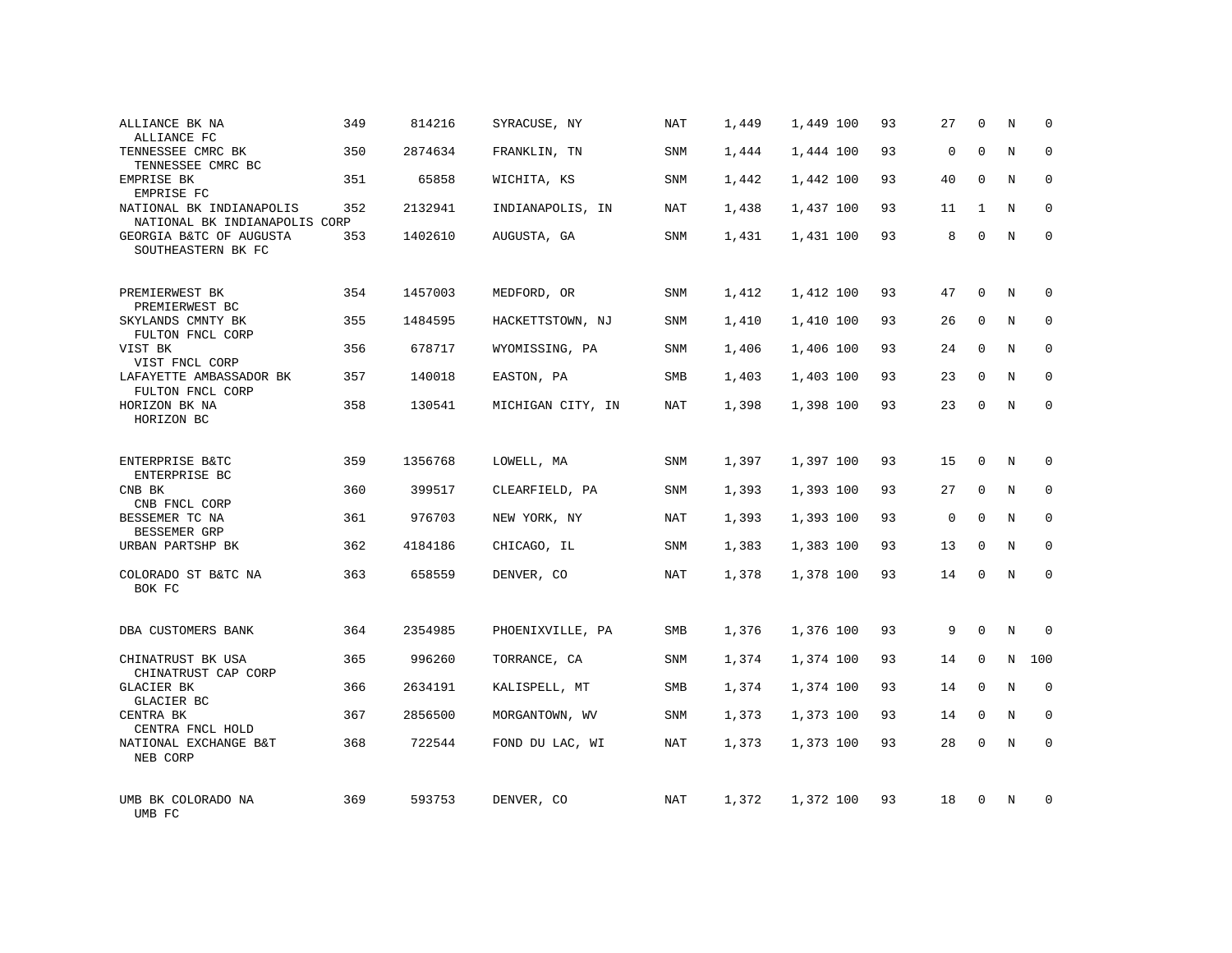| GERMAN AMERICAN BC<br>GERMAN AMER BC               | 370 | 37640   | JASPER, IN          | SNM        | 1,365 | 1,365 100 | 93 | 29           | $\mathbf 0$ | N | 0           |
|----------------------------------------------------|-----|---------|---------------------|------------|-------|-----------|----|--------------|-------------|---|-------------|
| FIRST NB OF ST LOUIS<br>CENTRAL BANCOMPANY         | 371 | 506249  | CLAYTON, MO         | NAT        | 1,362 | 1,362 100 | 93 | 14           | $\Omega$    | N | $\mathbf 0$ |
| FIRST NA<br>FIRST BC                               | 372 | 439404  | DAMARISCOTTA, ME    | NAT        | 1,361 | 1,361 100 | 93 | 14           | $\mathbf 0$ | N | 0           |
| HILLCREST BK NA<br>NBH HOLDINGS CORP               | 373 | 4203911 | OVERLAND PARK, KS   | <b>NAT</b> | 1,359 | 1,359 100 | 93 | 40           | $\Omega$    | N | $\mathbf 0$ |
| PALMETTO BK<br>CAPGEN CAP GRP V LLC                | 374 | 862824  | GREENVILLE, SC      | SNM        | 1,357 | 1,357 100 | 93 | 35           | $\mathbf 0$ | N | $\Omega$    |
| FIDELITY BK<br>FIDELITY BSHRS NC                   | 375 | 584920  | FUQUAY-VARINA, NC   | SNM        | 1,356 | 1,356 100 | 93 | 66           | $\mathbf 0$ | N | $\mathbf 0$ |
| SOUTHERN B&TC<br>SOUTHERN BSHRS NC                 | 376 | 717924  | MOUNT OLIVE, NC     | SNM        | 1,339 | 1,339 100 | 93 | 55           | $\Omega$    | N | $\mathbf 0$ |
| SPIRITBANK<br>SPIRIT BC                            | 377 | 142955  | TULSA, OK           | SNM        | 1,335 | 1,335 100 | 93 | 15           | $\mathbf 0$ | N | $\mathbf 0$ |
| FIRST FSB<br>FIRST FNCL SERVICE CORP               | 378 | 368175  | ELIZABETHTOWN, KY   | SNM        | 1,328 | 1,328 100 | 93 | 22           | $\Omega$    | N | $\mathbf 0$ |
| FIRST MARINER BK<br>FIRST MARINER BC               | 379 | 309570  | BALTIMORE, MD       | SNM        | 1,312 | 1,312 100 | 93 | 23           | $\mathbf 0$ | N | $\mathbf 0$ |
| CITIZENS & NORTHERN BK<br>CITIZENS & NORTHERN CORP | 380 | 895710  | WELLSBORO, PA       | SNM        | 1,306 | 1,306 100 | 93 | 25           | $\Omega$    | N | $\Omega$    |
| METROPOLITAN NB<br>ROGERS BSHRS                    | 381 | 874649  | LITTLE ROCK, AR     | NAT        | 1,296 | 1,296 100 | 93 | 47           | $\mathbf 0$ | N | $\mathbf 0$ |
| INWOOD NB<br>INWOOD BSHRS                          | 382 | 913753  | DALLAS, TX          | NAT        | 1,293 | 1,293 100 | 94 | 14           | $\Omega$    | N | $\Omega$    |
| TEXAS B&TC<br>OVERTON FC                           | 383 | 949154  | LONGVIEW, TX        | SNM        | 1,291 | 1,291 100 | 94 | 11           | 0           | N | $\mathbf 0$ |
| WEST BK<br>WEST BC                                 | 384 | 139740  | WEST DES MOINES, IA | SNM        | 1,290 | 1,290 100 | 94 | 10           | 0           | N | 0           |
| ANCHOR BK NA<br>ANCHOR BC                          | 385 | 900454  | SAINT PAUL, MN      | <b>NAT</b> | 1,288 | 1,288 100 | 94 | 23           | $\mathbf 0$ | N | $\mathbf 0$ |
| BANK OF THE SIERRA<br>SIERRA BC                    | 386 | 662369  | PORTERVILLE, CA     | SNM        | 1,283 | 1,283 100 | 94 | 24           | $\mathbf 0$ | N | $\mathbf 0$ |
| INTERAUDI BK                                       | 387 | 538802  | NEW YORK, NY        | SNM        | 1,279 | 1,279 100 | 94 | $\mathbf{1}$ | $\Omega$    | Y | $\mathbf 0$ |
| NATIONAL REPUBLIC BK CHICAGO<br>NRBC HC            | 388 | 215130  | CHICAGO, IL         | NAT        | 1,279 | 1,279 100 | 94 | $\mathbf{1}$ | 0           | N | $\mathbf 0$ |
| COLONY BK<br>COLONY BC                             | 389 | 491934  | FITZGERALD, GA      | SNM        | 1,273 | 1,273 100 | 94 | 28           | $\mathbf 0$ | N | 0           |
| FIRST FNCL BK NA<br>FIRST FNCL BSHRS               | 390 | 470050  | ABILENE, TX         | <b>NAT</b> | 1,267 | 1,267 100 | 94 | 13           | $\Omega$    | N | $\mathbf 0$ |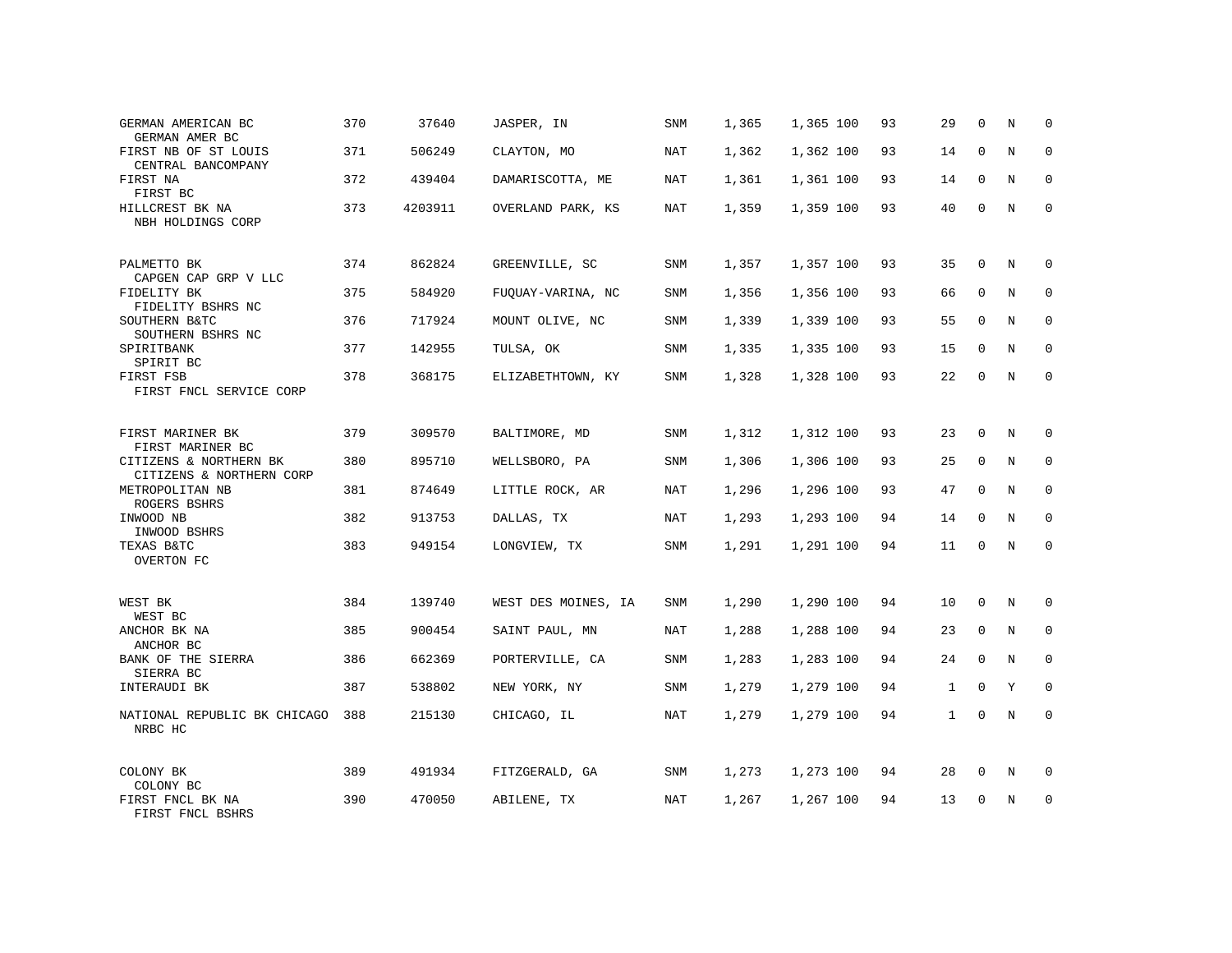| 1ST UNITED BK<br>1ST UNITED BC                           | 391 | 2860440 | BOCA RATON, FL    | SMB        | 1,263 | 1,263 100 | 94 | 18 | $\mathbf 0$ | Y           | 0           |
|----------------------------------------------------------|-----|---------|-------------------|------------|-------|-----------|----|----|-------------|-------------|-------------|
| PATRIOT BK<br>PATRIOT BSHRS                              | 392 | 78858   | HOUSTON, TX       | SNM        | 1,261 | 1,261 100 | 94 | 9  | $\Omega$    | N           | 0           |
| MONROE BK & TR<br>MBT FC                                 | 393 | 364449  | MONROE, MI        | SNM        | 1,259 | 1,259 100 | 94 | 24 | 0           | N           | 0           |
| PREFERRED BK                                             | 394 | 1918344 | LOS ANGELES, CA   | SNM        | 1,257 | 1,257 100 | 94 | 9  | 0           | N           | $\Omega$    |
| SUMITOMO TR & BKG CO USA                                 | 395 | 925411  | HOBOKEN, NJ       | SNM        | 1,255 | 1,253 100 | 94 | 0  | $\mathbf 0$ | N           | 100         |
| MERIDIAN BK NA<br>MARQUETTE FNCL CO                      | 396 | 978369  | WICKENBURG, AZ    | NAT        | 1,255 | 1,255 100 | 94 | 6  | $\mathbf 0$ | N           | $\mathbf 0$ |
| AUSTIN BK TX NA<br>JANE AUSTIN CHAPMAN LP                | 397 | 548351  | JACKSONVILLE, TX  | NAT        | 1,245 | 1,245 100 | 94 | 58 | $\mathbf 0$ | N           | $\mathbf 0$ |
| AUSTIN BK TX NA<br>JSA FAM LP                            | 397 | 548351  | JACKSONVILLE, TX  | NAT        |       |           |    |    |             |             |             |
| HERITAGE BK OF CMRC<br>HERITAGE CMRC CORP                | 398 | 2209553 | SAN JOSE, CA      | SMB        | 1,243 | 1,243 100 | 94 | 9  | $\mathbf 0$ | N           | 0           |
| BOONE COUNTY NB OF COLUMBIA<br>CENTRAL BANCOMPANY        | 399 | 299046  | COLUMBIA, MO      | NAT        | 1,233 | 1,233 100 | 94 | 16 | 0           | N           | 0           |
| STEARNS BK NA<br>STEARNS FNCL SVC ESOP                   | 400 | 141556  | SAINT CLOUD, MN   | NAT        | 1,231 | 1,231 100 | 94 | 11 | 0           | N           | 0           |
| CB&S BK<br>CBS BANC CORP                                 | 401 | 594433  | RUSSELLVILLE, AL  | SNM        | 1,231 | 1,231 100 | 94 | 44 | 0           | N           | 0           |
| FIRST ST CMNTY BK<br>FIRST ST BSHRS                      | 402 | 707354  | FARMINGTON, MO    | SNM        | 1,225 | 1,225 100 | 94 | 32 | $\mathbf 0$ | N           | $\mathbf 0$ |
| COMMERCE B&TC                                            | 403 | 824000  | WORCESTER, MA     | SNM        | 1,224 | 1,224 100 | 94 | 11 | 0           | N           | 0           |
| COMMERCE BSHRS CORP<br>COPPERMARK BK<br>COPPERMARK BSHRS | 404 | 36054   | OKLAHOMA CITY, OK | SNM        | 1,224 | 1,224 100 | 94 | 11 | $\mathbf 0$ | N           | $\mathbf 0$ |
| RELIANCE BK<br>RELIANCE BSHRS                            | 405 | 2769589 | DES PERES, MO     | <b>SNM</b> | 1,214 | 1,214 100 | 94 | 22 | $\mathbf 0$ | $\mathbf N$ | $\mathbf 0$ |
| PACIFIC CONTINENTAL BK<br>PACIFIC CONTINENTAL CORP       | 406 | 693662  | EUGENE, OR        | <b>SNM</b> | 1,212 | 1,212 100 | 94 | 13 | $\mathbf 0$ | N           | $\mathbf 0$ |
| BANK OF MARIN<br>BANK OF MARIN BC                        | 407 | 1436204 | CORTE MADERA, CA  | <b>SNM</b> | 1,208 | 1,208 100 | 94 | 14 | $\mathbf 0$ | N           | $\mathbf 0$ |
| UNION CTR NB<br>CENTER BC                                | 408 | 29104   | UNION, NJ         | NAT        | 1,207 | 1,207 100 | 94 | 10 | 0           | N           | 0           |
| HERITAGE BK<br>HERITAGE FC                               | 409 | 881478  | OLYMPIA, WA       | <b>SNM</b> | 1,204 | 1,204 100 | 94 | 24 | 0           | N           | $\mathbf 0$ |
| INLAND B&TC<br>INLAND BC                                 | 410 | 189745  | OAK BROOK, IL     | <b>SNM</b> | 1,204 | 1,204 100 | 94 | 10 | 0           | N           | 0           |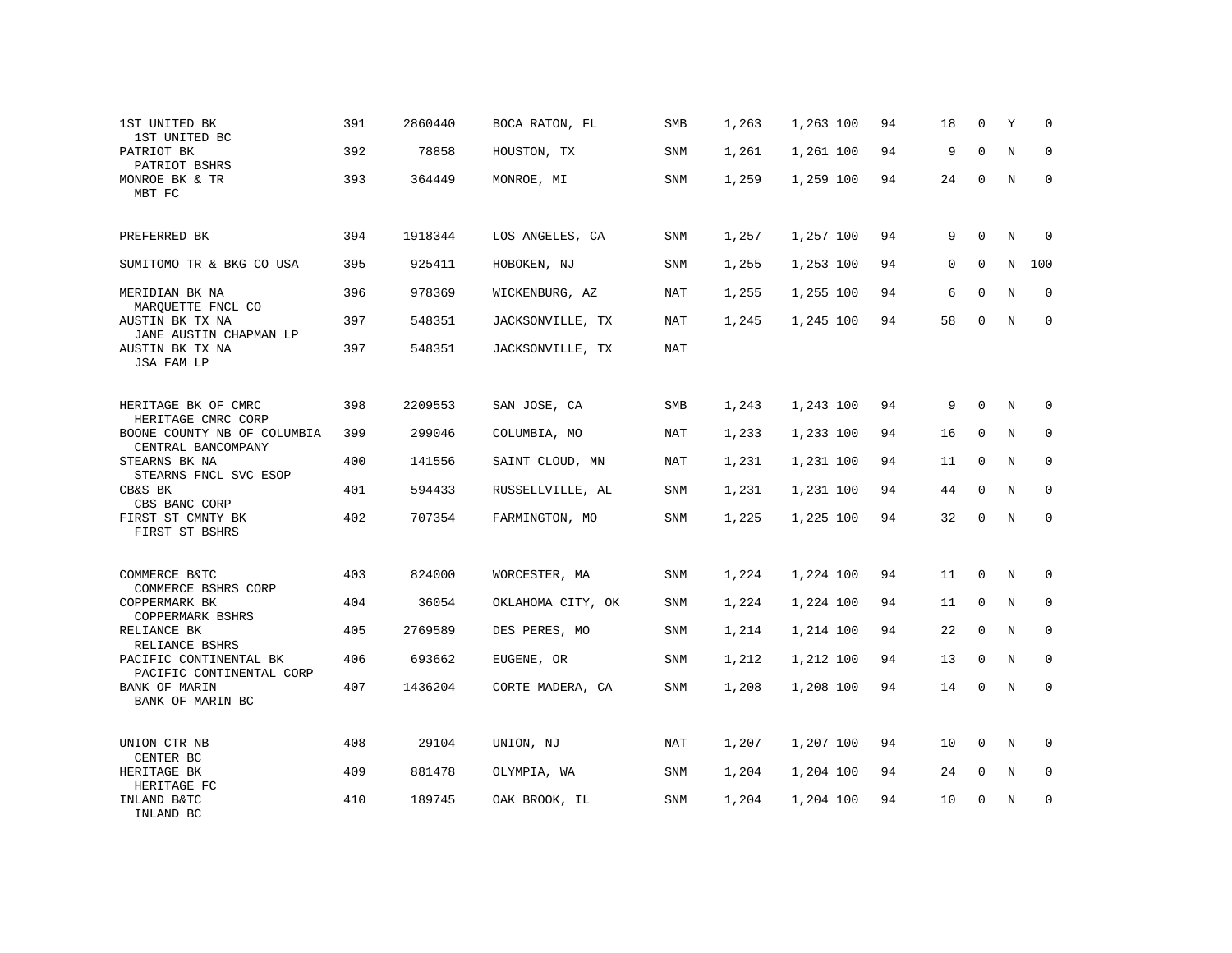| CITIZENS FIRST BK<br>VILLAGES BC                  | 411 | 1867983 | THE VILLAGES, FL   | SNM        | 1,202 | 1,202 100 | 94 | 8  | $\mathbf 0$  | N           | 0            |
|---------------------------------------------------|-----|---------|--------------------|------------|-------|-----------|----|----|--------------|-------------|--------------|
| NAFH NB<br>NORTH AMER FNCL HOLD                   | 412 | 4160667 | MIAMI, FL          | NAT        | 1,199 | 1,199 100 | 94 | 23 | $\mathbf 0$  | $\mathbf N$ | 0            |
| BRAND BKG CO<br>BRAND GRP HOLD                    | 413 | 701736  | LAWRENCEVILLE, GA  | SMB        | 1,195 | 1,195 100 | 94 | 6  | $\mathbf{0}$ | N           | 0            |
| COREFIRST B&TC<br>COMMERCE B&T HC ESOP            | 414 | 361055  | TOPEKA, KS         | SNM        | 1,194 | 1,194 100 | 94 | 40 | $\mathbf 0$  | N           | $\mathbf 0$  |
| <b>BANAMEX USA</b><br>CITIGROUP                   | 415 | 750864  | CENTURY CITY, CA   | SNM        | 1,193 | 1,069 90  | 94 | 19 | $\mathbf 0$  | Y           | $\mathbf 0$  |
| NORTHBROOK B&TC<br>WINTRUST FC                    | 416 | 2938198 | NORTHBROOK, IL     | SMB        | 1,190 | 1,190 100 | 94 | 11 | $\mathbf{0}$ | N           | $\mathbf 0$  |
| METCALF BK<br>CENTRAL BANCOMPANY                  | 417 | 704559  | LEES SUMMIT, MO    | SMB        | 1,187 | 1,187 100 | 94 | 23 | 0            | N           | $\mathbf{0}$ |
| HAWTHORN BK<br>HAWTHORN BSHRS                     | 418 | 508346  | JEFFERSON CITY, MO | SNM        | 1,186 | 1,186 100 | 94 | 23 | $\mathbf 0$  | N           | 0            |
| BARRINGTON B&TC NA<br>WINTRUST FC                 | 419 | 2508751 | BARRINGTON, IL     | NAT        | 1,182 | 1,182 100 | 94 | 4  | $\Omega$     | N           | $\mathbf 0$  |
| NATIONAL BK<br>NATIONAL BSHRS                     | 420 | 2949710 | MOLINE, IL         | NAT        | 1,177 | 1,177 100 | 94 | 23 | $\mathbf{0}$ | N           | 0            |
| PEOPLES BK<br>PEOPLES BC                          | 421 | 455972  | LYNDEN, WA         | SNM        | 1,177 | 1,177 100 | 94 | 23 | $\mathbf{0}$ | N           | $\mathbf 0$  |
| CITIZENS NB OF MERIDIAN<br>CITIZENS NAT BANC CORP | 422 | 69333   | MERIDIAN, MS       | NAT        | 1,176 | 1,176 100 | 94 | 25 | 0            | $\rm N$     | $\mathsf 0$  |
| PARAGON CMRL BK<br>PARAGON CMRL CORP              | 423 | 2806626 | RALEIGH, NC        | SNM        | 1,173 | 1,173 100 | 94 | 2  | $\mathbf 0$  | N           | 0            |
| FIRST NAT CMNTY BK<br>FIRST NAT CMNTY BC          | 424 | 239613  | DUNMORE, PA        | NAT        | 1,173 | 1,173 100 | 94 | 20 | 0            | N           | $\mathbf 0$  |
| MOUNTAIN W BK<br>GLACIER BC                       | 425 | 2114282 | COEUR D'ALENE, ID  | SNM        | 1,171 | 1,171 100 | 94 | 22 | 0            | N           | 0            |
| FIRST B&TC<br>FIRST BC                            | 426 | 223322  | LEBANON, VA        | SMB        | 1,171 | 1,171 100 | 94 | 19 | $\mathbf 0$  | N           | $\Omega$     |
| ISABELLA BK<br>ISABELLA BC                        | 427 | 74140   | MOUNT PLEASANT, MI | SMB        | 1,169 | 1,169 100 | 94 | 23 | $\mathbf 0$  | N           | $\mathbf 0$  |
| FSGBANK NA<br>FIRST SCTY GRP                      | 428 | 2920737 | CHATTANOOGA, TN    | <b>NAT</b> | 1,167 | 1,167 100 | 94 | 36 | $\mathbf 0$  | N           | 0            |
| MILE HIGH BK<br>BIG SANDY HC                      | 429 | 515353  | LONGMONT, CO       | SNM        | 1,163 | 1,163 100 | 94 | 20 | $\mathbf 0$  | N           | $\mathbf{0}$ |
| EXTRACO BKS NA<br>EXTRACO CORP                    | 430 | 537560  | TEMPLE, TX         | <b>NAT</b> | 1,160 | 1,160 100 | 94 | 15 | $\mathbf 0$  | N           | 0            |
| BANK OF CHOICE<br>BANK OF CHOICE HC               | 431 | 875954  | GREELEY, CO        | SNM        | 1,155 | 1,155 100 | 94 | 16 | 0            | N           | 0            |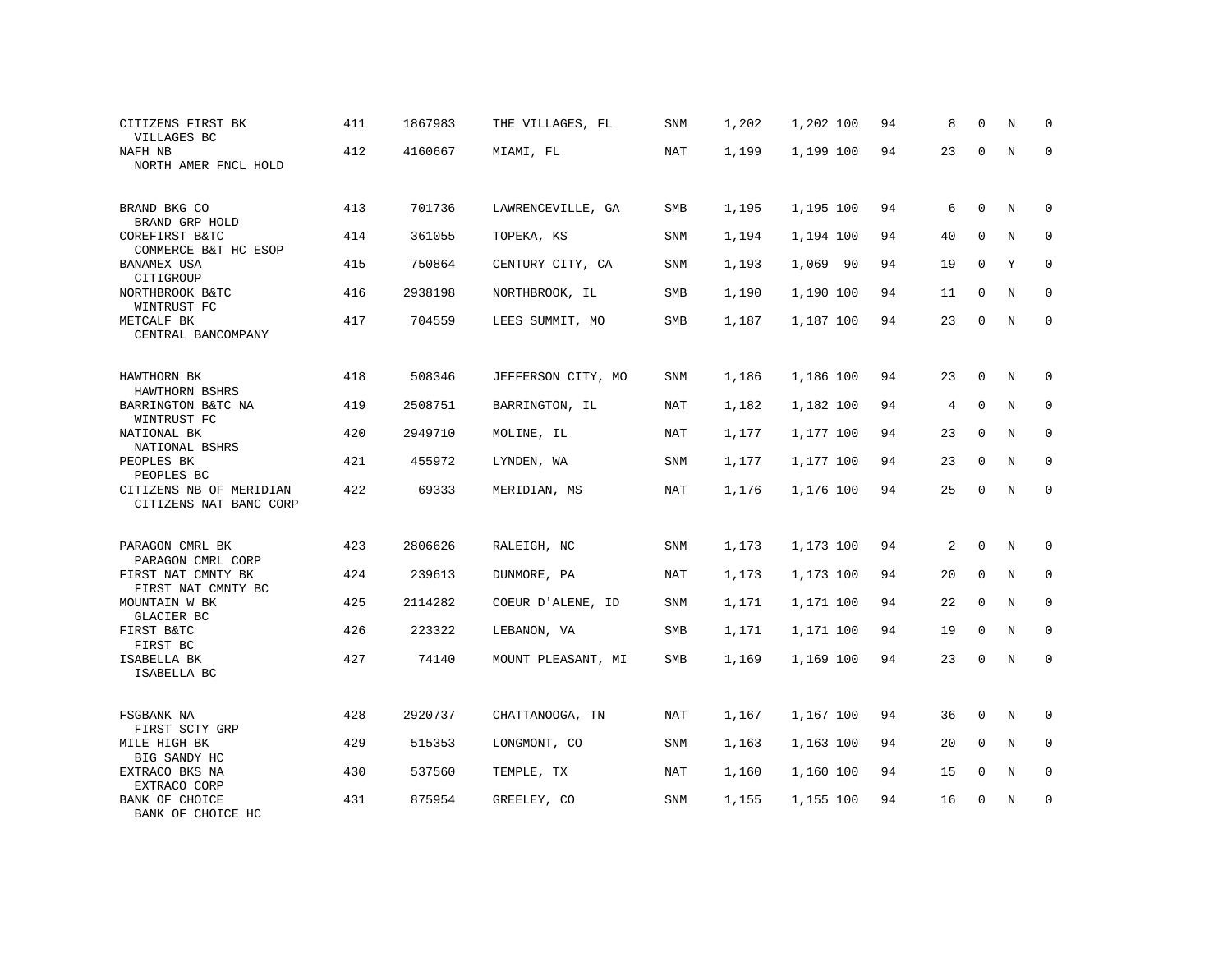| LORAIN NB<br>LNB BC                              | 432 | 39420   | LORAIN, OH        | NAT        | 1,152 | 1,152 100 | 94 | 19           | $\Omega$    | N           | $\Omega$    |
|--------------------------------------------------|-----|---------|-------------------|------------|-------|-----------|----|--------------|-------------|-------------|-------------|
| MERCHANTS BK NA<br>MERCHANTS FNCL GROUP          | 433 | 779351  | WINONA, MN        | <b>NAT</b> | 1,152 | 1,152 100 | 94 | 19           | $\mathbf 0$ | N           | $\mathbf 0$ |
| METROBANK NA<br>METROCORP BSHRS                  | 434 | 189352  | HOUSTON, TX       | NAT        | 1,151 | 1,151 100 | 94 | 13           | $\mathbf 0$ | N           | $\mathbf 0$ |
| TRI CITY NB<br>TRI CITY BSHRS CORP               | 435 | 242444  | OAK CREEK, WI     | <b>NAT</b> | 1,140 | 1,140 100 | 94 | 43           | $\Omega$    | N           | $\Omega$    |
| GLENVIEW ST BK<br>CUMMINS-AMER CORP              | 436 | 750239  | GLENVIEW, IL      | SNM        | 1,134 | 1,134 100 | 94 | 8            | $\Omega$    | N           | $\mathbf 0$ |
| FIRST GUARANTY BK<br>FIRST GUARANTY BSHRS        | 437 | 422433  | HAMMOND, LA       | <b>SNM</b> | 1,133 | 1,133 100 | 94 | 16           | $\Omega$    | $_{\rm N}$  | $\Omega$    |
| CENTRUE BK<br>CENTRUE FC                         | 438 | 457547  | STREATOR, IL      | SMB        | 1,132 | 1,132 100 | 94 | 25           | $\Omega$    | N           | $\Omega$    |
| DUBUQUE B&TC<br>HEARTLAND FNCL USA               | 439 | 642549  | DUBUQUE, IA       | SNM        | 1,132 | 1,132 100 | 94 | 8            | $\mathbf 0$ | N           | $\mathbf 0$ |
| CAMBRIDGE TC<br>CAMBRIDGE BC                     | 440 | 736206  | CAMBRIDGE, MA     | SNM        | 1,131 | 1,131 100 | 94 | 10           | $\Omega$    | N           | 5           |
| LIBERTYVILLE B&TC<br>WINTRUST FC                 | 441 | 2339795 | LIBERTYVILLE, IL  | SMB        | 1,131 | 1,131 100 | 94 | 7            | $\mathbf 0$ | $\rm N$     | $\mathbf 0$ |
| FIRST FIDELITY BK NA<br>FIRST FIDELITY BC        | 442 | 106359  | OKLAHOMA CITY, OK | <b>NAT</b> | 1,123 | 1,123 100 | 94 | 25           | $\Omega$    | N           | $\mathbf 0$ |
| BAC FL BK                                        | 443 | 725732  | CORAL GABLES, FL  | SNM        | 1,121 | 1,121 100 | 94 | $\mathbf 0$  | $\mathbf 0$ | Y           | 0           |
| <b>EVB</b><br>EASTERN VA BSHRS                   | 444 | 790721  | TAPPAHANNOCK, VA  | <b>SMB</b> | 1,119 | 1,119 100 | 94 | 25           | $\mathbf 0$ | $\rm N$     | $\mathbf 0$ |
| BAR HARBOR BK & TR CO<br><b>BAR HARBOR BSHRS</b> | 445 | 522605  | BAR HARBOR, ME    | <b>SNM</b> | 1,117 | 1,117 100 | 94 | 11           | 0           | N           | 0           |
| NORTH DALLAS B&TC                                | 446 | 490450  | DALLAS, TX        | <b>SNM</b> | 1,117 | 1,117 100 | 94 | 5            | $\Omega$    | $\mathbf N$ | $\mathbf 0$ |
| FIRST PREMIER BK<br>UNITED NAT CORP              | 447 | 374653  | SIOUX FALLS, SD   | SMB        | 1,115 | 1,115 100 | 94 | 16           | $\mathbf 0$ | $\mathbf N$ | $\mathbf 0$ |
| ESSEX BK<br>COMMUNITY BKR TR CORP                | 448 | 781028  | TAPPAHANNOCK, VA  | SMB        | 1,115 | 1,115 100 | 94 | 24           | $\Omega$    | $_{\rm N}$  | $\mathbf 0$ |
| BANK OF THE COMMONWEALTH<br>COMMONWEALTH BSHRS   | 449 | 821120  | NORFOLK, VA       | SMB        | 1,113 | 1,113 100 | 94 | 20           | $\mathbf 0$ | N           | 0           |
| ALERUS FNCL NA<br>ALERUS FC                      | 450 | 933256  | GRAND FORKS, ND   | <b>NAT</b> | 1,112 | 1,112 100 | 94 | 14           | $\Omega$    | N           | $\mathbf 0$ |
| UNITED BK IA<br>IDA GROVE BSHRS                  | 451 | 738040  | IDA GROVE, IA     | SNM        | 1,112 | 1,112 100 | 94 | 23           | 0           | N           | 0           |
| FIRST BK HIGHLAND PARK<br>BANK HIGHLAND PARK FC  | 452 | 804338  | HIGHLAND PARK, IL | <b>SNM</b> | 1,111 | 1,111 100 | 94 | $\mathbf{1}$ | $\Omega$    | N           | $\mathbf 0$ |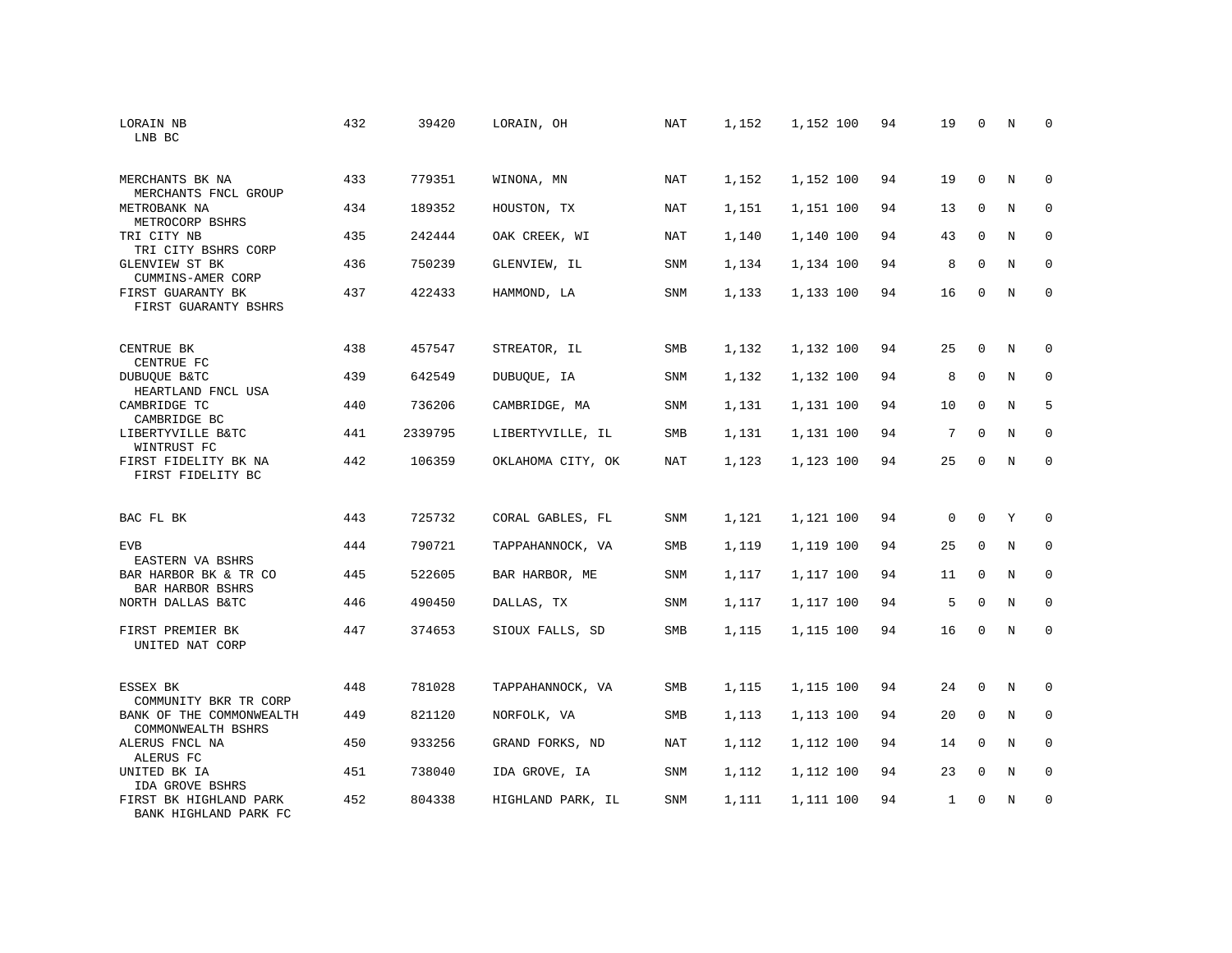| SUMMIT BK<br>SUMMIT BANCORP                  | 453 | 2505787 | ARKADELPHIA, AR    | <b>SNM</b> | 1,107 | 1,107 100 | 94 | 20 | $\Omega$    | N | $\Omega$    |
|----------------------------------------------|-----|---------|--------------------|------------|-------|-----------|----|----|-------------|---|-------------|
| WAINWRIGHT B&TC<br>EASTERN BK CORP           | 454 | 689302  | BOSTON, MA         | SNM        | 1,106 | 1,106 100 | 94 | 11 | $\mathbf 0$ | N | $\mathbf 0$ |
| AMERICAN BK OF TX<br>NORTH AMER BSHRS        | 455 | 627658  | SHERMAN, TX        | <b>SNM</b> | 1,106 | 1,106 100 | 94 | 17 | $\mathbf 0$ | N | 0           |
| BCB CMNTY BK<br>BCB BC                       | 456 | 2954059 | BAYONNE, NJ        | SNM        | 1,105 | 1,105 100 | 94 | 9  | $\Omega$    | N | 0           |
| INDEPENDENT BK<br>INDEPENDENT BK GRP         | 457 | 122854  | MCKINNEY, TX       | <b>SNM</b> | 1,098 | 1,098 100 | 94 | 25 | 0           | N | $\mathbf 0$ |
| MIDDLEBURG BK<br>MIDDLEBURG FC               | 458 | 679826  | MIDDLEBURG, VA     | SMB        | 1,098 | 1,098 100 | 94 | 10 | $\Omega$    | N | 0           |
| CITIZENS BKG CO<br>FIRST CITIZENS BC         | 459 | 542528  | SANDUSKY, OH       | SMB        | 1,096 | 1,096 100 | 94 | 27 | $\mathbf 0$ | N | $\mathsf 0$ |
| CITIZENS FIRST NB<br>PRINCETON NAT BC        | 460 | 669443  | PRINCETON, IL      | <b>NAT</b> | 1,095 | 1,095 100 | 94 | 19 | $\mathbf 0$ | N | 0           |
| CASHMERE VALLEY BK<br>CASHMERE VALLEY FC     | 461 | 574976  | CASHMERE, WA       | <b>SNM</b> | 1,095 | 1,095 100 | 94 | 9  | $\mathbf 0$ | N | 0           |
| FIRST NB IN SIOUX FALLS<br>MINNEHAHA BSHRS   | 462 | 326858  | SIOUX FALLS, SD    | <b>NAT</b> | 1,093 | 1,093 100 | 94 | 18 | 0           | N | $\mathbf 0$ |
| MIDWEST BANKCENTRE<br>STUPP BROS             | 463 | 657459  | LEMAY, MO          | SMB        | 1,092 | 1,092 100 | 94 | 11 | $\Omega$    | N | 0           |
| WESTERN NB<br>WNB BSHRS                      | 464 | 778466  | ODESSA, TX         | NAT        | 1,090 | 1,090 100 | 94 | 6  | $\mathbf 0$ | N | $\mathbf 0$ |
| BANTERRA BK<br>BANTERRA CORP                 | 465 | 502849  | MARION, IL         | <b>SNM</b> | 1,088 | 1,088 100 | 94 | 28 | $\mathbf 0$ | N | 0           |
| FIRST NB OF FORT SMITH<br>FIRST BK CORP      | 466 | 397540  | FORT SMITH, AR     | NAT        | 1,087 | 1,087 100 | 94 | 15 | $\mathbf 0$ | N | $\mathbf 0$ |
| SOUTHERN BANCORP BK<br>SOUTHERN BC           | 467 | 852544  | ARKADELPHIA, AR    | SMB        | 1,079 | 1,079 100 | 94 | 37 | $\mathbf 0$ | N | 0           |
| FIRST ST BK CENTRAL TX<br>CENTRAL CMNTY CORP | 468 | 751759  | AUSTIN, TX         | <b>SNM</b> | 1,068 | 1,068 100 | 94 | 31 | $\mathbf 0$ | N | 0           |
| EMPIRE BK<br>CENTRAL BANCOMPANY              | 469 | 290052  | SPRINGFIELD, MO    | SNM        | 1,066 | 1,066 100 | 94 | 21 | $\Omega$    | N | $\mathbf 0$ |
| PEOPLES BK<br>PEOPLES BC OF NC               | 470 | 220527  | NEWTON, NC         | <b>SNM</b> | 1,065 | 1,065 100 | 94 | 22 | $\mathbf 0$ | N | 0           |
| TRADITIONAL BK<br>TRADITIONAL BC             | 471 | 786210  | MOUNT STERLING, KY | SNM        | 1,064 | 1,064 100 | 94 | 11 | $\mathbf 0$ | N | $\mathbf 0$ |
| BAYLAKE BK<br>BAYLAKE CORP                   | 472 | 280044  | STURGEON BAY, WI   | <b>SMB</b> | 1,054 | 1,054 100 | 94 | 26 | 0           | N | 0           |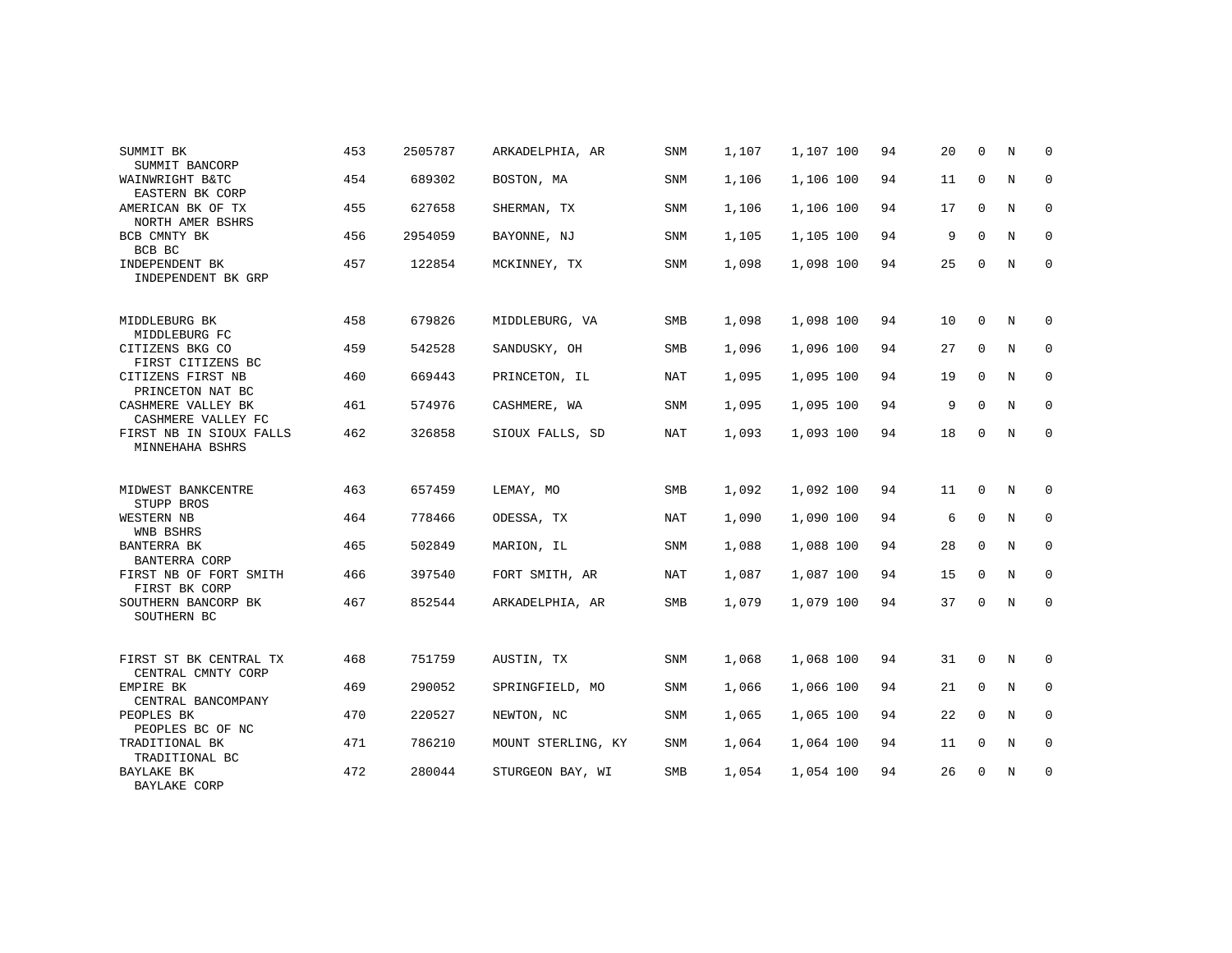| LAKESIDE BK<br>LAKESIDE BC                             | 473 | 201834  | CHICAGO, IL       | <b>SNM</b> | 1,052 | 1,052 100 | 94 | 5  | $\Omega$    | N           | $\Omega$    |
|--------------------------------------------------------|-----|---------|-------------------|------------|-------|-----------|----|----|-------------|-------------|-------------|
| FORCHT BK NA<br>FORCHT BC INC                          | 474 | 3141726 | LEXINGTON, KY     | NAT        | 1,051 | 1,051 100 | 94 | 34 | $\mathbf 0$ | N           | $\mathbf 0$ |
| NORTHRIM BK<br>NORTHRIM BC                             | 475 | 1718188 | ANCHORAGE, AK     | SNM        | 1,050 | 1,050 100 | 94 | 9  | $\mathbf 0$ | N           | 0           |
| UNITED BK<br>UNITED BC                                 | 476 | 37435   | ZEBULON, GA       | SNM        | 1,049 | 1,049 100 | 94 | 23 | $\Omega$    | $\mathbf N$ | $\mathbf 0$ |
| INDIANA B&TC<br>INDIANA CMNTY BC                       | 477 | 832470  | COLUMBUS, IN      | SMB        | 1,042 | 1,042 100 | 94 | 18 | 0           | N           | $\mathbf 0$ |
| WOORI AMER BK                                          | 478 | 384018  | NEW YORK, NY      | SNM        | 1,039 | 1,039 100 | 94 | 12 | $\mathbf 0$ | $\mathbf N$ | 100         |
| QUAD CITY B&TC<br>QCR HOLD                             | 479 | 2142155 | BETTENDORF, IA    | SMB        | 1,026 | 1,026 100 | 95 | 4  | $\mathbf 0$ | $\rm N$     | $\mathbf 0$ |
| RIVER CITY BK                                          | 480 | 253468  | SACRAMENTO, CA    | <b>SNM</b> | 1,026 | 1,026 100 | 95 | 15 | $\mathbf 0$ | N           | $\mathbf 0$ |
| BRIDGEHAMPTON NB<br>BRIDGE BC                          | 481 | 23504   | BRIDGEHAMPTON, NY | NAT        | 1,026 | 1,026 100 | 95 | 18 | 0           | N           | $\mathbf 0$ |
| NATIONAL BK OF BLACKSBURG<br>NATIONAL BSHRS            | 482 | 754929  | BLACKSBURG, VA    | <b>NAT</b> | 1,019 | 1,019 100 | 95 | 24 | $\mathbf 0$ | N           | $\mathbf 0$ |
| FIRST CHICAGO B&T                                      | 483 | 686271  | CHICAGO, IL       | SMB        | 1,018 | 1,018 100 | 95 | 6  | 0           | N           | 0           |
| FIRST CHICAGO BC<br>PACIFIC MERC BK<br>PACIFIC MERC BC | 484 | 2717012 | COSTA MESA, CA    | SMB        | 1,015 | 1,015 100 | 95 | 8  | $\mathbf 0$ | $\mathbf N$ | 0           |
| AMERICAN BUS BK                                        | 485 | 2734729 | LOS ANGELES, CA   | SNM        | 1,009 | 1,009 100 | 95 | 0  | $\mathbf 0$ | N           | 0           |
| FIRST UNITED BK<br>PLAINS BC                           | 486 | 578255  | DIMMITT, TX       | SNM        | 1,009 | 1,009 100 | 95 | 13 | 0           | N           | 0           |
| ALPINE B&TC<br>ALPINE BC                               | 487 | 813947  | ROCKFORD, IL      | SMB        | 1,009 | 1,009 100 | 95 | 17 | $\mathbf 0$ | $\rm N$     | $\mathbf 0$ |
| FIRST SECURITY BK MISSOULA<br>GLACIER BC               | 488 | 652351  | MISSOULA, MT      | SMB        | 1,006 | 1,006 100 | 95 | 11 | 0           | N           | 0           |
| PANHANDLE ST BK<br>INTERMOUNTAIN CMNTY BC              | 489 | 257868  | SANDPOINT, ID     | SNM        | 1,004 | 1,004 100 | 95 | 18 | $\mathbf 0$ | N           | $\mathbf 0$ |
| MIDSOUTH BK NA<br>MIDSOUTH BC                          | 490 | 223331  | LAFAYETTE, LA     | <b>NAT</b> | 1,001 | 1,001 100 | 95 | 33 | $\mathbf 0$ | N           | 0           |
| FRANDSEN B&T<br>FRANDSEN FC                            | 491 | 751656  | LONSDALE, MN      | SNM        | 997   | 997 100   | 95 | 29 | 0           | N           | 0           |
| CITIZENS B&TC<br>YOUNG CORP                            | 492 | 381343  | CHILLICOTHE, MO   | SNM        | 996   | 996 100   | 95 | 23 | $\Omega$    | $\mathbf N$ | $\mathbf 0$ |
| FIRST NB OF SHELBY                                     | 493 | 86527   | SHELBY, NC        | NAT        | 995   | 995 100   | 95 | 13 | 0           | N           | 0           |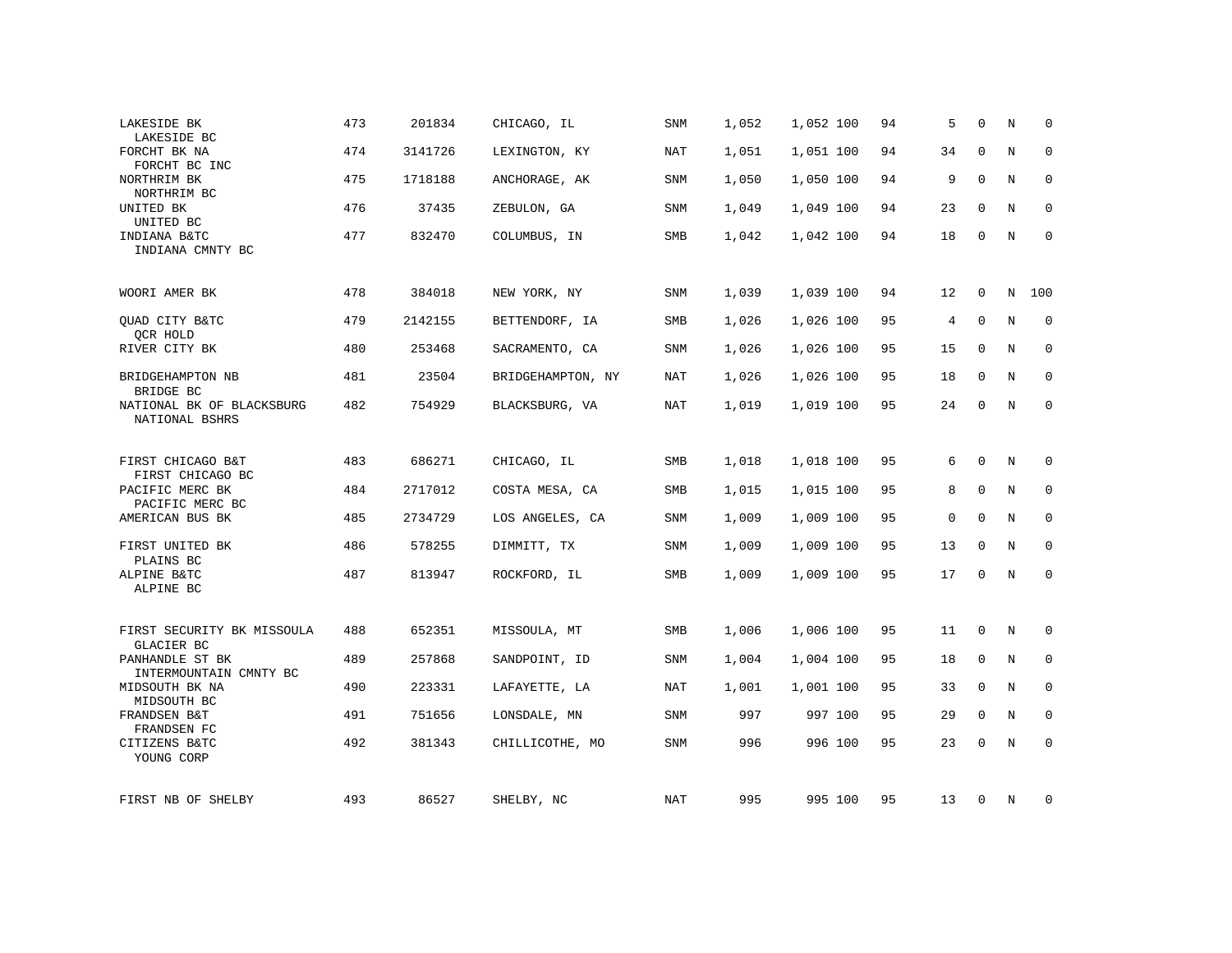| INDEPENDENCE BK OF KY<br>INDEPENDENCE BSHRS      | 494 | 648242  | OWENSBORO, KY      | SNM        | 990 | 990 100 | 95 | 18           | $\Omega$     | N           | 0           |
|--------------------------------------------------|-----|---------|--------------------|------------|-----|---------|----|--------------|--------------|-------------|-------------|
| BRIDGE BK NA<br>SCJ                              | 495 | 3025406 | SAN JOSE, CA       | <b>NAT</b> | 990 | 990 100 | 95 | $\mathbf{1}$ | $\mathbf 0$  | $\mathbf N$ | $\mathbf 0$ |
| <b>BANK INDEP</b><br>BANCINDEPENDENT             | 496 | 539032  | SHEFFIELD, AL      | <b>SMB</b> | 989 | 989 100 | 95 | 27           | $\Omega$     | N           | $\mathbf 0$ |
| ROYAL BK AMERICA<br>ROYAL BSHRS OF PA            | 497 | 471217  | NARBERTH, PA       | <b>SNM</b> | 988 | 988 100 | 95 | 15           | $\Omega$     | $\mathbf N$ | $\mathbf 0$ |
| FIRST INTERNATIONAL B&TC<br>WATFORD CITY BSHRS   | 498 | 236153  | WATFORD CITY, ND   | <b>SNM</b> | 979 | 979 100 | 95 | 20           | $\mathbf 0$  | N           | $\mathbf 0$ |
| HERITAGE OAKS BK<br>HERITAGE OAKS BC             | 499 | 797467  | PASO ROBLES, CA    | SNM        | 979 | 979 100 | 95 | 14           | $\mathbf{0}$ | $\rm N$     | $\mathbf 0$ |
| FLORIDA CAP BK NA<br>FLORIDA CAP GRP             | 500 | 188430  | JACKSONVILLE, FL   | <b>NAT</b> | 978 | 978 100 | 95 | 12           | $\mathbf 0$  | N           | $\mathbf 0$ |
| CRESCENT ST BK<br>CRESCENT FC                    | 501 | 2756785 | CARY, NC           | SNM        | 975 | 975 100 | 95 | 14           | $\mathbf{0}$ | N           | $\mathbf 0$ |
| FIRST CITIZENS NB<br>FIRST CITIZENS BSHRS        | 502 | 133850  | DYERSBURG, TN      | <b>NAT</b> | 974 | 974 100 | 95 | 18           | 0            | N           | $\mathbf 0$ |
| LIBERTY BK<br>LIBERTY BSHRS                      | 503 | 2352235 | SPRINGFIELD, MO    | SNM        | 973 | 973 100 | 95 | 18           | $\mathbf 0$  | N           | $\mathsf 0$ |
| <b>FARMERS NB</b><br>FARMERS NAT BC              | 504 | 680813  | CANFIELD, OH       | NAT        | 971 | 971 100 | 95 | 16           | $\mathbf 0$  | N           | $\mathbf 0$ |
| GUARANTY BOND BK<br><b>GUARANTY BSHRS</b>        | 505 | 112163  | MOUNT PLEASANT, TX | <b>SNM</b> | 971 | 971 100 | 95 | 14           | $\mathbf 0$  | N           | $\mathbf 0$ |
| BANK OF TAMPA<br>TAMPA BKG CO                    | 506 | 273336  | TAMPA, FL          | <b>SNM</b> | 969 | 969 100 | 95 | 8            | $\mathbf 0$  | N           | $\mathbf 0$ |
| FIRST BUS BK<br>FIRST BUS FS                     | 507 | 537449  | MADISON, WI        | SNM        | 965 | 965 100 | 95 | 0            | $\mathbf 0$  | N           | $\mathbf 0$ |
| COUNTRY CLUB BK                                  | 508 | 625654  | KANSAS CITY, MO    | SMB        | 963 | 963 100 | 95 | 24           | $\mathbf{0}$ | N           | 0           |
| CCB FNCL CORP<br>CITYWIDE BKS<br>CITYWIDE BKS CO | 509 | 697754  | AURORA, CO         | SNM        | 962 | 962 100 | 95 | 12           | $\mathbf 0$  | N           | 0           |
| HERITAGE BK<br>LIBERTY SHARES                    | 510 | 507330  | HINESVILLE, GA     | <b>SNM</b> | 960 | 960 100 | 95 | 31           | $\mathbf 0$  | N           | $\mathbf 0$ |
| USAMERIBANK<br>USAMERIBANCORP                    | 511 | 3536407 | LARGO, FL          | SNM        | 960 | 960 100 | 95 | 5            | $\mathbf 0$  | N           | $\mathbf 0$ |
| CHEMUNG CANAL TC<br>CHEMUNG FC                   | 512 | 884303  | ELMIRA, NY         | SMB        | 957 | 957 100 | 95 | 22           | $\mathbf 0$  | $\rm N$     | $\mathbf 0$ |
| RIVER VALLEY BK<br>RIVER VALLEY BC               | 513 | 163549  | WAUSAU, WI         | <b>SNM</b> | 956 | 956 100 | 95 | 15           | 0            | N           | $\mathbf 0$ |
| PEOPLES BK A CODORUS VALLEY<br>CODORUS VALLEY BC | 514 | 556815  | GLEN ROCK, PA      | SNM        | 955 | 955 100 | 95 | 22           | 0            | N           | 0           |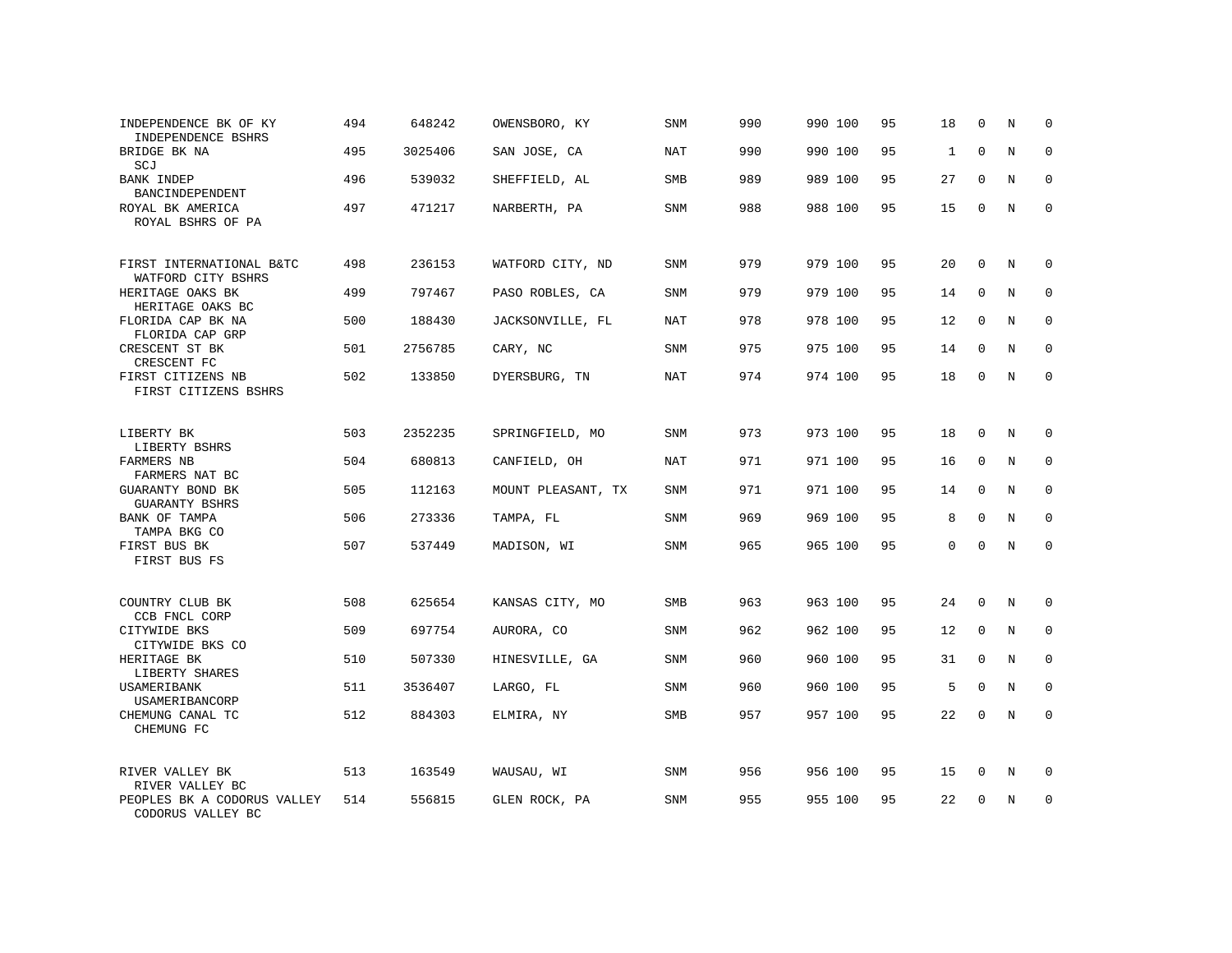| PARK AVE BK<br>PAB BSHRS                               | 515 | 104038  | VALDOSTA, GA       | <b>SMB</b> | 953 | 953 100 | 95 | 12             | $\mathbf 0$  | N           | 0           |
|--------------------------------------------------------|-----|---------|--------------------|------------|-----|---------|----|----------------|--------------|-------------|-------------|
| ACNB BK<br>ACNB CORP                                   | 516 | 5210    | GETTYSBURG, PA     | SNM        | 953 | 953 100 | 95 | 19             | $\Omega$     | N           | 0           |
| TEXAS CMNTY BK NA<br>VISION BSHRS                      | 517 | 528960  | LAREDO, TX         | <b>NAT</b> | 951 | 951 100 | 95 | 7              | $\Omega$     | N           | $\Omega$    |
| CARROLLTON BK<br>CBX CORP                              | 518 | 1001648 | CARROLLTON, IL     | SNM        | 950 | 950 100 | 95 | 7              | $\Omega$     | N           | 0           |
| FARMERS & MERCHANTS TR CO OF<br>FRANKLIN FNCL SVC CORP | 519 | 289515  | CHAMBERSBURG, PA   | <b>SNM</b> | 950 | 950 100 | 95 | 24             | $\Omega$     | N           | $\mathbf 0$ |
| AMERICAN BK NA<br>AMERICAN BK HOLDING CORP             | 520 | 807955  | CORPUS CHRISTI, TX | NAT        | 949 | 949 100 | 95 | 12             | $\mathbf{0}$ | N           | $\mathbf 0$ |
| FOUR OAKS B&TC<br>FOUR OAKS FINCORP                    | 521 | 292524  | FOUR OAKS, NC      | SMB        | 947 | 947 100 | 95 | 18             | $\mathbf 0$  | $\mathbf N$ | $\mathbf 0$ |
| DBA FIRST CONVENIENCE BK<br>FIRST CMNTY BSHRS          | 522 | 613950  | KILLEEN, TX        | <b>NAT</b> | 942 | 942 100 | 95 | 223            | $\Omega$     | N           | $\Omega$    |
| MONTECITO B&T<br>MONTECITO BC                          | 523 | 514066  | SANTA BARBARA, CA  | SNM        | 941 | 941 100 | 95 | 8              | $\mathbf{0}$ | $\mathbf N$ | $\mathbf 0$ |
| CORNERSTONE BK<br>FIRST YORK BC                        | 524 | 403151  | YORK, NE           | SMB        | 940 | 940 100 | 95 | 29             | $\mathbf 0$  | N           | $\mathbf 0$ |
| SHINHAN BK AMER                                        | 525 | 1494914 | NEW YORK, NY       | SNM        | 940 | 940 100 | 95 | 14             | $\Omega$     | N           | $\mathbf 0$ |
| D L EVANS BK<br>D L EVANS BC                           | 526 | 543262  | BURLEY, ID         | SNM        | 940 | 940 100 | 95 | 19             | $\mathbf 0$  | N           | $\mathbf 0$ |
| FIRST FARMERS & MRCH B<br>FIRST FARMERS & MRCH CORP    | 527 | 150035  | COLUMBIA, TN       | <b>SMB</b> | 938 | 938 100 | 95 | 16             | $\Omega$     | N           | $\mathbf 0$ |
| MICHIGAN COMMERCE BK<br>CAPITOL BC                     | 528 | 1478222 | ANN ARBOR, MI      | SNM        | 934 | 934 100 | 95 | 10             | $\mathbf{0}$ | $\mathbf N$ | $\mathbf 0$ |
| FIRST CITIZENS NB<br>FIRST CITIZENS FC                 | 529 | 186744  | MASON CITY, IA     | NAT        | 931 | 931 100 | 95 | 9              | $\mathbf{0}$ | N           | $\mathbf 0$ |
| OUEENSBOROUGH NB&TC<br>OUEENSBOROUGH CO                | 530 | 960935  | LOUISVILLE, GA     | NAT        | 930 | 930 100 | 95 | 21             | $\mathbf 0$  | N           | $\mathbf 0$ |
| AMERISERV FNCL BK<br>AMERISERV FNCL                    | 531 | 928618  | JOHNSTOWN, PA      | <b>SMB</b> | 924 | 924 100 | 95 | 17             | $\mathbf 0$  | $\mathbf N$ | $\mathbf 0$ |
| REDDING BK OF CMRC<br>BANK OF CMRC HOLD                | 532 | 933863  | REDDING, CA        | <b>SNM</b> | 924 | 924 100 | 95 | $\overline{4}$ | $\Omega$     | $\mathbf N$ | $\mathbf 0$ |
| AMALGAMATED BK CHICAGO<br>AMALGAMATED INV CO           | 533 | 397531  | CHICAGO, IL        | SNM        | 921 | 921 100 | 95 | $\mathbf{1}$   | $\mathbf 0$  | N           | 0           |
| EAST CAROLINA BK<br>ECB BC                             | 534 | 580726  | ENGELHARD, NC      | <b>SNM</b> | 920 | 920 100 | 95 | 24             | $\mathbf 0$  | N           | 0           |
| COLORADO CAP BK<br><b>BANKVEST</b>                     | 535 | 2595461 | CASTLE ROCK, CO    | SNM        | 919 | 919 100 | 95 | 7              | $\Omega$     | N           | 0           |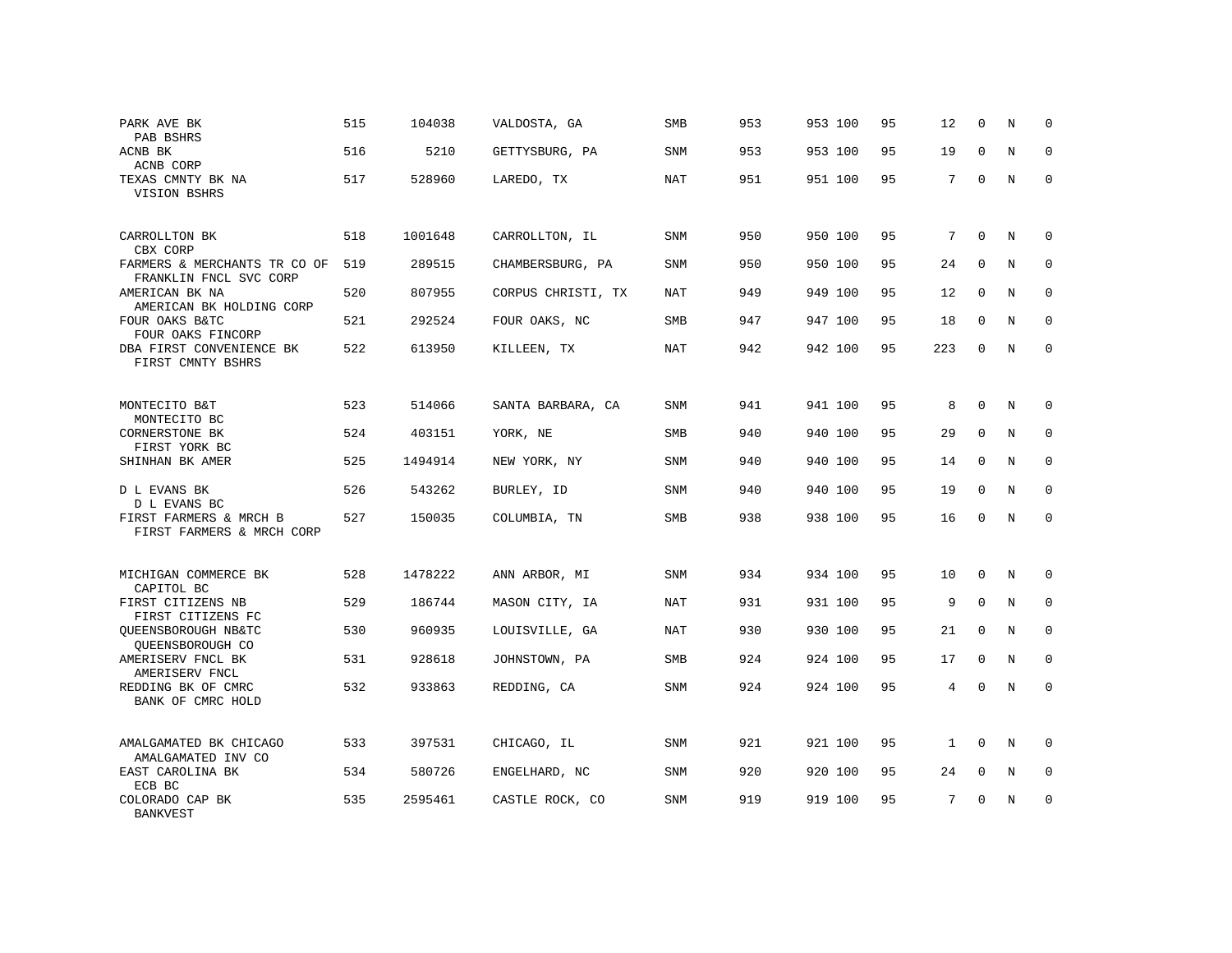| MOODY NB<br>MOODY BSHRS                              | 536 | 253356  | GALVESTON, TX        | NAT        | 919 | 919 100 | 95 | 20 | $\mathbf 0$ | N           | 0            |
|------------------------------------------------------|-----|---------|----------------------|------------|-----|---------|----|----|-------------|-------------|--------------|
| STATE B&TC<br>STATE BK & TR CO ESOP                  | 537 | 736448  | GREENWOOD, MS        | SNM        | 917 | 917 100 | 95 | 33 | $\Omega$    | $\mathbf N$ | $\mathbf 0$  |
| FIDELITY BK<br>DEARBORN BC                           | 538 | 2171100 | DEARBORN, MI         | <b>SNM</b> | 914 | 914 100 | 95 | 15 | $\mathbf 0$ | N           | $\mathbf 0$  |
| NEW MEXICO B&TC<br>HEARTLAND FNCL USA                | 539 | 2649122 | ALBUQUERQUE, NM      | SNM        | 914 | 914 100 | 95 | 16 | $\mathbf 0$ | N           | $\mathbf{0}$ |
| PENN SECURITY B&TC<br>PENSECO FNCL SVC CORP          | 540 | 528616  | SCRANTON, PA         | SNM        | 912 | 912 100 | 95 | 11 | $\mathbf 0$ | N           | 0            |
| CONWAY NB<br>CNB CORP                                | 541 | 631422  | CONWAY, SC           | NAT        | 912 | 912 100 | 95 | 14 | 0           | N           | 0            |
| MONTGOMERY BK NA<br>MONTGOMERY BC                    | 542 | 613558  | SIKESTON, MO         | NAT        | 910 | 910 100 | 95 | 11 | $\mathbf 0$ | $\rm N$     | $\mathbf 0$  |
| FARMERS & MRCH ST BK<br>FARMERS & MRCH BC            | 543 | 214414  | ARCHBOLD, OH         | <b>SNM</b> | 906 | 906 100 | 95 | 18 | $\mathbf 0$ | N           | 0            |
| ALIANT BK<br>USAMERIBANCORP                          | 544 | 861434  | ALEXANDER CITY, AL   | <b>SMB</b> | 905 | 905 100 | 95 | 14 | $\mathbf 0$ | N           | $\mathbf 0$  |
| BRYANT BK                                            | 545 | 3356191 | TUSCALOOSA, AL       | SNM        | 905 | 905 100 | 95 | 12 | $\mathbf 0$ | N           | $\mathbf 0$  |
| CITIZENS & FARMERS BK<br>C&F FC                      | 546 | 928421  | WEST POINT, VA       | SNM        | 900 | 900 100 | 95 | 17 | 0           | N           | 0            |
| GULF COAST B&TC                                      | 547 | 1458608 | NEW ORLEANS, LA      | SNM        | 890 | 890 100 | 95 | 11 | $\mathbf 0$ | $\rm N$     | $\mathbf 0$  |
| KITSAP BK<br>OLYMPIC BC                              | 548 | 584377  | PORT ORCHARD, WA     | <b>SNM</b> | 888 | 888 100 | 95 | 22 | $\mathbf 0$ | N           | 0            |
| INTERNATIONAL BK OF CMRC<br>INTERNATIONAL BSHRS CORP | 549 | 230759  | BROWNSVILLE, TX      | <b>SNM</b> | 888 | 888 100 | 95 | 14 | $\mathbf 0$ | N           | $\mathbf{0}$ |
| SAVINGS BK OF MENDOCINO CTY                          | 550 | 146663  | UKIAH, CA            | SNM        | 885 | 885 100 | 95 | 10 | $\mathbf 0$ | N           | $\mathbf 0$  |
| RED RIVER BK<br>RED RIVER BSHRS                      | 551 | 2743244 | ALEXANDRIA, LA       | SNM        | 883 | 883 100 | 95 | 15 | 0           | N           | $\mathbf{0}$ |
| COMMUNITY BK OF TRI-CTY<br>TRI-COUNTY FC             | 552 | 697978  | WALDORF, MD          | SMB        | 883 | 883 100 | 95 | 9  | $\mathbf 0$ | N           | $\mathbf 0$  |
| <b>BANK OF CASTILE</b><br>TOMPKINS FNCL CORP         | 553 | 165806  | CASTILE, NY          | SNM        | 883 | 883 100 | 95 | 14 | $\mathbf 0$ | N           | 0            |
| ADIRONDACK TC<br>ADIRONDACK TC ESOT                  | 554 | 645317  | SARATOGA SPRINGS, NY | SMB        | 883 | 883 100 | 95 | 9  | $\Omega$    | N           | 0            |
| OLD POINT NB OF PHOEBUS<br>OLD POINT FC              | 555 | 186221  | HAMPTON, VA          | NAT        | 882 | 882 100 | 95 | 20 | $\mathbf 0$ | N           | $\mathbf 0$  |
| BREMER BK NA<br>OTTO BREMER FOUNDATION               | 556 | 995450  | GRAND FORKS, ND      | NAT        | 881 | 881 100 | 95 | 8  | 0           | N           | 0            |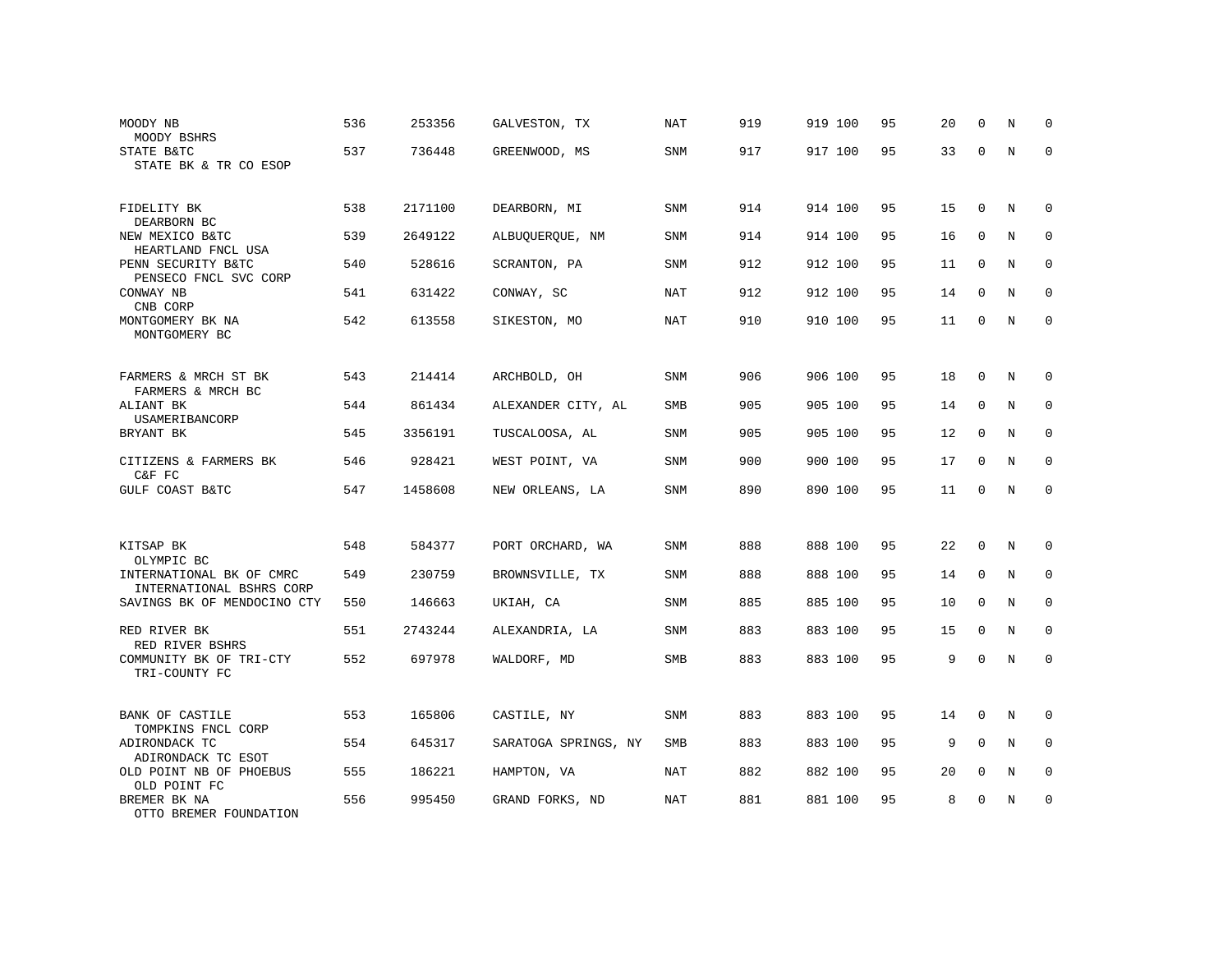| BANK OF THE WEST<br>WESTSTAR BHC                | 557 | 1447639 | EL PASO, TX       | SMB        | 881 | 881 100 | 95 | 7            | $\mathbf 0$ | N          | 0           |
|-------------------------------------------------|-----|---------|-------------------|------------|-----|---------|----|--------------|-------------|------------|-------------|
| NORTH VALLEY BK<br>NORTH VALLEY BC              | 558 | 808167  | REDDING, CA       | <b>SMB</b> | 880 | 880 100 | 95 | 23           | $\Omega$    | N          | $\Omega$    |
| PARK CITIES BK<br>NORTH TX BSHRS                | 559 | 2955458 | DALLAS, TX        | SNM        | 878 | 878 100 | 95 | 3            | $\mathbf 0$ | N          | 0           |
| <b>BANK OF GRANITE</b><br>BANK OF GRANITE CORP  | 560 | 470724  | GRANITE FALLS, NC | <b>SNM</b> | 875 | 875 100 | 95 | 19           | $\mathbf 0$ | N          | $\mathbf 0$ |
| DBA REPUBLIC BANK<br>REPUBLIC FIRST BC          | 561 | 1216321 | PHILADELPHIA, PA  | <b>SNM</b> | 874 | 874 100 | 95 | 13           | $\Omega$    | $_{\rm N}$ | $\mathbf 0$ |
| FALCON INTL BK<br>FALCON BSHRS                  | 562 | 564557  | LAREDO, TX        | SNM        | 870 | 870 100 | 95 | 15           | 1           | N          | $\mathbf 0$ |
| WILBER NB<br>WILBER CORP                        | 563 | 875918  | ONEONTA, NY       | <b>NAT</b> | 869 | 869 100 | 95 | 21           | $\mathbf 0$ | N          | 0           |
| CITIZENS NB<br>HENDERSON CITIZENS BSHRS         | 564 | 56351   | HENDERSON, TX     | <b>NAT</b> | 867 | 867 100 | 95 | 17           | $\mathbf 0$ | N          | 0           |
| GREEN BK NA<br><b>GREEN BC</b>                  | 565 | 2719427 | HOUSTON, TX       | <b>NAT</b> | 865 | 865 100 | 95 | 6            | $\Omega$    | N          | $\mathbf 0$ |
| FIRST B&TC<br>FIRST TR CORP                     | 566 | 1862719 | NEW ORLEANS, LA   | SNM        | 865 | 865 100 | 95 | 21           | $\mathbf 0$ | N          | 0           |
| BLACKHAWK B&T<br>BLACKHAWK BC                   | 567 | 890742  | MILAN, IL         | SNM        | 864 | 864 100 | 95 | 13           | 0           | N          | $\mathbf 0$ |
| UNITED B&T<br>UNITED BC                         | 568 | 401148  | ANN ARBOR, MI     | SNM        | 862 | 862 100 | 95 | 15           | $\mathbf 0$ | N          | 0           |
| FIRST NAT B&TC<br>CENTRE 1 BC                   | 569 | 207845  | BELOIT, WI        | <b>NAT</b> | 861 | 861 100 | 95 | 13           | $\mathbf 0$ | N          | $\mathbf 0$ |
| TOWN NORTH BK NA<br>CU BK SHARES                | 570 | 384652  | DALLAS, TX        | <b>NAT</b> | 860 | 860 100 | 95 | $\mathbf{1}$ | $\Omega$    | N          | $\mathbf 0$ |
| SECURITY BK OF KANSAS CITY<br>VALLEY VIEW BSHRS | 571 | 1009354 | KANSAS CITY, KS   | SNM        | 859 | 859 100 | 95 | 10           | $\mathbf 0$ | N          | 0           |
| COLORADO EAST B&TC<br><b>COLOEAST BSHRS</b>     | 572 | 320155  | LAMAR, CO         | SNM        | 859 | 859 100 | 95 | 18           | 0           | N          | $\mathbf 0$ |
| NEW PEOPLES BK<br>NEW PEOPLES BSHRS             | 573 | 2736451 | HONAKER, VA       | SMB        | 857 | 857 100 | 95 | 26           | $\mathbf 0$ | N          | 0           |
| PEOPLES NB<br>MARKET STREET BSHRS               | 574 | 375043  | MOUNT VERNON, IL  | <b>NAT</b> | 855 | 855 100 | 95 | 17           | $\mathbf 0$ | N          | $\mathbf 0$ |
| MAHOPAC NB<br>TOMPKINS FNCL CORP                | 575 | 521804  | MAHOPAC, NY       | <b>NAT</b> | 855 | 855 100 | 95 | 14           | $\mathbf 0$ | N          | 0           |
| CITIZENS NB<br>CNB BSHRS                        | 576 | 717737  | SEVIERVILLE, TN   | <b>NAT</b> | 851 | 851 100 | 95 | 17           | $\mathbf 0$ | N          | 0           |
| COMMERCE BK OF WA NA<br>ZIONS BC                | 577 | 1198641 | SEATTLE, WA       | <b>NAT</b> | 850 | 850 100 | 95 | $\mathbf 0$  | $\Omega$    | N          | $\mathbf 0$ |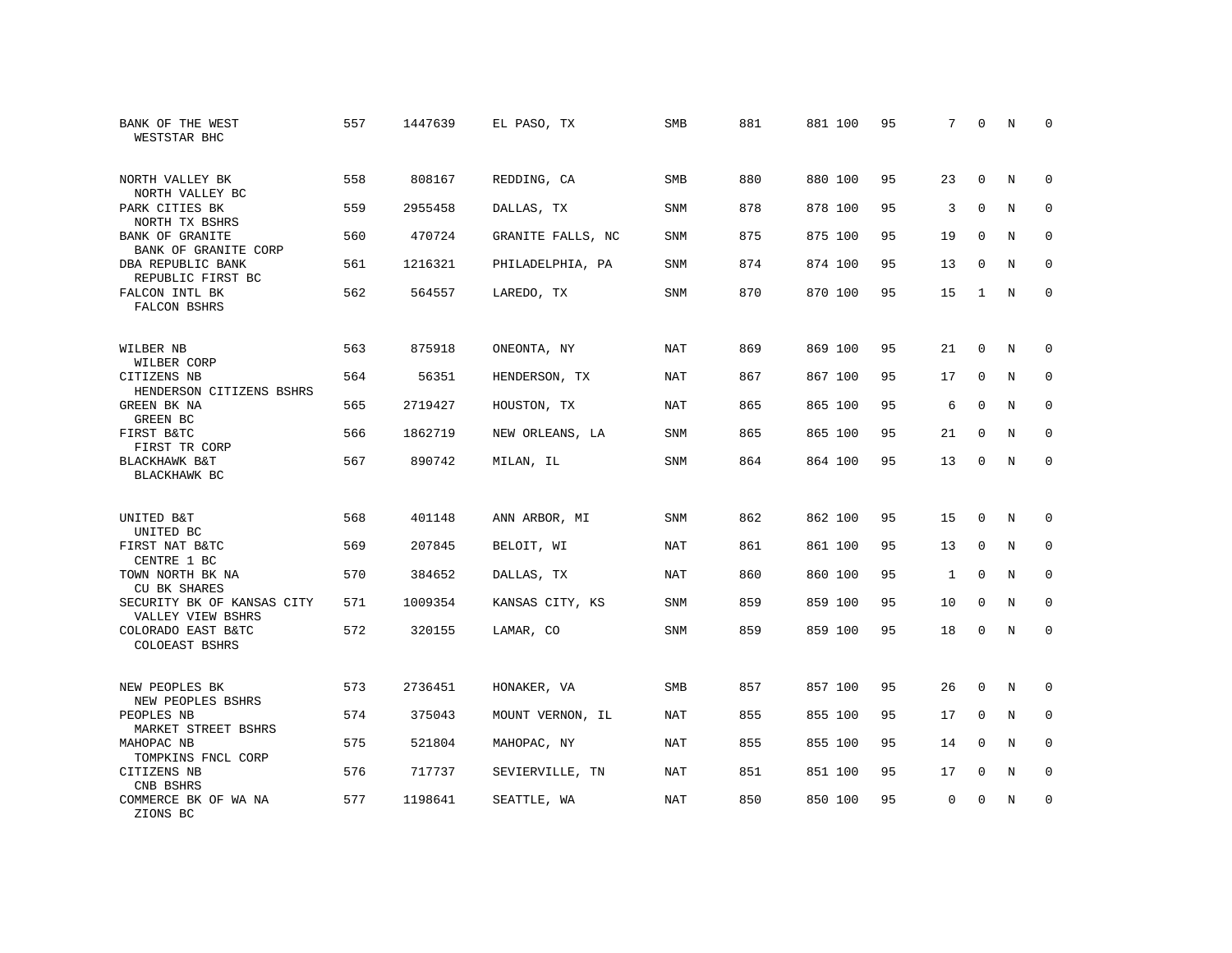| BANK OF UTICA                           | 578 | 254317  | UTICA, NY           | <b>SNM</b> | 849 | 849 100 | 95 | $\Omega$ | $\Omega$    | N           | 0           |
|-----------------------------------------|-----|---------|---------------------|------------|-----|---------|----|----------|-------------|-------------|-------------|
| COMMERCIAL BK<br>UNIFIED SHARES LLC     | 579 | 497039  | HARROGATE, TN       | SMB        | 849 | 849 100 | 95 | 38       | 0           | $\mathbf N$ | $\mathbf 0$ |
| COMMERCIAL BK<br>ROBERTSON HC LP        | 579 | 497039  | HARROGATE, TN       | <b>SMB</b> |     |         |    |          |             |             |             |
| FIRST FARMERS B&T<br>FIRST FARMERS FC   | 580 | 139843  | CONVERSE, IN        | SMB        | 847 | 847 100 | 95 | 18       | $\mathbf 0$ | N           | $\Omega$    |
| UNITED CMNTY BK<br>UNITED CMNTY BC      | 581 | 439338  | CHATHAM, IL         | <b>SNM</b> | 843 | 843 100 | 95 | 15       | $\mathbf 0$ | $\mathbf N$ | $\mathbf 0$ |
| SOUTH VALLEY B&TC<br>SOUTH VALLEY BC    | 582 | 906063  | KLAMATH FALLS, OR   | SNM        | 843 | 843 100 | 95 | 23       | 0           | N           | 0           |
| BANK OF AMER FORK<br>PEOPLES UT BC      | 583 | 984379  | AMERICAN FORK, UT   | <b>SNM</b> | 843 | 843 100 | 95 | 11       | $\mathbf 0$ | $\mathbf N$ | $\mathbf 0$ |
| ATLANTIC CAP BK<br>BANKCAP EQT FUND LLC | 584 | 3555695 | ATLANTA, GA         | SNM        | 842 | 842 100 | 95 | 0        | $\mathbf 0$ | N           | 0           |
| OHIO VALLEY BK CO<br>OHIO VALLEY BC     | 585 | 498317  | GALLIPOLIS, OH      | <b>SNM</b> | 841 | 841 100 | 95 | 14       | $\mathbf 0$ | N           | $\mathbf 0$ |
| FIRST INDEP BK<br>FIRST INDEP INV GRP   | 586 | 6972    | VANCOUVER, WA       | <b>SNM</b> | 841 | 841 100 | 95 | 14       | 0           | N           | 0           |
| FLORIDA BK<br>FLORIDA BK GRP            | 587 | 704737  | TAMPA, FL           | <b>SMB</b> | 840 | 840 100 | 95 | 13       | $\Omega$    | N           | $\Omega$    |
| UMB NB OF AMER<br>UMB FC                | 588 | 597555  | SALINA, KS          | NAT        | 839 | 839 100 | 95 | 8        | $\mathbf 0$ | N           | 0           |
| MARATHON NB OF NY<br>MARATHON BKG CORP  | 589 | 1416327 | ASTORIA, NY         | <b>NAT</b> | 838 | 838 100 | 95 | 13       | 0           | $\rm N$     | 96          |
| CENTRAL NB<br>CENTRAL OF KS             | 590 | 234355  | JUNCTION CITY, KS   | NAT        | 837 | 837 100 | 95 | 37       | $\mathbf 0$ | N           | 0           |
| PROSPERITY BK<br>PROSPERITY BKG CO      | 591 | 879532  | SAINT AUGUSTINE, FL | <b>SNM</b> | 837 | 837 100 | 95 | 18       | 0           | N           | $\mathbf 0$ |
| BERKSHIRE BK<br>BERKSHIRE BC            | 592 | 1396764 | NEW YORK, NY        | <b>SNM</b> | 836 | 836 100 | 95 | 13       | 0           | N           | 0           |
| NORTHSTAR BK OF TX<br>NORTHSTAR FC      | 593 | 998554  | DENTON, TX          | <b>SNM</b> | 834 | 834 100 | 95 | 9        | $\Omega$    | $_{\rm N}$  | $\mathbf 0$ |
| AMERICAN NB&TC<br>AMERICAN NAT BSHRS    | 594 | 958727  | DANVILLE, VA        | NAT        | 833 | 833 100 | 95 | 19       | 0           | N           | 0           |
| ACCESS NB<br>ACCESS NAT CORP            | 595 | 2859903 | RESTON, VA          | <b>NAT</b> | 830 | 830 100 | 95 | 4        | $\Omega$    | N           | $\mathbf 0$ |
| PARK BK<br>PARK BC                      | 596 | 403946  | MADISON, WI         | SNM        | 829 | 829 100 | 95 | 11       | 0           | N           | 0           |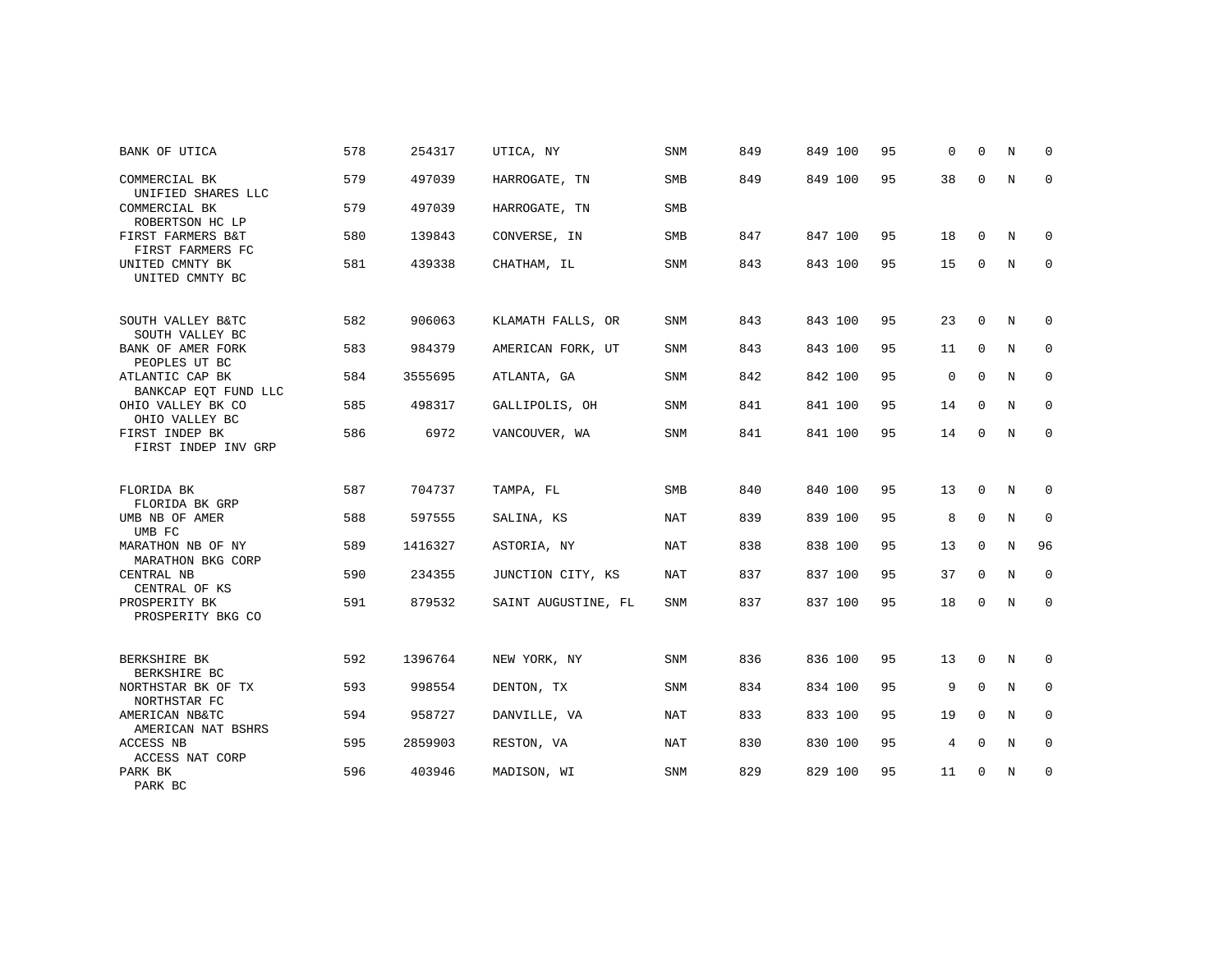| TROY B&TC<br>TRUST NO 3 UNDER THE WILL OF      | 597 | 134437  | TROY, AL          | SNM        | 827 | 827 100 | 95 | 8  | $\Omega$    | N          | $\mathbf 0$  |
|------------------------------------------------|-----|---------|-------------------|------------|-----|---------|----|----|-------------|------------|--------------|
| NORTHWAY BK<br>NORTHWAY FNCL                   | 598 | 30502   | BERLIN, NH        | SNM        | 827 | 827 100 | 95 | 17 | $\Omega$    | N          | $\mathbf{0}$ |
| VALLEY VIEW ST BK<br>VALLEY VIEW BSHRS         | 599 | 339951  | OVERLAND PARK, KS | SNM        | 826 | 826 100 | 95 | 9  | $\Omega$    | N          | 0            |
| MONARCH BK<br>MONARCH FNCL HOLD                | 600 | 2718345 | CHESAPEAKE, VA    | SMB        | 826 | 826 100 | 95 | 11 | $\Omega$    | N          | $\mathbf{0}$ |
| SOUTHWEST BK<br>FIRST TX BHC                   | 601 | 423458  | FORT WORTH, TX    | SMB        | 826 | 826 100 | 95 | 14 | 0           | N          | 0            |
| BANK FIRST NAT<br>FIRST MANITOWOC BC           | 602 | 594947  | MANITOWOC, WI     | <b>NAT</b> | 825 | 825 100 | 96 | 12 | $\mathbf 0$ | N          | $\mathbf{0}$ |
| BANK OF MO<br>RELIABLE CMNTY BSHRS             | 603 | 330855  | PERRYVILLE, MO    | SNM        | 825 | 825 100 | 96 | 11 | 0           | N          | $\mathbf 0$  |
| PACIFIC PREMIER BK<br>PACIFIC PREMIER BC       | 604 | 431172  | COSTA MESA, CA    | <b>SMB</b> | 822 | 822 100 | 96 | 5  | $\mathbf 0$ | N          | $\mathbf 0$  |
| AMERICAN T&SB<br>ATBANCORP                     | 605 | 596848  | DUBUQUE, IA       | <b>SMB</b> | 821 | 821 100 | 96 | 9  | $\Omega$    | N          | $\mathbf{0}$ |
| COMMONWEALTH B&TC<br>COMMONWEALTH BSHRS        | 606 | 189044  | LOUISVILLE, KY    | SNM        | 818 | 818 100 | 96 | 15 | $\mathbf 0$ | N          | $\mathbf 0$  |
| CITIZENS BK<br>CITIZENS HC                     | 607 | 29636   | PHILADELPHIA, MS  | SNM        | 818 | 818 100 | 96 | 22 | $\Omega$    | N          | $\Omega$     |
| UNITY BK<br>UNITY BC                           | 608 | 1890525 | CLINTON, NJ       | SNM        | 818 | 818 100 | 96 | 15 | $\mathbf 0$ | N          | $\mathbf{0}$ |
| ADVANTAGE BK<br>CAMCO FNCL CORP                | 609 | 834979  | CAMBRIDGE, OH     | SNM        | 817 | 817 100 | 96 | 21 | $\Omega$    | N          | $\Omega$     |
| SECURITY FIRST BK<br>STOCKMENS LP              | 610 | 276850  | LINCOLN, NE       | SNM        | 816 | 816 100 | 96 | 32 | $\mathbf 0$ | N          | $\mathbf{0}$ |
| FIRST CITIZENS NB<br>CITIZENS FNCL SVC         | 611 | 978118  | MANSFIELD, PA     | <b>NAT</b> | 811 | 811 100 | 96 | 17 | $\Omega$    | N          | $\Omega$     |
| STATE BK COUNTRYSIDE<br><b>SBC</b>             | 612 | 225335  | COUNTRYSIDE, IL   | <b>SNM</b> | 810 | 810 100 | 96 | 5  | $\Omega$    | $_{\rm N}$ | $\Omega$     |
| VISION BK<br>PARK NAT CORP                     | 613 | 209335  | PANAMA CITY, FL   | SNM        | 809 | 809 100 | 96 | 17 | 0           | N          | $\mathbf 0$  |
| FIRST B&T<br>FISHBACK FC                       | 614 | 77851   | BROOKINGS, SD     | SNM        | 809 | 809 100 | 96 | 5  | $\Omega$    | $_{\rm N}$ | $\mathbf 0$  |
| ONB BK<br>QNB CORP                             | 615 | 852713  | QUAKERTOWN, PA    | SNM        | 805 | 805 100 | 96 | 8  | 0           | N          | $\mathbf 0$  |
| FIRST KEYSTONE CMNTY BK<br>FIRST KEYSTONE CORP | 616 | 790918  | BERWICK, PA       | <b>SNM</b> | 804 | 804 100 | 96 | 14 | $\Omega$    | N          | $\mathbf{0}$ |
| MONROE BK<br>MONROE BC                         | 617 | 220545  | BLOOMINGTON, IN   | <b>SNM</b> | 803 | 803 100 | 96 | 16 | $\Omega$    | N          | $\Omega$     |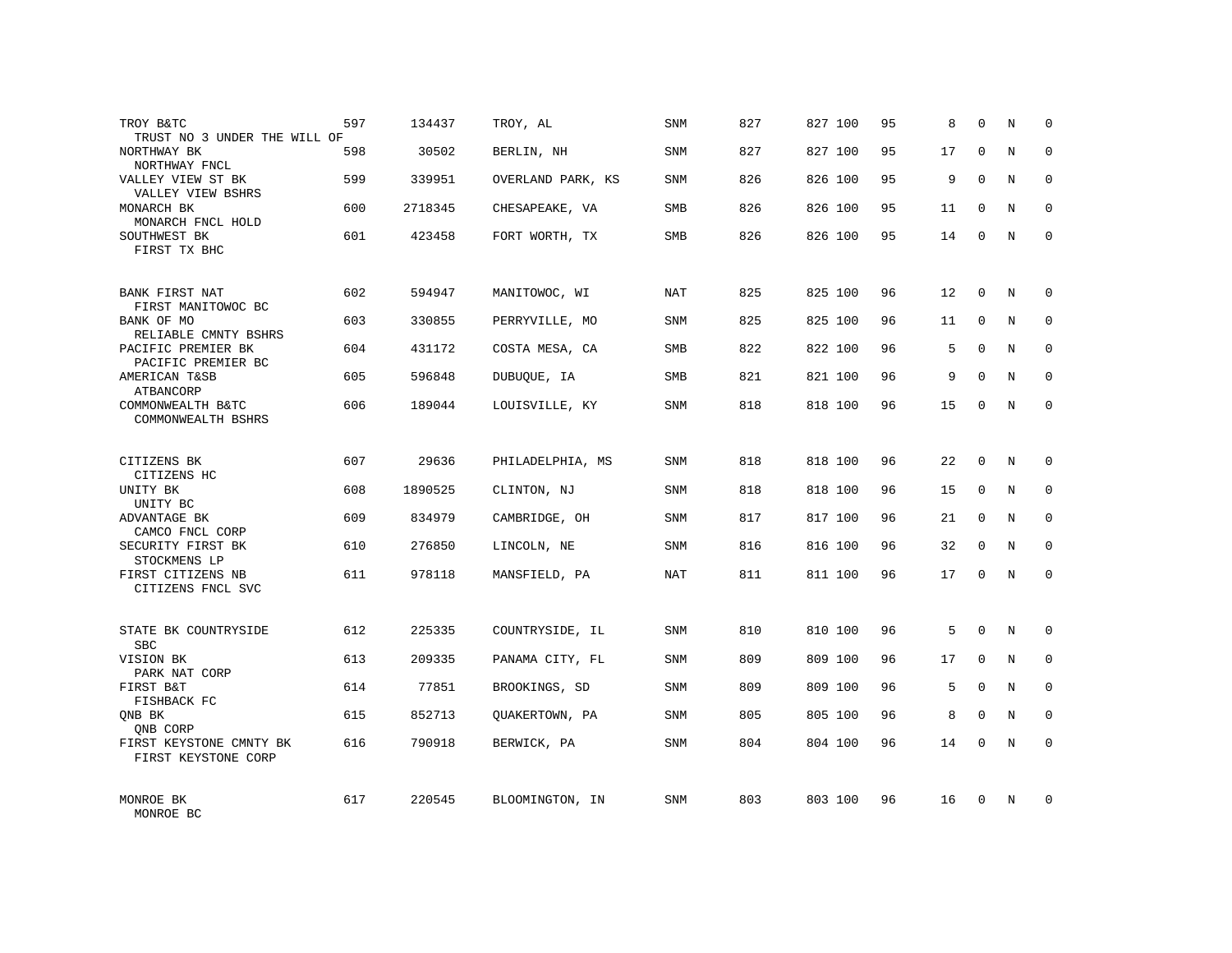| PROVIDENCE BK<br>LINCO BSHRS                                | 618 | 704755  | COLUMBIA, MO          | SMB        | 803 | 803 100 | 96 | 13           | $\mathbf 0$  | N | 0           |
|-------------------------------------------------------------|-----|---------|-----------------------|------------|-----|---------|----|--------------|--------------|---|-------------|
| BANK OF WASHINGTON<br>DIAMOND BANCORP                       | 619 | 565750  | WASHINGTON, MO        | SNM        | 798 | 798 100 | 96 | 5            | $\Omega$     | N | $\mathbf 0$ |
| STATE BK OF CROSS PLAINS<br>SBCP BC                         | 620 | 525549  | CROSS PLAINS, WI      | SNM        | 798 | 798 100 | 96 | 9            | $\Omega$     | N | 0           |
| M&T BK NA<br>M&T BK CORP                                    | 621 | 2265456 | OAKFIELD, NY          | <b>NAT</b> | 797 | 797 100 | 96 | $\Omega$     | $\Omega$     | N | $\mathbf 0$ |
| FIDUCIARY TC INTL<br>FRANKLIN RESOURCES                     | 622 | 160614  | NEW YORK, NY          | SNM        | 796 | 775 97  | 96 | $\mathbf{0}$ | $\mathbf{1}$ | Y | $\Omega$    |
| NEXITY BK<br>NEXITY FC                                      | 623 | 509231  | BIRMINGHAM, AL        | SNM        | 794 | 794 100 | 96 | $\mathbf 0$  | $\mathbf 0$  | N | $\mathbf 0$ |
| INDEPENDENT BK<br>INDEPENDENT HOLDINGS                      | 624 | 2666400 | MEMPHIS, TN           | SNM        | 793 | 793 100 | 96 | 8            | $\Omega$     | N | $\mathbf 0$ |
| HORRY CTY ST BK<br>HCSB FC                                  | 625 | 1162530 | LORIS, SC             | SNM        | 791 | 791 100 | 96 | 13           | $\mathbf 0$  | N | $\mathbf 0$ |
| FIRST SOUTH BK<br>FIRST SOUTH BC                            | 626 | 883874  | WASHINGTON, NC        | SNM        | 791 | 791 100 | 96 | 27           | $\Omega$     | N | $\mathbf 0$ |
| F&M BK<br>F&M FC                                            | 627 | 741330  | CLARKSVILLE, TN       | SNM        | 790 | 790 100 | 96 | 14           | $\mathbf 0$  | N | 0           |
| BARABOO NB<br>BARABOO BC                                    | 628 | 24949   | BARABOO, WI           | <b>NAT</b> | 789 | 789 100 | 96 | 16           | $\Omega$     | N | $\Omega$    |
| VILLAGE B&TC<br>WINTRUST FC                                 | 629 | 2298995 | ARLINGTON HEIGHTS, IL | SMB        | 789 | 789 100 | 96 | 3            | $\mathbf 0$  | N | $\mathbf 0$ |
| SAVANNAH BK NA<br>SAVANNAH BC                               | 630 | 1466489 | SAVANNAH, GA          | NAT        | 789 | 789 100 | 96 | 10           | $\Omega$     | N | $\Omega$    |
| FIRST DAKOTA NB<br>FIRST DAKOTA FC                          | 631 | 441256  | YANKTON, SD           | <b>NAT</b> | 788 | 788 100 | 96 | 13           | 0            | N | $\mathbf 0$ |
| PATRIOT NB                                                  | 632 | 2236821 | STAMFORD, CT          | NAT        | 784 | 784 100 | 96 | 18           | 0            | N | 0           |
| PNBK SPONSOR LLC<br>SALIN B&TC<br>SALIN BSHRS               | 633 | 123646  | INDIANAPOLIS, IN      | <b>SMB</b> | 784 | 784 100 | 96 | 22           | $\mathbf 0$  | N | $\mathbf 0$ |
| WAUKESHA ST BK                                              | 634 | 290249  | WAUKESHA, WI          | SNM        | 782 | 782 100 | 96 | 16           | $\mathbf 0$  | N | 0           |
| PEOPLES BK<br>PEOPLES FC                                    | 635 | 870539  | BILOXI, MS            | <b>SNM</b> | 782 | 782 100 | 96 | 15           | $\mathbf 0$  | N | $\mathbf 0$ |
| STATE BK OF INDIA CA                                        | 636 | 779968  | LOS ANGELES, CA       | SNM        | 781 | 781 100 | 96 | 7            | 0            | N | 100         |
| ATLANTIC SOUTHERN BK                                        | 637 | 3075278 | MACON, GA             | SNM        | 781 | 781 100 | 96 | 15           | $\mathbf 0$  | N | 0           |
| ATLANTIC SOUTHERN FNCL GRP<br>FIRST GA BKG CO<br>FGBC BSHRS | 638 | 3219335 | FRANKLIN, GA          | SNM        | 780 | 780 100 | 96 | 11           | $\Omega$     | N | $\mathbf 0$ |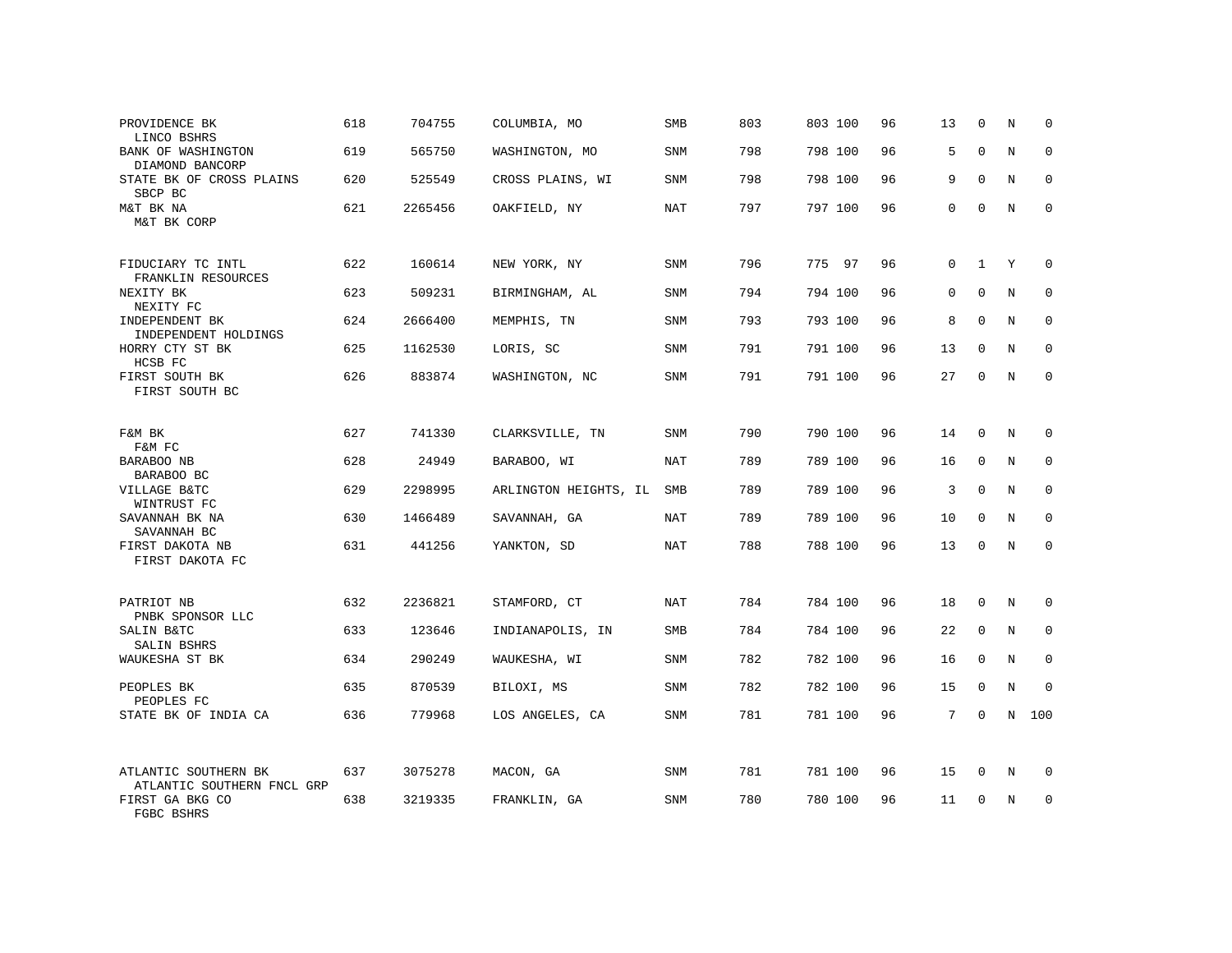| EAGLE B&TC OF MO<br>JEFFERSON CTY BSHRS                | 639 | 846356  | HILLSBORO, MO    | SNM        | 779 | 779 100 | 96 | 11 | $\mathbf 0$  | N           | $\Omega$     |
|--------------------------------------------------------|-----|---------|------------------|------------|-----|---------|----|----|--------------|-------------|--------------|
| CENTRAL VALLEY CMNTY BK<br>CENTRAL VALLEY CMNTY BC     | 640 | 703767  | FRESNO, CA       | <b>SNM</b> | 777 | 777 100 | 96 | 16 | $\mathbf 0$  | $\mathbf N$ | $\mathbf{0}$ |
| CENTRAL BK<br>CENTRAL BSHRS                            | 641 | 1189041 | STILLWATER, MN   | SNM        | 777 | 777 100 | 96 | 14 | 0            | N           | $\mathbf 0$  |
| BANK OF CMRC                                           | 642 | 324863  | IDAHO FALLS, ID  | SNM        | 777 | 777 100 | 96 | 15 | $\Omega$     | N           | 0            |
| FIRST ST BK OF THE FL<br>FIRST ST BK OF THE FL KEYS HC | 643 | 191935  | KEY WEST, FL     | SNM        | 777 | 777 100 | 96 | 10 | $\mathbf 0$  | N           | $\mathbf 0$  |
| HIGH POINT B&TC<br>HIGH POINT BK CORP                  | 644 | 49821   | HIGH POINT, NC   | SNM        | 775 | 775 100 | 96 | 9  | $\Omega$     | N           | $\mathbf 0$  |
| STARION FNCL<br>STARION BC                             | 645 | 2009605 | BISMARCK, ND     | SNM        | 775 | 775 100 | 96 | 9  | 0            | N           | 0            |
| FIRST B&TC EAST TX<br>DIBOLL ST BSHRS                  | 646 | 642259  | DIBOLL, TX       | <b>SNM</b> | 774 | 774 100 | 96 | 18 | 0            | N           | $\mathbf 0$  |
| PARK BK                                                | 647 | 200640  | MILWAUKEE, WI    | SNM        | 772 | 772 100 | 96 | 6  | $\mathbf 0$  | N           | 0            |
| BANKMANAGERS CORP<br><b>JEFFERSON BK</b>               | 648 | 45560   | SAN ANTONIO, TX  | SNM        | 769 | 769 100 | 96 | 11 | $\mathbf 0$  | N           | 0            |
| JEFFERSON BSHRS<br>WESTERN SECURITY BK<br>GLACIER BC   | 649 | 2999845 | BILLINGS, MT     | SMB        | 767 | 767 100 | 96 | 8  | $\mathbf 0$  | N           | 0            |
| SEASIDE NB&TC<br>THREE SHORES BC                       | 650 | 3487518 | ORLANDO, FL      | <b>NAT</b> | 766 | 766 100 | 96 | 11 | $\mathbf 0$  | N           | $\mathbf 0$  |
| VALLEY BK<br>VALLEY FC                                 | 651 | 2303086 | ROANOKE, VA      | SMB        | 765 | 765 100 | 96 | 7  | $\mathbf 0$  | N           | $\mathbf 0$  |
| FIRSTIER BK<br>FIRSTIER BC                             | 652 | 3195895 | LOUISVILLE, CO   | <b>SNM</b> | 764 | 764 100 | 96 | 7  | $\mathbf{0}$ | N           | 0            |
| TENNESSEE ST BK<br>TENNESSEE ST BSHRS                  | 653 | 479839  | PIGEON FORGE, TN | <b>SMB</b> | 763 | 763 100 | 96 | 16 | $\mathbf{0}$ | N           | 0            |
| AUBURNBANK<br>AUBURN NBC                               | 654 | 749635  | AUBURN, AL       | SMB        | 760 | 760 100 | 96 | 9  | $\mathbf 0$  | $\mathbf N$ | $\mathbf 0$  |
| FIRST CMNTY BK<br>FIRST CMNTY HOLD                     | 655 | 3232204 | SANTA ROSA, CA   | SNM        | 759 | 759 100 | 96 | 7  | $\mathbf{0}$ | N           | 0            |
| LCNB NB<br>LCNB CORP                                   | 656 | 785923  | LEBANON, OH      | NAT        | 758 | 758 100 | 96 | 24 | $\mathbf 0$  | N           | 0            |
| PARKE BK<br>PARKE BC                                   | 657 | 2764212 | SEWELL, NJ       | SNM        | 758 | 758 100 | 96 | 3  | $\mathbf 0$  | N           | 0            |
| CALIFORNIA UNITED BK                                   | 658 | 3353172 | ENCINO, CA       | SNM        | 756 | 756 100 | 96 | 4  | $\mathbf 0$  | N           | $\mathbf 0$  |
| HELM BK USA                                            | 659 | 1414819 | MIAMI, FL        | SNM        | 754 | 754 100 | 96 | 0  | 0            | N           | $\mathbf 0$  |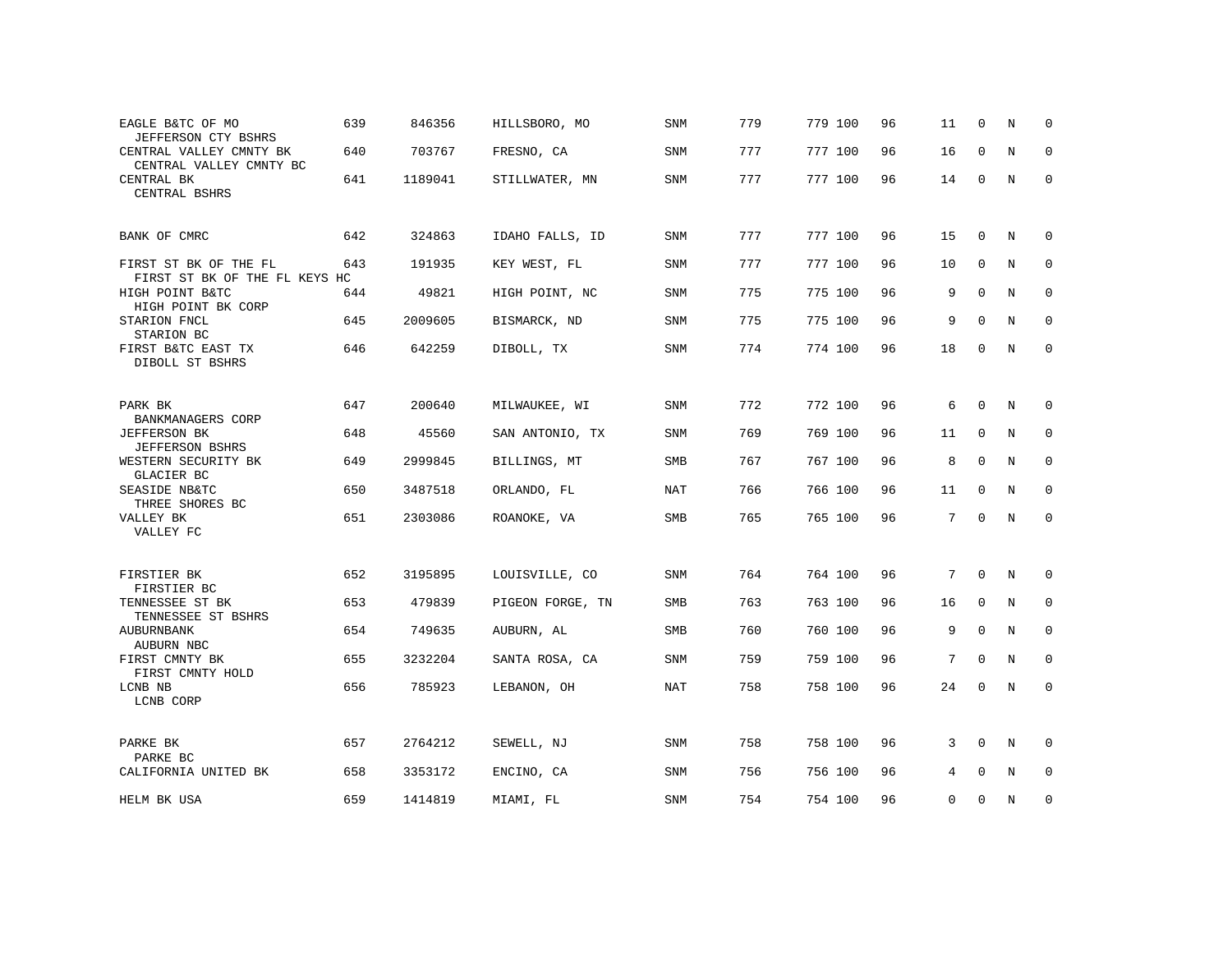| AMERICAN BK TX NA<br>NORTH AMER BSHRS              | 660 | 485652  | MARBLE FALLS, TX | NAT        | 754 | 754 100 | 96 | 15             | $\mathbf 0$ | N | $\Omega$    |
|----------------------------------------------------|-----|---------|------------------|------------|-----|---------|----|----------------|-------------|---|-------------|
| FIRSTBANK SW<br>FIRSTPERRYTON BC                   | 661 | 840363  | AMARILLO, TX     | SNM        | 751 | 751 100 | 96 | 9              | 0           | N | 0           |
| FARMERS BK & CAPITAL TC<br>FARMERS CAPITAL BK CORP | 662 | 728742  | FRANKFORT, KY    | SMB        | 750 | 750 100 | 96 | 8              | $\mathbf 0$ | N | $\mathbf 0$ |
| FIRST NB<br>WAUPACA BC                             | 663 | 466642  | WAUPACA, WI      | <b>NAT</b> | 748 | 748 100 | 96 | 10             | $\mathbf 0$ | N | $\mathbf 0$ |
| EPHRATA NB<br>HIBSHMAN TR FOR EPHRATA NB STK       | 664 | 425911  | EPHRATA, PA      | <b>NAT</b> | 748 | 748 100 | 96 | 7              | $\mathbf 0$ | N | $\mathbf 0$ |
| BANK OF UT<br>BOU BC                               | 665 | 933975  | OGDEN, UT        | SMB        | 747 | 747 100 | 96 | 12             | $\mathbf 0$ | N | $\mathbf 0$ |
| BNC NB<br><b>BNCCORP</b>                           | 666 | 2358769 | GLENDALE, AZ     | <b>NAT</b> | 745 | 745 100 | 96 | 18             | $\mathbf 0$ | N | $\mathbf 0$ |
| BANKWEST<br>SOUTH DAKOTA BSHRS                     | 667 | 540551  | PIERRE, SD       | SNM        | 743 | 743 100 | 96 | 12             | 0           | N | 0           |
| CHAMBERS BK<br>CHAMBERS BSHRS                      | 668 | 517049  | DANVILLE, AR     | SNM        | 743 | 743 100 | 96 | 19             | $\mathbf 0$ | N | 0           |
| SOVEREIGN BK<br>SOVEREIGN BSHRS                    | 669 | 3269590 | DALLAS, TX       | SNM        | 739 | 739 100 | 96 | 9              | $\mathbf 0$ | N | $\mathbf 0$ |
| FIRST BK FNCL CENTRE<br>OCONOMOWOC BSHRS           | 670 | 806846  | OCONOMOWOC, WI   | SNM        | 739 | 739 100 | 96 | 8              | $\mathbf 0$ | N | 0           |
| FIRST NORTHERN BK<br>FIRST NORTHERN CMNTY BC       | 671 | 783161  | DIXON, CA        | SNM        | 737 | 737 100 | 96 | 13             | $\mathbf 0$ | N | $\mathbf 0$ |
| SOUTHERN FIRST BK NA<br>SOUTHERN FIRST BSHRS       | 672 | 2849801 | GREENVILLE, SC   | <b>NAT</b> | 736 | 736 100 | 96 | 5              | $\mathbf 0$ | N | $\mathbf 0$ |
| WHEATON B&TC<br>WINTRUST FC                        | 673 | 2044811 | WHEATON, IL      | SMB        | 735 | 735 100 | 96 | 2              | $\mathbf 0$ | N | $\mathbf 0$ |
| OMNI BK<br>OMNI BSHRS                              | 674 | 1229424 | METAIRIE, LA     | SNM        | 735 | 735 100 | 96 | 13             | $\Omega$    | N | $\mathbf 0$ |
| KANSAS ST BK OF MANHATTAN<br>MANHATTAN BC          | 675 | 160959  | MANHATTAN, KS    | <b>SNM</b> | 733 | 733 100 | 96 | 5              | $\Omega$    | N | $\mathbf 0$ |
| STATE BK THE LAKES<br>WINTRUST FC                  | 676 | 595430  | ANTIOCH, IL      | SMB        | 733 | 733 100 | 96 | $\overline{4}$ | $\mathbf 0$ | N | $\mathbf 0$ |
| TOWN BK<br>WINTRUST FC                             | 677 | 2693264 | HARTLAND, WI     | SMB        | 731 | 731 100 | 96 | 4              | $\mathbf 0$ | N | 0           |
| FIRST NB&TC NEWTOWN<br>FNB BC                      | 678 | 1007417 | NEWTOWN, PA      | <b>NAT</b> | 730 | 730 100 | 96 | 15             | $\mathbf 0$ | N | 0           |
| CITIZENS 1ST BK                                    | 679 | 869663  | TYLER, TX        | SNM        | 729 | 729 100 | 96 | 3              | $\mathbf 0$ | N | 0           |
| FIRST FINANCIAL BK<br>FIRST FINANCIAL BANC CORP    | 680 | 48374   | EL DORADO, AR    | SMB        | 726 | 726 100 | 96 | 8              | 0           | N | 0           |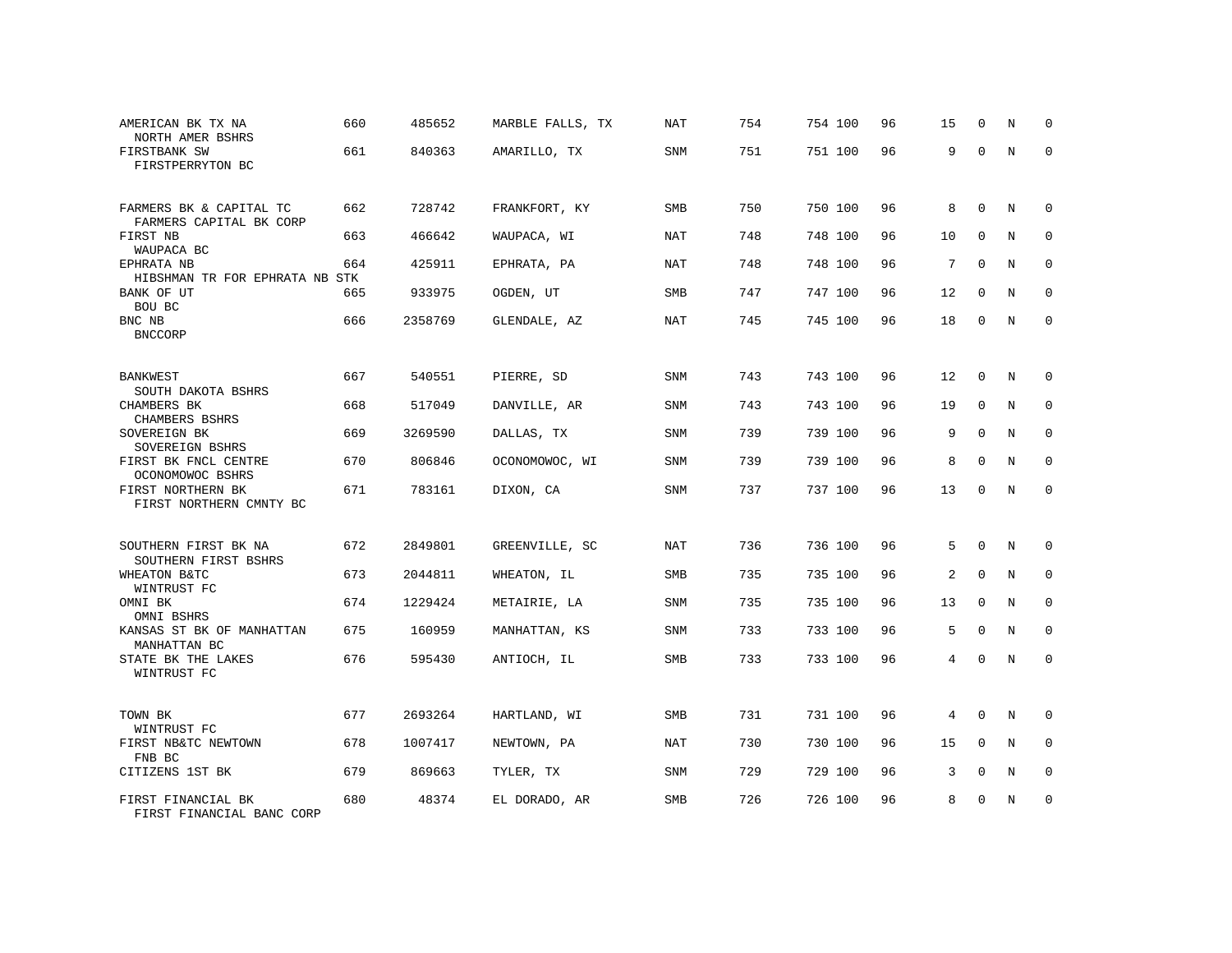| MOUNTAIN 1ST B&TC<br>1ST FS CORP                 | 681 | 3261549 | HENDERSONVILLE, NC         | <b>SNM</b> | 726 | 726 100 | 96 | 13             | $\Omega$    | N           | $\Omega$    |
|--------------------------------------------------|-----|---------|----------------------------|------------|-----|---------|----|----------------|-------------|-------------|-------------|
| ATLANTIC CENTRAL BKR BK                          | 682 | 959715  | CAMP HILL, PA              | <b>SMB</b> | 723 | 723 100 | 96 | $\mathbf{1}$   | $\mathbf 0$ | N           | 0           |
| BANK OF BLUE VALLEY<br>BLUE VALLEY BC            | 683 | 1421161 | OVERLAND PARK, KS          | SMB        | 721 | 721 100 | 96 | $\overline{4}$ | $\Omega$    | $_{\rm N}$  | $\mathbf 0$ |
| COMMUNITY NB&TC<br>COMMUNITY BC                  | 684 | 923752  | CHANUTE, KS                | <b>NAT</b> | 719 | 719 100 | 96 | 23             | $\Omega$    | N           | $\mathbf 0$ |
| FIRST AMER B&TC<br>ONE AMER CORP                 | 685 | 101037  | VACHERIE, LA               | SNM        | 717 | 717 100 | 96 | 23             | $\Omega$    | N           | 0           |
| 1ST BK<br>GLACIER BC                             | 686 | 888253  | EVANSTON, WY               | SMB        | 716 | 716 100 | 96 | 10             | $\Omega$    | N           | $\mathbf 0$ |
| FIRST NB OF NORTHERN CA<br>FNB BC                | 687 | 167060  | SOUTH SAN FRANCISCO, CANAT |            | 716 | 716 100 | 96 | 11             | $\mathbf 0$ | N           | 0           |
| JEFFERSON B&TC<br>DELTA BSHRS CO                 | 688 | 598954  | EUREKA, MO                 | SNM        | 713 | 713 100 | 96 | 4              | $\Omega$    | N           | $\mathbf 0$ |
| FIRST CMNTY BK<br>FIRST COMMUNITY BSHRS          | 689 | 2596646 | BATESVILLE, AR             | SNM        | 711 | 711 100 | 96 | 13             | $\mathbf 0$ | N           | $\mathbf 0$ |
| LUBBOCK NB<br>COMMERCE NAT FNCL SVC              | 690 | 766258  | LUBBOCK, TX                | <b>NAT</b> | 710 | 710 100 | 96 | 9              | $\mathbf 0$ | N           | $\mathbf 0$ |
| MOUNTAIN WEST BK NA<br>MOUNTAIN WEST FC          | 691 | 1861927 | HELENA, MT                 | NAT        | 709 | 709 100 | 96 | 13             | $\Omega$    | N           | $\mathbf 0$ |
| AMERICAN FNB<br>AFNB HOLD                        | 692 | 2694681 | HOUSTON, TX                | NAT        | 708 | 708 100 | 96 | 8              | $\mathbf 0$ | N           | 0           |
| FIRST NB OF SANTA FE<br>NEW MEXICO BANQUEST CORP | 693 | 787253  | SANTA FE, NM               | NAT        | 707 | 707 100 | 96 | 12             | $\Omega$    | N           | 0           |
| CAMERON ST BK<br><b>CAMERON BSHRS</b>            | 694 | 472335  | LAKE CHARLES, LA           | SNM        | 706 | 706 100 | 96 | 20             | $\mathbf 0$ | $\mathbf N$ | $\mathbf 0$ |
| NODAWAY VALLEY BK<br>NODAWAY VALLEY BSHRS        | 695 | 770657  | MARYVILLE, MO              | SNM        | 705 | 705 100 | 96 | 9              | $\mathbf 0$ | N           | $\mathbf 0$ |
| BANK OF EAST ASIA USA NA<br>EAST ASIA HC         | 696 | 1015560 | NEW YORK, NY               | NAT        | 705 | 705 100 | 96 | 12             | 0           | N           | 100         |
| VINTON CTY NB OF MCARTHUR<br>COMMUNITY BSHRS     | 697 | 754826  | MC ARTHUR, OH              | NAT        | 701 | 701 100 | 96 | 15             | $\mathbf 0$ | N           | 0           |
| REPUBLIC BK                                      | 698 | 2854113 | BOUNTIFUL, UT              | SNM        | 698 | 698 100 | 96 | $\mathbf{0}$   | $\mathbf 0$ | N           | $\mathbf 0$ |
| SECURITY NB SIOUX CITY<br>SECURITY NAT CORP      | 699 | 418249  | SIOUX CITY, IA             | <b>NAT</b> | 698 | 698 100 | 96 | 4              | $\Omega$    | $_{\rm N}$  | $\mathbf 0$ |
| BANKFIRST FINANCIAL SVC<br>BANKFIRST CAP CORP    | 700 | 914648  | MACON, MS                  | SNM        | 697 | 697 100 | 96 | 12             | $\Omega$    | N           | 0           |
| OPUS BK                                          | 701 | 2047504 | REDONDO BEACH, CA          | SNM        | 694 | 694 100 | 96 | 4              | 0           | N           | $\mathbf 0$ |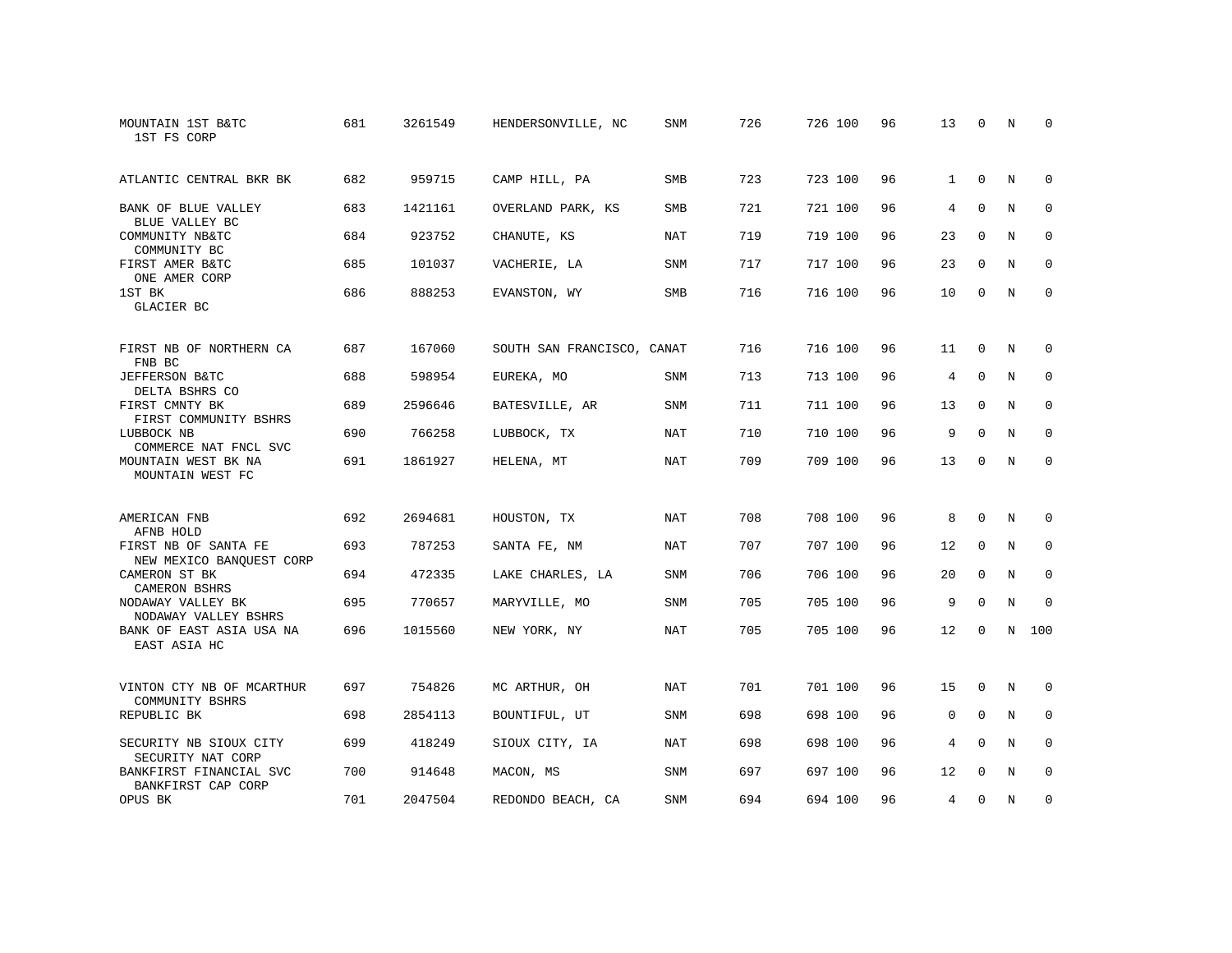| SKAGIT ST BK<br>SKAGIT ST BC                     | 702 | 227179  | BURLINGTON, WA   | <b>SNM</b> | 693 | 693 100 | 96 | 11 | $\Omega$    | N           | $\Omega$    |
|--------------------------------------------------|-----|---------|------------------|------------|-----|---------|----|----|-------------|-------------|-------------|
| CRYSTAL LAKE B&TC NA<br>WINTRUST FC              | 703 | 2624400 | CRYSTAL LAKE, IL | NAT        | 692 | 692 100 | 96 | 6  | $\mathbf 0$ | N           | 0           |
| AMERICAN HERITAGE BK<br>AMERICAN BC              | 704 | 311050  | SAPULPA, OK      | SMB        | 692 | 692 100 | 96 | 15 | $\mathbf 0$ | N           | 0           |
| BANK ANN ARBOR<br>ARBOR BC                       | 705 | 2390929 | ANN ARBOR, MI    | <b>SNM</b> | 691 | 691 100 | 96 | 6  | $\Omega$    | N           | $\mathbf 0$ |
| SOUTHERN BK<br>SOUTHERN MO BC                    | 706 | 272272  | POPLAR BLUFF, MO | SMB        | 690 | 690 100 | 96 | 13 | 0           | N           | $\mathbf 0$ |
| NATIONAL B&TC<br>NB&T FNCL GROUP ESOP            | 707 | 328423  | WILMINGTON, OH   | NAT        | 690 | 690 100 | 96 | 22 | 0           | N           | 0           |
| TALBOT BK OF EASTON MD<br>SHORE BSHRS            | 708 | 796125  | EASTON, MD       | <b>SNM</b> | 688 | 688 100 | 96 | 6  | $\Omega$    | N           | $\mathbf 0$ |
| FIRST ARKANSAS B&T<br>FIRST ARKANSAS BSHRS       | 709 | 466240  | JACKSONVILLE, AR | SNM        | 686 | 686 100 | 96 | 26 | $\mathbf 0$ | N           | 0           |
| SABINE ST B&TC<br>SABINE BSHRS                   | 710 | 125855  | MANY, LA         | <b>SNM</b> | 685 | 685 100 | 96 | 43 | $\mathbf 0$ | N           | $\mathbf 0$ |
| ATLANTIC STEWARDSHIP BK<br>STEWARDSHIP FNCL CORP | 711 | 527507  | MIDLAND PARK, NJ | <b>SNM</b> | 685 | 685 100 | 96 | 13 | $\Omega$    | N           | 0           |
| MERCANTILE BK<br>MERCANTILE BANCORP              | 712 | 481542  | QUINCY, IL       | <b>SNM</b> | 684 | 684 100 | 96 | 6  | $\Omega$    | N           | 0           |
| CENTRIX B&TC                                     | 713 | 2816474 | BEDFORD, NH      | SNM        | 684 | 684 100 | 96 | 6  | $\mathbf 0$ | N           | 0           |
| TWO RIVERS B&TC<br>TWO RIVERS FNCL GRP           | 714 | 3320781 | BURLINGTON, IA   | SNM        | 684 | 684 100 | 96 | 11 | $\mathbf 0$ | N           | $\mathbf 0$ |
| FIRST BKR TC NA<br>FIRST BKR TRUSTSHARES         | 715 | 344647  | QUINCY, IL       | NAT        | 683 | 683 100 | 96 | 9  | $\Omega$    | N           | 0           |
| JERSEY SHORE ST BK<br>PENNS WOODS BC             | 716 | 732918  | JERSEY SHORE, PA | SNM        | 682 | 682 100 | 96 | 11 | 0           | N           | $\mathbf 0$ |
| <b>GUARANTY BK</b><br><b>GUARANTY FED BSHRS</b>  | 717 | 131173  | SPRINGFIELD, MO  | SNM        | 682 | 682 100 | 96 | 8  | $\Omega$    | N           | 0           |
| BANK OF WHITMAN<br>BANK OF WHITMAN ESOP          | 718 | 123178  | COLFAX, WA       | SMB        | 682 | 682 100 | 96 | 19 | $\Omega$    | N           | 0           |
| UNITED SCTY BK<br>UNITED SCTY BSHRS              | 719 | 1162017 | FRESNO, CA       | <b>SMB</b> | 682 | 682 100 | 96 | 10 | $\Omega$    | $\mathbf N$ | $\mathbf 0$ |
| BANK OF SPRINGFIELD<br>SPRING BC                 | 720 | 248240  | SPRINGFIELD, IL  | <b>SNM</b> | 681 | 681 100 | 96 | 8  | $\mathbf 0$ | N           | $\mathbf 0$ |
| HABIB AMER BK<br>MAHAM BETEILIGUNGSGESELLSCHAFT  | 721 | 245016  | NEW YORK, NY     | <b>SNM</b> | 680 | 634 93  | 96 | 5  | 0           | Υ           | 25          |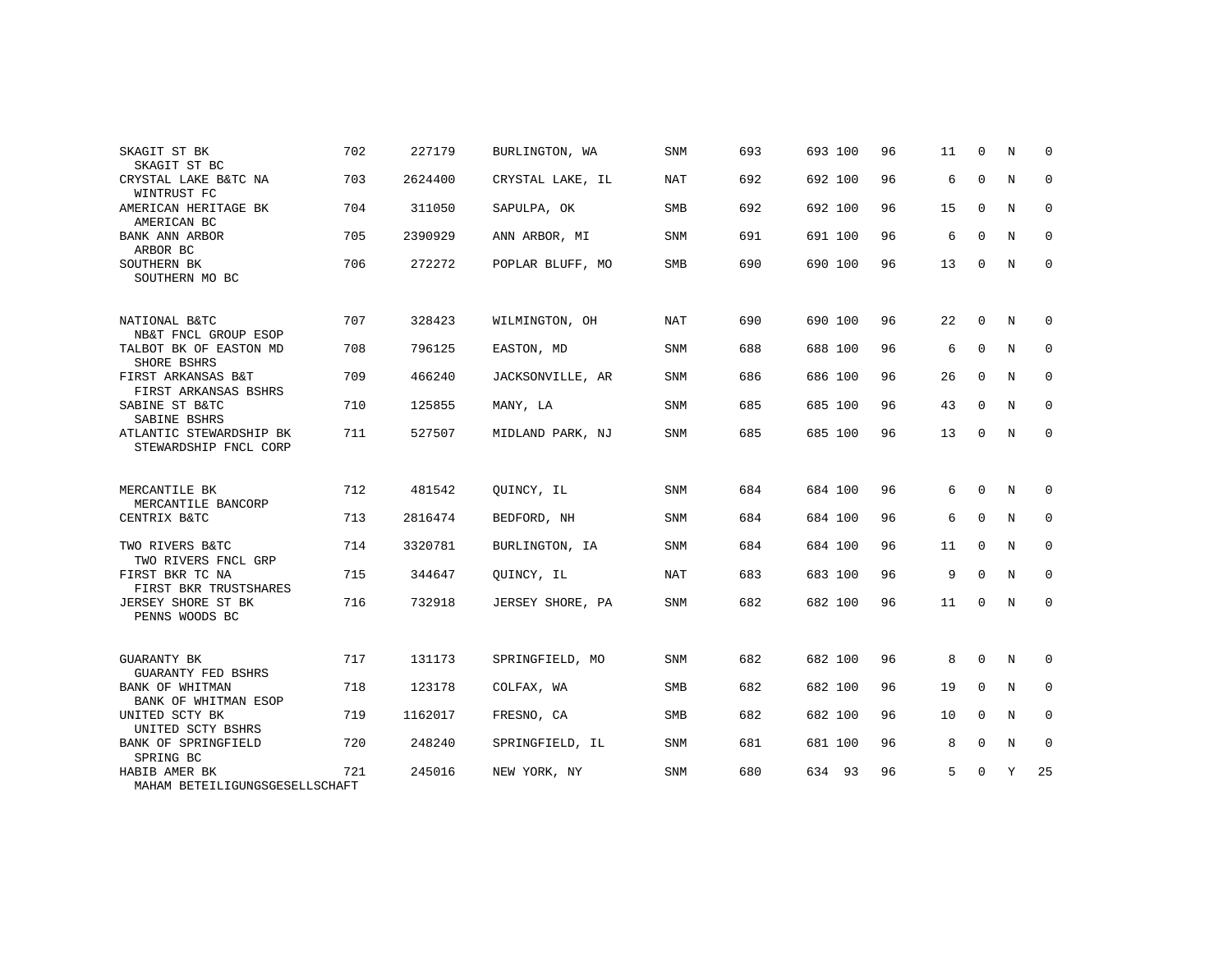| COMMUNITY FIRST B&TC<br>COMMUNITY FIRST              | 722 | 2810007 | COLUMBIA, TN     | <b>SNM</b> | 679 | 679 100 | 96 | 9           | $\Omega$     | N | 0            |
|------------------------------------------------------|-----|---------|------------------|------------|-----|---------|----|-------------|--------------|---|--------------|
| FARMERS B&TC<br>MAGNOLIA BKG CORP                    | 723 | 12946   | MAGNOLIA, AR     | SMB        | 678 | 678 100 | 96 | 11          | $\Omega$     | N | $\Omega$     |
| NEW ENGLAND BK<br>NEW ENGLAND BSHRS                  | 724 | 2858205 | ENFIELD, CT      | SNM        | 677 | 677 100 | 96 | 14          | 0            | N | 0            |
| CAROLINA BK<br>CAROLINA BK HOLD                      | 725 | 2516626 | GREENSBORO, NC   | <b>SNM</b> | 676 | 676 100 | 96 | 7           | $\Omega$     | N | $\Omega$     |
| AMERICAN BK CMRC<br>AMERICO BSHRS                    | 726 | 215662  | WOLFFORTH, TX    | SNM        | 675 | 675 100 | 96 | 18          | 0            | N | 0            |
| COMMUNITY SOUTH BK<br>TENNESSEE CENT BSHRS           | 727 | 590855  | PARSONS, TN      | SNM        | 675 | 675 100 | 96 | 15          | 0            | N | <sup>0</sup> |
| FIRST NB OF PALMERTON<br>PALM BC                     | 728 | 186717  | PALMERTON, PA    | <b>NAT</b> | 673 | 673 100 | 96 | 9           | $\Omega$     | N | $\Omega$     |
| STATE BK OF SOUTHERN UT<br>SOUTHERN UT BC            | 729 | 656470  | CEDAR CITY, UT   | SNM        | 672 | 672 100 | 96 | 14          | $\Omega$     | N | 0            |
| NORTHERN B&TC<br>NORTHERN BC                         | 730 | 900306  | WOBURN, MA       | SNM        | 670 | 670 100 | 96 | 10          | $\Omega$     | N | $\Omega$     |
| INVESTORS CMNTY BK<br>COUNTY BC                      | 731 | 2524797 | MANITOWOC, WI    | SNM        | 669 | 669 100 | 96 | $\mathbf 0$ | $\Omega$     | N | $\mathbf 0$  |
| FIRST CMNTY BK NA<br>JLL ASSC GP FCH                 | 732 | 359360  | SUGAR LAND, TX   | NAT        | 668 | 668 100 | 96 | 34          | $\Omega$     | N | $\Omega$     |
| 1ST SUMMIT BK<br>1ST SUMMIT BC OF JOHNSTOWN          | 733 | 526519  | JOHNSTOWN, PA    | SNM        | 668 | 668 100 | 96 | 13          | $\mathbf 0$  | N | $\mathbf 0$  |
| FIRST VOLUNTEER BK OF TENNES<br>FIRST VOLUNTEER CORP | 734 | 234739  | CHATTANOOGA, TN  | SNM        | 668 | 668 100 | 96 | 22          | $\Omega$     | N | $\mathbf 0$  |
| COMMUNITY W BK NA<br>COMMUNITY WEST BSHRS            | 735 | 1412712 | GOLETA, CA       | <b>NAT</b> | 667 | 667 100 | 96 | 4           | $\mathbf 0$  | N | $\mathbf 0$  |
| HOME ST BK NA<br>HOME ST BC                          | 736 | 696430  | CRYSTAL LAKE, IL | NAT        | 666 | 666 100 | 96 | 8           | $\mathbf 0$  | N | $\mathbf{0}$ |
| FARMERS B&TC NA<br>FARMERS ENT                       | 737 | 482156  | GREAT BEND, KS   | NAT        | 666 | 666 100 | 96 | 8           | $\Omega$     | N | $\Omega$     |
| YOUR CMNTY BK<br>COMMUNITY BK SHARES OF IN           | 738 | 54375   | NEW ALBANY, IN   | SNM        | 665 | 665 100 | 96 | 18          | $\mathbf 0$  | N | $\mathbf 0$  |
| AMERICAN MOMENTUM BK<br>ADAM BK GRP                  | 739 | 3447576 | TAMPA, FL        | <b>SNM</b> | 664 | 664 100 | 96 | 12          | $\mathbf 0$  | N | $\mathbf{0}$ |
| STATE BK OF TX<br>SBT BSHRS                          | 740 | 1157415 | DALLAS, TX       | SNM        | 662 | 662 100 | 96 | 3           | $\mathbf 0$  | N | $\mathbf{0}$ |
| FIRST ST BK<br>BRISCOE RANCH                         | 741 | 273662  | UVALDE, TX       | SNM        | 662 | 662 100 | 96 | 7           | $\Omega$     | N | $\mathbf 0$  |
| TOWER B&TC<br>TOWER FC                               | 742 | 2744063 | FORT WAYNE, IN   | <b>SMB</b> | 662 | 662 100 | 96 | 6           | <sup>0</sup> | N | $\Omega$     |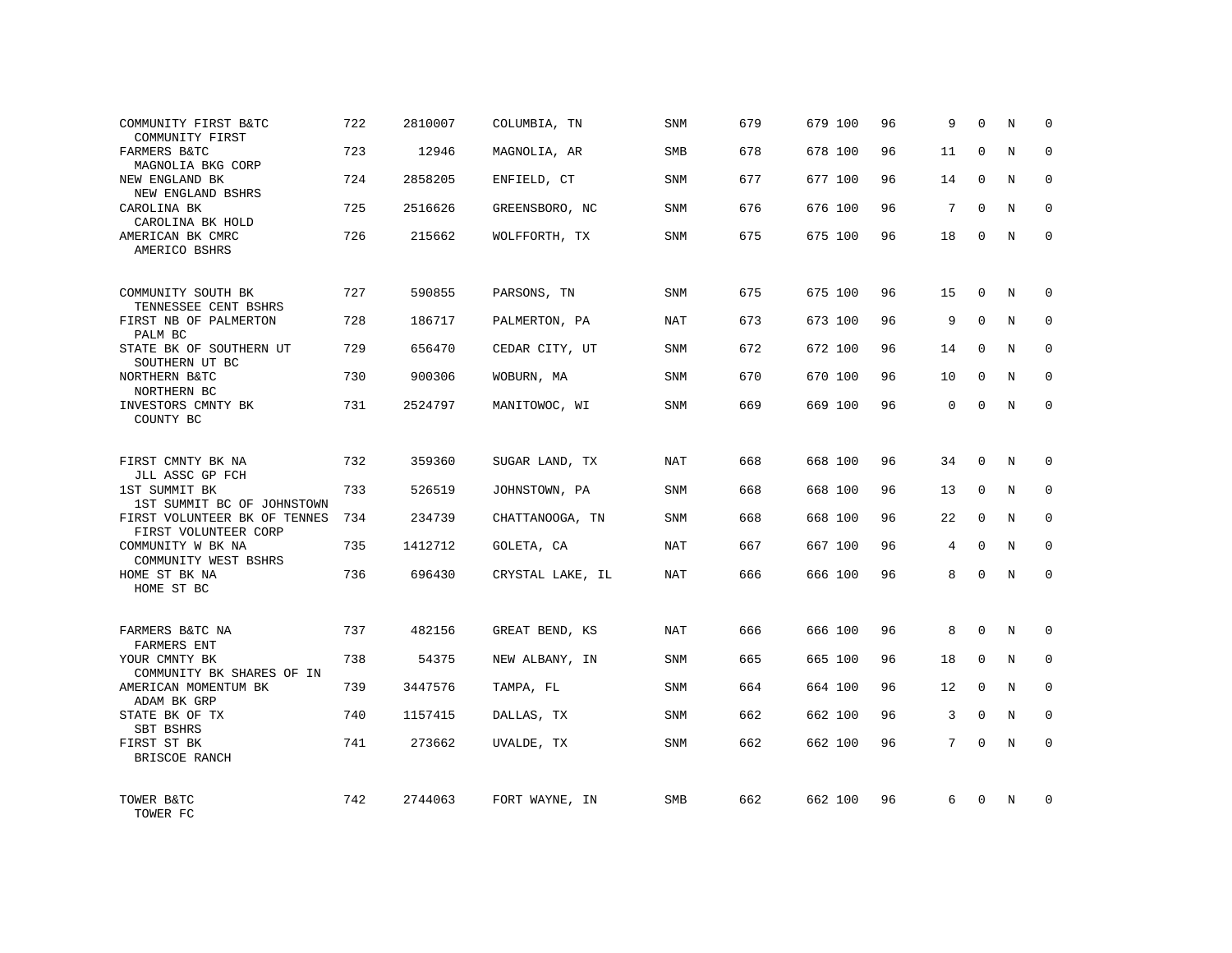| EVANS BK NA<br>EVANS BC                           | 743 | 292908  | ANGOLA, NY         | NAT        | 661 | 661 100 | 96 | 12 | $\mathbf 0$  | N | $\Omega$    |
|---------------------------------------------------|-----|---------|--------------------|------------|-----|---------|----|----|--------------|---|-------------|
| KENTUCKY BK<br>KENTUCKY BSHRS INC                 | 744 | 373115  | PARIS, KY          | SNM        | 659 | 659 100 | 96 | 12 | $\Omega$     | N | $\Omega$    |
| HIGHLANDS UNION BK<br>HIGHLANDS BSHRS             | 745 | 969424  | ABINGDON, VA       | SMB        | 657 | 657 100 | 96 | 13 | $\mathbf 0$  | N | 0           |
| FARMERS & MRCH BK<br>F&M FC                       | 746 | 348720  | GRANITE QUARRY, NC | SNM        | 657 | 657 100 | 96 | 10 | $\Omega$     | N | $\Omega$    |
| BREMER BK NA<br>OTTO BREMER FOUNDATION            | 747 | 503453  | MENOMONIE, WI      | NAT        | 657 | 657 100 | 96 | 14 | $\mathbf 0$  | N | $\Omega$    |
| BUSINESS FIRST BK<br>BUSINESS FIRST BSHRS         | 748 | 3408728 | BATON ROUGE, LA    | <b>SNM</b> | 657 | 657 100 | 96 | 4  | $\mathbf 0$  | N | $\mathbf 0$ |
| NATIONAL BK OF KANSAS CITY<br>AMERI-NATIONAL CORP | 749 | 2747587 | OVERLAND PARK, KS  | NAT        | 656 | 656 100 | 96 | 5  | $\Omega$     | N | $\mathbf 0$ |
| STATE B&TC<br>RURBAN FNCL CORP                    | 750 | 614313  | DEFIANCE, OH       | SMB        | 656 | 656 100 | 96 | 18 | $\mathbf 0$  | N | $\mathbf 0$ |
| NICOLET NB<br>NICOLET BSHRS                       | 751 | 2941068 | GREEN BAY, WI      | NAT        | 656 | 656 100 | 96 | 9  | $\Omega$     | N | $\mathbf 0$ |
| FIRST SOUTHERN NB<br>FIRST SOUTHERN BC            | 752 | 702612  | LANCASTER, KY      | NAT        | 655 | 655 100 | 96 | 22 | 0            | N | $\mathbf 0$ |
| CAPITALBANK<br>COMMUNITY CAPITAL CORP             | 753 | 1356535 | GREENWOOD, SC      | <b>SMB</b> | 655 | 655 100 | 96 | 17 | $\Omega$     | N | $\Omega$    |
| FIRST NB<br>FIRST NATIONAL SECURITY CO            | 754 | 324649  | HOT SPRINGS, AR    | NAT        | 653 | 653 100 | 96 | 28 | $\mathbf 0$  | N | $\mathbf 0$ |
| FIRST NB<br>CAPITOL BC                            | 755 | 355858  | FORT PIERRE, SD    | <b>NAT</b> | 653 | 653 100 | 96 | 13 | $\Omega$     | N | $\Omega$    |
| BANK OF THE ORIENT<br>ORIENT BC                   | 756 | 777366  | SAN FRANCISCO, CA  | SMB        | 652 | 647 99  | 96 | 9  | $\mathbf{1}$ | Y | $\mathbf 0$ |
| CLAYTON B&TC<br>CLAYTON BC                        | 757 | 146654  | KNOXVILLE, TN      | <b>SNM</b> | 650 | 650 100 | 97 | 11 | $\mathbf 0$  | N | 0           |
| <b>JACKSONVILLE BK</b><br>CAPGEN CAP GRP IV LLC   | 758 | 2737775 | JACKSONVILLE, FL   | <b>SNM</b> | 646 | 646 100 | 97 | 8  | $\Omega$     | N | $\mathbf 0$ |
| AMERICAN BK NORTH<br><b>MESABA BSHRS</b>          | 759 | 716655  | NASHWAUK, MN       | SNM        | 646 | 646 100 | 97 | 15 | $\mathbf 0$  | N | $\mathbf 0$ |
| FIRST NB<br>FIRST PARAGOULD BSHRS                 | 760 | 42448   | PARAGOULD, AR      | <b>NAT</b> | 645 | 645 100 | 97 | 8  | $\Omega$     | N | $\mathbf 0$ |
| 1ST CONSTITUTION BK<br>1ST CONSTITUTION BC        | 761 | 1412619 | CRANBURY, NJ       | SNM        | 644 | 644 100 | 97 | 10 | 0            | N | $\mathbf 0$ |
| UNITED BKR BK<br>UNITED BKR BC                    | 762 | 930358  | BLOOMINGTON, MN    | SMB        | 644 | 644 100 | 97 | 0  | 0            | N | 0           |
| SOMERSET TC<br>SOMERSET TR HC                     | 763 | 212522  | SOMERSET, PA       | SNM        | 643 | 643 100 | 97 | 15 | $\Omega$     | N | $\mathbf 0$ |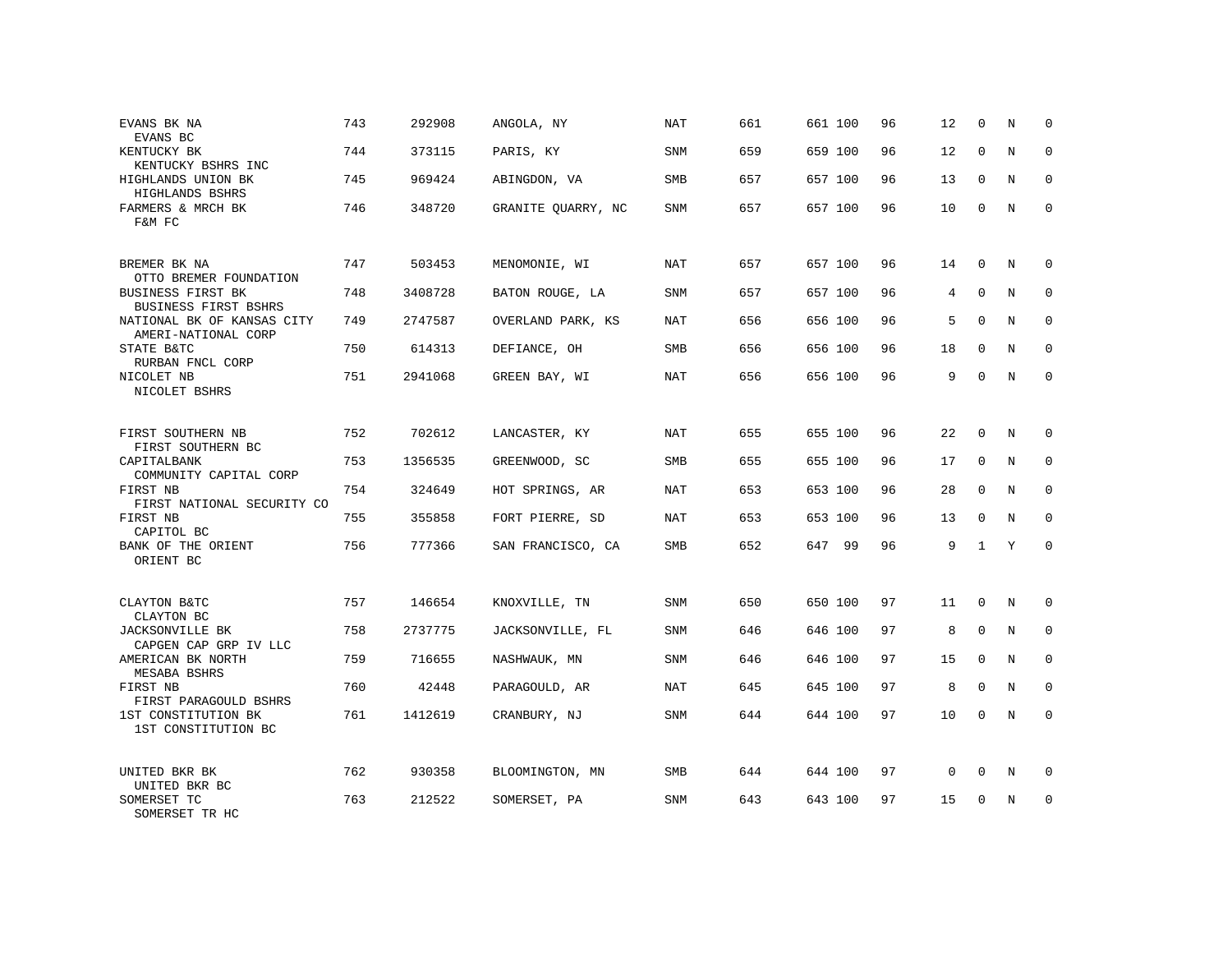| BANK OF THE PACIFIC<br>PACIFIC FC                    | 764 | 307679  | ABERDEEN, WA          | SNM        | 643 | 643 100 | 97 | 16          | $\Omega$    | N           | $\Omega$    |
|------------------------------------------------------|-----|---------|-----------------------|------------|-----|---------|----|-------------|-------------|-------------|-------------|
| SECURITY NB OF OMAHA<br>SECURITY NAT CORP            | 765 | 844053  | OMAHA, NE             | <b>NAT</b> | 642 | 642 100 | 97 | 14          | $\Omega$    | N           | $\Omega$    |
| GREAT LAKES BK NA<br>GREAT LAKES FNCL RESOURCE ESOP  | 766 | 395836  | BLUE ISLAND, IL       | <b>NAT</b> | 642 | 642 100 | 97 | 9           | $\mathbf 0$ | N           | $\mathbf 0$ |
| CITIZENS BK MUKWONAGO<br>CITIZENS BK HOLD            | 767 | 783844  | MUKWONAGO, WI         | SNM        | 642 | 642 100 | 97 | 12          | $\Omega$    | N           | $\Omega$    |
| CITIZENS UNION BK<br>LEA M MCMULLAN TR               | 768 | 65746   | SHELBYVILLE, KY       | SNM        | 641 | 641 100 | 97 | 16          | $\mathbf 0$ | N           | $\mathbf 0$ |
| NORTHEAST BK<br>NORTHEAST BC                         | 769 | 468806  | LEWISTON, ME          | <b>SMB</b> | 639 | 639 100 | 97 | 7           | $\Omega$    | N           | $\Omega$    |
| MID PENN BK<br>MID PENN BC                           | 770 | 786612  | MILLERSBURG, PA       | SNM        | 637 | 637 100 | 97 | 14          | $\mathbf 0$ | N           | $\mathbf 0$ |
| ALLIANCE BK<br>ALLIANCE FS                           | 771 | 166652  | LAKE CITY, MN         | <b>SNM</b> | 637 | 637 100 | 97 | 12          | $\Omega$    | N           | $\Omega$    |
| TWO RIVER CMNTY BK<br>COMMUNITY PTNR BC              | 772 | 2888789 | MIDDLETOWN, NJ        | SNM        | 637 | 637 100 | 97 | 14          | $\Omega$    | N           | $\Omega$    |
| STONEGATE BK                                         | 773 | 3339046 | FORT LAUDERDALE, FL   | <b>SNM</b> | 637 | 637 100 | 97 | 5           | $\mathbf 0$ | $\mathbf N$ | $\mathbf 0$ |
| ARTHUR ST BK<br>FOJ MGMT CO LLC                      | 774 | 591320  | UNION, SC             | <b>SNM</b> | 636 | 636 100 | 97 | 66          | $\Omega$    | N           | $\mathbf 0$ |
| ARTHUR ST BK<br>HAO MGMT CO LLC                      | 774 | 591320  | UNION, SC             | SNM        |     |         |    |             |             |             |             |
| ARTHUR ST BK<br>JCO VENTURES LLC                     | 774 | 591320  | UNION, SC             | <b>SNM</b> |     |         |    |             |             |             |             |
| VALLEY BK<br>RIVER VALLEY BC                         | 775 | 2085177 | MOLINE, IL            | <b>SNM</b> | 635 | 635 100 | 97 | 16          | $\mathbf 0$ | N           | 0           |
| CITIZENS SECURITY B&TC<br>MABREY BC                  | 776 | 139553  | BIXBY, OK             | <b>SMB</b> | 635 | 635 100 | 97 | 12          | $\mathbf 0$ | $\mathbf N$ | $\mathbf 0$ |
| BESSEMER TC<br>BESSEMER GRP                          | 777 | 7009    | WOODBRIDGE, NJ        | SNM        | 635 | 635 100 | 97 | $\mathbf 0$ | $\mathbf 0$ | $\mathbf N$ | $\mathbf 0$ |
| SOUTH SIDE T&SB PEORIA<br>MID IL BC                  | 778 | 662640  | PEORIA, IL            | SNM        | 634 | 634 100 | 97 | 12          | $\mathbf 0$ | N           | $\mathbf 0$ |
| CENTRAL BK<br>CENTRAL BC                             | 779 | 622774  | PROVO, UT             | SNM        | 634 | 634 100 | 97 | 9           | $\Omega$    | $_{\rm N}$  | $\Omega$    |
| BEACH CMNTY BK<br>BEACH CMNTY BSHRS                  | 780 | 3022076 | FORT WALTON BEACH, FL | SNM        | 633 | 633 100 | 97 | 10          | $\Omega$    | N           | $\Omega$    |
| COMMUNITY BK ELLISVILLE MISS<br>COMMUNITY BSHRS ESOP | 781 | 517834  | ELLISVILLE, MS        | SNM        | 633 | 633 100 | 97 | 9           | $\mathbf 0$ | N           | 0           |
| BANK OF TN<br>BANCTENN CORP                          | 782 | 340135  | KINGSPORT, TN         | SNM        | 633 | 633 100 | 97 | 11          | $\Omega$    | N           | $\mathbf 0$ |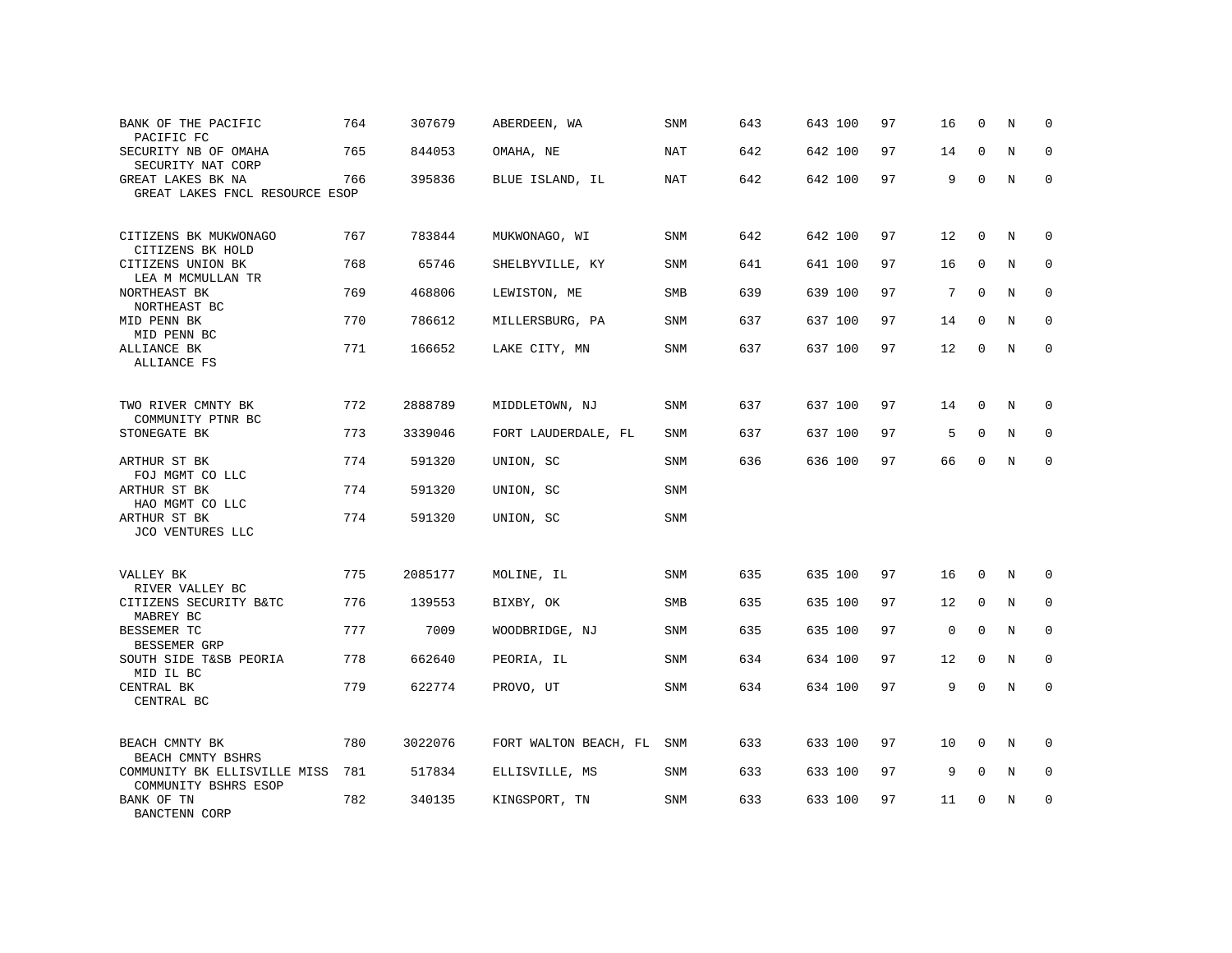| NORTH ST BK<br>NORTH STATE BC                          | 783 | 2915461 | RALEIGH, NC                | SNM        | 633 | 633 100 | 97 | 6           | $\mathbf 0$  | N           | U                   |
|--------------------------------------------------------|-----|---------|----------------------------|------------|-----|---------|----|-------------|--------------|-------------|---------------------|
| COMMERCIAL B&TC<br>COMMERCIAL HC                       | 784 | 467658  | PARIS, TN                  | SNM        | 630 | 630 100 | 97 | 10          | $\Omega$     | $\mathbf N$ | $\mathbf 0$         |
| LEADERS BK<br>LEADERS GRP                              | 785 | 2855978 | OAK BROOK, IL              | <b>SNM</b> | 630 | 630 100 | 97 | 2           | $\mathbf 0$  | N           | 0                   |
| FLUSHING CMRL BK                                       | 786 | 3597239 | NORTH NEW HYDE PARK, NYSNM |            | 629 | 629 100 | 97 | 0           | $\Omega$     | N           | $\mathbf{0}$        |
| <b>BANK MIDWEST</b><br>GOODENOW BC                     | 787 | 45551   | SPIRIT LAKE, IA            | SMB        | 629 | 629 100 | 97 | 8           | $\mathbf 0$  | N           | 0                   |
| SECURITY ST B&TC<br>SECURITY HC                        | 788 | 247355  | FREDERICKSBURG, TX         | SNM        | 628 | 628 100 | 97 | 17          | $\mathbf{0}$ | N           | 0                   |
| COMMUNITY BK OF MS<br>COMMUNITY BSHRS ESOP             | 789 | 460033  | FOREST, MS                 | SNM        | 628 | 628 100 | 97 | 8           | $\mathbf 0$  | $\rm N$     | $\mathbf 0$         |
| FIRST UNITED SCTY BK<br>UNITED SCTY BSHRS              | 790 | 259330  | THOMASVILLE, AL            | SNM        | 626 | 626 100 | 97 | 18          | $\mathbf 0$  | N           | $\mathbf 0$         |
| NEW CENTURY BK<br>NEW CENTURY BC                       | 791 | 2913887 | DUNN, NC                   | <b>SNM</b> | 625 | 625 100 | 97 | 8           | $\mathbf{0}$ | N           | $\mathbf 0$         |
| FIRST AMER BK<br>FIRST ARTESIA BSHRS                   | 792 | 771458  | ARTESIA, NM                | <b>SNM</b> | 625 | 625 100 | 97 | 13          | $\mathbf{0}$ | N           | $\mathbf 0$         |
| SUBURBAN B&TC<br>SUBURBAN IL BC                        | 793 | 591937  | ELMHURST, IL               | SNM        | 623 | 623 100 | 97 | 12          | $\mathbf{0}$ | N           | $\mathbf 0$         |
| CORTRUST BK NA<br>HOPKINS FC                           | 794 | 61355   | MITCHELL, SD               | <b>NAT</b> | 623 | 623 100 | 97 | 22          | $\mathbf{0}$ | $\rm N$     | $\mathsf{O}\xspace$ |
| PLANTERS B&TC<br>PLANTERS HOLDING COMPANY              | 795 | 972648  | INDIANOLA, MS              | SNM        | 622 | 622 100 | 97 | 13          | $\mathbf 0$  | N           | 0                   |
| BAY CITIES BK                                          | 796 | 2805441 | TAMPA, FL                  | SNM        | 622 | 622 100 | 97 | 6           | $\mathbf 0$  | N           | $\mathbf{0}$        |
| FLORIDA BUS BANCGROUP<br>COMMUNITY NB<br>MIDLAND BSHRS | 797 | 293053  | MIDLAND, TX                | NAT        | 621 | 621 100 | 97 | 10          | $\mathbf 0$  | N           | 0                   |
| PEOPLES ST BK<br>PSB HOLDS                             | 798 | 340144  | WAUSAU, WI                 | SNM        | 621 | 621 100 | 97 | 7           | $\mathbf 0$  | N           | $\mathbf{0}$        |
| COMMUNITY B&TC<br>COMM BC                              | 799 | 151818  | CLARKS SUMMIT, PA          | SMB        | 619 | 619 100 | 97 | 14          | $\mathbf 0$  | $\mathbf N$ | $\mathbf{0}$        |
| FIVE POINTS BK<br>HOMETOWN BC                          | 800 | 554857  | GRAND ISLAND, NE           | SMB        | 618 | 618 100 | 97 | $7^{\circ}$ | $\Omega$     | N           | 0                   |
| <b>BANK HOLLAND</b><br>LAKE MI FC                      | 801 | 2721103 | HOLLAND, MI                | SNM        | 618 | 618 100 | 97 | $\mathbf 1$ | $\Omega$     | N           | $\mathbf 0$         |
| HARRIS BK NA<br>HARRIS FC                              | 802 | 528568  | SCOTTSDALE, AZ             | NAT        | 618 | 618 100 | 97 | 8           | $\mathbf 0$  | N           | 100                 |
| SUNWEST BK<br>WESTERN ACQ LLC                          | 803 | 140362  | TUSTIN, CA                 | SNM        | 617 | 617 100 | 97 | 10          | 0            | N           | $\mathbf 0$         |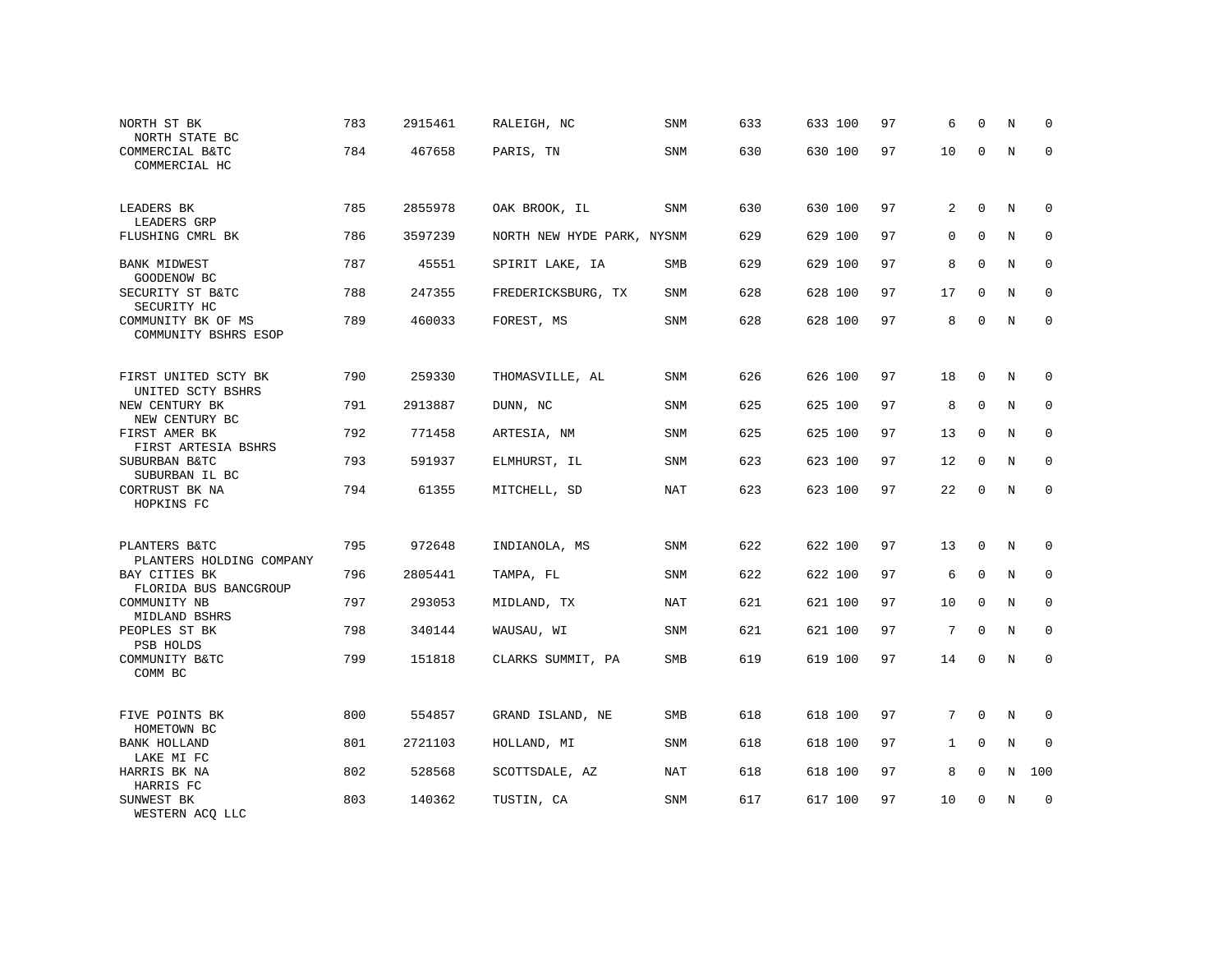| PARK STERLING BK                                        | 804 | 3470985 | CHARLOTTE, NC        | <b>SNM</b> | 616 | 616 100 | 97 | $\Omega$        | $\Omega$    | N          | $\Omega$    |
|---------------------------------------------------------|-----|---------|----------------------|------------|-----|---------|----|-----------------|-------------|------------|-------------|
|                                                         |     |         |                      |            |     |         |    |                 |             |            |             |
| COMMUNITY B&TC<br>COMMUNITY BANC CORP SHEBOYGAN         | 805 | 1393624 | SHEBOYGAN, WI        | <b>SNM</b> | 615 | 615 100 | 97 | 10              | $\Omega$    | N          | $\Omega$    |
| UNITED B&TC<br>FARMERS CAPITAL BK CORP                  | 806 | 479914  | VERSAILLES, KY       | <b>SNM</b> | 614 | 614 100 | 97 | 12              | $\mathbf 0$ | N          | $\mathbf 0$ |
| FIRST CMNTY BK<br>FIRST CMNTY BSHRS                     | 807 | 735852  | LEES SUMMIT, MO      | <b>SNM</b> | 614 | 614 100 | 97 | 15              | $\Omega$    | N          | $\Omega$    |
| ONB B&TC<br>CENTRAL BANCOMPANY                          | 808 | 2826316 | TULSA, OK            | SNM        | 613 | 613 100 | 97 | 8               | $\mathbf 0$ | N          | $\mathbf 0$ |
| FIRST COLLINSVILLE BK<br>FIRST CO BANCORP               | 809 | 1459717 | COLLINSVILLE, IL     | <b>SNM</b> | 613 | 613 100 | 97 | $7\overline{ }$ | $\Omega$    | $_{\rm N}$ | $\mathbf 0$ |
| BREMER BK NA<br>OTTO BREMER FOUNDATION                  | 810 | 268556  | ALEXANDRIA, MN       | NAT        | 612 | 612 100 | 97 | 7               | $\Omega$    | N          | 0           |
| FIRST COLUMBIA B&TC<br>CCFNB BC                         | 811 | 881012  | BLOOMSBURG, PA       | <b>SNM</b> | 612 | 612 100 | 97 | 14              | $\Omega$    | N          | $\mathbf 0$ |
| UNION BK CO<br>UNITED BSHRS                             | 812 | 780218  | COLUMBUS GROVE, OH   | <b>SNM</b> | 612 | 612 100 | 97 | 13              | $\mathbf 0$ | N          | $\mathbf 0$ |
| FIRST ST BK<br>TRI-CTY FNCL GRP                         | 813 | 887340  | MENDOTA, IL          | <b>SNM</b> | 611 | 611 100 | 97 | 7               | $\Omega$    | $_{\rm N}$ | $\mathbf 0$ |
| PLANTERS BK<br>PLANTERS FNCL GRP                        | 814 | 2497181 | HOPKINSVILLE, KY     | <b>SNM</b> | 609 | 609 100 | 97 | $7\overline{ }$ | $\Omega$    | $_{\rm N}$ | $\Omega$    |
| FARMERS & MERCHANTS BK<br>FARMERS & MERCHANTS BSHRS     | 815 | 677644  | STUTTGART, AR        | <b>SMB</b> | 608 | 608 100 | 97 | 13              | $\Omega$    | N          | 0           |
| MONTICELLO BKG CO<br>MONTICELLO BSHRS                   | 816 | 266945  | MONTICELLO, KY       | SMB        | 606 | 606 100 | 97 | 11              | $\mathbf 0$ | N          | 0           |
| FIRST WESTERN B&TC<br>WESTBRAND                         | 817 | 687951  | MINOT, ND            | <b>SMB</b> | 604 | 604 100 | 97 | 2               | $\Omega$    | N          | $\mathbf 0$ |
| GRABILL BK<br>INDEPENDENT ALLI BK                       | 818 | 435349  | GRABILL, IN          | SNM        | 604 | 604 100 | 97 | 7               | $\Omega$    | $_{\rm N}$ | $\Omega$    |
| FIRST SECURITY BK<br>INTER-MOUNTAIN BC                  | 819 | 633154  | BOZEMAN, MT          | <b>SNM</b> | 604 | 604 100 | 97 | 8               | $\Omega$    | N          | $\mathbf 0$ |
| CHESAPEAKE BK<br>CHESAPEAKE FNCL SHARES                 | 820 | 214722  | KILMARNOCK, VA       | SMB        | 603 | 603 100 | 97 | 10              | $\mathbf 0$ | N          | 0           |
| FOCUS BK<br>SECURITY STATE BSHRS                        | 821 | 498148  | CHARLESTON, MO       | SNM        | 603 | 603 100 | 97 | 11              | $\mathbf 0$ | N          | $\mathbf 0$ |
| DNB FIRST NA<br>DNB FNCL CORP                           | 822 | 71318   | DOWNINGTOWN, PA      | <b>NAT</b> | 603 | 603 100 | 97 | 12              | $\Omega$    | N          | $\mathbf 0$ |
| COCONUT GROVE BK<br>COCONUT GROVE BSHRS                 | 823 | 648130  | MIAMI, FL            | <b>SMB</b> | 602 | 602 100 | 97 | 4               | 0           | N          | 0           |
| NORTH JERSEY CMNTY BK<br>NORTH JERSEY COMMUNITY BANCORP | 824 | 3317932 | ENGLEWOOD CLIFFS, NJ | <b>SNM</b> | 602 | 602 100 | 97 | 6               | $\Omega$    | N          | $\mathbf 0$ |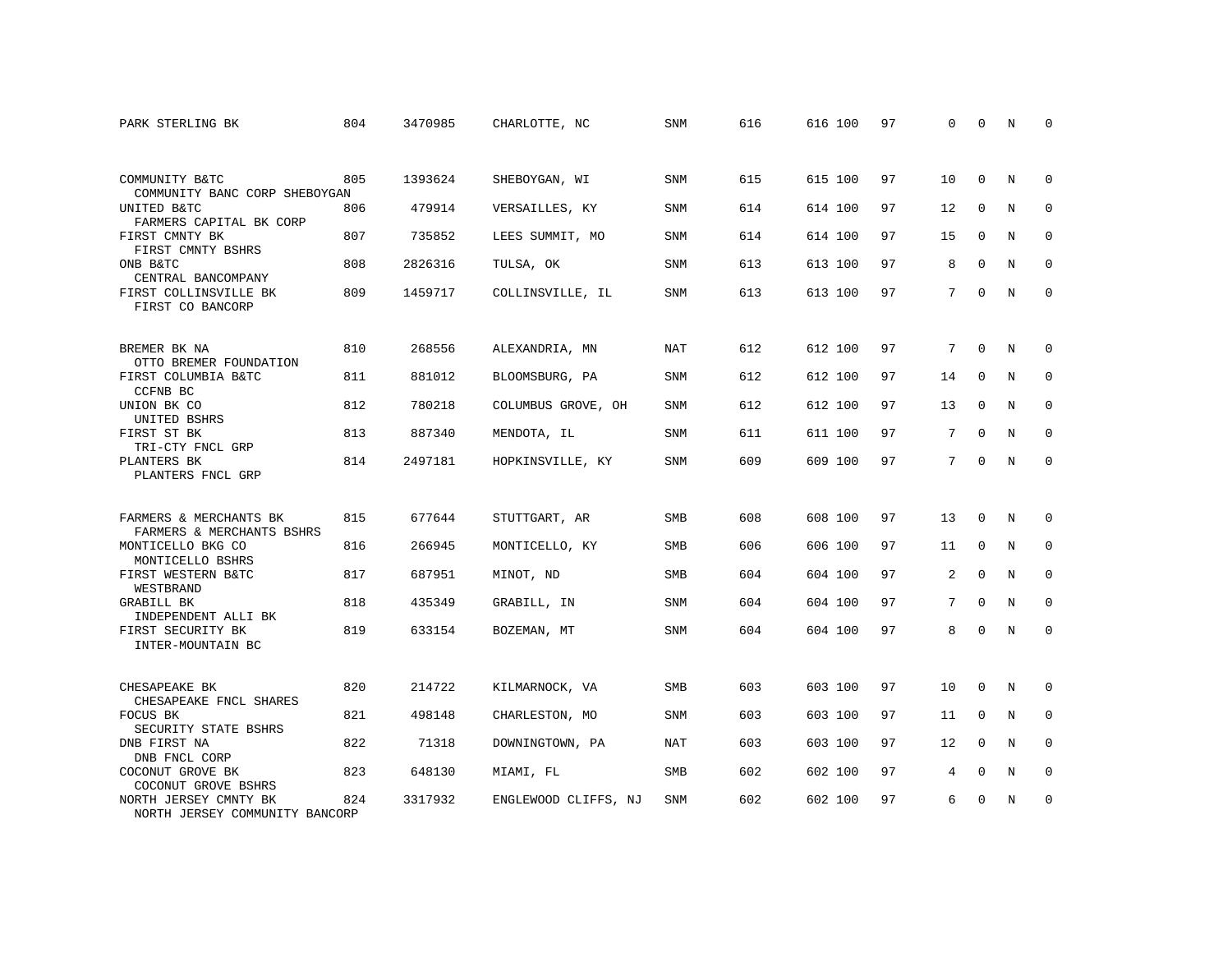| FIRST NB OF PULASKI<br>FIRST PULASKI NAT CORP | 825 | 972732  | PULASKI, TN      | NAT        | 601 | 601 100 | 97 | 10 | $\mathbf 0$ | N           | 0           |
|-----------------------------------------------|-----|---------|------------------|------------|-----|---------|----|----|-------------|-------------|-------------|
| FIRST B&T<br>FIRST EVANSTON BC                | 826 | 2333298 | EVANSTON, IL     | SMB        | 601 | 601 100 | 97 | 6  | $\mathbf 0$ | N           | $\mathbf 0$ |
| <b>BANKFIRST</b><br>CAPGEN CAP GRP LLC        | 827 | 1401686 | WINTER PARK, FL  | <b>SNM</b> | 600 | 600 100 | 97 | 9  | $\mathbf 0$ | N           | $\mathbf 0$ |
| BANK OF HOUSTON<br>BOH HOLD                   | 828 | 3327164 | HOUSTON, TX      | SNM        | 600 | 600 100 | 97 | 5  | $\Omega$    | N           | $\mathbf 0$ |
| FIRST CHATHAM BK<br>FCB FNCL CORP             | 829 | 3075474 | SAVANNAH, GA     | <b>SNM</b> | 600 | 600 100 | 97 | 8  | $\Omega$    | $\mathbf N$ | $\mathbf 0$ |
| MORRILL & JANES B&TC<br>MORRILL BSHRS         | 830 | 680354  | MERRIAM, KS      | SNM        | 599 | 599 100 | 97 | 6  | $\mathbf 0$ | N           | 0           |
| FIRST CMNTY BK NA<br>FIRST CMNTY CORP         | 831 | 2328137 | LEXINGTON, SC    | <b>NAT</b> | 598 | 598 100 | 97 | 10 | $\Omega$    | N           | $\mathbf 0$ |
| FAUQUIER BK<br>FAUQUIER BSHRS                 | 832 | 976226  | WARRENTON, VA    | <b>SMB</b> | 597 | 597 100 | 97 | 9  | $\mathbf 0$ | N           | 0           |
| METRO BK                                      | 833 | 1394621 | PELL CITY, AL    | <b>SNM</b> | 597 | 597 100 | 97 | 6  | $\mathbf 0$ | N           | $\mathbf 0$ |
| FIRST NB OF TN                                | 834 | 283737  | LIVINGSTON, TN   | NAT        | 597 | 597 100 | 97 | 6  | $\mathbf 0$ | N           | $\mathbf 0$ |
|                                               |     |         |                  |            |     |         |    |    |             |             |             |
| FARMERS & MRCH BK<br>FMB BSHRS                | 835 | 763930  | LAKELAND, GA     | <b>SNM</b> | 596 | 596 100 | 97 | 6  | $\Omega$    | N           | $\Omega$    |
| PREMIER BK                                    | 836 | 33259   | MAPLEWOOD, MN    | <b>SNM</b> | 596 | 596 100 | 97 | 6  | $\mathbf 0$ | N           | $\mathbf 0$ |
| CENTRAL NB<br>CENTRABANC CORP                 | 837 | 428060  | WACO, TX         | NAT        | 594 | 594 100 | 97 | 3  | $\Omega$    | $\mathbb N$ | $\mathbf 0$ |
| CITIZENS BK<br>CITCO CMNTY BSHRS              | 838 | 778738  | ELIZABETHTON, TN | <b>SNM</b> | 593 | 593 100 | 97 | 12 | $\mathbf 0$ | N           | 0           |
| FARMERS ST BK<br>NEIGHBOR INS AGY             | 839 | 1006148 | MARION, IA       | <b>SNM</b> | 592 | 592 100 | 97 | 6  | $\Omega$    | N           | $\mathbf 0$ |
|                                               |     |         |                  |            |     |         |    |    |             |             |             |
| SONABANK<br>SOUTHERN NAT BC OF VA INC         | 840 | 3325759 | MCLEAN, VA       | SMB        | 591 | 591 100 | 97 | 11 | 0           | N           | 0           |
| SAEHAN BK<br>SAEHAN BC                        | 841 | 1865680 | LOS ANGELES, CA  | <b>SNM</b> | 590 | 590 100 | 97 | 10 | $\Omega$    | N           | $\mathbf 0$ |
| VILLAGE BK<br>VILLAGE BK & TR FC              | 842 | 2760232 | MIDLOTHIAN, VA   | SNM        | 589 | 589 100 | 97 | 14 | $\mathbf 0$ | N           | 0           |
| AVENUE BK<br>AVENUE FNCL HOLD                 | 843 | 481355  | NASHVILLE, TN    | <b>SNM</b> | 589 | 589 100 | 97 | 4  | $\mathbf 0$ | N           | $\mathbf 0$ |
| PINNACLE BK<br>PINNACLE FC                    | 844 | 366238  | ELBERTON, GA     | SNM        | 588 | 588 100 | 97 | 12 | 0           | N           | 0           |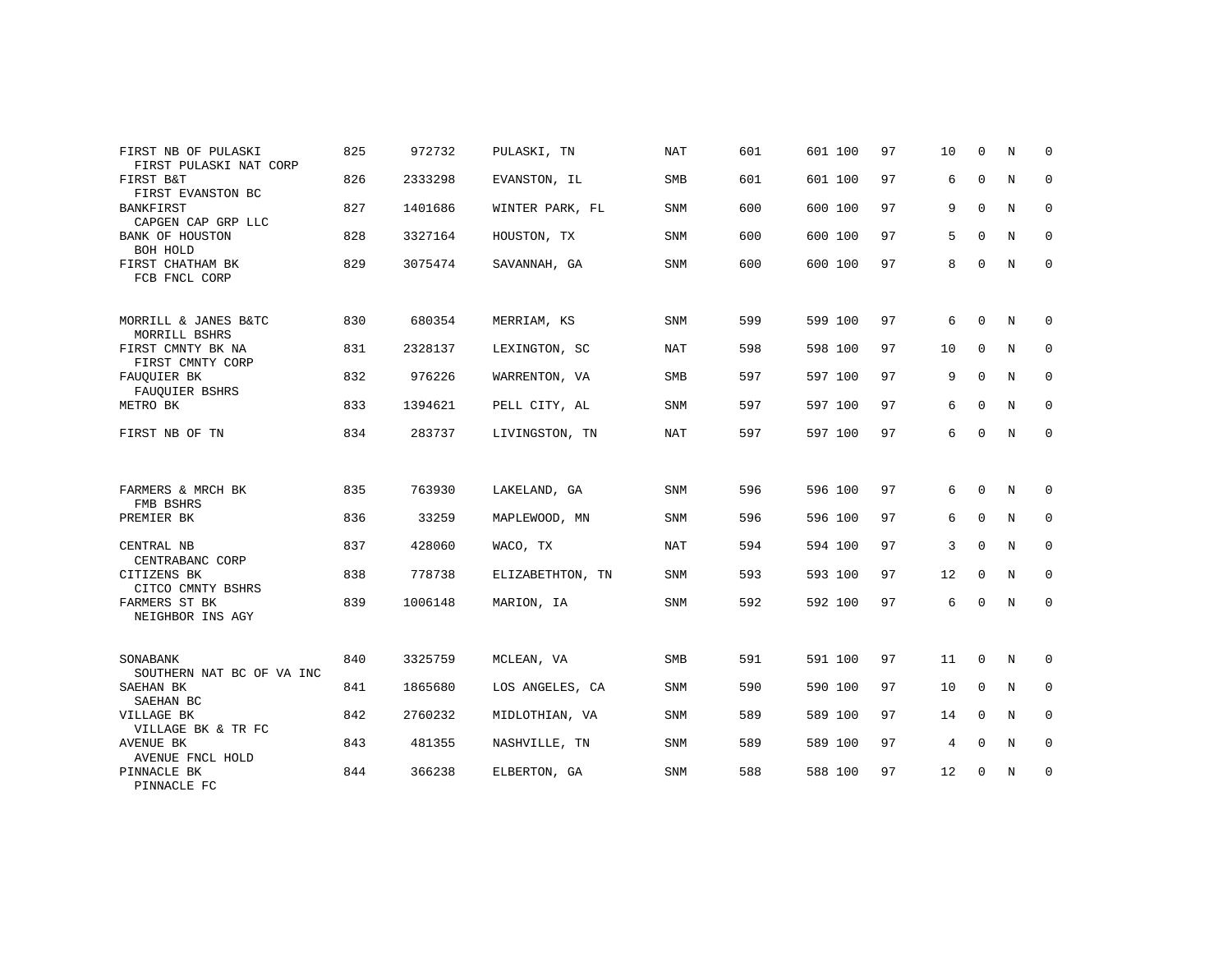| FIRST AMER INTL BK<br>FIRST AMER INTL CORP      | 845 | 2857794 | BROOKLYN, NY        | SNM        | 588 | 588 100 | 97 | 8  | $\Omega$    | N          | $\Omega$    |
|-------------------------------------------------|-----|---------|---------------------|------------|-----|---------|----|----|-------------|------------|-------------|
| SOLVAY BK<br>SOLVAY BC                          | 846 | 722816  | SOLVAY, NY          | SMB        | 588 | 588 100 | 97 | 7  | $\Omega$    | N          | $\Omega$    |
| WEST TX NB<br>FIRST-WEST TX BSHRS               | 847 | 237066  | MIDLAND, TX         | NAT        | 586 | 586 100 | 97 | 10 | $\Omega$    | N          | 0           |
| FIRST ST BK EAST DETROIT<br>FIRST ST FC         | 848 | 113740  | EASTPOINTE, MI      | <b>SNM</b> | 585 | 585 100 | 97 | 10 | $\Omega$    | N          | $\Omega$    |
| MARINE BK<br>MARINE BC                          | 849 | 258445  | SPRINGFIELD, IL     | SNM        | 584 | 584 100 | 97 | 7  | $\Omega$    | N          | 0           |
| ARCHER BK<br>METROPOLITAN BK GRP                | 850 | 323035  | CHICAGO, IL         | SNM        | 583 | 583 100 | 97 | 19 | $\Omega$    | N          | $\Omega$    |
| HAWAII NB<br>HAWAII NAT BSHRS                   | 851 | 915065  | HONOLULU, HI        | NAT        | 582 | 582 100 | 97 | 14 | $\Omega$    | N          | $\Omega$    |
| CASS CMRL BK<br>CASS INFO SYS                   | 852 | 177751  | BRIDGETON, MO       | SMB        | 581 | 581 100 | 97 | 5  | $\Omega$    | N          | $\mathbf 0$ |
| CITIZENS BK<br>EMPLOYEE STOCK BONUS TR EMPL     | 853 | 961259  | FARMINGTON, NM      | <b>SNM</b> | 580 | 580 100 | 97 | 5  | $\Omega$    | N          | $\Omega$    |
| CIBM BK<br>CIB MARINE BSHRS                     | 854 | 340742  | CHAMPAIGN, IL       | SNM        | 580 | 580 100 | 97 | 14 | $\Omega$    | N          | $\mathbf 0$ |
| CHOICE FNCL GRP<br>CHOICE FNCL HOLD             | 855 | 826956  | GRAFTON, ND         | <b>SNM</b> | 580 | 580 100 | 97 | 8  | $\Omega$    | N          | $\Omega$    |
| CONESTOGA BK<br>CONESTOGA BC                    | 856 | 833271  | CHESTER SPRINGS, PA | <b>SMB</b> | 579 | 579 100 | 97 | 13 | $\Omega$    | N          | $\mathbf 0$ |
| FIRST NB OF OLATHE<br>FIRST OLATHE BSHRS        | 857 | 456456  | OLATHE, KS          | <b>NAT</b> | 579 | 579 100 | 97 | 5  | $\Omega$    | N          | $\Omega$    |
| FIRST CMRL BK OF FL<br>FCB FL BC                | 858 | 2737029 | ORLANDO, FL         | <b>SMB</b> | 579 | 579 100 | 97 | 8  | $\Omega$    | N          | $\mathbf 0$ |
| CITIZENS NB OF PAINTSVILLE<br>CITIZENS NAT CORP | 859 | 495419  | PAINTSVILLE, KY     | <b>NAT</b> | 578 | 578 100 | 97 | 15 | $\Omega$    | N          | $\Omega$    |
| METROPOLITAN NB<br>PASL HOLD LLC                | 860 | 2705895 | NEW YORK, NY        | <b>NAT</b> | 578 | 578 100 | 97 | 4  | $\Omega$    | $_{\rm N}$ | $\Omega$    |
| AMERICAN RIVER BK<br>AMERICAN RIVER BSHRS       | 861 | 735768  | SACRAMENTO, CA      | SNM        | 577 | 577 100 | 97 | 9  | $\mathbf 0$ | N          | 0           |
| CRESCENT B&TC<br>CB&T HC                        | 862 | 1885932 | NEW ORLEANS, LA     | <b>SNM</b> | 577 | 577 100 | 97 | 5  | $\Omega$    | N          | $\Omega$    |
| WEST AL B&TC<br>WEST AL CAP CORP                | 863 | 501132  | REFORM, AL          | SNM        | 577 | 577 100 | 97 | 13 | $\mathbf 0$ | N          | 0           |
| PINNACLE BK WY<br>PINNACLE BC                   | 864 | 561659  | TORRINGTON, WY      | SNM        | 577 | 577 100 | 97 | 12 | $\Omega$    | N          | $\Omega$    |
| EVANGELINE B&TC<br>EVANGELINE BSHRS             | 865 | 372538  | VILLE PLATTE, LA    | SNM        | 575 | 575 100 | 97 | 8  | $\Omega$    | N          | $\Omega$    |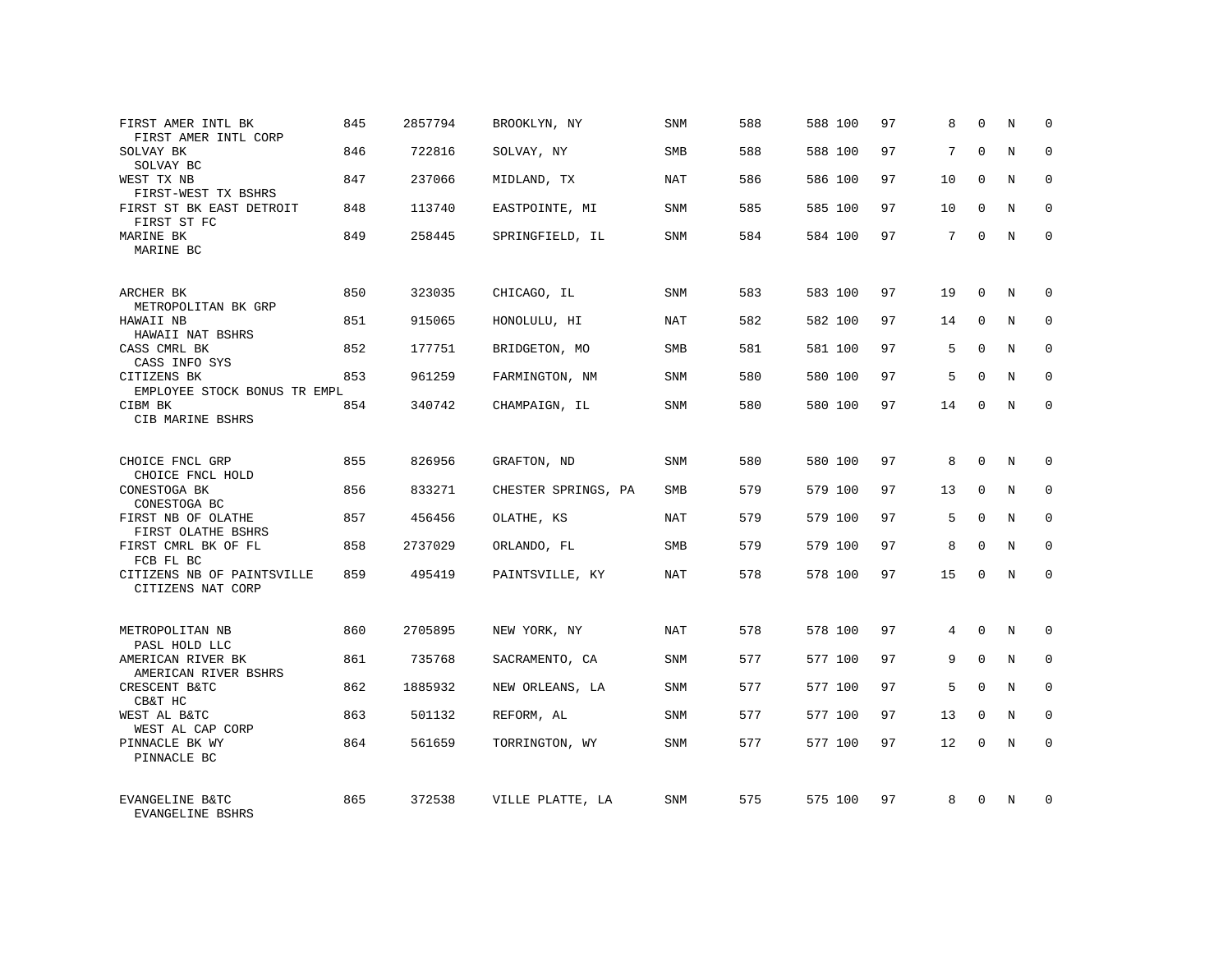| VISION BK NA<br>VISION BSHRS                            | 866 | 241157  | ADA, OK            | NAT        | 574 | 574 100 | 97 | 6           | $\Omega$    | N | 0           |
|---------------------------------------------------------|-----|---------|--------------------|------------|-----|---------|----|-------------|-------------|---|-------------|
| SALISBURY B&TC<br>SALISBURY BC                          | 867 | 821906  | LAKEVILLE, CT      | SNM        | 574 | 574 100 | 97 | 8           | $\Omega$    | N | $\mathbf 0$ |
| AMERICAN CMNTY B&T<br>AMERICAN CMNTY FNCL               | 868 | 2869162 | WOODSTOCK, IL      | SNM        | 574 | 574 100 | 97 | 3           | $\Omega$    | N | 0           |
| OXFORD B&T<br>OXFORD FC                                 | 869 | 647432  | OAK BROOK, IL      | SNM        | 573 | 573 100 | 97 | 7           | $\Omega$    | N | $\mathbf 0$ |
| MISSION BK<br>VALLEY VIEW BSHRS                         | 870 | 170051  | MISSION, KS        | SNM        | 573 | 573 100 | 97 | 6           | $\Omega$    | N | $\Omega$    |
| TIDELANDS BK<br>TIDELANDS BSHRS                         | 871 | 3185485 | MOUNT PLEASANT, SC | SNM        | 573 | 573 100 | 97 | 6           | $\mathbf 0$ | N | $\mathbf 0$ |
| FIRST CMNTY BK<br>FIRST CMNTY FNCL PTNR                 | 872 | 3263833 | JOLIET, IL         | SNM        | 573 | 573 100 | 97 | 2           | $\Omega$    | N | $\mathbf 0$ |
| AMERICAN BK CTR<br>AMERICAN BC                          | 873 | 971959  | DICKINSON, ND      | SNM        | 573 | 573 100 | 97 | 9           | $\Omega$    | N | $\mathbf 0$ |
| BREMER BK NA<br>OTTO BREMER FOUNDATION                  | 874 | 824550  | SAINT CLOUD, MN    | NAT        | 572 | 572 100 | 97 | 4           | $\Omega$    | N | $\mathbf 0$ |
| COMMERCE BK<br>INTERNATIONAL BSHRS CORP                 | 875 | 625159  | LAREDO, TX         | SNM        | 570 | 570 100 | 97 | 3           | $\mathbf 0$ | N | $\mathbf 0$ |
| MERCHANTS NB<br>MERCHANTS BC                            | 876 | 701222  | HILLSBORO, OH      | <b>NAT</b> | 569 | 569 100 | 97 | 11          | $\Omega$    | N | $\Omega$    |
| MOUNTAIN NB<br>MOUNTAIN NAT BSHRS                       | 877 | 2747420 | SEVIERVILLE, TN    | NAT        | 568 | 568 100 | 97 | 11          | $\mathbf 0$ | N | $\mathbf 0$ |
| HOME ST BK<br>HOME ST BC                                | 878 | 89751   | LOVELAND, CO       | SNM        | 566 | 566 100 | 97 | 9           | $\Omega$    | N | $\Omega$    |
| ORANGE CTY TC<br>ORANGE COUNTY BC                       | 879 | 176101  | MIDDLETOWN, NY     | <b>SMB</b> | 566 | 566 100 | 97 | 7           | $\Omega$    | N | $\mathbf 0$ |
| <b>BUSINESS BK</b>                                      | 880 | 3076220 | CLAYTON, MO        | SNM        | 565 | 565 100 | 97 | $\mathbf 0$ | $\mathbf 0$ | N | 0           |
| <b>BUSINESS BSHRS</b><br>ILLINOIS NB<br>ILLINOIS NAT BC | 881 | 925037  | SPRINGFIELD, IL    | <b>NAT</b> | 565 | 565 100 | 97 | 12          | $\Omega$    | N | $\mathbf 0$ |
| DELAWARE CTY B&TC<br>DCB FNCL CORP                      | 882 | 616410  | LEWIS CENTER, OH   | SNM        | 565 | 565 100 | 97 | 20          | $\mathbf 0$ | N | $\mathbf 0$ |
| ESPIRITO SANTO BK                                       | 883 | 729132  | MIAMI, FL          | SNM        | 565 | 565 100 | 97 | $\mathbf 0$ | $\Omega$    | Y | 15          |
| FIRST ST BK<br>HENRY CTY BSHRS                          | 884 | 151331  | STOCKBRIDGE, GA    | SNM        | 564 | 564 100 | 97 | 6           | $\Omega$    | N | $\mathbf 0$ |
| COMMUNITY FIRSTBANK<br>CAROLINA FC                      | 885 | 2507802 | CHARLESTON, SC     | SNM        | 563 | 563 100 | 97 | 5           | 0           | N | 0           |
| CITIZENS NB<br>CITIZENS BSHRS                           | 886 | 738013  | BLUFFTON, OH       | <b>NAT</b> | 563 | 563 100 | 97 | 8           | $\Omega$    | N | $\mathbf 0$ |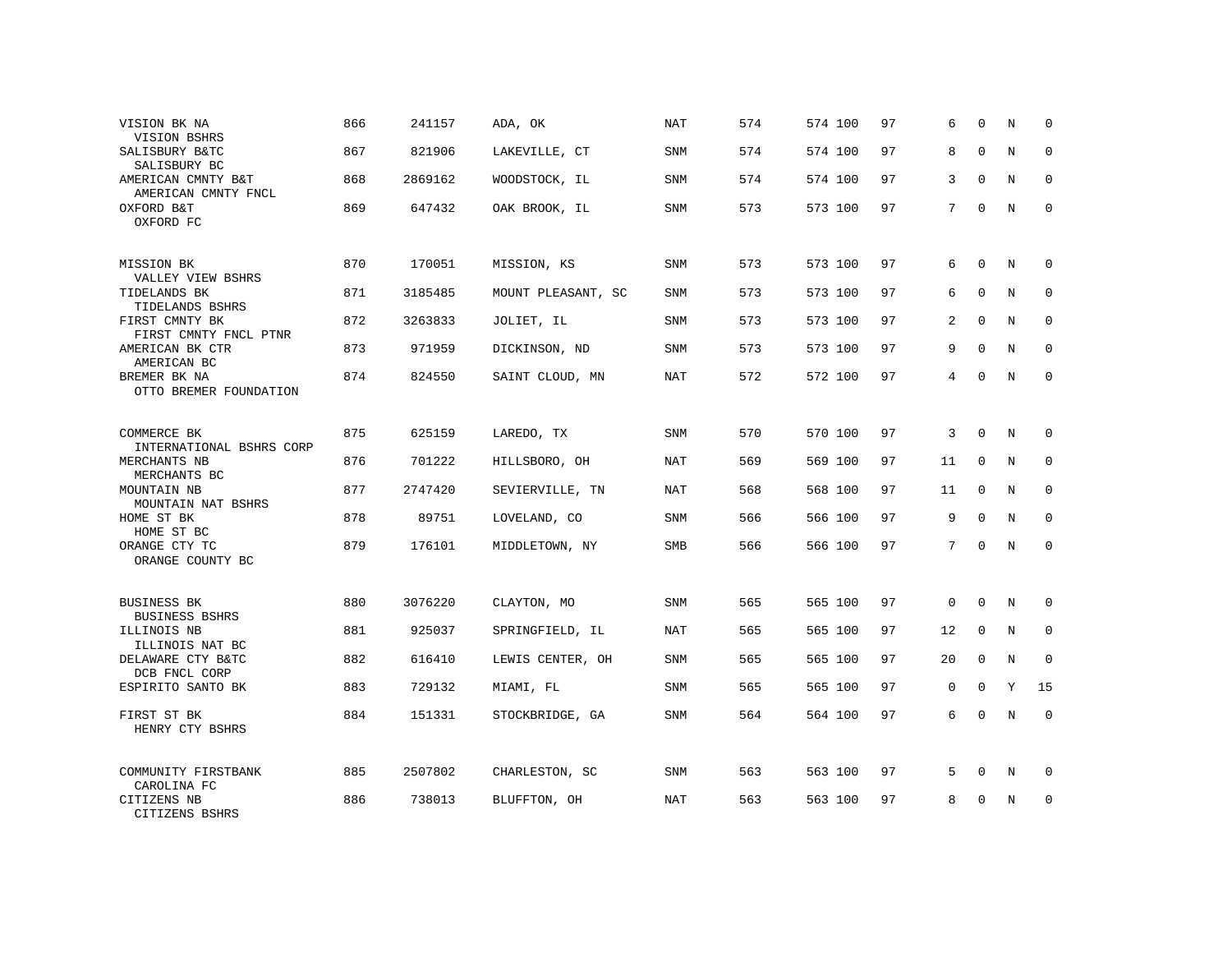| FIRST NB CENTRAL TX<br>FCT BSHRS                    | 887 | 369659  | WACO, TX        | NAT        | 562 | 562 100 | 97 | 4               | $\Omega$     | N           | $\Omega$    |
|-----------------------------------------------------|-----|---------|-----------------|------------|-----|---------|----|-----------------|--------------|-------------|-------------|
| WAUCHULA ST BK<br>CREWS BKG CORP                    | 888 | 200435  | WAUCHULA, FL    | SNM        | 562 | 562 100 | 97 | 5               | $\Omega$     | $\rm N$     | $\mathbf 0$ |
| WACCAMAW BK<br>WACCAMAW BSHRS                       | 889 | 2607449 | WHITEVILLE, NC  | SMB        | 561 | 561 100 | 97 | 16              | $\Omega$     | N           | $\Omega$    |
| PUTNAM CTY BK<br>PUTNAM BSHRS                       | 890 | 417626  | HURRICANE, WV   | <b>SMB</b> | 561 | 561 100 | 97 | 2               | $\Omega$     | N           | 0           |
| FIDELITY DEPOSIT & DISCOUNT<br>FIDELITY D&D BC INC  | 891 | 1007819 | DUNMORE, PA     | SNM        | 561 | 561 100 | 97 | 10              | $\mathbf 0$  | $\mathbf N$ | 0           |
| AMERICAN B&TC NA<br>AMBANK HOLD                     | 892 | 2733263 | DAVENPORT, IA   | <b>NAT</b> | 560 | 560 100 | 97 | 10              | $\Omega$     | N           | $\mathbf 0$ |
| PEOPLESSOUTH BK<br>PEOPLESSOUTH BSHRS               | 893 | 518037  | COLQUITT, GA    | SNM        | 560 | 560 100 | 97 | 18              | $\Omega$     | N           | $\mathbf 0$ |
| LANDMARK NB<br>LANDMARK BC INC                      | 894 | 481177  | MANHATTAN, KS   | <b>NAT</b> | 560 | 560 100 | 97 | 21              | $\Omega$     | N           | $\mathbf 0$ |
| NATIONAL B&TC OF SYCAMORE<br>NI BSHRS CORP          | 895 | 534345  | SYCAMORE, IL    | <b>NAT</b> | 559 | 559 100 | 97 | 8               | $\Omega$     | N           | $\Omega$    |
| PEOPLES NEIGH BK<br>PEOPLES FNCL SVC CORP           | 896 | 278818  | HALLSTEAD, PA   | SNM        | 557 | 557 100 | 97 | 11              | $\mathbf{0}$ | N           | $\mathbf 0$ |
| NORTHWEST GA BK<br>N W SVC CORP                     | 897 | 712031  | RINGGOLD, GA    | <b>SNM</b> | 557 | 557 100 | 97 | 9               | $\mathbf 0$  | N           | 0           |
| ARMSTRONG BK<br>IRONHORSE FNCL GRP                  | 898 | 470452  | MUSKOGEE, OK    | SNM        | 555 | 555 100 | 97 | 16              | $\mathbf 0$  | $\mathbf N$ | $\mathbf 0$ |
| FIRST BK RICHMOND NA<br>FIRST MUTUAL RICHMOND       | 899 | 419675  | RICHMOND, IN    | <b>NAT</b> | 555 | 555 100 | 97 | $7\phantom{.0}$ | $\Omega$     | $\mathbf N$ | $\Omega$    |
| KISHACOQUILLAS VALLEY NB<br>KISH BC                 | 900 | 600419  | BELLEVILLE, PA  | NAT        | 554 | 554 100 | 97 | 12              | $\mathbf 0$  | N           | $\Omega$    |
| MODERN BK NA<br>MODERN BK MGMT LLC                  | 901 | 2398701 | NEW YORK, NY    | NAT        | 554 | 552 100 | 97 | $\mathbf{1}$    | $\mathbf 0$  | Y           | 0           |
| PRAIRIE ST B&TC<br>AMERICAN CENTRAL BANCORP         | 902 | 1222948 | MOUNT ZION, IL  | SNM        | 553 | 553 100 | 97 | 17              | $\Omega$     | N           | $\Omega$    |
| OAK VALLEY CMNTY BK<br>OAK VALLEY BC                | 903 | 1864197 | OAKDALE, CA     | SMB        | 553 | 553 100 | 97 | 11              | $\Omega$     | N           | $\Omega$    |
| LINCOLN SVG BK<br>LINCOLN BC                        | 904 | 589943  | CEDAR FALLS, IA | SNM        | 553 | 553 100 | 97 | 13              | $\Omega$     | N           | $\mathbf 0$ |
| BANK OF CLARKE CTY<br>EAGLE FNCL SVC                | 905 | 753324  | BERRYVILLE, VA  | SMB        | 552 | 552 100 | 97 | 9               | $\Omega$     | N           | $\Omega$    |
| BANK OF JACKSON HOLE<br>BANCSHARES OF JACKSON HOLE  | 906 | 898458  | JACKSON, WY     | SMB        | 551 | 551 100 | 97 | 9               | $\Omega$     | N           | $\Omega$    |
| <b>GULFSTREAM BUS BK</b><br><b>GULFSTREAM BSHRS</b> | 907 | 2814210 | STUART, FL      | SNM        | 551 | 551 100 | 97 | 3               | ∩            | N           | $\mathbf 0$ |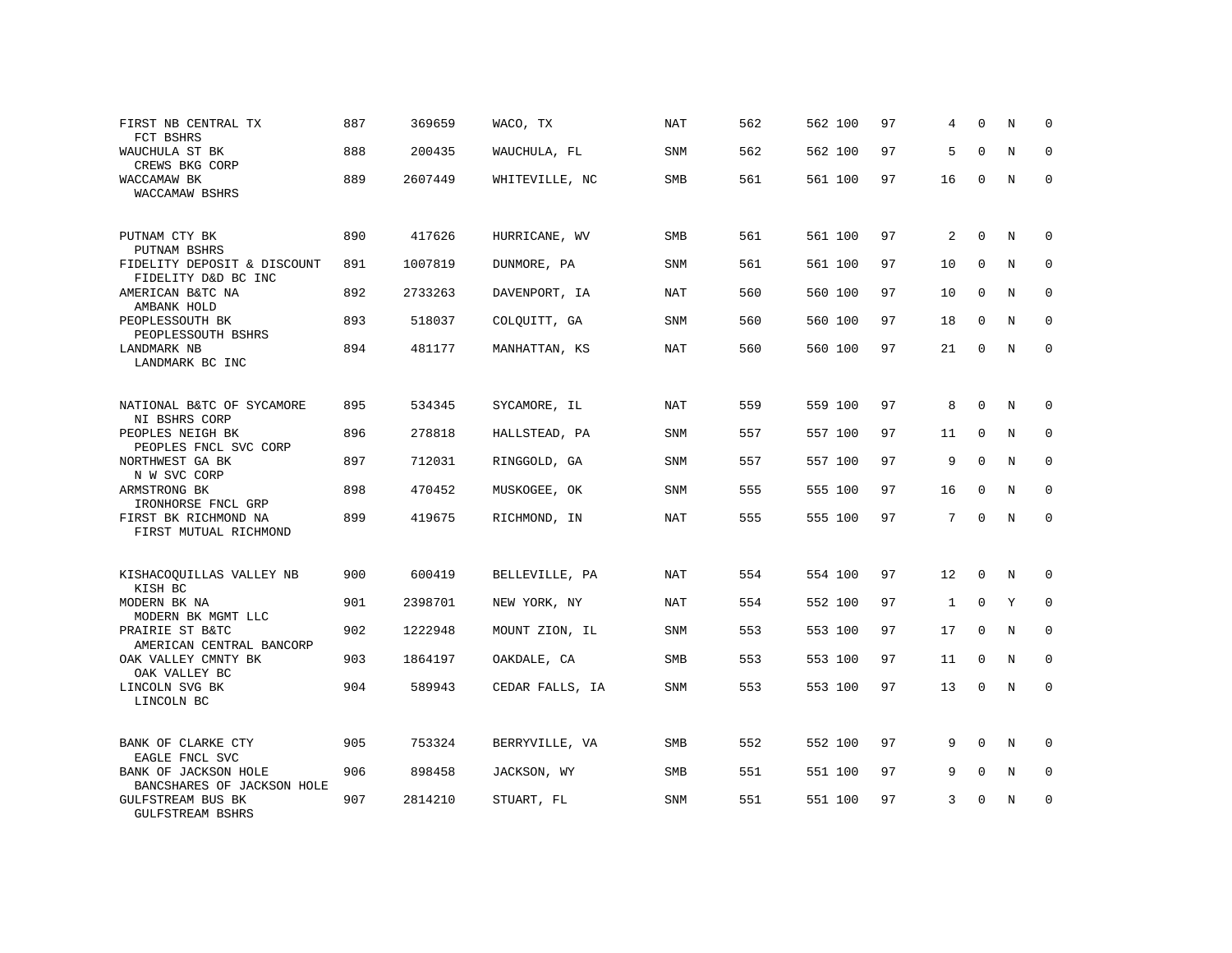| FIRST NB OF HUTCHINSON<br>FIRST KS BSHRS                      | 908 | 754853  | HUTCHINSON, KS   | NAT        | 550 | 550 100 | 97 | 6            | $\Omega$    | N           | $\Omega$     |
|---------------------------------------------------------------|-----|---------|------------------|------------|-----|---------|----|--------------|-------------|-------------|--------------|
| MIDDLEFIELD BKG CO<br>MIDDLEFIELD BC                          | 909 | 177920  | MIDDLEFIELD, OH  | SNM        | 550 | 550 100 | 97 | 7            | $\Omega$    | $\mathbb N$ | $\mathbf 0$  |
| CITIZENS NB                                                   | 910 | 673132  | ATHENS, TN       | <b>NAT</b> | 549 | 549 100 | 97 | 8            | $\Omega$    | $\mathbb N$ | $\mathbf 0$  |
| CITIZENS NBC<br>CEDAR RAPIDS B&TC                             | 911 | 3029589 | CEDAR RAPIDS, IA | <b>SMB</b> | 548 | 548 100 | 97 | $\mathbf{1}$ | $\Omega$    | $_{\rm N}$  | $\mathbf{0}$ |
| QCR HOLD<br>LEGEND BK NA                                      | 912 | 100357  | BOWIE, TX        | NAT        | 548 | 548 100 | 97 | 8            | $\mathbf 0$ | N           | $\mathbf{0}$ |
| LEGEND BC<br>SOUTHWEST MO BK                                  | 913 | 760854  | CARTHAGE, MO     | SNM        | 548 | 548 100 | 97 | 10           | 0           | N           | 0            |
| SOUTHWEST MO BC<br>COMMUNITY BK OF FL<br>COMMUNITY BK OF S FL | 914 | 999430  | HOMESTEAD, FL    | SNM        | 548 | 548 100 | 97 | 12           | $\mathbf 0$ | $\mathbb N$ | $\mathbf 0$  |
|                                                               |     |         |                  |            |     |         |    |              |             |             |              |
| MIZUHO TR & BKG CO USA                                        | 915 | 1160161 | NEW YORK, NY     | <b>SNM</b> | 547 | 547 100 | 97 | $\mathbf 0$  | $\mathbf 0$ | Y           | 74           |
| FIRST S BK                                                    | 916 | 279338  | BOCA RATON, FL   | <b>SMB</b> | 547 | 547 100 | 97 | 7            | $\Omega$    | N           | $\mathbf 0$  |
| FIRST SOUTHERN BC<br><b>FARMERS BK</b>                        | 917 | 901938  | PORTLAND, TN     | <b>SNM</b> | 546 | 546 100 | 97 | 9            | $\mathbf 0$ | $\mathbb N$ | $\mathbf 0$  |
| FIRST FARMERS BSHRS<br>COMMUNITY NB                           | 918 | 270504  | DERBY, VT        | <b>NAT</b> | 545 | 545 100 | 97 | 13           | 0           | N           | 0            |
| COMMUNITY BC<br>FIRST BK<br>FIRST NAT CORP                    | 919 | 899428  | STRASBURG, VA    | SMB        | 544 | 544 100 | 97 | 10           | $\mathbf 0$ | $\rm N$     | $\mathbf 0$  |
|                                                               |     |         |                  |            |     |         |    |              |             |             |              |
| UNION BK<br>FIRST OLATHE BSHRS                                | 920 | 687858  | KANSAS CITY, MO  | <b>SNM</b> | 543 | 543 100 | 97 | 9            | $\Omega$    | N           | 0            |
| ENTERPRISE BK<br>FARMERS & MRCH BSHRS                         | 921 | 365455  | HOUSTON, TX      | <b>SNM</b> | 543 | 543 100 | 97 | 8            | $\Omega$    | $_{\rm N}$  | $\mathbf 0$  |
| METROPOLITAN NB<br>MARSHFIELD INV CO ESOP TR                  | 922 | 294256  | SPRINGFIELD, MO  | NAT        | 542 | 542 100 | 97 | 11           | $\mathbf 0$ | N           | $\mathbf 0$  |
| DIME BK                                                       | 923 | 56717   | HONESDALE, PA    | SNM        | 542 | 542 100 | 97 | 5            | $\mathbf 0$ | N           | $\mathbf{0}$ |
| DIMECO<br>INTEGRITY BK<br>INTEGRITY BSHRS                     | 924 | 3188646 | CAMP HILL, PA    | SNM        | 541 | 541 100 | 97 | 6            | $\mathbf 0$ | $\mathbb N$ | $\mathbf 0$  |
|                                                               |     |         |                  |            |     |         |    |              |             |             |              |
| COMMUNITY FIRST BK<br>COMMUNITY FIRST BSHRS                   | 925 | 2619732 | HARRISON, AR     | <b>SNM</b> | 540 | 540 100 | 97 | 4            | $\Omega$    | N           | 0            |
| BLACKHAWK ST BK<br>BLACKHAWK BC                               | 926 | 27548   | BELOIT, WI       | <b>SNM</b> | 539 | 539 100 | 97 | 7            | $\Omega$    | N           | $\mathbf 0$  |
| COMMUNITY ST BK NA<br>VAN DIEST INV CO                        | 927 | 790543  | ANKENY, IA       | NAT        | 538 | 538 100 | 97 | 10           | $\Omega$    | N           | $\mathbf 0$  |
| PACIFIC CITY BK<br>PACIFIC CITY FC                            | 928 | 3212402 | LOS ANGELES, CA  | <b>SNM</b> | 538 | 538 100 | 97 | 6            | U           | N           | $\mathbf{0}$ |
|                                                               |     |         |                  |            |     |         |    |              |             |             |              |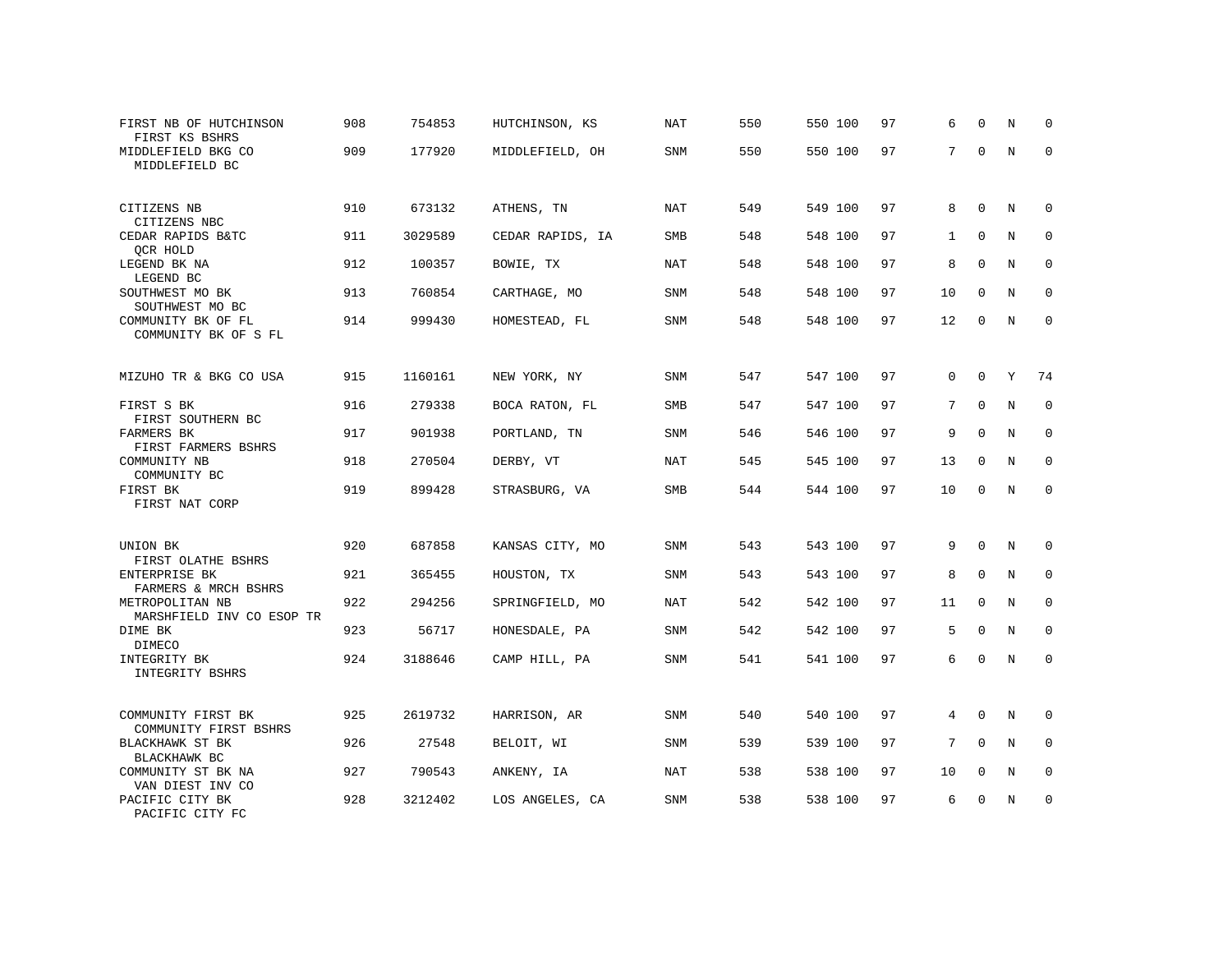| ALLIANCE BK CORP<br>ALLIANCE BSHRS CORP             | 929 | 2712978 | FAIRFAX, VA     | SMB        | 537 | 537 100 | 97 | 5           | $\Omega$    | N           | $\Omega$    |
|-----------------------------------------------------|-----|---------|-----------------|------------|-----|---------|----|-------------|-------------|-------------|-------------|
| BREMER BK NA<br>OTTO BREMER FOUNDATION              | 930 | 224655  | WILLMAR, MN     | <b>NAT</b> | 537 | 537 100 | 97 | 3           | $\Omega$    | N           | $\mathbf 0$ |
| WAYNE BK<br>NORWOOD FNCL                            | 931 | 59316   | HONESDALE, PA   | <b>SNM</b> | 537 | 537 100 | 97 | 10          | $\mathbf 0$ | N           | $\mathbf 0$ |
| COMMUNITY B&TC OF FL<br>FLORIDA CMTY BSHRS          | 932 | 2655495 | OCALA, FL       | <b>SNM</b> | 537 | 537 100 | 97 | 6           | $\Omega$    | N           | $\Omega$    |
| JEFF DAVIS B&TC<br>JEFF DAVIS BSHRS                 | 933 | 980531  | JENNINGS, LA    | <b>SNM</b> | 536 | 536 100 | 97 | 13          | $\Omega$    | N           | $\mathbf 0$ |
| HEARTLAND BK<br>HEARTLAND BC                        | 934 | 853112  | GAHANNA, OH     | <b>SMB</b> | 536 | 536 100 | 97 | 11          | $\Omega$    | N           | $\Omega$    |
| FIRST CAP BK<br>FIRST CAP BC                        | 935 | 2742153 | GLEN ALLEN, VA  | <b>SMB</b> | 536 | 536 100 | 97 | 7           | $\Omega$    | N           | $\Omega$    |
| FARMERS & MERCHANTS BK<br>F&M BK CORP               | 936 | 713926  | TIMBERVILLE, VA | SMB        | 536 | 536 100 | 97 | 8           | $\mathbf 0$ | N           | $\mathbf 0$ |
| CITIZENS BK<br>CITIZENS BSHRS                       | 937 | 856748  | BATESVILLE, AR  | <b>SMB</b> | 535 | 535 100 | 97 | 10          | $\Omega$    | N           | $\Omega$    |
| CHARTER BK EAU CLAIRE<br>CHARTER BSHRS              | 938 | 160650  | EAU CLAIRE, WI  | SNM        | 535 | 535 100 | 97 | $\mathbf 0$ | $\mathbf 0$ | $\mathbf N$ | $\mathbf 0$ |
| COLORADO CMNTY BK<br>WASHINGTON INV CO              | 939 | 132853  | YUMA, CO        | <b>SMB</b> | 535 | 535 100 | 97 | 17          | $\mathbf 0$ | N           | $\mathbf 0$ |
| BANK OF THE CAROLINAS<br>BANK OF THE CAROLINAS CORP | 940 | 2750699 | MOCKSVILLE, NC  | <b>SNM</b> | 534 | 534 100 | 97 | 9           | $\Omega$    | N           | 0           |
| NATIONAL BK OF CMRC<br>NATCOM BSHRS                 | 941 | 775456  | SUPERIOR, WI    | <b>NAT</b> | 534 | 534 100 | 97 | 5           | $\Omega$    | $\mathbf N$ | $\mathbf 0$ |
| FOSTER BK<br>FOSTER BSHRS                           | 942 | 1362246 | CHICAGO, IL     | SNM        | 533 | 533 100 | 97 | 8           | $\mathbf 0$ | N           | $\mathbf 0$ |
| ALMA BK                                             | 943 | 3633173 | ASTORIA, NY     | <b>SNM</b> | 533 | 533 100 | 97 | $\Omega$    | $\Omega$    | $\mathbf N$ | $\mathbf 0$ |
| CFG CMNTY BK<br>CAPITAL FUND BC                     | 944 | 2471239 | TOWSON, MD      | SMB        | 532 | 532 100 | 97 | 2           | $\mathbf 0$ | $\mathbf N$ | $\mathbf 0$ |
| NORSTATES BK<br>NORTHERN ST FC                      | 945 | 545042  | WAUKEGAN, IL    | SNM        | 532 | 532 100 | 97 | 7           | $\Omega$    | N           | $\Omega$    |
| MIDCAROLINA BK<br>MIDCAROLINA FC                    | 946 | 2602220 | BURLINGTON, NC  | SNM        | 532 | 532 100 | 97 | 7           | $\mathbf 0$ | N           | $\mathbf 0$ |
| HERRING BK<br>HERRING BC                            | 947 | 610164  | AMARILLO, TX    | <b>SNM</b> | 530 | 530 100 | 97 | 15          | $\Omega$    | N           | $\mathbf 0$ |
| ADIRONDACK BK<br>ADIRONDACK BC                      | 948 | 101671  | UTICA, NY       | SMB        | 529 | 529 100 | 97 | 16          | $\mathbf 0$ | N           | 0           |
| FIRST RELIANCE BK<br>FIRST RELIANCE BSHRS           | 949 | 2839790 | FLORENCE, SC    | <b>SNM</b> | 529 | 529 100 | 97 | 4           | $\Omega$    | N           | $\mathbf 0$ |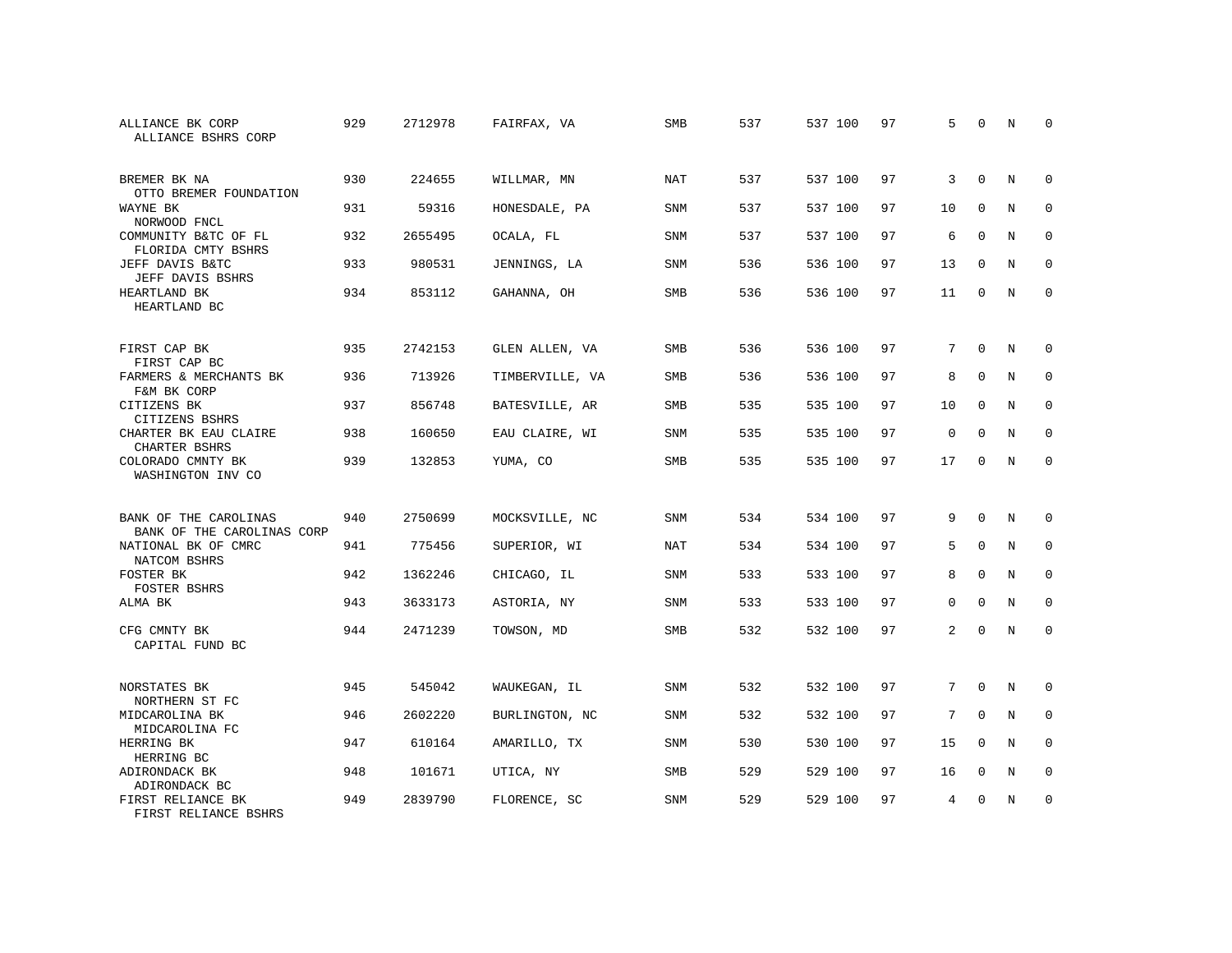| FIRST NB OF BEMIDJI<br>FIRST NB BEMIDJI ESOP & TR | 950 | 363657  | BEMIDJI, MN         | <b>NAT</b> | 529 | 529 100 | 98 | 3              | $\Omega$    | N           | 0           |
|---------------------------------------------------|-----|---------|---------------------|------------|-----|---------|----|----------------|-------------|-------------|-------------|
| AMERICAN ST BK<br>AMBANK CO                       | 951 | 735441  | SIOUX CENTER, IA    | SNM        | 529 | 529 100 | 98 | 5              | $\mathbf 0$ | N           | 0           |
| COMMUNITY FNCL SVC BK<br>COMMUNITY FNCL SVC ESOP  | 952 | 698144  | BENTON, KY          | SNM        | 528 | 528 100 | 98 | 6              | $\mathbf 0$ | N           | 0           |
| MINNWEST BK MV<br>MINNWEST CORP                   | 953 | 302656  | REDWOOD FALLS, MN   | SNM        | 527 | 527 100 | 98 | 7              | $\Omega$    | N           | 0           |
| ALLIANCE BK<br>ALLIANCE BSHRS                     | 954 | 176464  | SULPHUR SPRINGS, TX | SNM        | 526 | 526 100 | 98 | 8              | $\Omega$    | $\mathbf N$ | $\Omega$    |
| PACIFIC COAST BKR BK<br>PACIFIC COAST BKR BSHRS   | 955 | 2451240 | SAN FRANCISCO, CA   | <b>SMB</b> | 526 | 526 100 | 98 | 2              | $\Omega$    | N           | 0           |
| CROWN BK<br>JJR HOLD CO                           | 956 | 2686211 | OCEAN CITY, NJ      | SNM        | 525 | 525 100 | 98 | 15             | 0           | N           | 0           |
| NEXTIER BK NA<br>NEXTIER INC                      | 957 | 315629  | BUTLER, PA          | NAT        | 525 | 525 100 | 98 | 16             | $\Omega$    | N           | 0           |
| UNITED PRAIRIE BK<br>FARMERS ST CORP              | 958 | 712059  | MOUNTAIN LAKE, MN   | SNM        | 525 | 525 100 | 98 | 14             | 0           | N           | 0           |
| ONEUNITED BK                                      | 959 | 935308  | BOSTON, MA          | SNM        | 523 | 523 100 | 98 | 8              | $\mathbf 0$ | N           | $\mathbf 0$ |
| PINNACLE BK<br>PINNACLE BC                        | 960 | 867650  | KEENE, TX           | SNM        | 522 | 522 100 | 98 | 11             | $\mathbf 0$ | N           | 0           |
| HONESDALE NB<br>HONAT BC                          | 961 | 465618  | HONESDALE, PA       | <b>NAT</b> | 521 | 521 100 | 98 | 8              | $\mathbf 0$ | N           | $\mathbf 0$ |
| CENTURY BK<br>CENTURY FS CORP                     | 962 | 83375   | SANTA FE, NM        | SNM        | 521 | 521 100 | 98 | 6              | $\mathbf 0$ | N           | 0           |
| PADUCAH B&TC<br>PADUCAH BSHRS                     | 963 | 285740  | PADUCAH, KY         | <b>SNM</b> | 520 | 520 100 | 98 | $\overline{4}$ | $\Omega$    | $_{\rm N}$  | $\Omega$    |
| BANK OF TRAVELERS REST<br>TRAVELERS REST BSHRS    | 964 | 589523  | TRAVELERS REST, SC  | SNM        | 520 | 520 100 | 98 | 8              | $\mathbf 0$ | N           | 0           |
| FIRST NB AMES IA<br>AMES NAT CORP                 | 965 | 820048  | AMES, IA            | NAT        | 520 | 520 100 | 98 | 3              | $\mathbf 0$ | N           | 0           |
| ALBANY B&TC NA<br>ALBANK CORP                     | 966 | 2732    | CHICAGO, IL         | <b>NAT</b> | 520 | 520 100 | 98 | 3              | $\Omega$    | N           | $\mathbf 0$ |
| TRUST CO OF AMER                                  | 967 | 1977248 | ENGLEWOOD, CO       | SNM        | 519 | 519 100 | 98 | $\mathbf 0$    | $\mathbf 0$ | N           | 0           |
| INTERNATIONAL BK CMRC<br>INTERNATIONAL BSHRS CORP | 968 | 382069  | ZAPATA, TX          | <b>SNM</b> | 519 | 519 100 | 98 | 20             | $\mathbf 0$ | N           | 0           |
| KIRKPATRICK BK<br>AMERICAN BC OF OK               | 969 | 67151   | EDMOND, OK          | <b>SNM</b> | 517 | 517 100 | 98 | 4              | 0           | N           | $\mathbf 0$ |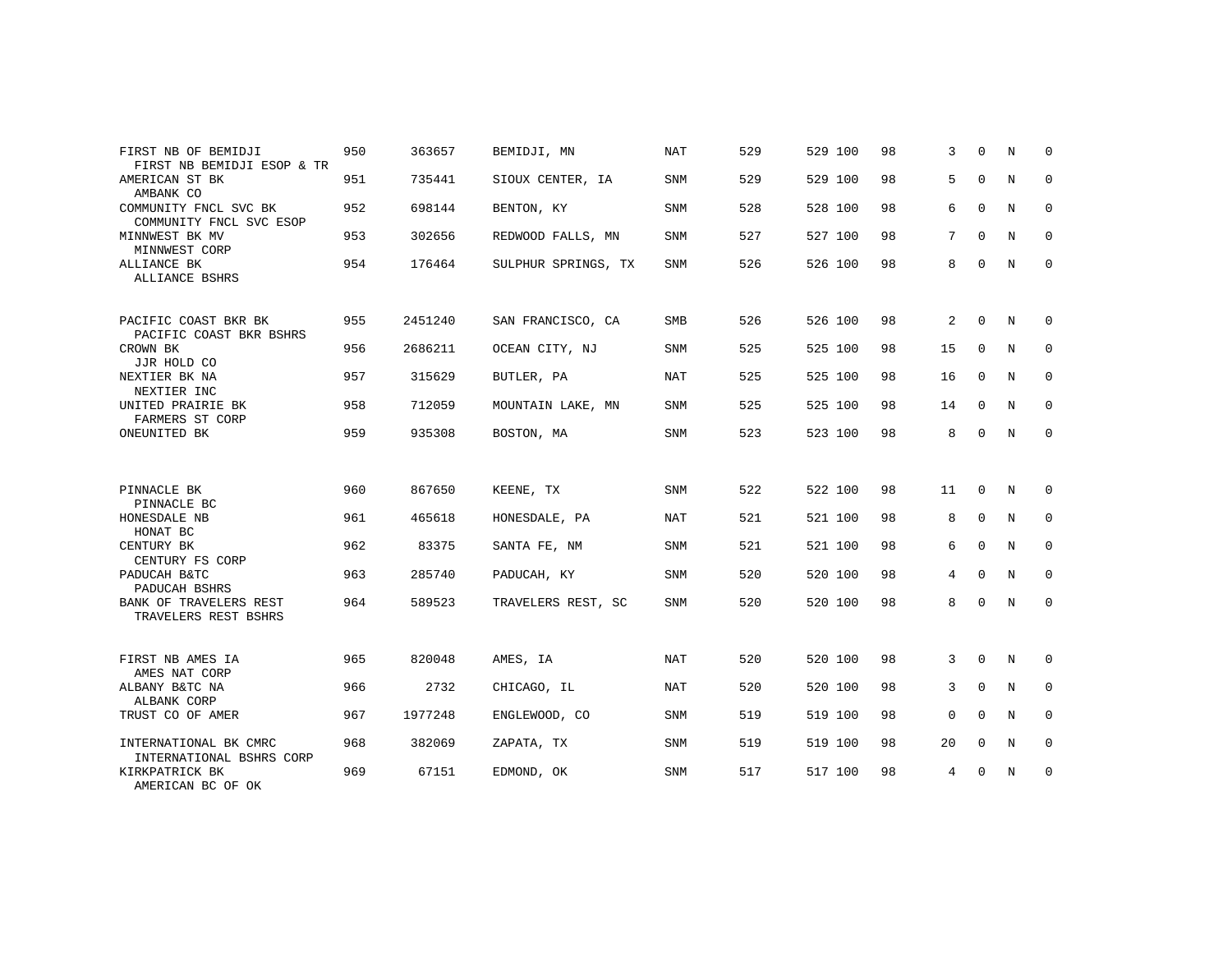| SEAWAY B&TC<br>SEAWAY BSHRS                        | 970 | 673431  | CHICAGO, IL          | <b>SNM</b> | 517 | 517 100 | 98 | 11             | $\Omega$    | N           | $\Omega$    |
|----------------------------------------------------|-----|---------|----------------------|------------|-----|---------|----|----------------|-------------|-------------|-------------|
| SIGNATURE BK<br>COMMUNITY FIRST BSHRS              | 971 | 3350724 | FAYETTEVILLE, AR     | SNM        | 514 | 514 100 | 98 | $\overline{4}$ | $\Omega$    | $\mathbf N$ | $\mathbf 0$ |
| CAPSTAR BK                                         | 972 | 3715444 | NASHVILLE, TN        | SMB        | 514 | 514 100 | 98 | 2              | $\Omega$    | N           | 0           |
| SOUTHERN CMRL BK<br>SOUTHERN BSHRS CORP            | 973 | 420457  | SAINT LOUIS, MO      | SMB        | 514 | 514 100 | 98 | 9              | $\Omega$    | $_{\rm N}$  | $\Omega$    |
| EMBASSY BK FOR THE LEHIGH VA<br>EMBASSY BC         | 974 | 3068579 | BETHLEHEM, PA        | SNM        | 514 | 514 100 | 98 | 6              | $\Omega$    | N           | $\mathbf 0$ |
| CITIZENS NB<br>FIRST CITIZENS BSHRS                | 975 | 552161  | WAXAHACHIE, TX       | <b>NAT</b> | 514 | 514 100 | 98 | 12             | $\Omega$    | N           | $\Omega$    |
| LYONS NB<br>LYONS BC                               | 976 | 323204  | LYONS, NY            | <b>NAT</b> | 513 | 513 100 | 98 | 9              | $\mathbf 0$ | $\rm N$     | $\mathbf 0$ |
| HERITAGE BK<br>HERITAGE GROUP                      | 977 | 666554  | WOOD RIVER, NE       | <b>SNM</b> | 513 | 513 100 | 98 | 17             | $\mathbf 0$ | N           | $\mathbf 0$ |
| ADAMS B&TC<br><b>ADBANC</b>                        | 978 | 463650  | OGALLALA, NE         | <b>SMB</b> | 513 | 513 100 | 98 | 14             | $\Omega$    | N           | $\Omega$    |
| HORICON BK<br>SWORD FC                             | 979 | 528849  | HORICON, WI          | SNM        | 512 | 512 100 | 98 | 13             | $\Omega$    | $_{\rm N}$  | $\mathbf 0$ |
| FRONTIER ST BK                                     | 980 | 632858  | OKLAHOMA CITY, OK    | SNM        | 510 | 510 100 | 98 | $\mathbf{0}$   | $\Omega$    | N           | 0           |
| KATAHDIN TC<br>KATAHDIN BSHRS CORP                 | 981 | 327305  | PATTEN, ME           | <b>SNM</b> | 509 | 509 100 | 98 | 14             | $\mathbf 0$ | $\mathbf N$ | $\mathbf 0$ |
| SIGNATURE BK NA<br>SIGNATURE BC                    | 982 | 3076604 | TOLEDO, OH           | NAT        | 508 | 508 100 | 98 | $\mathbf{1}$   | $\mathbf 0$ | N           | 0           |
| CITIZENS TRI-CTY BK<br>SEOUATCHIE VALLEY BSHRS     | 983 | 162337  | DUNLAP, TN           | <b>SNM</b> | 508 | 508 100 | 98 | 20             | $\Omega$    | N           | $\mathbf 0$ |
| GWINNETT CMNTY BK<br>COMMUNITY FHC                 | 984 | 2853358 | DULUTH, GA           | SNM        | 507 | 507 100 | 98 | 2              | $\Omega$    | $_{\rm N}$  | $\mathsf 0$ |
| SAINT LOUIS BK<br>SAINT LOUIS BSHRS                | 985 | 3354599 | TOWN AND COUNTRY, MO | SNM        | 507 | 507 100 | 98 | $\mathbf{0}$   | 0           | N           | 0           |
| METROPOLITAN BK<br>METROPOLITAN BANCGROUP          | 986 | 699132  | CRYSTAL SPRINGS, MS  | SNM        | 506 | 506 100 | 98 | 5              | $\Omega$    | N           | $\mathbf 0$ |
| BROTHERHOOD B&TC<br>INTERNATIONAL BHOOD BOILERMKRS | 987 | 246657  | KANSAS CITY, KS      | SNM        | 506 | 506 100 | 98 | 7              | $\Omega$    | $\mathbf N$ | $\mathbf 0$ |
| NEWDOMINION BK                                     | 988 | 3299814 | CHARLOTTE, NC        | SNM        | 506 | 506 100 | 98 | $\mathbf{1}$   | $\mathbf 0$ | N           | $\mathbf 0$ |
| LINDELL B&TC<br>FIRST IL BANCORP                   | 989 | 185859  | SAINT LOUIS, MO      | SMB        | 506 | 506 100 | 98 | 9              | $\Omega$    | $_{\rm N}$  | $\mathbf 0$ |
| CITIZENS BK                                        | 990 | 126834  | CARTHAGE, TN         | SNM        | 506 | 506 100 | 98 | 8              | 0           | N           | 0           |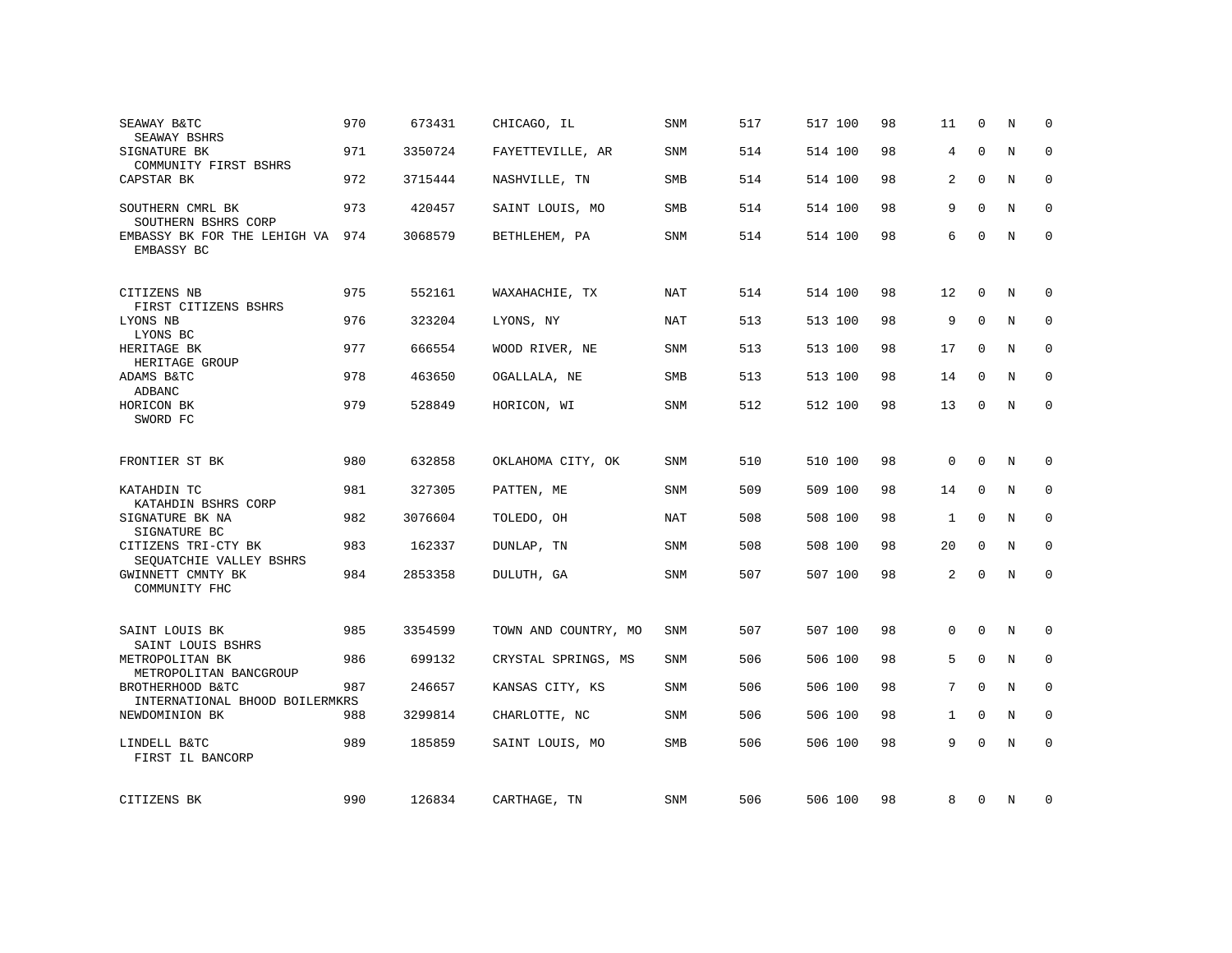| MID-WISCONSIN BK<br>MID-WISCONSIN FNCL SVC                     | 991  | 645054  | MEDFORD, WI           | SNM        | 506 | 506 100 | 98 | 13          | 0            | N           | $\mathbf 0$  |
|----------------------------------------------------------------|------|---------|-----------------------|------------|-----|---------|----|-------------|--------------|-------------|--------------|
| <b>GOLDEN BK NA</b>                                            | 992  | 536059  | HOUSTON, TX           | <b>NAT</b> | 506 | 506 100 | 98 | 5           | $\mathbf 0$  | N           | $\mathbf 0$  |
| FIRST PRIV BK TR                                               | 993  | 193461  | ENCINO, CA            | SNM        | 505 | 505 100 | 98 | 4           | 0            | N           | $\mathbf 0$  |
| BOSTON PRIVATE FNCL HOLD<br>INTERNATIONAL FNC BK               | 994  | 867632  | MIAMI, FL             | SNM        | 505 | 505 100 | 98 | 3           | $\Omega$     | Y           | $\Omega$     |
|                                                                |      |         |                       |            |     |         |    |             |              |             |              |
| HERALD NB                                                      | 995  | 3830235 | NEW YORK, NY          | NAT        | 505 | 505 100 | 98 | $\mathbf 0$ | $\Omega$     | N           | $\Omega$     |
| ADVANTAGE NB<br>WINTRUST FC                                    | 996  | 2970657 | ELK GROVE VILLAGE, IL | NAT        | 504 | 504 100 | 98 | 2           | $\Omega$     | N           | 0            |
| CENTRAL NB&TC<br>CENTRAL SVC CORP                              | 997  | 278555  | ENID, OK              | NAT        | 504 | 504 100 | 98 | 9           | $\Omega$     | N           | $\mathbf 0$  |
| BANK OF SOUTHSIDE VA<br>BANK OF SOUTHSIDE VA CORP              | 998  | 610128  | CARSON, VA            | SNM        | 504 | 504 100 | 98 | 14          | 0            | N           | 0            |
| MERCHANTS & MARINE BK                                          | 999  | 94139   | PASCAGOULA, MS        | SNM        | 503 | 503 100 | 98 | 10          | $\Omega$     | N           | $\Omega$     |
| MERCHANTS & MARINE BC                                          |      |         |                       |            |     |         |    |             |              |             |              |
| TOWN & COUNTRY BK<br>TOWN & COUNTRY BSHRS                      | 1000 | 487357  | SALEM, MO             | SMB        | 503 | 503 100 | 98 | 10          | 0            | N           | $\mathbf{0}$ |
| COMMUNITY BK<br>COMMUNITY BKR                                  | 1001 | 268257  | FORT WORTH, TX        | <b>SMB</b> | 503 | 503 100 | 98 | 9           | $\Omega$     | N           | $\mathbf 0$  |
| FIRST INTERNET BK IN<br>FIRST INTERNET BC                      | 1002 | 2758613 | INDIANAPOLIS, IN      | SNM        | 502 | 502 100 | 98 | 1           | $\mathbf{0}$ | N           | $\mathbf 0$  |
| 1ST ENT BK                                                     | 1003 | 3452123 | LOS ANGELES, CA       | <b>SNM</b> | 502 | 502 100 | 98 | 2           | $\Omega$     | N           | $\mathbf 0$  |
| FIRST NAT BKG ASSN<br>FIRST BSHRS                              | 1004 | 2385514 | HATTIESBURG, MS       | <b>NAT</b> | 502 | 502 100 | 98 | 9           | $\mathbf 0$  | $\mathbb N$ | $\mathbf 0$  |
|                                                                |      |         |                       |            |     |         |    |             |              |             |              |
| COMMUNITY FIRST BK<br>COMMUNITY FIRST BC                       | 1005 | 1440117 | WALHALLA, SC          | SNM        | 502 | 502 100 | 98 | 6           | $\mathbf 0$  | N           | $\mathbf 0$  |
| NORTH SIDE B&TC                                                | 1006 | 615217  | CINCINNATI, OH        | <b>SMB</b> | 501 | 501 100 | 98 | 6           | $\mathbf 0$  | N           | $\mathbf 0$  |
| EASTWOOD BK                                                    | 1007 | 315852  | KASSON, MN            | SNM        | 500 | 500 100 | 98 | 10          | $\mathbf 0$  | $\mathbf N$ | $\mathbf 0$  |
| EASTWOOD FC ESOP<br>FIRST SECURITY BK<br>SECURITY CAPITAL CORP | 1008 | 718145  | BATESVILLE, MS        | <b>SNM</b> | 499 | 499 100 | 98 | 15          | $\mathbf 0$  | N           | $\mathbf 0$  |
| NORTH CMNTY BK<br>METROPOLITAN BK GRP                          | 1009 | 129732  | CHICAGO, IL           | SNM        | 499 | 499 100 | 98 | 22          | $\mathbf 0$  | $\rm N$     | $\mathbf 0$  |
|                                                                |      |         |                       |            |     |         |    |             |              |             |              |
| PEOPLES BK OF AL<br>ALTRUST FS                                 | 1010 | 60330   | CULLMAN, AL           | SNM        | 499 | 499 100 | 98 | 28          | 0            | N           | 0            |
| UNITED B&TC<br><b>UBT BSHRS</b>                                | 1011 | 990352  | MARYSVILLE, KS        | <b>SMB</b> | 498 | 498 100 | 98 | 14          | 0            | N           | $\mathbf{0}$ |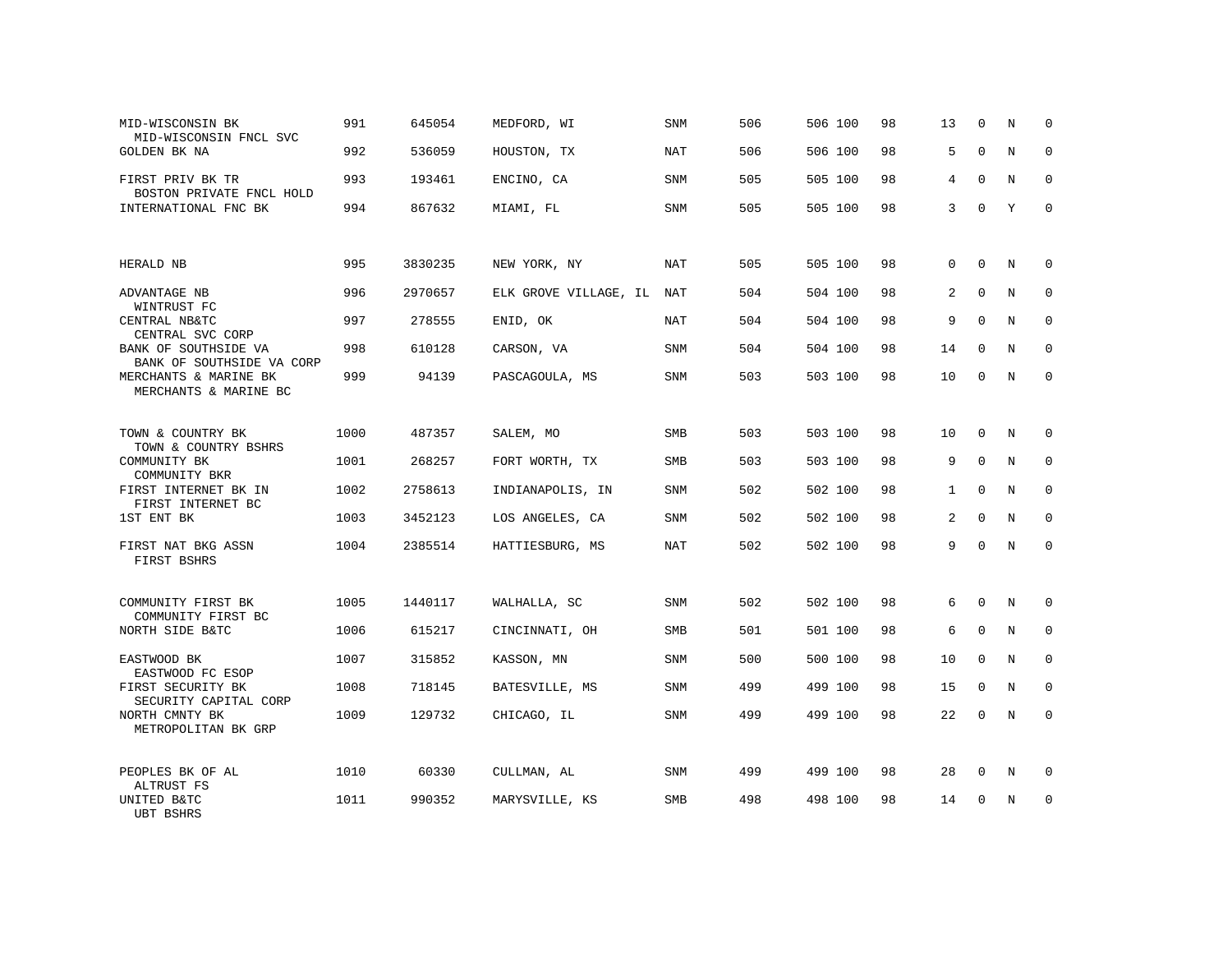| PROGRESSIVE BK<br>PROGRESSIVE BC                        | 1012 | 1007154 | WINNSBORO, LA        | SNM        | 498 | 498 100 | 98 | 6  | $\mathbf 0$  | N           | $\Omega$     |
|---------------------------------------------------------|------|---------|----------------------|------------|-----|---------|----|----|--------------|-------------|--------------|
| GIRARD NB<br><b>GN BSHRS</b>                            | 1013 | 928056  | GIRARD, KS           | <b>NAT</b> | 498 | 498 100 | 98 | 14 | $\Omega$     | $\mathbf N$ | 0            |
| CORTLAND SVG & BKG CO<br>CORTLAND BC                    | 1014 | 846619  | CORTLAND, OH         | <b>SMB</b> | 497 | 497 100 | 98 | 13 | $\Omega$     | N           | $\Omega$     |
| COMMUNITY BK<br>CB FNCL SERV INC                        | 1015 | 371924  | CARMICHAELS, PA      | <b>SNM</b> | 497 | 497 100 | 98 | 10 | $\Omega$     | N           | $\Omega$     |
| FIRST BK OF MO<br>VALLEY VIEW BSHRS                     | 1016 | 954457  | GLADSTONE, MO        | <b>SNM</b> | 496 | 496 100 | 98 | 10 | $\mathbf 0$  | N           | $\mathbf{0}$ |
| CONCORDIA B&TC<br>CONCORDIA CAP CORP                    | 1017 | 819556  | VIDALIA, LA          | SNM        | 496 | 496 100 | 98 | 6  | $\mathbf 0$  | $\mathbf N$ | $\mathbf{0}$ |
| PALMETTO ST BK<br>PALMETTO ST BSHRS                     | 1018 | 277820  | HAMPTON, SC          | <b>SNM</b> | 495 | 495 100 | 98 | 7  | $\Omega$     | N           | $\mathbf{0}$ |
| FIRST BK OF GA<br>GEORGIA-CAROLINA BSHRS                | 1019 | 1356852 | AUGUSTA, GA          | <b>SNM</b> | 495 | 495 100 | 98 | 5  | $\Omega$     | N           | $\mathbf{0}$ |
| BANKERS BK<br>BANKERS BC                                | 1020 | 408642  | MADISON, WI          | <b>SMB</b> | 495 | 495 100 | 98 | 0  | $\Omega$     | N           | $\mathbf 0$  |
| FIRST WESTERN TR BK<br>FIRST WESTERN FNCL               | 1021 | 3158546 | DENVER, CO           | SNM        | 494 | 494 100 | 98 | 4  | $\mathbf 0$  | $\mathbf N$ | $\mathbf 0$  |
| TRUPOINT BK<br>MINERS & MRCH BC                         | 1022 | 274829  | GRUNDY, VA           | SMB        | 493 | 493 100 | 98 | 11 | $\Omega$     | N           | $\mathbf 0$  |
| SOUTHERN MI B&TC<br>SOUTHERN MI BC                      | 1023 | 822042  | COLDWATER, MI        | <b>SNM</b> | 493 | 493 100 | 98 | 18 | $\mathbf 0$  | N           | $\mathbf 0$  |
| CENTRAL BK LAKE OF THE OZARK 1024<br>CENTRAL BANCOMPANY |      | 1015243 | OSAGE BEACH, MO      | <b>SNM</b> | 493 | 493 100 | 98 | 7  | $\mathbf{0}$ | $\mathbf N$ | $\mathbf 0$  |
| KAW VALLEY BK<br>KAW VALLEY BC                          | 1025 | 485456  | TOPEKA, KS           | SNM        | 493 | 493 100 | 98 | 7  | $\mathbf 0$  | N           | $\mathbf 0$  |
| PRIORITYONE BK<br>PRIORITYONE CAP CORP                  | 1026 | 956938  | MAGEE, MS            | <b>SNM</b> | 492 | 492 100 | 98 | 10 | $\mathbf 0$  | N           | $\mathbf{0}$ |
| EVERTRUST BK<br>IBT HC                                  | 1027 | 2297998 | CITY OF INDUSTRY, CA | SNM        | 492 | 492 100 | 98 | 5  | $\Omega$     | N           | 92           |
| GRANDPOINT BK<br>GRANDPOINT CAP                         | 1028 | 3640283 | LOS ANGELES, CA      | SNM        | 491 | 491 100 | 98 | 5  | $\mathbf 0$  | N           | 0            |
| GUARANTY B&TC<br>GUARANTY CAPITAL CORP                  | 1029 | 84541   | BELZONI, MS          | SNM        | 491 | 491 100 | 98 | 12 | 0            | N           | $\mathbf{0}$ |
| FIRST SENTRY BK<br>FIRST SENTRY BSHRS                   | 1030 | 2506757 | HUNTINGTON, WV       | <b>SNM</b> | 491 | 491 100 | 98 | 4  | $\mathbf 0$  | N           | $\Omega$     |
| FARMERS NB OF DANVILLE<br>BOYLE BANCORP                 | 1031 | 785147  | DANVILLE, KY         | <b>NAT</b> | 490 | 490 100 | 98 | 11 | $\mathbf 0$  | N           | 0            |
| CROGHAN COLONIAL BK<br>CROGHAN BSHRS                    | 1032 | 362717  | FREMONT, OH          | <b>SMB</b> | 489 | 489 100 | 98 | 10 | 0            | N           | 0            |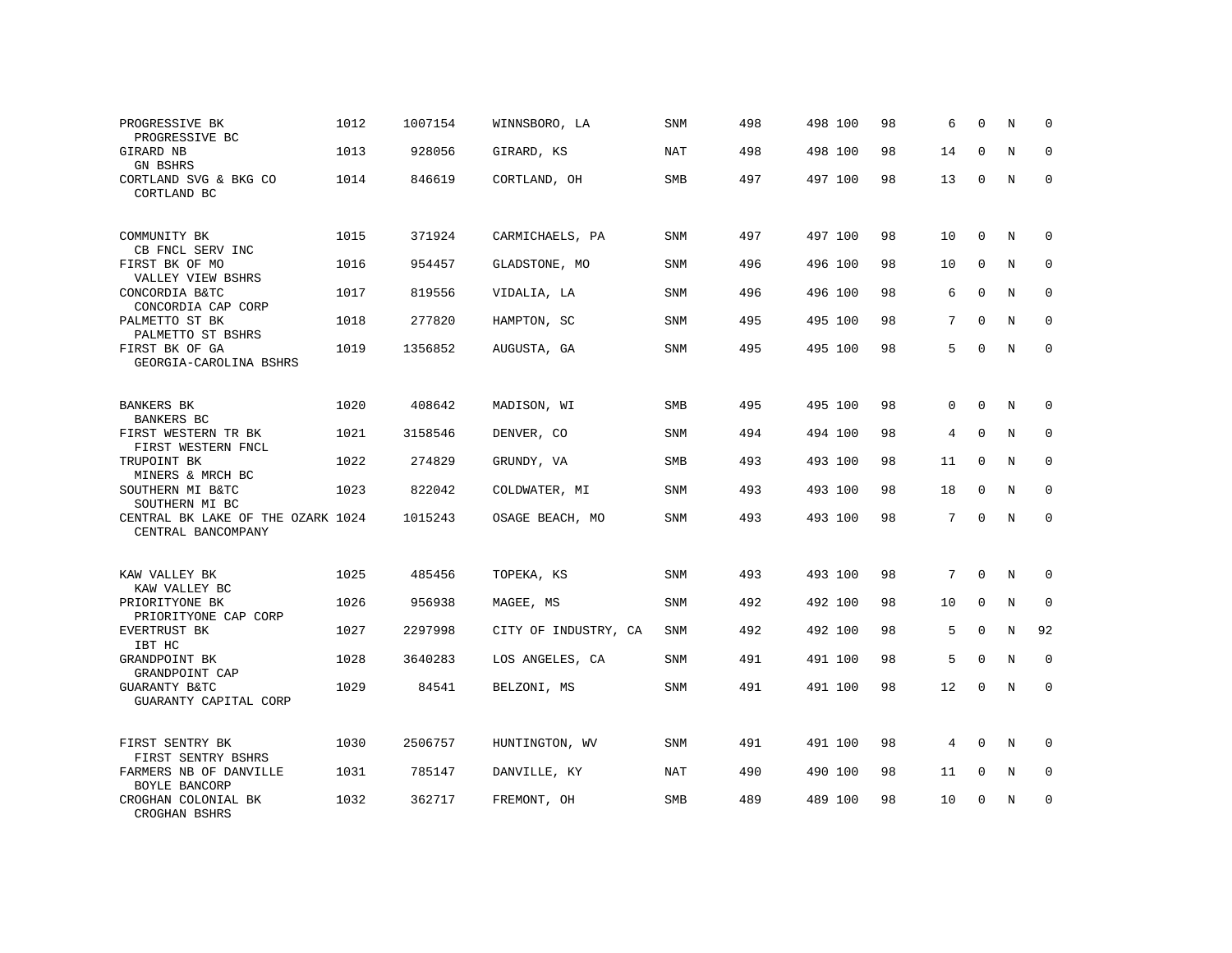| BANK OF PRINCETON                                | 1033 | 3595271 | PRINCETON, NJ    | SNM        | 489 | 489 100 | 98 | 9            | $\mathbf 0$  | N       | $\mathbf 0$         |
|--------------------------------------------------|------|---------|------------------|------------|-----|---------|----|--------------|--------------|---------|---------------------|
| FIRST ST BK<br>RED RIVER BC                      | 1034 | 435750  | GAINESVILLE, TX  | SNM        | 488 | 488 100 | 98 | 8            | $\mathbf 0$  | N       | $\mathbf 0$         |
| FIRST B&TC                                       | 1035 | 1228034 | DUNCAN, OK       | SNM        | 487 | 487 100 | 98 | 9            | 0            | N       | $\mathbf 0$         |
| CECIL BK                                         | 1036 | 813572  | ELKTON, MD       | SMB        | 486 | 486 100 | 98 | 10           | $\mathbf 0$  | N       | $\mathbf 0$         |
| CECIL BC<br>EQUITY BK NA<br>EQUITY BSHRS         | 1037 | 139656  | ANDOVER, KS      | NAT        | 486 | 486 100 | 98 | 9            | $\mathbf 0$  | N       | $\mathbf 0$         |
| <b>BANK FORWARD</b><br>SECURITY ST BHC           | 1038 | 812557  | HANNAFORD, ND    | SNM        | 485 | 485 100 | 98 | 12           | $\mathbf 0$  | N       | $\mathbf 0$         |
| AMERICAN BK<br>AMERICAN BC                       | 1039 | 34153   | SAINT PAUL, MN   | <b>SMB</b> | 485 | 485 100 | 98 | 9            | $\mathbf 0$  | $\rm N$ | $\mathbf 0$         |
| COMMUNITY BK OF BROWARD                          | 1040 | 3082052 | DANIA BEACH, FL  | <b>SNM</b> | 484 | 484 100 | 98 | 3            | $\mathbf 0$  | $\rm N$ | $\mathbf 0$         |
| CITIZENS NB GREATER ST LOUIS 1041<br>CARDINAL BC |      | 870650  | MAPLEWOOD, MO    | NAT        | 484 | 484 100 | 98 | 5            | $\mathbf 0$  | $\rm N$ | $\mathbf 0$         |
| PLUMAS BK<br>PLUMAS BC                           | 1042 | 670467  | QUINCY, CA       | SNM        | 483 | 483 100 | 98 | 11           | $\Omega$     | N       | $\mathbf 0$         |
| AMERICAN BK<br>AMERICAN BK INC                   | 1043 | 2580243 | ALLENTOWN, PA    | <b>SMB</b> | 483 | 483 100 | 98 | $\mathbf 0$  | $\Omega$     | N       | $\mathbf 0$         |
| HILLTOP NB<br>MIDLAND FC                         | 1044 | 1454    | CASPER, WY       | <b>NAT</b> | 482 | 482 100 | 98 | 5            | $\Omega$     | N       | $\mathbf 0$         |
| 1ST FNCL BK USA                                  | 1045 | 526452  | DAKOTA DUNES, SD | <b>SNM</b> | 482 | 482 100 | 98 | $\mathbf{1}$ | $\mathbf 0$  | N       | 0                   |
| SCOTT VALLEY BK<br>LEARNER FC                    | 1046 | 852263  | YREKA, CA        | <b>SNM</b> | 482 | 482 100 | 98 | 11           | 0            | N       | $\mathbf 0$         |
| FIRST CR BK                                      | 1047 | 5069    | LOS ANGELES, CA  | <b>SNM</b> | 482 | 482 100 | 98 | $\mathbf{1}$ | $\mathbf 0$  | $\rm N$ | $\mathsf{O}\xspace$ |
| OUACHITA INDP BK<br>OUACHITA BSHRS CORP          | 1048 | 2454607 | MONROE, LA       | <b>SNM</b> | 481 | 481 100 | 98 | 11           | $\mathbf{0}$ | N       | $\mathbf 0$         |
| FIRSTCAPITAL BK OF TX NA<br>FIRST BSHRS OF TX    | 1049 | 2746263 | MIDLAND, TX      | <b>NAT</b> | 481 | 481 100 | 98 | 6            | $\Omega$     | N       | $\mathbf 0$         |
| MID-MISSOURI BK<br>MID-MO BSHRS                  | 1050 | 950141  | SPRINGFIELD, MO  | SNM        | 481 | 481 100 | 98 | 13           | $\mathbf 0$  | N       | 0                   |
| <b>FARMERS NB</b><br>EMCLAIRE FNCL CORP          | 1051 | 119528  | EMLENTON, PA     | NAT        | 480 | 480 100 | 98 | 14           | 0            | N       | $\mathbf 0$         |
| COMMUNITY BK OF N MS<br>COMMUNITY BSHRS ESOP     | 1052 | 653349  | AMORY, MS        | SNM        | 480 | 480 100 | 98 | 7            | 0            | N       | $\mathbf 0$         |
| NEWFIELD NB<br>NEWFIELD BC                       | 1053 | 632410  | NEWFIELD, NJ     | NAT        | 480 | 480 100 | 98 | 11           | 0            | $\rm N$ | $\mathbf 0$         |
|                                                  |      |         |                  |            |     |         |    |              |              |         |                     |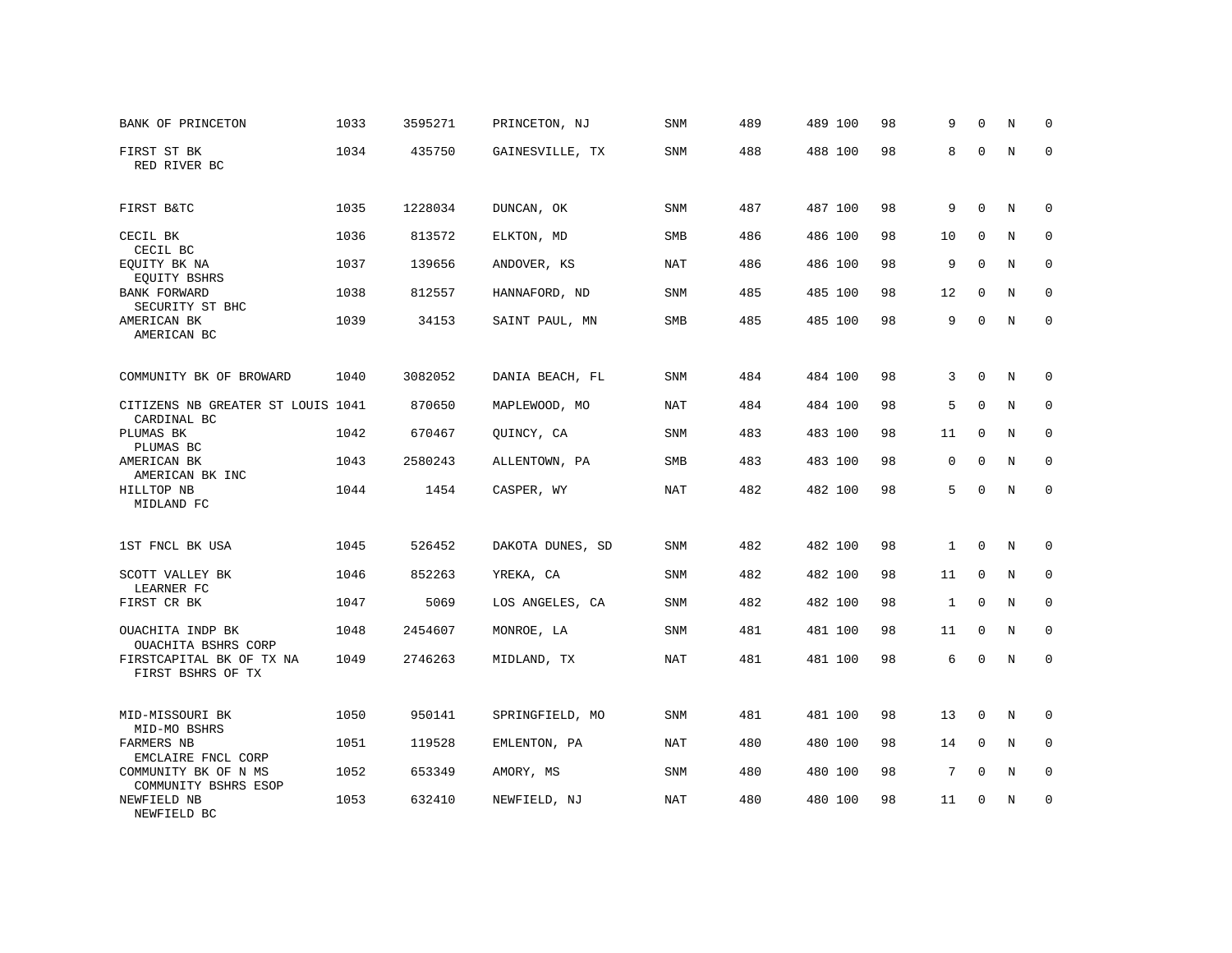| WOOD & HUSTON BK<br>WOOD & HUSTON BC              | 1054 | 671558  | MARSHALL, MO       | <b>SNM</b> | 479 | 479 100 | 98 | 9           | $\Omega$     | N           | $\Omega$     |
|---------------------------------------------------|------|---------|--------------------|------------|-----|---------|----|-------------|--------------|-------------|--------------|
| VERMILLION ST BK<br>VERMILLION BSHRS              | 1055 | 208057  | VERMILLION, MN     | SNM        | 479 | 479 100 | 98 | 4           | $\mathbf{0}$ | N           | $\mathbf 0$  |
| MBANK<br>MACKINAC FC                              | 1056 | 132554  | MANISTIOUE, MI     | SNM        | 479 | 479 100 | 98 | 11          | $\mathbf 0$  | N           | 0            |
| CHOICEONE BK<br>CHOICEONE FS                      | 1057 | 324340  | SPARTA, MI         | <b>SMB</b> | 478 | 478 100 | 98 | 12          | $\Omega$     | N           | $\mathbf 0$  |
| COMMUNITY NB                                      | 1058 | 3345168 | GREAT NECK, NY     | <b>NAT</b> | 477 | 477 100 | 98 | $\mathbf 0$ | $\Omega$     | N           | 0            |
| COMMUNITY CENTRAL BK<br>COMMUNITY CENTRAL BK CORP | 1059 | 2443535 | MOUNT CLEMENS, MI  | SNM        | 476 | 476 100 | 98 | 4           | $\mathbf 0$  | N           | 0            |
| FIRST NB<br>HIGHLANDS BSHRS                       | 1060 | 597751  | JACKSBORO, TX      | <b>NAT</b> | 476 | 476 100 | 98 | 5           | $\Omega$     | $\mathbf N$ | 0            |
| HIGHLAND BK<br>HIGHLAND BSHRS                     | 1061 | 764058  | SAINT MICHAEL, MN  | SNM        | 475 | 475 100 | 98 | 7           | $\mathbf 0$  | N           | $\mathbf 0$  |
| REGENT BK<br>REGENT BC                            | 1062 | 1008731 | DAVIE, FL          | SNM        | 475 | 475 100 | 98 | 6           | $\mathbf 0$  | N           | 0            |
| WISCONSIN CMNTY BK<br>HEARTLAND FNCL USA          | 1063 | 463342  | MADISON, WI        | <b>SNM</b> | 474 | 474 100 | 98 | 6           | $\mathbf 0$  | N           | $\mathbf 0$  |
| JEFFERSON BK OF MO<br>CENTRAL BANCOMPANY          | 1064 | 854454  | JEFFERSON CITY, MO | <b>SNM</b> | 474 | 474 100 | 98 | 3           | $\mathbf 0$  | N           | $\mathbf{0}$ |
| ANDERSON BROS BK                                  | 1065 | 6329    | MULLINS, SC        | SNM        | 473 | 473 100 | 98 | 18          | $\mathbf{0}$ | N           | 0            |
| ANDERSON BSHRS<br>BANK OF AGRI & CMRC<br>BAC FNCL | 1066 | 5461    | STOCKTON, CA       | <b>SNM</b> | 473 | 473 100 | 98 | 9           | $\mathbf{0}$ | $\mathbf N$ | $\mathbf 0$  |
| SOUTHCOAST CMNTY BK<br>SOUTHCOAST FC              | 1067 | 2713555 | MOUNT PLEASANT, SC | SNM        | 472 | 472 100 | 98 | 9           | $\mathbf 0$  | N           | 0            |
| PREMIER VALLEY BK                                 | 1068 | 3028902 | FRESNO, CA         | SNM        | 472 | 472 100 | 98 | 6           | $\mathbf 0$  | N           | 0            |
| SUSSEX BK<br>SUSSEX BC                            | 1069 | 403106  | FRANKLIN, NJ       | SNM        | 472 | 472 100 | 98 | 9           | $\Omega$     | $\mathbf N$ | $\mathbf 0$  |
| PENN LIBERTY BK<br>PENN LIBERTY FNCL CORP         | 1070 | 3277988 | WAYNE, PA          | SNM        | 471 | 471 100 | 98 | 8           | $\mathbf 0$  | N           | 0            |
| <b>MALVERN NB</b><br>MNB BSHRS                    | 1071 | 906241  | MALVERN, AR        | <b>NAT</b> | 471 | 471 100 | 98 | 10          | $\mathbf{0}$ | N           | $\mathbf{0}$ |
| CECILIAN BK<br>FIRST CECILIAN BANCORP             | 1072 | 982142  | CECILIA, KY        | SNM        | 471 | 471 100 | 98 | 10          | $\mathbf 0$  | N           | $\mathbf{0}$ |
| FIRST B&TC<br>FIRST BK LUBBOCK BSHRS              | 1073 | 294564  | LUBBOCK, TX        | SNM        | 470 | 470 100 | 98 | 4           | $\Omega$     | N           | $\mathbf 0$  |
| BANK OF NEW ENGLAND                               | 1074 | 113601  | SALEM, NH          | SNM        | 470 | 470 100 | 98 | 8           | $\Omega$     | N           | 0            |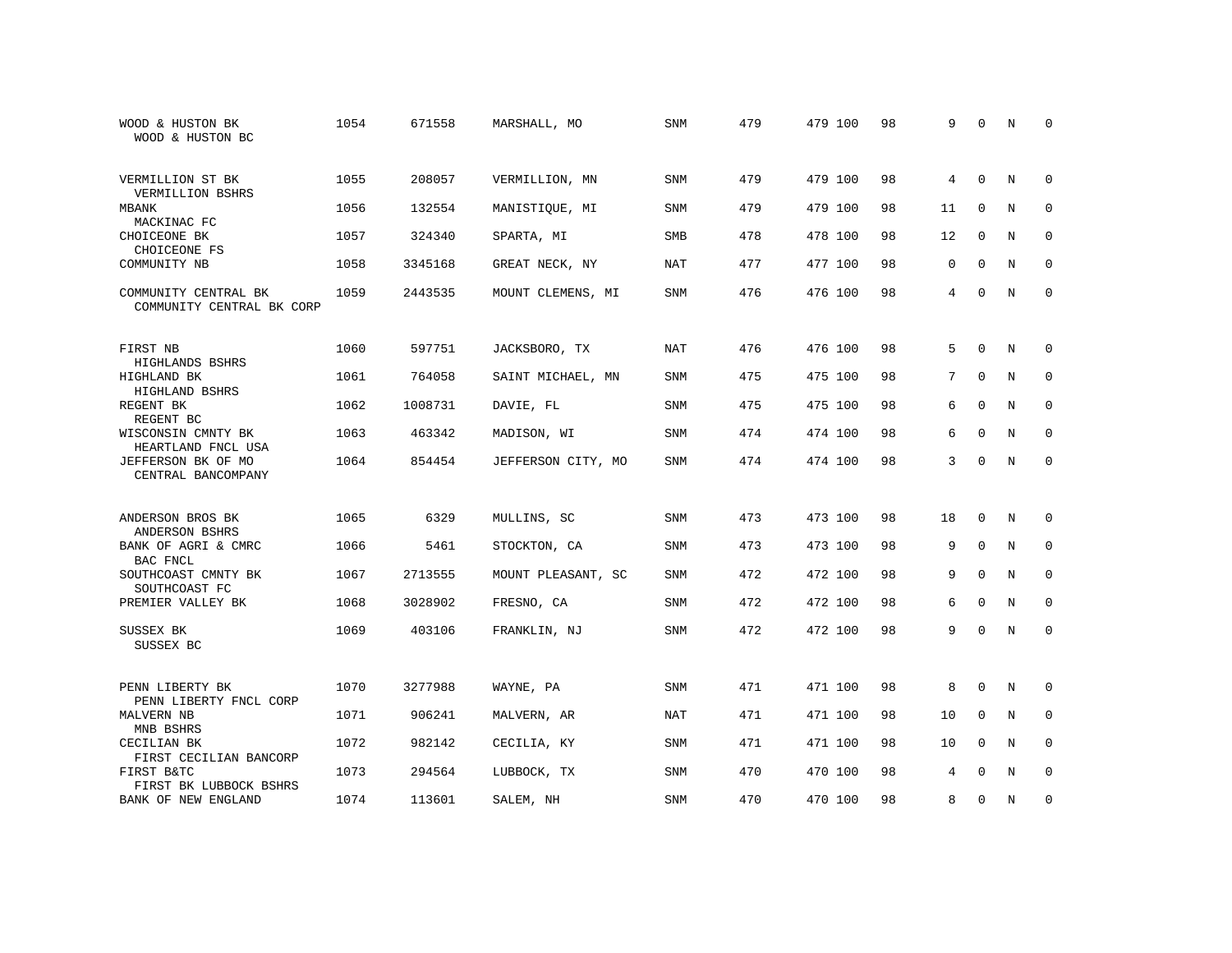| TEXAS FIRST BK<br>TEXAS INDEPENDENT BSHRS  | 1075 | 473266  | TEXAS CITY, TX    | <b>SMB</b> | 469 | 469 100 | 98 | 10           | $\Omega$    | N | $\Omega$    |
|--------------------------------------------|------|---------|-------------------|------------|-----|---------|----|--------------|-------------|---|-------------|
| HEBRON SVG BK<br>HSB BANCORP               | 1076 | 780722  | HEBRON, MD        | <b>SNM</b> | 469 | 469 100 | 98 | 9            | $\mathbf 0$ | N | $\mathbf 0$ |
| UNION NB<br>ELGIN BSHRS                    | 1077 | 963730  | ELGIN, IL         | <b>NAT</b> | 468 | 468 100 | 98 | $\mathbf{1}$ | $\mathbf 0$ | N | 0           |
| FIRST NB AMER<br>FIRST NAT BSHRS           | 1078 | 413141  | EAST LANSING, MI  | NAT        | 468 | 468 100 | 98 | $\mathbf 0$  | $\Omega$    | N | 0           |
| BK OF GEORGETOWN                           | 1079 | 3329702 | WASHINGTON, DC    | <b>SNM</b> | 468 | 468 100 | 98 | 7            | 0           | N | $\mathbf 0$ |
| PEOPLES ST BK                              | 1080 | 939753  | MANY, LA          | <b>SNM</b> | 468 | 468 100 | 98 | 15           | $\Omega$    | N | 0           |
| PSB FC                                     |      |         |                   |            |     |         |    |              |             |   |             |
| DAKOTA CMNTY BK NA<br>DAKOTA CMNTY BSHRS   | 1081 | 815156  | HEBRON, ND        | NAT        | 467 | 467 100 | 98 | 11           | $\mathbf 0$ | N | 0           |
| UNITED BK<br>UNITED BC OF AL               | 1082 | 994435  | ATMORE, AL        | <b>SNM</b> | 467 | 467 100 | 98 | 17           | $\mathbf 0$ | N | 0           |
| CITIZENS B&TC<br>CITIZENS BKG CORP         | 1083 | 701839  | FROSTPROOF, FL    | <b>SNM</b> | 466 | 466 100 | 98 | 12           | 0           | N | $\mathbf 0$ |
| BAKER BOYER NB<br>BAKER BOYER BC           | 1084 | 69678   | WALLA WALLA, WA   | <b>NAT</b> | 466 | 466 100 | 98 | 7            | 0           | N | $\mathbf 0$ |
|                                            |      |         |                   |            |     |         |    |              |             |   |             |
| POST OAK BK NA<br>POST OAK BSHRS           | 1085 | 3274772 | HOUSTON, TX       | <b>NAT</b> | 466 | 466 100 | 98 | 5            | $\Omega$    | N | 0           |
| BLUE RIDGE B&TC<br><b>BLUE RIDGE BSHRS</b> | 1086 | 935250  | INDEPENDENCE, MO  | SNM        | 465 | 465 100 | 98 | 10           | $\mathbf 0$ | N | $\mathbf 0$ |
| AMERICAN NB<br>AMERIBANCSHARES             | 1087 | 498362  | WICHITA FALLS, TX | <b>NAT</b> | 464 | 464 100 | 98 | 5            | $\mathbf 0$ | N | 0           |
| FIRST SOUTH BK<br>FIRST SOUTH BC           | 1088 | 2491291 | SPARTANBURG, SC   | <b>SNM</b> | 464 | 464 100 | 98 | 4            | $\Omega$    | N | $\mathbf 0$ |
| CAPITALMARK B&T                            | 1089 | 3560783 | CHATTANOOGA, TN   | <b>SMB</b> | 464 | 464 100 | 98 | 2            | $\mathbf 0$ | N | 0           |
|                                            |      |         |                   |            |     |         |    |              |             |   |             |
| RIDGESTONE BK<br>RIDGESTONE FS             | 1090 | 2342160 | BROOKFIELD, WI    | <b>SNM</b> | 464 | 464 100 | 98 | 2            | $\mathbf 0$ | N | 0           |
| LIBERTY B&TC<br>LIBERTY FNCL SVC           | 1091 | 283438  | NEW ORLEANS, LA   | <b>SNM</b> | 464 | 464 100 | 98 | 19           | $\mathbf 0$ | N | $\mathbf 0$ |
| ELKHORN VALLEY B&TC<br>FEO INV             | 1092 | 439356  | NORFOLK, NE       | <b>SNM</b> | 463 | 463 100 | 98 | 6            | $\mathbf 0$ | N | 0           |
| NATIONAL BK<br>NATIONAL UNITED BSHRS       | 1093 | 322056  | GATESVILLE, TX    | <b>NAT</b> | 463 | 463 100 | 98 | 6            | $\Omega$    | N | $\mathbf 0$ |
| DIAMOND BK<br>BAINUM BANCORP               | 1094 | 27847   | MURFREESBORO, AR  | <b>SNM</b> | 461 | 461 100 | 98 | 12           | 0           | N | 0           |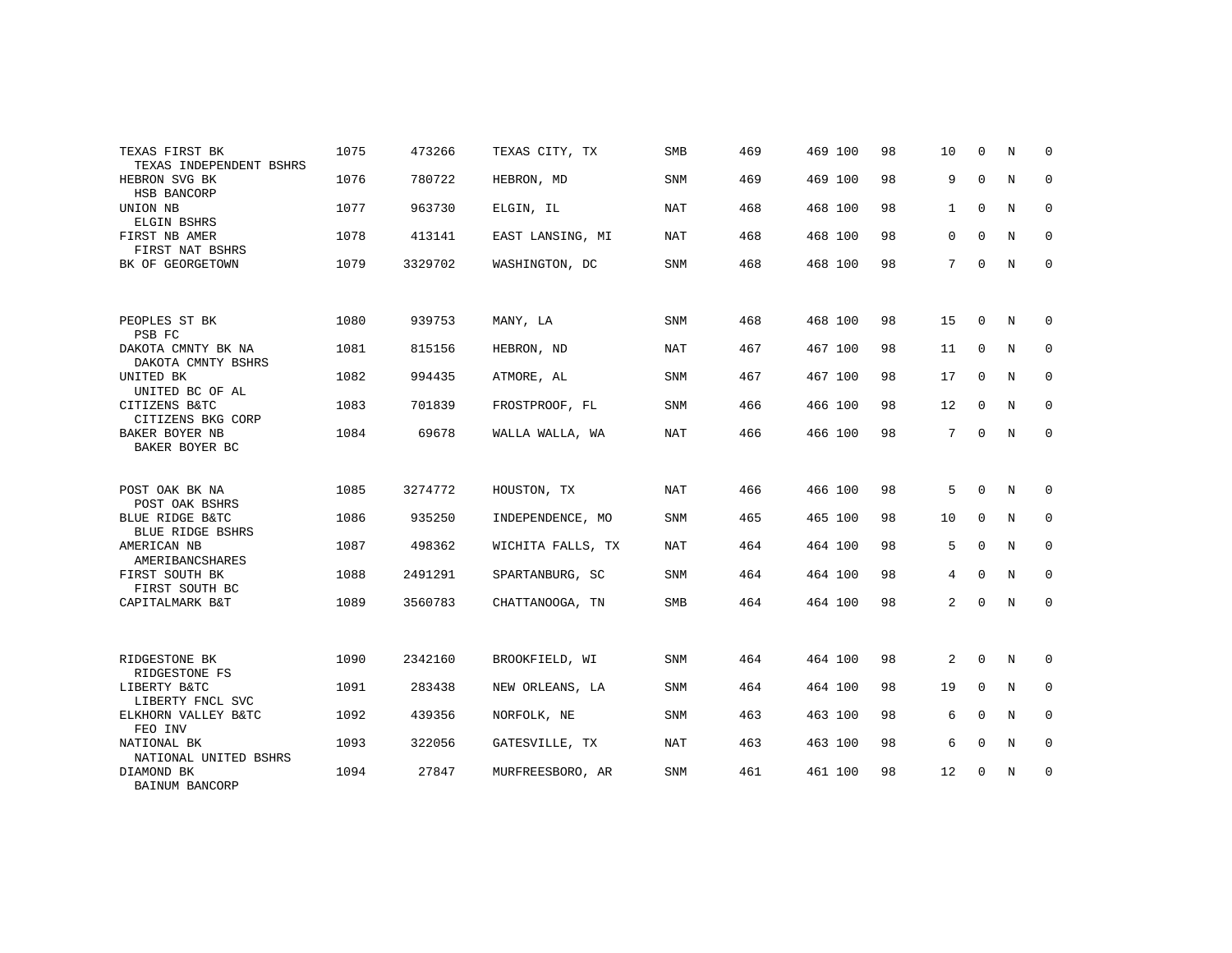| SECURITY BK<br>SECURITY STAR BSHRS                   | 1095 | 641355  | ODESSA, TX          | SNM        | 461 | 461 100 | 98 | 9              | $\Omega$    | N          | 0           |
|------------------------------------------------------|------|---------|---------------------|------------|-----|---------|----|----------------|-------------|------------|-------------|
| ROYAL BKS OF MO<br>ROYAL BSHRS                       | 1096 | 501459  | UNIVERSITY CITY, MO | SNM        | 460 | 460 100 | 98 | 6              | $\Omega$    | N          | $\Omega$    |
| FIRST BK<br>FIRST BC                                 | 1097 | 451068  | KETCHIKAN, AK       | SNM        | 460 | 460 100 | 98 | 8              | $\Omega$    | N          | 0           |
| <b>OUAIL CREEK BK NA</b><br><b>OUAIL CREEK BSHRS</b> | 1098 | 507152  | OKLAHOMA CITY, OK   | NAT        | 459 | 459 100 | 98 | $\mathbf{1}$   | $\Omega$    | N          | $\Omega$    |
| VIRGINIA NB                                          | 1099 | 2708122 | CHARLOTTESVILLE, VA | NAT        | 458 | 458 100 | 98 | 8              | $\Omega$    | N          | 0           |
| FARMERS ST BK                                        | 1100 | 113441  | LAGRANGE, IN        | <b>SNM</b> | 457 | 457 100 | 98 | 13             | $\mathbf 0$ | N          | $\mathbf 0$ |
| F S BC<br>COMMERCIAL & SVG BK<br>CSB BC              | 1101 | 189129  | MILLERSBURG, OH     | <b>SMB</b> | 457 | 457 100 | 98 | 13             | $\Omega$    | N          | $\mathbf 0$ |
| GREER ST BK<br>GREER BSHRS                           | 1102 | 1356526 | GREER, SC           | SNM        | 456 | 456 100 | 98 | 3              | $\Omega$    | N          | $\mathbf 0$ |
| FARMERS & MRCH BK<br><b>COUNTRY BSHRS</b>            | 1103 | 455552  | MILFORD, NE         | <b>SNM</b> | 456 | 456 100 | 98 | 10             | $\Omega$    | N          | $\Omega$    |
| VISTA BK TX<br>VB TX                                 | 1104 | 99059   | HOUSTON, TX         | SNM        | 456 | 456 100 | 98 | 5              | $\Omega$    | N          | $\mathbf 0$ |
| FARMERS BK WINDSOR VA                                | 1105 | 619327  | WINDSOR, VA         | <b>SMB</b> | 455 | 455 100 | 98 | $\overline{4}$ | $\Omega$    | N          | $\Omega$    |
| FIDELITY B&T<br>FIDELITY CO                          | 1106 | 939249  | DYERSVILLE, IA      | SNM        | 453 | 453 100 | 98 | 14             | $\mathbf 0$ | N          | $\mathbf 0$ |
| SECURITY ST BK<br>BRISCOE RANCH                      | 1107 | 839068  | PEARSALL, TX        | <b>SNM</b> | 453 | 453 100 | 98 | 4              | $\Omega$    | N          | $\Omega$    |
| UNION BK<br>UNION BSHRS                              | 1108 | 333203  | MORRISVILLE, VT     | <b>SNM</b> | 453 | 453 100 | 98 | 13             | $\mathbf 0$ | N          | $\mathbf 0$ |
| DAIRY ST BK<br>DAIRY ST BC                           | 1109 | 57451   | RICE LAKE, WI       | <b>SNM</b> | 453 | 453 100 | 98 | 9              | $\Omega$    | $_{\rm N}$ | $\Omega$    |
| COUNTRY BK<br>COUNTRY BK HOLD CO                     | 1110 | 1191482 | NEW YORK, NY        | <b>SNM</b> | 453 | 453 100 | 98 | 4              | $\Omega$    | N          | $\Omega$    |
| VIRGINIA HERITAGE BK                                 | 1111 | 3374298 | FAIRFAX, VA         | SMB        | 453 | 453 100 | 98 | 3              | $\mathbf 0$ | N          | 0           |
| GRAND B&TC OF FL<br><b>GRAND BSHRS</b>               | 1112 | 2765611 | WEST PALM BEACH, FL | <b>SNM</b> | 452 | 452 100 | 98 | 6              | $\Omega$    | N          | $\Omega$    |
| HERITAGE BK OF NV<br>HERITAGE BC                     | 1113 | 2349301 | RENO, NV            | SNM        | 452 | 452 100 | 98 | 5              | $\mathbf 0$ | N          | $\mathbf 0$ |
| SUPERIOR NB&TC<br>KEWEENAW FC                        | 1114 | 245557  | HANCOCK, MI         | <b>NAT</b> | 452 | 452 100 | 98 | 9              | $\Omega$    | N          | $\Omega$    |
| FIRST & FARMERS NB<br>ALBANY BANCORP                 | 1115 | 721949  | SOMERSET, KY        | <b>NAT</b> | 452 | 452 100 | 98 | 11             | $\Omega$    | N          | 0           |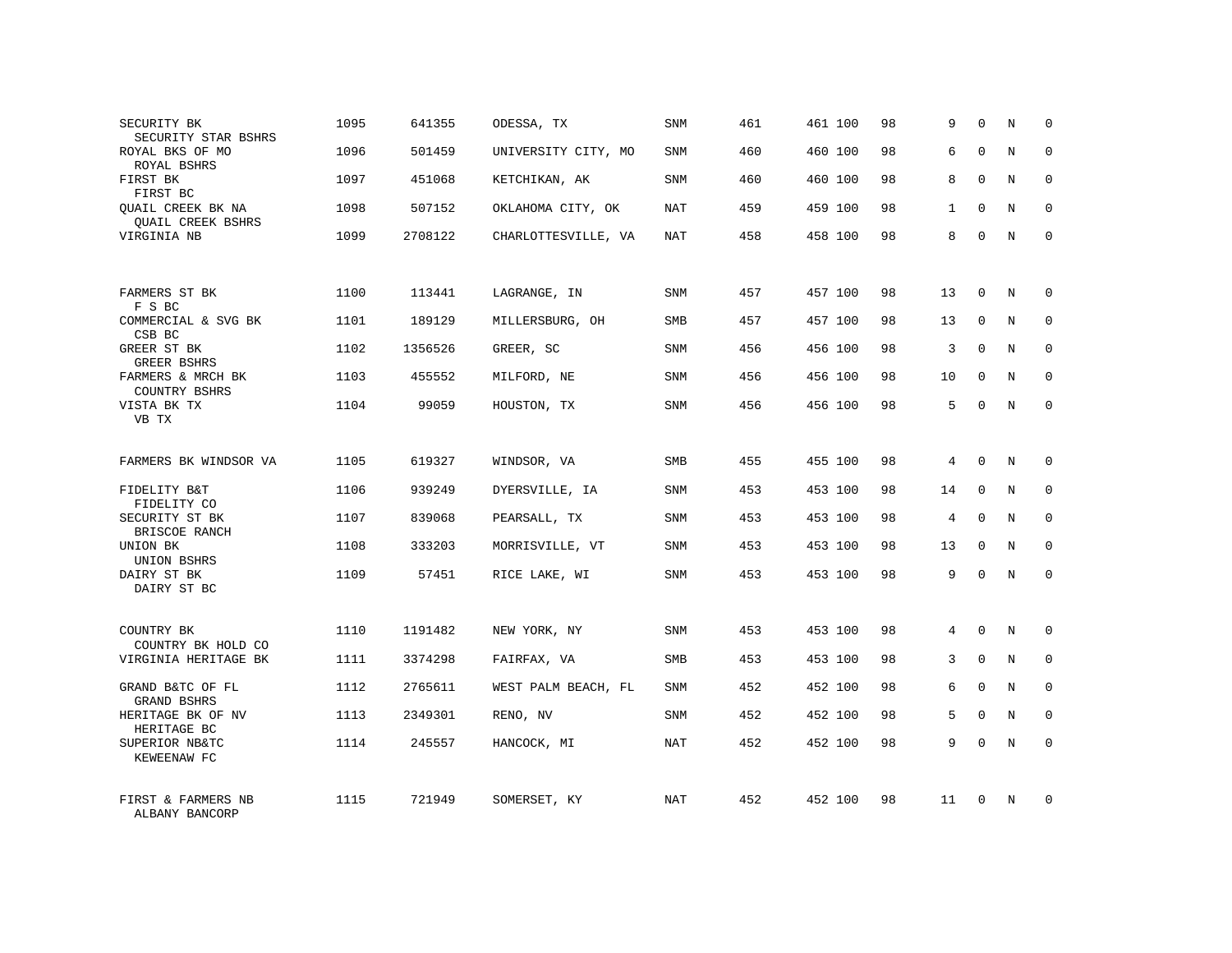| FIRST CMRL BK USA                                 | 1116 | 2332910 | ALHAMBRA, CA      | <b>SNM</b> | 451 | 451 100 | 98 | 5              | $\Omega$    | N           | 7           |
|---------------------------------------------------|------|---------|-------------------|------------|-----|---------|----|----------------|-------------|-------------|-------------|
| MIDWEST BANK NA<br>MIDWEST BANC HC                | 1117 | 669555  | PIERCE, NE        | <b>NAT</b> | 449 | 449 100 | 98 | 8              | $\Omega$    | $\mathbf N$ | $\mathbf 0$ |
| ONE B&T NA<br>ONEFINANCIAL CORP                   | 1118 | 568144  | LITTLE ROCK, AR   | NAT        | 448 | 448 100 | 98 | 9              | $\Omega$    | N           | 0           |
| FIRST CHOICE BK                                   | 1119 | 3582673 | LAWRENCEVILLE, NJ | <b>SNM</b> | 448 | 448 100 | 98 | 3              | $\Omega$    | $\rm N$     | $\mathbf 0$ |
|                                                   |      |         |                   |            |     |         |    |                |             |             |             |
| BANKIOWA<br>FIDELITY BAN CORP                     | 1120 | 737548  | CEDAR RAPIDS, IA  | SNM        | 448 | 448 100 | 98 | 10             | 0           | N           | 0           |
| <b>BANK OF KIRKSVILLE</b><br>ROCKHOLD BANCORP     | 1121 | 796451  | KIRKSVILLE, MO    | <b>SNM</b> | 448 | 448 100 | 98 | 7              | $\Omega$    | N           | $\mathbf 0$ |
| FIRST NB&TC<br>FIRST OF MCALESTER CORP            | 1122 | 830355  | MCALESTER, OK     | <b>NAT</b> | 448 | 448 100 | 98 | 3              | $\Omega$    | $\rm N$     | $\mathbf 0$ |
| QUEENSTOWN BK OF MD<br>QUEENSTOWN BC OF MD        | 1123 | 429021  | QUEENSTOWN, MD    | <b>SNM</b> | 447 | 447 100 | 98 | 6              | $\mathbf 0$ | N           | $\mathbf 0$ |
| FIRST ST BK<br>FIRST ST CORP                      | 1124 | 924236  | WAYNESBORO, MS    | <b>SNM</b> | 447 | 447 100 | 98 | 10             | $\Omega$    | N           | $\mathbf 0$ |
|                                                   |      |         |                   |            |     |         |    |                |             |             |             |
| AMERICAN GATEWAY BK<br>AMERICAN GATEWAY FNCL CORP | 1125 | 893538  | BATON ROUGE, LA   | SNM        | 447 | 447 100 | 98 | 10             | 0           | N           | 0           |
| FIRST NB IN STAUNTON<br>FIRST STAUNTON BSHRS      | 1126 | 126740  | STAUNTON, IL      | NAT        | 446 | 446 100 | 98 | 9              | $\Omega$    | N           | 0           |
| UNION NAT CMNTY BK<br>UNION NAT FNCL CORP         | 1127 | 43511   | LANCASTER, PA     | <b>NAT</b> | 446 | 446 100 | 98 | 12             | $\mathbf 0$ | $\mathbf N$ | $\mathbf 0$ |
| OLD FL NB<br>OLD FLORIDA BSHRS                    | 1128 | 646837  | ORLANDO, FL       | NAT        | 445 | 445 100 | 98 | 8              | $\mathbf 0$ | N           | 0           |
| FIRST TR BK                                       | 1129 | 2761912 | CHARLOTTE, NC     | <b>SNM</b> | 445 | 445 100 | 98 | 2              | $\Omega$    | $\mathbf N$ | $\mathbf 0$ |
|                                                   |      |         |                   |            |     |         |    |                |             |             |             |
| FIRST ST B&TC<br>MURPHY-PAYNE INV                 | 1130 | 1012251 | CARTHAGE, TX      | SNM        | 445 | 445 100 | 98 | $\mathbf 0$    | 0           | N           | 0           |
| BANK OF HEMET<br>HEMET BC                         | 1131 | 183668  | RIVERSIDE, CA     | SNM        | 445 | 445 100 | 98 | 5              | 0           | N           | 0           |
| FIRST SOUTH BK<br>HARDEMAN COUNTY INVESTMENT      | 1132 | 327453  | JACKSON, TN       | <b>SNM</b> | 443 | 443 100 | 98 | 10             | $\mathbf 0$ | N           | $\mathbf 0$ |
| CORNERSTONE CMNTY BK<br><b>CORNERSTONE BSHRS</b>  | 1133 | 2398596 | CHATTANOOGA, TN   | <b>SNM</b> | 443 | 443 100 | 98 | $\overline{4}$ | $\mathbf 0$ | $\mathbf N$ | $\mathbf 0$ |
| IDAHO INDEP BK                                    | 1134 | 2110640 | COEUR D'ALENE, ID | SNM        | 442 | 442 100 | 98 | 11             | 0           | N           | $\mathbf 0$ |
|                                                   |      |         |                   |            |     |         |    |                |             |             |             |
| <b>EASTERN NB</b>                                 | 1135 | 171133  | MIAMI, FL         | NAT        | 441 | 441 100 | 98 | 5              | $\Omega$    | Y           | 0           |
| FIRST GUARANTY B&TC JACKSONV 1136                 |      | 895831  | JACKSONVILLE, FL  | SNM        | 440 | 440 100 | 98 | 4              | $\Omega$    | N           | 0           |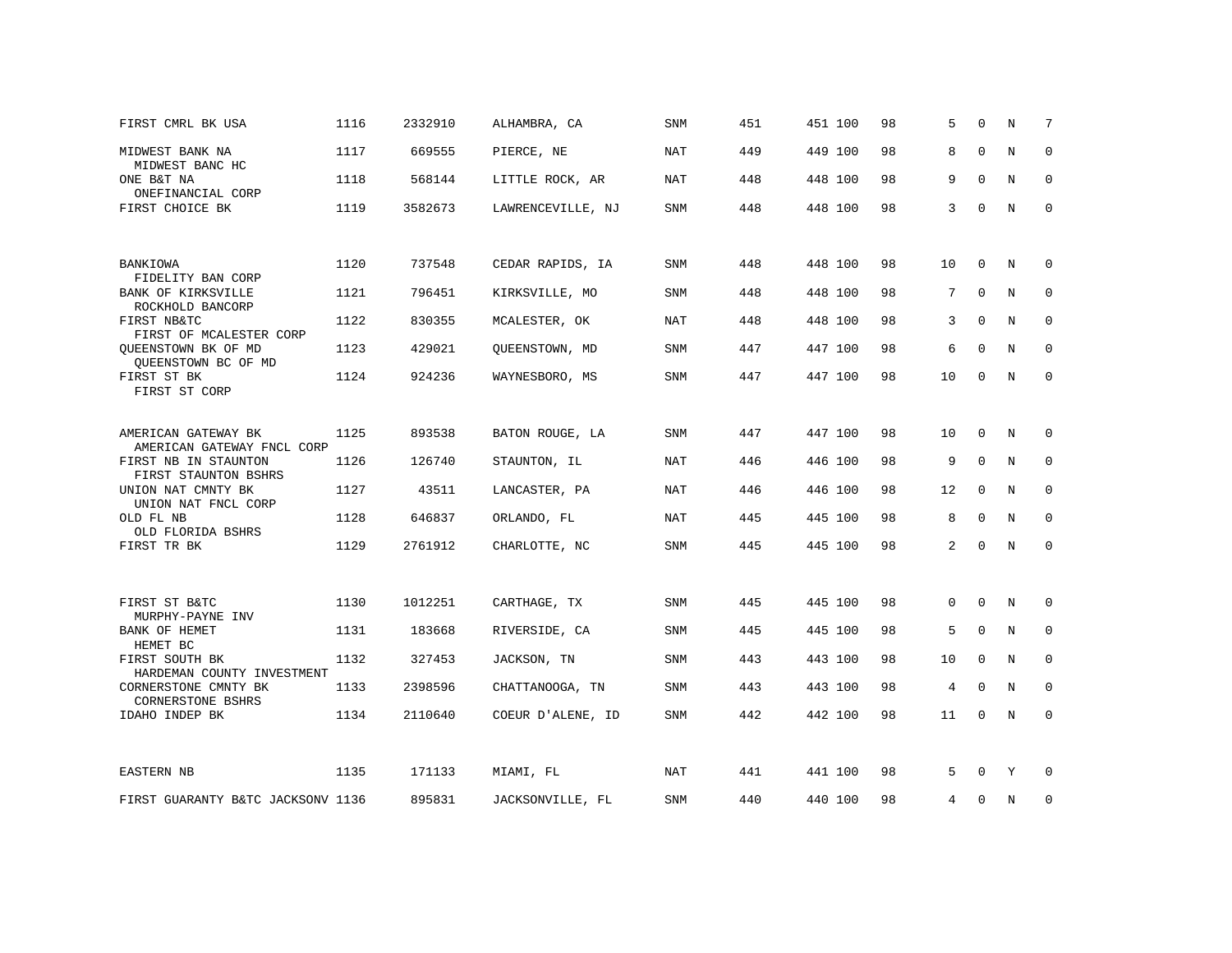| NBC OKLAHOMA<br>NBC CORP OF OKLAHOMA               | 1137 | 39756   | OKLAHOMA CITY, OK | SNM        | 439 | 439 100 | 98 | 7            | $\Omega$    | N           | $\Omega$    |
|----------------------------------------------------|------|---------|-------------------|------------|-----|---------|----|--------------|-------------|-------------|-------------|
| NORTHEAST GA BK<br>FIRST SCTY BSHRS                | 1138 | 888833  | LAVONIA, GA       | <b>SNM</b> | 437 | 437 100 | 98 | 13           | $\Omega$    | N           | $\mathbf 0$ |
| BANK OF FAYETTEVILLE<br>BANKSHARES OF FAYETTEVILLE | 1139 | 308443  | FAYETTEVILLE, AR  | <b>SMB</b> | 436 | 436 100 | 98 | 7            | $\Omega$    | N           | $\Omega$    |
| FIRST CAPITAL BK OF KY<br>FCB BANCORP              | 1140 | 2399119 | LOUISVILLE, KY    | <b>SNM</b> | 436 | 436 100 | 98 | 6            | $\Omega$    | N           | $\mathbf 0$ |
| FARMERS BK FRANKFORT IN<br>FARMERS BC              | 1141 | 423449  | FRANKFORT, IN     | <b>SNM</b> | 436 | 436 100 | 98 | 8            | $\mathbf 0$ | N           | $\mathbf 0$ |
| VIKING BK<br>VIKING FS CORP                        | 1142 | 1973129 | SEATTLE, WA       | <b>SNM</b> | 436 | 436 100 | 98 | 6            | $\Omega$    | N           | $\mathbf 0$ |
| PRIVATE BK OF CA                                   | 1143 | 3388080 | LOS ANGELES, CA   | <b>SNM</b> | 436 | 436 100 | 98 | $\mathbf{1}$ | $\mathbf 0$ | $\rm N$     | $\mathbf 0$ |
| FARMERS & MRCH BK<br>FMB BKG CORP                  | 1144 | 271631  | MONTICELLO, FL    | <b>SNM</b> | 435 | 435 100 | 98 | 8            | $\Omega$    | $_{\rm N}$  | $\mathbf 0$ |
| BANK OF DELMARVA<br>DELMAR BC                      | 1145 | 885225  | SEAFORD, DE       | SNM        | 435 | 435 100 | 98 | 9            | $\mathbf 0$ | $\mathbf N$ | $\mathbf 0$ |
| FIRST AMER B&TC<br>FIRST AMER BC                   | 1146 | 921039  | ATHENS, GA        | SNM        | 435 | 435 100 | 98 | 7            | $\Omega$    | N           | $\mathbf 0$ |
| MISSOURI B&TC<br>MBT BSHRS                         | 1147 | 615459  | KANSAS CITY, MO   | SNM        | 435 | 435 100 | 98 | 3            | $\Omega$    | N           | 0           |
| WASHINGTONFIRST BK<br>WASHINGTONFIRST BSHRS INC    | 1148 | 3253571 | RESTON, VA        | <b>SNM</b> | 434 | 434 100 | 98 | 10           | $\mathbf 0$ | $\mathbf N$ | $\mathbf 0$ |
| NORTHSIDE CMNTY BK<br>ALIKAT INV                   | 1149 | 2533119 | GURNEE, IL        | <b>SMB</b> | 434 | 434 100 | 98 | 4            | $\Omega$    | N           | $\Omega$    |
| UNITED BK MI<br>UNITED CMNTY FC                    | 1150 | 150044  | GRAND RAPIDS, MI  | <b>SNM</b> | 434 | 434 100 | 98 | 10           | $\mathbf 0$ | $\mathbf N$ | 0           |
| TOMATOBANK NA<br>TFC HC                            | 1151 | 2943389 | ALHAMBRA, CA      | <b>NAT</b> | 433 | 433 100 | 98 | 5            | $\mathbf 0$ | $\mathbf N$ | $\mathbf 0$ |
| THOMASVILLE NB<br>THOMASVILLE BSHRS                | 1152 | 2344753 | THOMASVILLE, GA   | NAT        | 433 | 433 100 | 98 | 2            | $\Omega$    | N           | $\mathbf 0$ |
| TOWN & COUNTRY B&TC<br>FIRST FARMERS BK HC         | 1153 | 692946  | BARDSTOWN, KY     | SNM        | 432 | 432 100 | 98 | 10           | $\mathbf 0$ | $\mathbf N$ | 0           |
| MERCHANTS BK IN<br>$P/R$ BC                        | 1154 | 963945  | LYNN, IN          | <b>SNM</b> | 432 | 432 100 | 98 | 2            | $\Omega$    | $\mathbf N$ | $\mathbf 0$ |
| BANKANNAPOLIS<br>ANNAPOLIS BC                      | 1155 | 1434826 | ANNAPOLIS, MD     | SMB        | 432 | 432 100 | 98 | 7            | $\mathbf 0$ | N           | 0           |
| CENTRAL BK<br>COMMERCIAL FC                        | 1156 | 546544  | STORM LAKE, IA    | <b>SMB</b> | 432 | 432 100 | 98 | 8            | $\Omega$    | N           | $\mathbf 0$ |
| RIVERBANK<br>OSCEOLA BC                            | 1157 | 30258   | WYOMING, MN       | <b>SNM</b> | 432 | 432 100 | 98 | 6            | U           | N           | $\mathbf 0$ |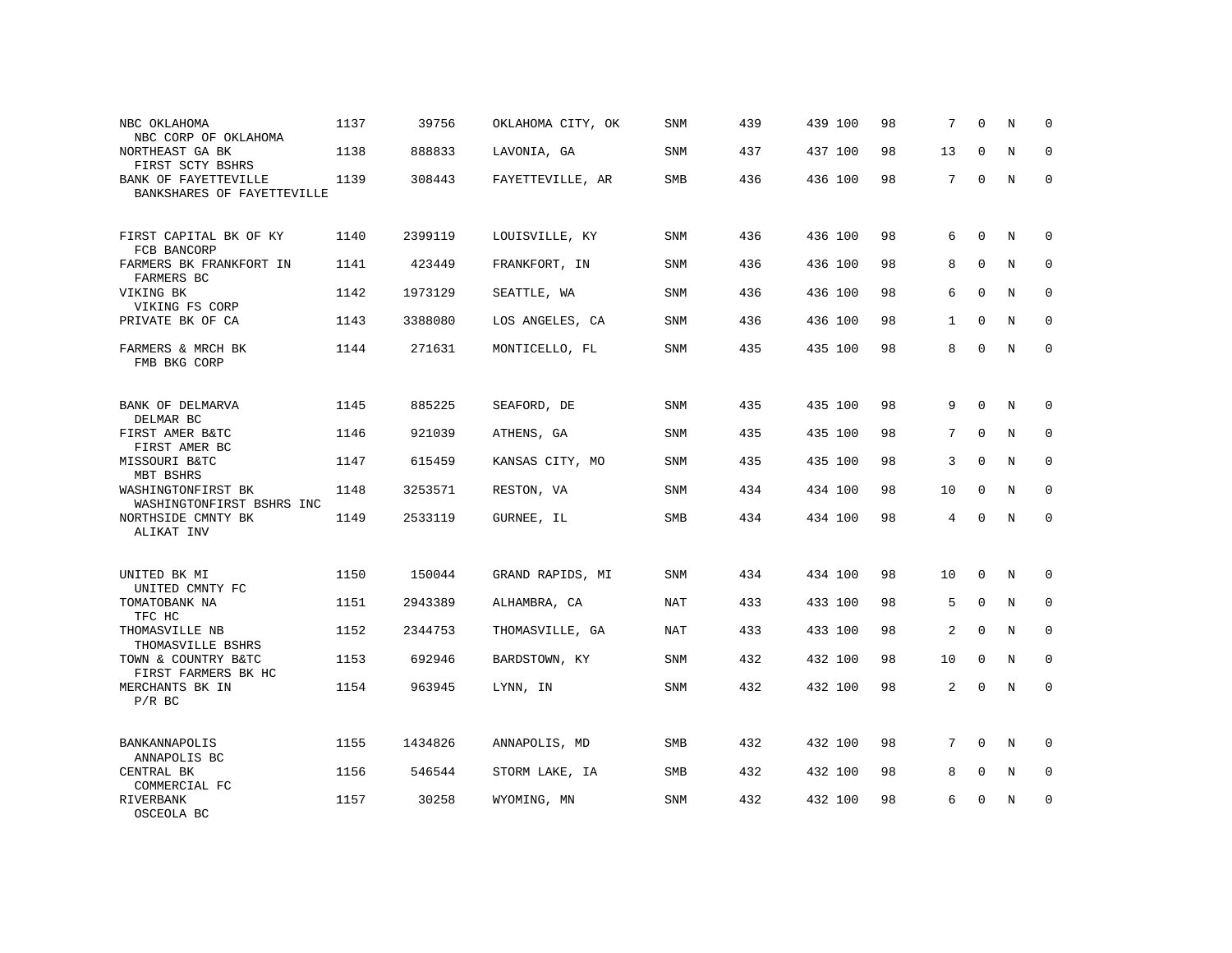| FARMERS NB PROPHETSTOWN<br>PROPHETSTOWN BKG CO     | 1158 | 933041  | PROPHETSTOWN, IL     | NAT        | 432 | 432 100 | 98 | 2               | $\Omega$    | N           | $\Omega$    |
|----------------------------------------------------|------|---------|----------------------|------------|-----|---------|----|-----------------|-------------|-------------|-------------|
| SOUTHEASTERN BK<br>SOUTHEASTERN BKG CORP           | 1159 | 210238  | DARIEN, GA           | SNM        | 431 | 431 100 | 98 | 15              | $\Omega$    | N           | $\mathbf 0$ |
| PREMIER CMRL BK NA<br>PREMIER CMRL BC              | 1160 | 3073199 | ANAHEIM, CA          | NAT        | 431 | 431 100 | 98 | $\mathbf{1}$    | $\Omega$    | N           | $\Omega$    |
| LEGACY BK<br>MIDSTATE BC                           | 1161 | 320052  | HINTON, OK           | <b>SNM</b> | 431 | 431 100 | 98 | 10              | $\Omega$    | N           | $\mathbf 0$ |
| JUNIATA VALLEY BK<br>JUNIATA VALLEY FNCL CORP      | 1162 | 215710  | MIFFLINTOWN, PA      | SNM        | 430 | 430 100 | 98 | 11              | $\mathbf 0$ | N           | $\mathbf 0$ |
| FIRST NB OF JEFFERSONVILLE<br>JEFFERSONVILLE BC    | 1163 | 306908  | JEFFERSONVILLE, NY   | <b>NAT</b> | 430 | 430 100 | 98 | 11              | $\mathbf 0$ | N           | $\mathbf 0$ |
| ALLEGIANCE BK TX<br>ALLEGIANCE BSHRS               | 1164 | 3579589 | HOUSTON, TX          | <b>SNM</b> | 429 | 429 100 | 98 | 5               | $\Omega$    | N           | $\mathbf 0$ |
| COASTAL BK<br>COASTAL BSHRS                        | 1165 | 224637  | SAVANNAH, GA         | <b>SNM</b> | 429 | 429 100 | 98 | 5               | $\mathbf 0$ | N           | 0           |
| ITASCA B&TC<br>ITASCA BC                           | 1166 | 812436  | ITASCA, IL           | SNM        | 428 | 428 100 | 98 | $\mathbf 0$     | $\Omega$    | N           | 0           |
| BLOOMFIELD ST BK<br>UNIVERSAL BANCORP              | 1167 | 64543   | BLOOMFIELD, IN       | SNM        | 428 | 428 100 | 98 | 14              | $\mathbf 0$ | $\mathbb N$ | 0           |
| YELLOWSTONE BK<br>YELLOWSTONE HC                   | 1168 | 680457  | LAUREL, MT           | <b>SMB</b> | 428 | 428 100 | 98 | 7               | $\Omega$    | N           | $\mathbf 0$ |
| FIRST SCTY B&TC<br>CEDAR VALLEY BSHRS              | 1169 | 894544  | CHARLES CITY, IA     | SNM        | 427 | 427 100 | 98 | 13              | $\mathbf 0$ | N           | $\mathbf 0$ |
| CBC NB<br>COASTAL BKG CO                           | 1170 | 2855914 | FERNANDINA BEACH, FL | NAT        | 427 | 427 100 | 98 | 4               | $\mathbf 0$ | N           | 0           |
| AMERIANA BK<br>AMERIANA BC                         | 1171 | 700672  | NEW CASTLE, IN       | <b>SNM</b> | 426 | 426 100 | 98 | 12              | $\mathbf 0$ | $\mathbb N$ | 0           |
| FIRST HOPE BK A NAT BKG ASSN 1172<br>FIRST HOPE BC |      | 434203  | HOPE, NJ             | <b>NAT</b> | 426 | 426 100 | 98 | 5               | $\mathbf 0$ | N           | $\mathbf 0$ |
| FIRST BK OF BERNE<br>FIRST BERNE FC                | 1173 | 312244  | BERNE, IN            | <b>SMB</b> | 426 | 426 100 | 98 | $7\overline{ }$ | $\Omega$    | N           | $\mathbf 0$ |
| WESTERN ST BK<br>WHITCORP FC                       | 1174 | 988153  | GARDEN CITY, KS      | <b>SNM</b> | 425 | 425 100 | 98 | 8               | $\Omega$    | N           | $\mathbf 0$ |
| LEVEL ONE BK<br>LEVEL ONE BC                       | 1175 | 3612525 | FARMINGTON HILLS, MI | <b>SNM</b> | 425 | 425 100 | 98 | 6               | $\mathbf 0$ | N           | 0           |
| GRAND BK NA                                        | 1176 | 3093964 | HAMILTON, NJ         | <b>NAT</b> | 425 | 425 100 | 98 | $\overline{a}$  | $\Omega$    | $\mathbb N$ | $\mathbf 0$ |
| FIRST METRO BK<br>FIRST METRO BC                   | 1177 | 1222519 | MUSCLE SHOALS, AL    | <b>SNM</b> | 424 | 424 100 | 98 | $7\overline{ }$ | $\Omega$    | N           | $\mathbf 0$ |
| ASIA BK NA<br>ASIA BSHRS                           | 1178 | 810900  | FLUSHING, NY         | <b>NAT</b> | 424 | 424 100 | 98 | 4               | $\Omega$    | Υ           | $\mathbf 0$ |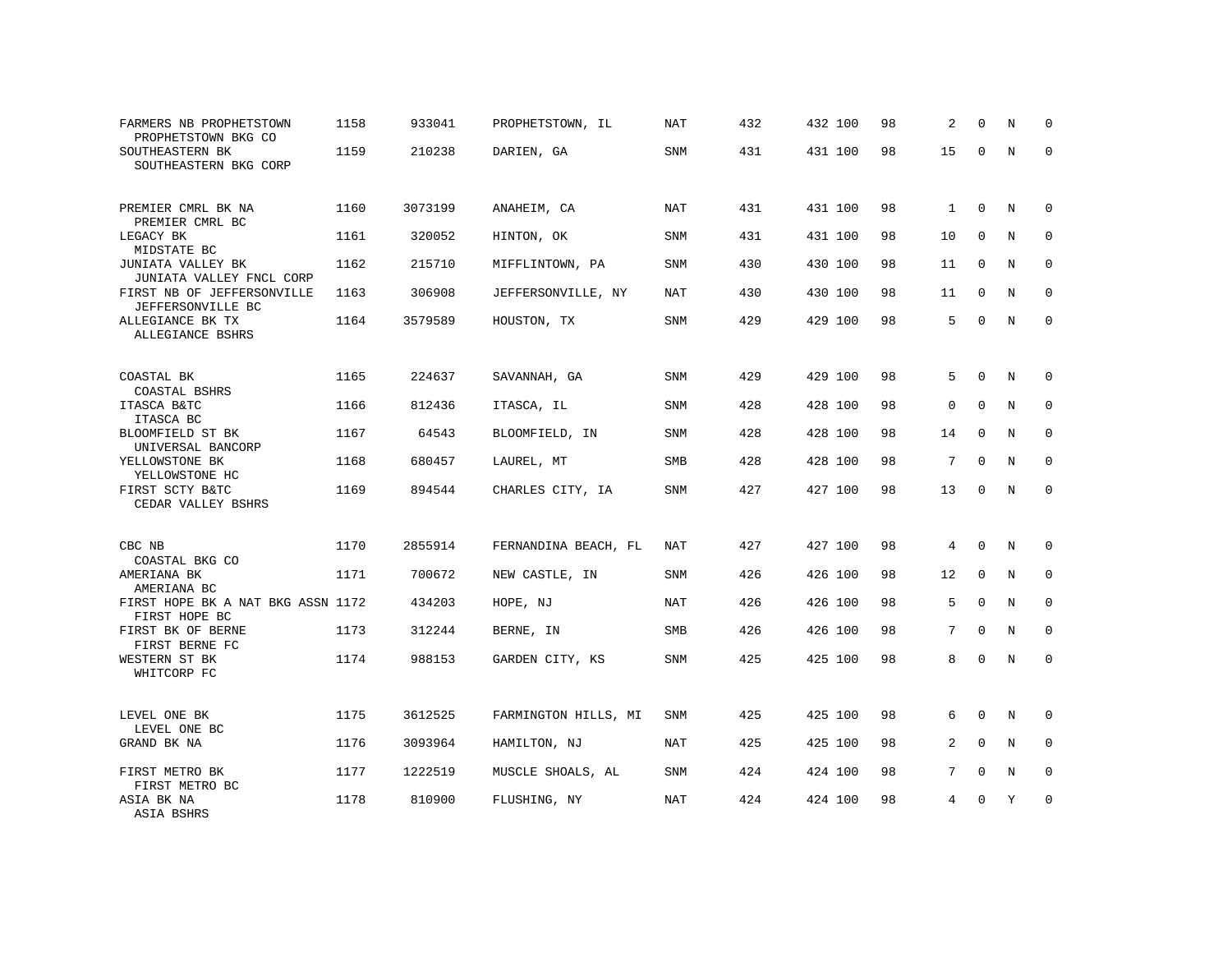| AMES CMNTY BK<br><b>OGDEN BSHRS</b>                  | 1179 | 269049  | AMES, IA           | <b>SMB</b> | 424 | 424 100 | 98 | 7        | $\mathbf 0$ | N           | $\Omega$    |
|------------------------------------------------------|------|---------|--------------------|------------|-----|---------|----|----------|-------------|-------------|-------------|
| CITIZENS SVG BK<br>UNITED BC                         | 1180 | 584724  | MARTINS FERRY, OH  | <b>SNM</b> | 423 | 423 100 | 98 | 18       | $\Omega$    | $_{\rm N}$  | $\Omega$    |
| CUMBERLAND VALLEY NB&TC<br>CUMBERLAND VALLEY FNCL CO | 1181 | 647218  | EAST BERNSTADT, KY | NAT        | 423 | 423 100 | 98 | 14       | 0           | N           | 0           |
| CITIZENS NB NA<br>CITIZENS NAT BSHRS OF BOSSIER      | 1182 | 594853  | BOSSIER CITY, LA   | <b>NAT</b> | 422 | 422 100 | 98 | 6        | $\Omega$    | N           | $\mathbf 0$ |
| TRADITION BK<br>TRADITION BSHRS                      | 1183 | 468954  | HOUSTON, TX        | <b>SMB</b> | 422 | 422 100 | 98 | 6        | $\Omega$    | $_{\rm N}$  | $\Omega$    |
| CENTRAL PROGRESSIVE BK<br>BLOSSMAN BSHRS             | 1184 | 185037  | LACOMBE, LA        | SNM        | 422 | 422 100 | 98 | 16       | $\mathbf 0$ | N           | $\mathbf 0$ |
| PRIMESOUTH BK<br><b>JONES BSHRS</b>                  | 1185 | 1011638 | BLACKSHEAR, GA     | SNM        | 422 | 422 100 | 98 | 3        | $\mathbf 0$ | $\mathbf N$ | 0           |
| PEOPLES B&TC OF MADISON CTY<br>WHITAKER BC           | 1186 | 746513  | BEREA, KY          | SMB        | 421 | 421 100 | 98 | 9        | $\Omega$    | N           | 0           |
| DEUTSCHE BK TC DE<br>TAUNUS CORP                     | 1187 | 304913  | WILMINGTON, DE     | <b>SNM</b> | 420 | 420 100 | 98 | $\Omega$ | $\Omega$    | N           | 100         |
| WESTERN ST BK<br>WESTERN ST AGY                      | 1188 | 233554  | DEVILS LAKE, ND    | SNM        | 420 | 420 100 | 98 | 8        | $\Omega$    | N           | $\mathbf 0$ |
| ENTERPRISE BK OF SC                                  | 1189 | 457426  | EHRHARDT, SC       | SNM        | 420 | 420 100 | 98 | 11       | $\Omega$    | N           | $\Omega$    |
| CITIZENS BK<br>CITIZENS BC INV                       | 1190 | 63733   | LAFAYETTE, TN      | SNM        | 419 | 419 100 | 99 | 9        | 0           | N           | 0           |
| CITIZENS BK<br>CITIZENS BC                           | 1191 | 98463   | CORVALLIS, OR      | <b>SNM</b> | 419 | 419 100 | 99 | 13       | $\mathbf 0$ | N           | $\mathbf 0$ |
| BANK OF THE JAMES<br>BANK OF THE JAMES FNCL GROUP    | 1192 | 2787770 | LYNCHBURG, VA      | <b>SMB</b> | 419 | 419 100 | 99 | 9        | $\Omega$    | N           | $\Omega$    |
| COMMUNITY BK<br>COMMUNITY BC OF LA                   | 1193 | 90337   | RACELAND, LA       | SNM        | 419 | 419 100 | 99 | 8        | $\Omega$    | N           | $\mathbf 0$ |
| AMERICAN FOUNDERS BK INC<br>AMERICAN FOUNDERS BC     | 1194 | 3025134 | LEXINGTON, KY      | <b>SNM</b> | 419 | 419 100 | 99 | 5        | $\Omega$    | N           | $\Omega$    |
| PIONEER B&TC<br>BELLE FOURCHE BSHRS                  | 1195 | 65559   | BELLE FOURCHE, SD  | SMB        | 419 | 419 100 | 99 | 4        | 0           | N           | 0           |
| BANK OF ELK RIVER<br>METRO NORTH BSHRS               | 1196 | 10250   | ELK RIVER, MN      | <b>SNM</b> | 418 | 418 100 | 99 | 7        | $\Omega$    | N           | $\mathbf 0$ |
| BENCHMARK CMNTY BK<br>BENCHMARK BSHRS                | 1197 | 94522   | KENBRIDGE, VA      | SMB        | 418 | 418 100 | 99 | 11       | $\mathbf 0$ | N           | $\mathbf 0$ |
| ROCKY MOUNTAIN BK<br>HEARTLAND FNCL USA              | 1198 | 663058  | BILLINGS, MT       | SNM        | 418 | 418 100 | 99 | 8        | $\mathbf 0$ | N           | 0           |
| NORTHUMBERLAND NB<br>NORTHUMBERLAND BC               | 1199 | 70414   | NORTHUMBERLAND, PA | <b>NAT</b> | 417 | 417 100 | 99 | 5        | $\Omega$    | N           | $\mathbf 0$ |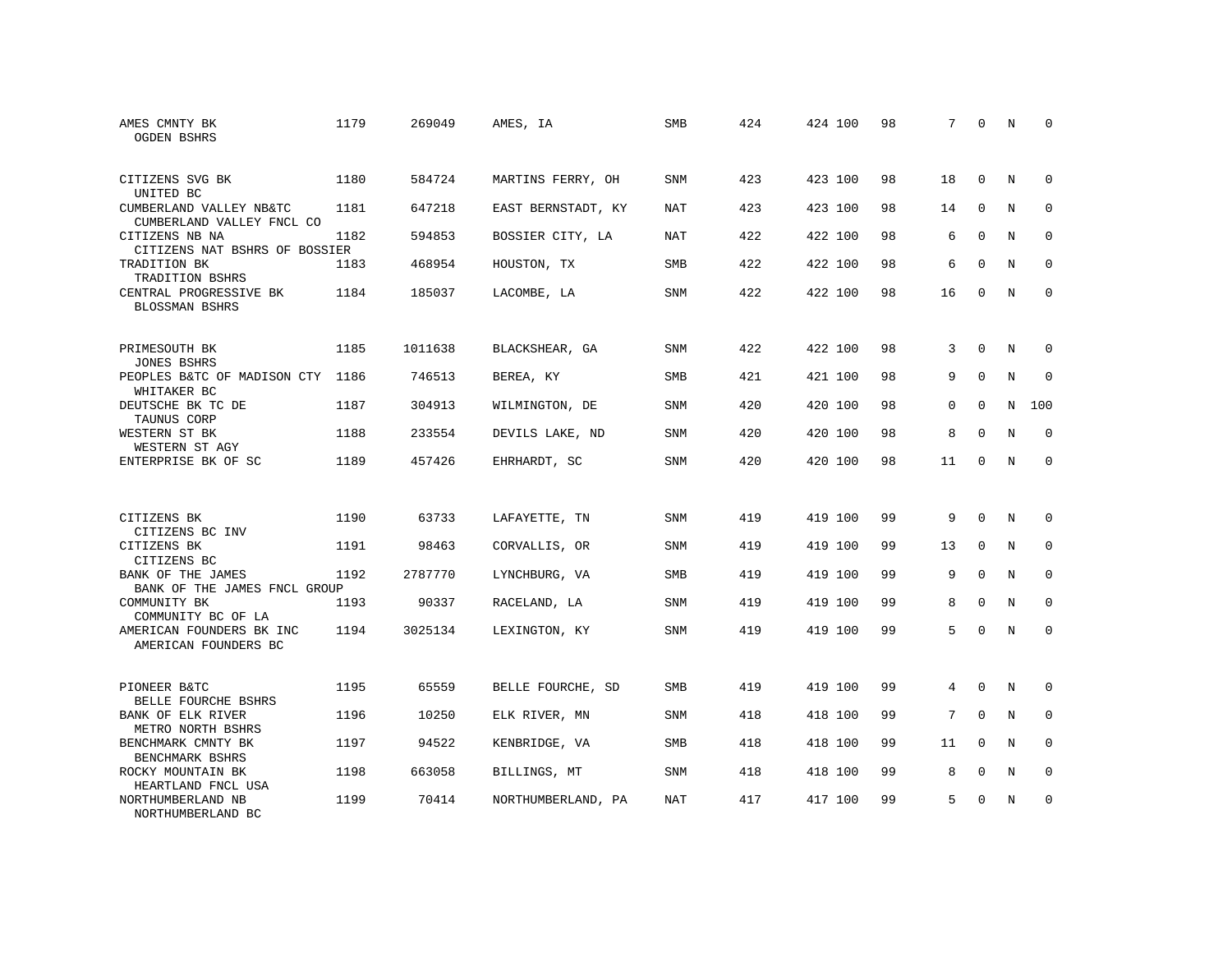| CORNERSTONE NB&TC<br>CORNERSTONE BC               | 1200 | 2929392 | PALATINE, IL      | <b>NAT</b> | 415 | 415 100 | 99 | 2           | $\Omega$    | N          | $\Omega$    |
|---------------------------------------------------|------|---------|-------------------|------------|-----|---------|----|-------------|-------------|------------|-------------|
| AMERICAN SCTY BK<br>AMERICA BSHRS                 | 1201 | 1471577 | NEWPORT BEACH, CA | <b>SMB</b> | 415 | 415 100 | 99 | 6           | $\mathbf 0$ | N          | $\mathbf 0$ |
| VOYAGER BK<br>VOYAGER FS CORP                     | 1202 | 430670  | EDEN PRAIRIE, MN  | <b>SNM</b> | 415 | 415 100 | 99 | 3           | $\mathbf 0$ | N          | 0           |
| MVB BK INC<br>MVB FC                              | 1203 | 2757205 | FAIRMONT, WV      | <b>SNM</b> | 414 | 414 100 | 99 | 4           | $\Omega$    | N          | 0           |
| FIRST NB&TC OF ARDMORE<br>FIRST NAT CORP          | 1204 | 984258  | ARDMORE, OK       | <b>NAT</b> | 414 | 414 100 | 99 | 8           | $\mathbf 0$ | N          | 0           |
| FIRST NB OF TALLADEGA<br>FIRST NAT TALLADEGA CORP | 1205 | 257233  | TALLADEGA, AL     | <b>NAT</b> | 413 | 413 100 | 99 | 2           | $\Omega$    | N          | $\Omega$    |
| FIRST NB<br>LAURITZEN CORP                        | 1206 | 181459  | NORTH PLATTE, NE  | NAT        | 413 | 413 100 | 99 | 4           | $\mathbf 0$ | N          | 0           |
| FIRST ST FNCL<br>FIRST ST BSHRS                   | 1207 | 961811  | PINEVILLE, KY     | <b>SNM</b> | 413 | 413 100 | 99 | 11          | 0           | N          | 0           |
| ISB CMNTY BK<br>IXONIA BSHRS                      | 1208 | 529341  | IXONIA, WI        | SNM        | 412 | 412 100 | 99 | 7           | $\mathbf 0$ | N          | $\mathbf 0$ |
| BRANNEN BK<br>BRANNEN BK OF FL                    | 1209 | 760331  | INVERNESS, FL     | SNM        | 412 | 412 100 | 99 | 11          | 0           | N          | 0           |
| EDMONTON ST BK<br>EDMONTON BSHRS                  | 1210 | 845247  | GLASGOW, KY       | <b>SNM</b> | 412 | 412 100 | 99 | 11          | $\Omega$    | N          | $\Omega$    |
| BPD BK<br><b>BPD HOLDING</b>                      | 1211 | 66015   | NEW YORK, NY      | SMB        | 411 | 398 97  | 99 | $\mathbf 0$ | $\mathbf 0$ | Y          | 99          |
| GRAND BK                                          | 1212 | 3117431 | DALLAS, TX        | <b>SNM</b> | 411 | 411 100 | 99 | $\mathbf 1$ | 0           | N          | $\mathbf 0$ |
| FIRST NB<br>FIRST MIDWEST ACQUISITION CORP        | 1213 | 839255  | MIDWEST CITY, OK  | NAT        | 411 | 411 100 | 99 | 7           | $\Omega$    | $_{\rm N}$ | $\mathbf 0$ |
| METRO UNITED BK<br>METROCORP BSHRS                | 1214 | 1864601 | SAN DIEGO, CA     | <b>SNM</b> | 411 | 411 100 | 99 | 6           | 0           | N          | 0           |
| COMMERCIAL ST BK<br>ANDREWS HC                    | 1215 | 361653  | ANDREWS, TX       | <b>SNM</b> | 410 | 410 100 | 99 | 6           | 0           | N          | 0           |
| NEWFIRST NB<br>NEWFIRST FNCL GROUP                | 1216 | 938859  | EL CAMPO, TX      | <b>NAT</b> | 410 | 410 100 | 99 | 9           | $\Omega$    | N          | $\mathbf 0$ |
| COMMERCIAL BK<br>NACOGDOCHES CMRL BSHRS           | 1217 | 885869  | NACOGDOCHES, TX   | <b>NAT</b> | 409 | 409 100 | 99 | 13          | $\mathbf 0$ | N          | 0           |
| ALLEGHENY VALLEY BK<br>ALLEGHENY VALLEY BC        | 1218 | 1829    | PITTSBURGH, PA    | <b>SNM</b> | 409 | 409 100 | 99 | 8           | $\mathbf 0$ | N          | $\mathbf 0$ |
| PROVIDENT CMNTY BK NA<br>PROVIDENT CMNTY BSHRS    | 1219 | 937674  | ROCK HILL, SC     | <b>NAT</b> | 409 | 409 100 | 99 | 8           | $\mathbf 0$ | N          | $\mathbf 0$ |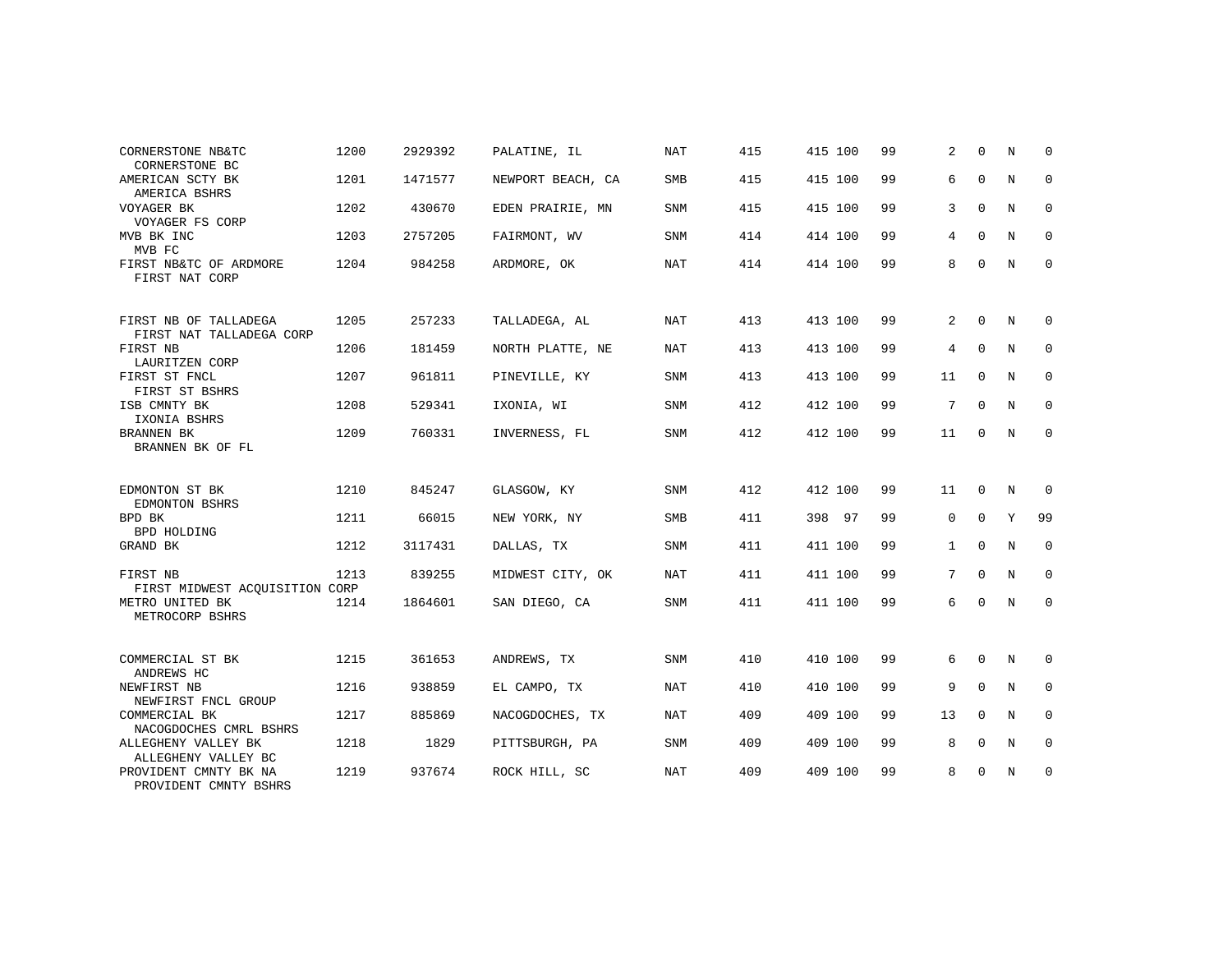| WEST POINTE BK<br>WEST POINTE BSHRS                        | 1220 | 2371816 | OSHKOSH, WI          | <b>SNM</b> | 409 | 409 100 | 99 | $\Omega$       | $\Omega$    | N           | $\Omega$    |
|------------------------------------------------------------|------|---------|----------------------|------------|-----|---------|----|----------------|-------------|-------------|-------------|
| CENTRAL VA BK<br>CENTRAL VA BSHRS                          | 1221 | 436823  | POWHATAN, VA         | SMB        | 408 | 408 100 | 99 | 7              | $\Omega$    | $\mathbf N$ | $\mathbf 0$ |
| FOUNDERS B&TC<br>FOUNDERS FC                               | 1222 | 1933927 | GRAND RAPIDS, MI     | SNM        | 408 | 408 100 | 99 | 3              | $\Omega$    | N           | 0           |
| FIRST CENTURY BK NA<br>FIRST CENTURY BSHRS                 | 1223 | 569422  | BLUEFIELD, WV        | <b>NAT</b> | 407 | 407 100 | 99 | 11             | $\Omega$    | $_{\rm N}$  | $\Omega$    |
| PEOPLES B&TC CO<br>LINCOLN CTY BC                          | 1224 | 909055  | TROY, MO             | SMB        | 406 | 406 100 | 99 | 6              | $\Omega$    | N           | $\mathbf 0$ |
| FIRST NB OF MCMINNVILLE<br>FIRST MCMINNVILLE CORP          | 1225 | 87234   | MCMINNVILLE, TN      | <b>NAT</b> | 405 | 405 100 | 99 | 4              | $\Omega$    | N           | 0           |
| CITIZENS ST BK<br>INDUSTRY BSHRS                           | 1226 | 54656   | BUFFALO, TX          | <b>SNM</b> | 404 | 404 100 | 99 | 5              | $\Omega$    | $\rm N$     | $\mathbf 0$ |
| KILLBUCK SVGS BK CO<br>KILLBUCK BSHRS                      | 1227 | 1017425 | KILLBUCK, OH         | <b>SMB</b> | 404 | 404 100 | 99 | 8              | $\mathbf 0$ | $\mathbf N$ | $\mathbf 0$ |
| PEOPLES ST BK<br>PEOPLES BC                                | 1228 | 262844  | PRAIRIE DU CHIEN, WI | <b>SNM</b> | 404 | 404 100 | 99 | 11             | $\Omega$    | N           | $\Omega$    |
| WILSON & MUIR B&TC<br>WILSON & MUIR BANCORP                | 1229 | 899343  | BARDSTOWN, KY        | <b>SNM</b> | 404 | 404 100 | 99 | 10             | $\mathbf 0$ | N           | $\mathbf 0$ |
| COMMUNITY B&T                                              | 1230 | 549862  | WACO, TX             | <b>SNM</b> | 403 | 403 100 | 99 | 2              | $\Omega$    | N           | 0           |
| COMMUNITY CO<br>FIRST NB SD<br>LAURITZEN CORP              | 1231 | 379359  | YANKTON, SD          | <b>NAT</b> | 403 | 403 100 | 99 | $\overline{4}$ | $\mathbf 0$ | $\mathbf N$ | $\mathbf 0$ |
| COMMONWEALTH BUS BK                                        | 1232 | 3337097 | LOS ANGELES, CA      | <b>SMB</b> | 403 | 403 100 | 99 | 2              | $\mathbf 0$ | $\mathbf N$ | 0           |
| FREESTAR BK NA<br>PNB HC                                   | 1233 | 36344   | PONTIAC, IL          | NAT        | 403 | 403 100 | 99 | 12             | $\Omega$    | N           | 0           |
| FIRST NB&TC OF COLUMBUS<br>LAURITZEN CORP                  | 1234 | 77758   | COLUMBUS, NE         | <b>NAT</b> | 403 | 403 100 | 99 | 3              | $\mathbf 0$ | $\mathbf N$ | $\mathbf 0$ |
| BENNINGTON ST BK<br><b>BERCO</b>                           | 1235 | 1016259 | SALINA, KS           | SNM        | 403 | 403 100 | 99 | 6              | 0           | N           | 0           |
| COMMUNITY BK COAST<br>COMMUNITY BSHRS ESOP                 | 1236 | 2376464 | BILOXI, MS           | SNM        | 402 | 402 100 | 99 | 7              | $\Omega$    | N           | $\mathbf 0$ |
| BBU BK                                                     | 1237 | 3402913 | CORAL GABLES, FL     | <b>SNM</b> | 402 | 402 100 | 99 | $\mathbf{1}$   | $\mathbf 0$ | $\mathbf N$ | $\mathbf 0$ |
| COMMERCIAL BK<br>COMMERCIAL NAT FC                         | 1238 | 513340  | ALMA, MI             | SNM        | 402 | 402 100 | 99 | 9              | $\mathbf 0$ | N           | $\mathbf 0$ |
| CALVIN B TAYLOR BKG CO BERLI 1239<br>CALVIN B TAYLOR BSHRS |      | 39327   | BERLIN, MD           | <b>SNM</b> | 402 | 402 100 | 99 | 9              | $\Omega$    | $\mathbf N$ | $\mathbf 0$ |
| PLAINS CMRC BK                                             | 1240 | 593052  | HOVEN, SD            | SNM        | 401 | 401 100 | 99 | 5              | 0           | N           | 0           |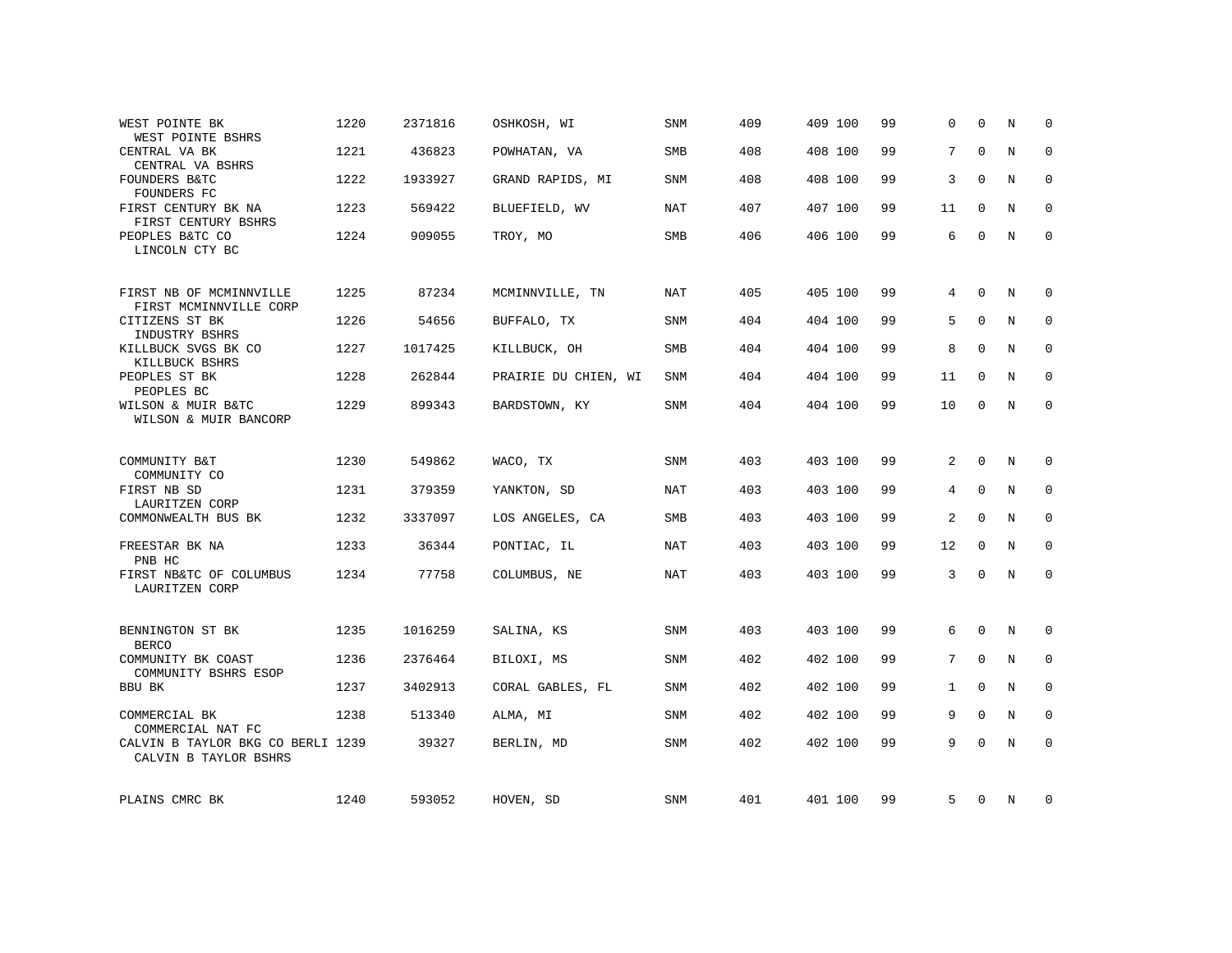| BNA BK                                         | 1241 | 916745  | NEW ALBANY, MS      | <b>SNM</b> | 400 | 400 100 | 99 | 4           | $\mathbf 0$ | N           | 0           |
|------------------------------------------------|------|---------|---------------------|------------|-----|---------|----|-------------|-------------|-------------|-------------|
| BNA BSHRS<br>FIRST UNITED BK<br>CRETE BC       | 1242 | 38535   | CRETE, IL           | <b>SNM</b> | 400 | 400 100 | 99 | 4           | $\Omega$    | $\mathbf N$ | $\Omega$    |
| INDEPENDENCE BK<br>MONTANA SECURITY            | 1243 | 606653  | HAVRE, MT           | <b>SNM</b> | 400 | 400 100 | 99 | 4           | $\mathbf 0$ | N           | 0           |
| FIVE STAR BK<br>FIVE STAR BC                   | 1244 | 2867337 | ROCKLIN, CA         | SNM        | 399 | 399 100 | 99 | 3           | $\Omega$    | N           | $\Omega$    |
| CLEAR MNT BK<br>STATE BC                       | 1245 | 886624  | BRUCETON MILLS, WV  | <b>SMB</b> | 399 | 399 100 | 99 | 10          | $\mathbf 0$ | N           | $\Omega$    |
| FIRST NB<br>MONEYTREE CORP                     | 1246 | 198831  | LENOIR CITY, TN     | NAT        | 398 | 398 100 | 99 | 8           | $\Omega$    | N           | 0           |
| FIRST COUNTY BK<br>FIRST CO BANCORP            | 1247 | 327949  | NEW BADEN, IL       | <b>SNM</b> | 396 | 396 100 | 99 | 4           | $\Omega$    | $_{\rm N}$  | $\Omega$    |
| CONNECTICUT CMNTY BK NA<br>ASSOCIATED CMNTY BC | 1248 | 2756909 | WESTPORT, CT        | NAT        | 396 | 396 100 | 99 | 8           | $\Omega$    | N           | $\Omega$    |
| FIRST NB OF DURANGO<br>FIRST BC                | 1249 | 68859   | DURANGO, CO         | <b>NAT</b> | 396 | 396 100 | 99 | 4           | $\Omega$    | N           | $\Omega$    |
| CENTRAL BK<br>CENTRAL BSHRS                    | 1250 | 31255   | HOUSTON, TX         | SNM        | 395 | 395 100 | 99 | 4           | $\Omega$    | N           | $\Omega$    |
| GEORGIA CMRC BK<br>GEORGIA CMRC BSHRS          | 1251 | 3165320 | ATLANTA, GA         | SNM        | 395 | 395 100 | 99 | 2           | $\Omega$    | N           | $\Omega$    |
| BANKERS TC<br>BTC FC                           | 1252 | 3142358 | CEDAR RAPIDS, IA    | SNM        | 395 | 395 100 | 99 | 3           | $\mathbf 0$ | $\mathbf N$ | $\mathbf 0$ |
| HOMESTAR BK & FS<br>HOMESTAR FNCL GRP          | 1253 | 300036  | MANTENO, IL         | SNM        | 395 | 395 100 | 99 | 5           | $\Omega$    | N           | $\Omega$    |
| LEDYARD NB<br>LEDYARD FNCL GRP                 | 1254 | 1863097 | NORWICH, VT         | <b>NAT</b> | 395 | 395 100 | 99 | 6           | $\Omega$    | $\mathbf N$ | $\mathbf 0$ |
| HERITAGE BK<br>CCF HC                          | 1255 | 628178  | JONESBORO, GA       | <b>SNM</b> | 395 | 395 100 | 99 | 5           | $\mathbf 0$ | N           | $\mathbf 0$ |
| FIRSTBANK<br>FIRSTBANK CORP                    | 1256 | 960841  | MOUNT PLEASANT, MI  | <b>SNM</b> | 394 | 394 100 | 99 | 13          | $\mathbf 0$ | N           | $\mathbf 0$ |
| VALLEY BK OF HELENA<br>GLACIER BC              | 1257 | 648055  | HELENA, MT          | SMB        | 394 | 394 100 | 99 | 5           | $\mathbf 0$ | $\mathbf N$ | 0           |
| WELLS FARGO BK<br>WELLS FARGO & CO             | 1258 | 167565  | LOS ANGELES, CA     | <b>SNM</b> | 394 | 394 100 | 99 | $\mathbf 0$ | $\Omega$    | $\mathbf N$ | $\mathbf 0$ |
| STILLMAN BANCCORP NA<br>STILLMAN BANCCORP      | 1259 | 407645  | STILLMAN VALLEY, IL | NAT        | 394 | 394 100 | 99 | 5           | $\mathbf 0$ | $\mathbf N$ | $\mathbf 0$ |
| OLD LINE BK<br>OLD LINE BSHRS                  | 1260 | 1401387 | BOWIE, MD           | SMB        | 394 | 394 100 | 99 | 9           | 0           | N           | 0           |
| FIRST BK & TR<br>FISHBACK FC                   | 1261 | 550756  | SIOUX FALLS, SD     | <b>SNM</b> | 394 | 394 100 | 99 | 4           | $\Omega$    | N           | $\mathbf 0$ |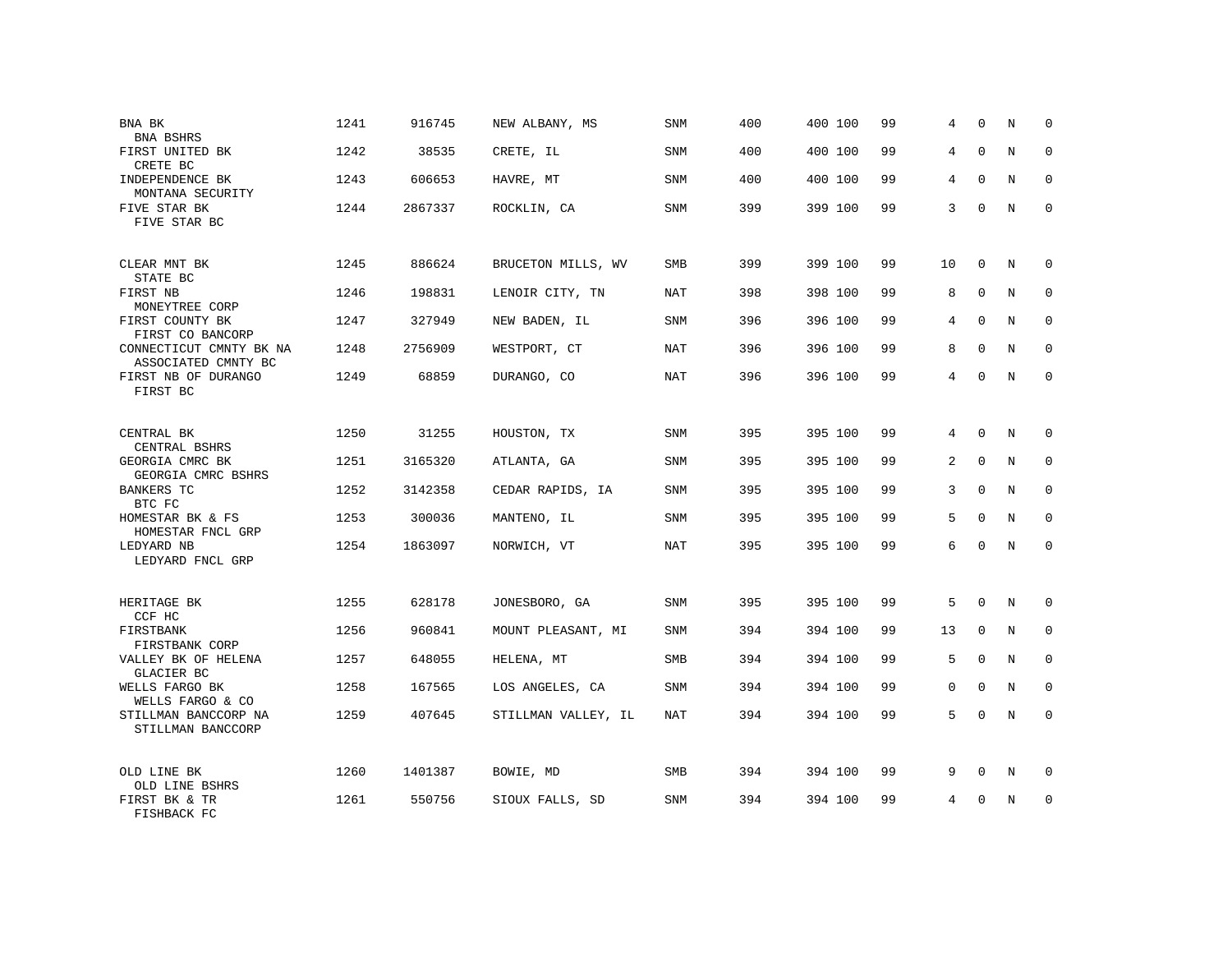| UNITED S BK<br>UNISOUTH                                            | 1262 | 327435  | UMATILLA, FL               | SNM        | 393 | 393 100 | 99 | 11           | 0            | N           | 0           |
|--------------------------------------------------------------------|------|---------|----------------------------|------------|-----|---------|----|--------------|--------------|-------------|-------------|
| INLAND NW BK<br>NORTHWEST BC                                       | 1263 | 1411032 | SPOKANE, WA                | SNM        | 393 | 393 100 | 99 | 10           | $\Omega$     | N           | 0           |
| AMERICAN ST B&TC OF WILLISTO 1264<br>AMERICAN ST BHC               |      | 244251  | WILLISTON, ND              | SNM        | 393 | 393 100 | 99 | $\mathbf{1}$ | $\Omega$     | N           | $\Omega$    |
| HERITAGE BK INC<br>COMMONWEALTH HOLDINGS LLC                       | 1265 | 1469677 | ERLANGER, KY               | SNM        | 393 | 393 100 | 99 | 9            | $\Omega$     | N           | 0           |
| TRUMAN BK<br>TRUBANK SECTY TR                                      | 1266 | 1213777 | SAINT LOUIS, MO            | <b>SMB</b> | 393 | 393 100 | 99 | 6            | $\Omega$     | N           | $\Omega$    |
| TRUMAN BK<br>TEMPLAR FUND                                          | 1266 | 1213777 | SAINT LOUIS, MO            | <b>SMB</b> |     |         |    |              |              |             |             |
| PORT WASHINGTON ST BK<br>PORT BSHRS                                | 1267 | 937740  | PORT WASHINGTON, WI        | SNM        | 391 | 391 100 | 99 | 6            | $\mathbf 0$  | N           | $\Omega$    |
| FARMERS AND MERCHANTS BK OF 1268<br>FARMERS AND MERCHANTS BC OF PA |      | 18827   | KITTANNING, PA             | <b>NAT</b> | 391 | 391 100 | 99 | 7            | $\Omega$     | N           | $\Omega$    |
| RIVER BK<br>RIVER HC                                               | 1269 | 279842  | STODDARD, WI               | SNM        | 391 | 391 100 | 99 | 10           | $\mathbf 0$  | N           | $\mathbf 0$ |
| BANK OF BARTLETT<br>WEST TENNESSEE BSHRS                           | 1270 | 225559  | BARTLETT, TN               | SMB        | 391 | 391 100 | 99 | 7            | $\Omega$     | N           | $\mathbf 0$ |
| PEOPLES ST BK<br>PSB GRP                                           | 1271 | 749046  | HAMTRAMCK, MI              | SNM        | 391 | 391 100 | 99 | 10           | $\Omega$     | N           | $\mathbf 0$ |
| WOODHAVEN NB<br>MYERS BSHRS                                        | 1272 | 513050  | FORT WORTH, TX             | <b>NAT</b> | 390 | 390 100 | 99 | 7            | $\mathbf 0$  | N           | $\mathbf 0$ |
| FIDELITY BK OF FL NA                                               | 1273 | 1516423 | MERRITT ISLAND, FL         | <b>NAT</b> | 390 | 390 100 | 99 | 2            | $\Omega$     | N           | $\Omega$    |
| FIRST NB<br>FIRST NAT BSHRS                                        | 1274 | 583352  | HUNTSVILLE, TX             | <b>NAT</b> | 390 | 390 100 | 99 | 3            | $\mathbf 0$  | $\mathbf N$ | $\mathbf 0$ |
| COASTALSTATES BK<br>COASTALSOUTH BSHRS                             | 1275 | 3274709 | HILTON HEAD ISLAND, SC SNM |            | 390 | 390 100 | 99 | 3            | $\mathbf 0$  | N           | $\mathbf 0$ |
| FIRST NB<br>FIRST GRANBURY BC                                      | 1276 | 329952  | GRANBURY, TX               | NAT        | 390 | 390 100 | 99 | 7            | $\Omega$     | N           | $\mathbf 0$ |
| FIRST NB OF GILLETTE<br>FIRST NAT BK OF GILLETTE HC                | 1277 | 890050  | GILLETTE, WY               | NAT        | 390 | 390 100 | 99 | $\mathbf{1}$ | $\mathbf 0$  | $\mathbf N$ | $\mathbf 0$ |
| FIRST ST BK MIDDLEBURY<br>CRYSTAL VALLEY FC                        | 1278 | 967046  | MIDDLEBURY, IN             | <b>SNM</b> | 390 | 390 100 | 99 | 5            | $\Omega$     | $\mathbf N$ | $\mathbf 0$ |
| MERCHANTS & SOUTHERN BK<br>MERCHANTS & S BK OF FL                  | 1279 | 726234  | GAINESVILLE, FL            | SNM        | 389 | 389 100 | 99 | 12           | $\mathbf{0}$ | N           | 0           |
| CAPITAL CITY BK<br>CAPITAL CITY BSHRS                              | 1280 | 348551  | TOPEKA, KS                 | <b>SNM</b> | 389 | 389 100 | 99 | 9            | $\Omega$     | N           | $\Omega$    |
| LUANA SVG BK<br>LUANA BC                                           | 1281 | 674849  | LUANA, IA                  | <b>SNM</b> | 389 | 389 100 | 99 | 3            | 0            | N           | $\mathbf 0$ |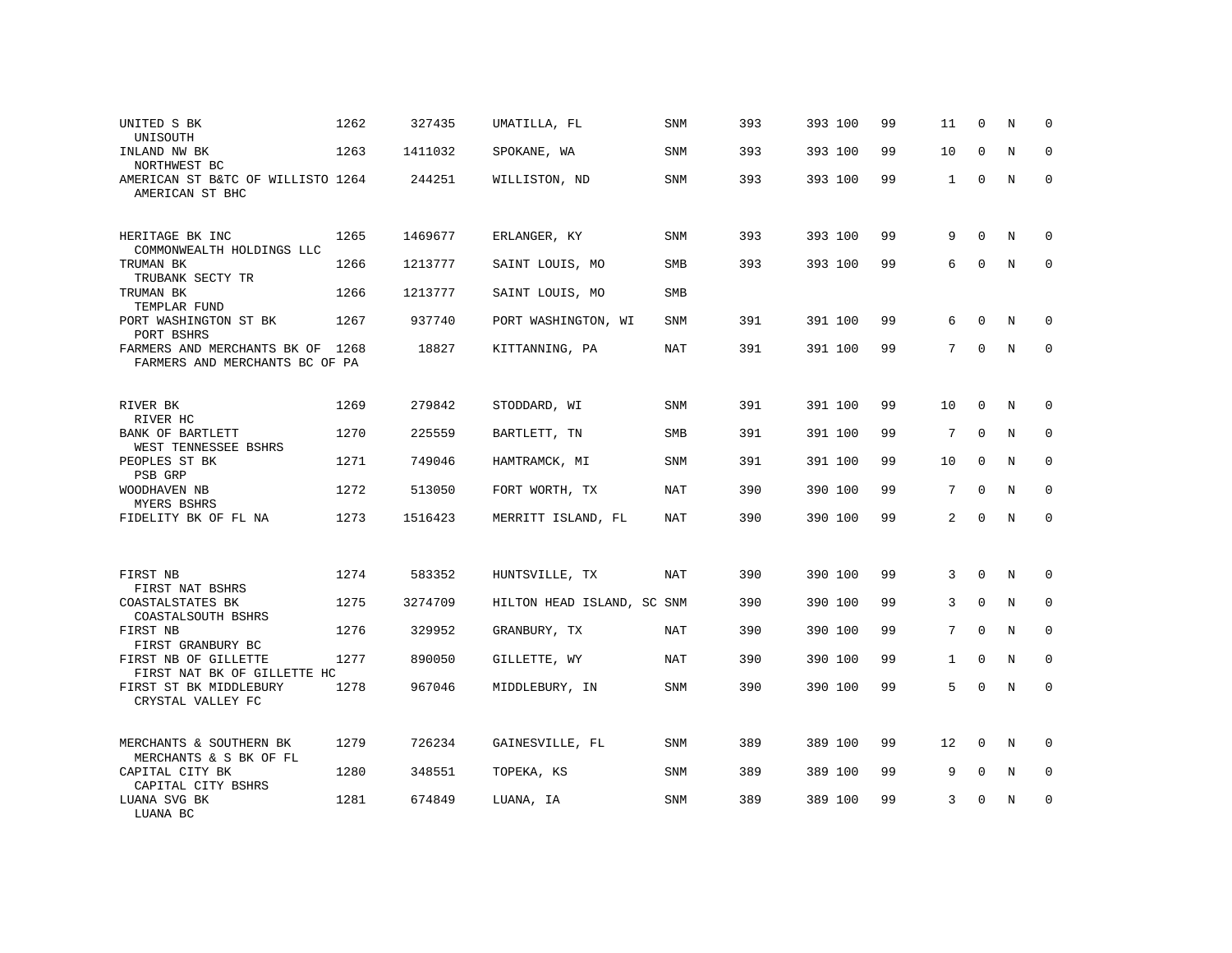| FIRST NB&TC<br>MOUNTAIN HOME BSHRS                  | 1282 | 26242   | MOUNTAIN HOME, AR | NAT        | 389 | 389 100 | 99 | 7            | $\Omega$    | N           | $\Omega$    |
|-----------------------------------------------------|------|---------|-------------------|------------|-----|---------|----|--------------|-------------|-------------|-------------|
| EVERGREEN BK GRP<br>BANCORP FNCL                    | 1283 | 2834759 | OAK BROOK, IL     | <b>SNM</b> | 389 | 389 100 | 99 | $\mathbf{1}$ | $\Omega$    | N           | $\Omega$    |
| FNB BK NA<br>FULTON FNCL CORP                       | 1284 | 131418  | DANVILLE, PA      | NAT        | 389 | 389 100 | 99 | 7            | $\Omega$    | N           | $\Omega$    |
| FIRST NB IL<br>FIRST LANSING BC                     | 1285 | 1017032 | LANSING, IL       | NAT        | 388 | 388 100 | 99 | 7            | $\Omega$    | N           | 0           |
| PLATTE VALLEY ST B&TC<br>LAURITZEN CORP             | 1286 | 10858   | KEARNEY, NE       | <b>SMB</b> | 388 | 388 100 | 99 | 4            | $\Omega$    | N           | $\Omega$    |
| CCB CMNTY BK<br>SOUTHERN NAT CORP                   | 1287 | 655839  | ANDALUSIA, AL     | SMB        | 388 | 388 100 | 99 | 2            | $\mathbf 0$ | N           | $\mathbf 0$ |
| BANKERS BK OF THE WEST<br>BANKERS BK OF THE WEST BC | 1288 | 732758  | DENVER, CO        | SMB        | 388 | 388 100 | 99 | $\Omega$     | $\Omega$    | N           | $\mathbf 0$ |
| CITIZENS TR BK<br>CITIZENS BSHRS CORP               | 1289 | 680130  | ATLANTA, GA       | <b>SMB</b> | 388 | 388 100 | 99 | 10           | $\mathbf 0$ | N           | 0           |
| HABERSHAM BK<br>HABERSHAM BC                        | 1290 | 270335  | CLARKESVILLE, GA  | <b>SNM</b> | 388 | 388 100 | 99 | 7            | $\mathbf 0$ | N           | $\mathbf 0$ |
| CITY NB OF NJ<br>CITY NAT BSHRS CORP                | 1291 | 567905  | NEWARK, NJ        | NAT        | 388 | 388 100 | 99 | 9            | $\Omega$    | N           | $\mathbf 0$ |
| PLATINUM BK                                         | 1292 | 2631314 | BRANDON, FL       | <b>SNM</b> | 387 | 387 100 | 99 | $\mathbf{1}$ | $\Omega$    | N           | $\Omega$    |
| CARROLLTON BK<br>CARROLLTON BC                      | 1293 | 854520  | COLUMBIA, MD      | SNM        | 386 | 386 100 | 99 | 9            | $\Omega$    | N           | $\mathbf 0$ |
| FRONTENAC BK<br>FRONTENAC BSHRS                     | 1294 | 2724757 | EARTH CITY, MO    | SNM        | 386 | 386 100 | 99 | 3            | $\mathbf 0$ | N           | 0           |
| STONEBRIDGE BK<br>STONEBRIDGE FNCL CORP             | 1295 | 2754389 | WEST CHESTER, PA  | <b>SNM</b> | 386 | 386 100 | 99 | 4            | $\Omega$    | N           | $\Omega$    |
| AMERICAN ENT BK<br>A E BC                           | 1296 | 2339535 | BUFFALO GROVE, IL | <b>SNM</b> | 386 | 386 100 | 99 | 3            | $\mathbf 0$ | $\mathbf N$ | $\mathbf 0$ |
| GBC INTL BK<br>GBC HOLD                             | 1297 | 972769  | LOS ANGELES, CA   | <b>SNM</b> | 386 | 386 100 | 99 | 7            | $\Omega$    | N           | $\Omega$    |
| GOTHAM BK OF NEW YORK                               | 1298 | 239015  | NEW YORK, NY      | SMB        | 385 | 385 100 | 99 | $\mathbf 0$  | $\Omega$    | N           | $\mathbf 0$ |
| BALLSTON SPA NB<br>BALLSTON SPA BC                  | 1299 | 505     | BALLSTON SPA, NY  | NAT        | 385 | 385 100 | 99 | 8            | $\mathbf 0$ | N           | 0           |
| CENTRAL BK IL<br>CENTRAL BANC                       | 1300 | 931038  | GENESEO, IL       | <b>SNM</b> | 385 | 385 100 | 99 | 4            | $\Omega$    | N           | $\mathbf 0$ |
| DENMARK ST BK<br>DENMARK BSHRS                      | 1301 | 222446  | DENMARK, WI       | <b>SNM</b> | 385 | 385 100 | 99 | 5            | 0           | N           | 0           |
| MIDWEST BK WESTERN IL<br>WESTERN IL BSHRS           | 1302 | 709143  | MONMOUTH, IL      | <b>SMB</b> | 385 | 385 100 | 99 | 7            | $\Omega$    | N           | $\mathbf 0$ |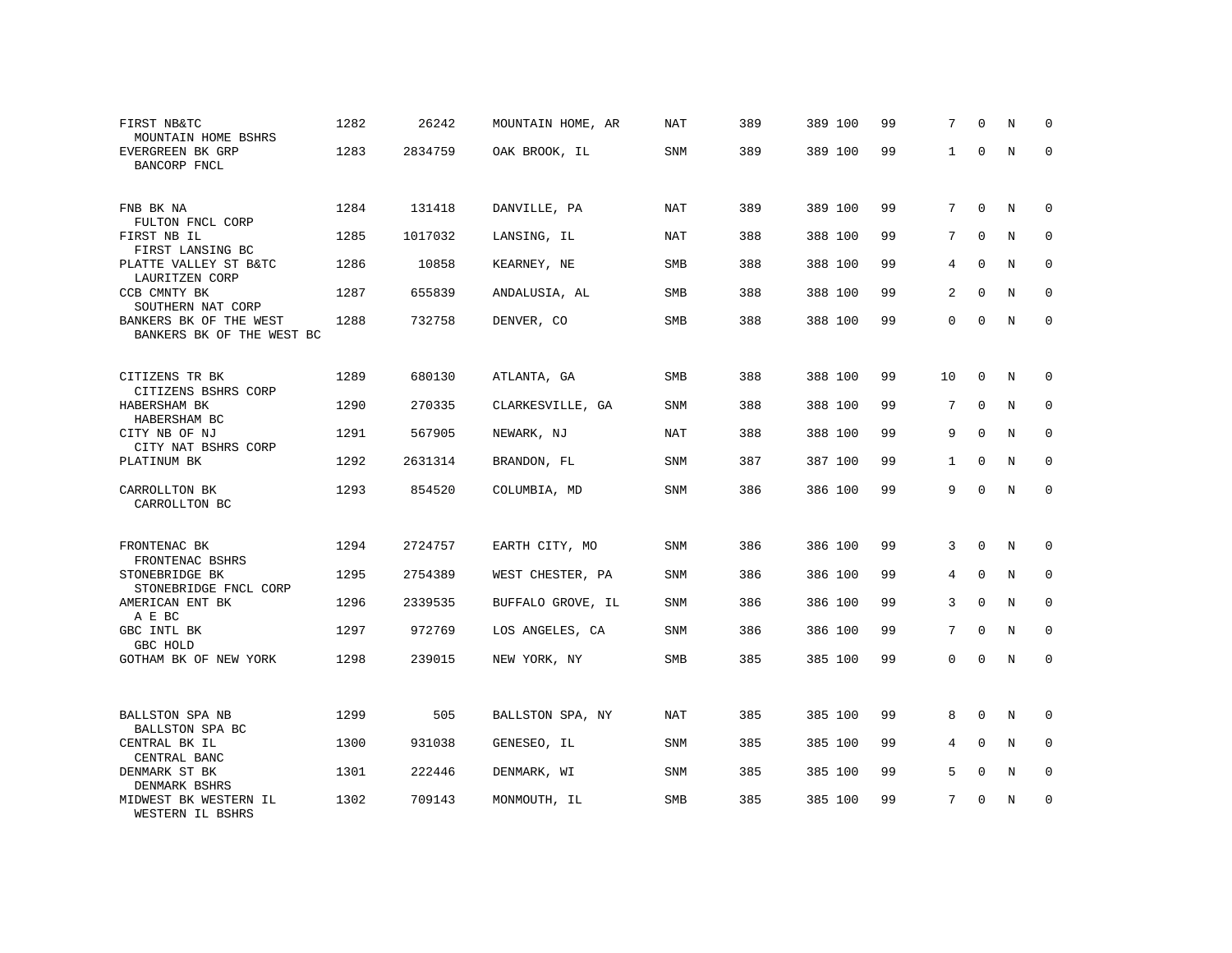| LONE STAR ST BK W TX<br>LONE STAR ST BSHRS | 1303 | 3607062 | LUBBOCK, TX         | SMB        | 384 | 384 100 | 99 | 3              | $\mathbf 0$ | N           | 0           |
|--------------------------------------------|------|---------|---------------------|------------|-----|---------|----|----------------|-------------|-------------|-------------|
| BANK OF WI DELLS<br>DELLS BSHRS            | 1304 | 894348  | WISCONSIN DELLS, WI | <b>SNM</b> | 384 | 384 100 | 99 | $\overline{2}$ | $\Omega$    | N           | $\Omega$    |
| FIRST FNCL BK NA<br>FIRST FNCL BSHRS       | 1305 | 673963  | SAN ANGELO, TX      | <b>NAT</b> | 383 | 383 100 | 99 | 2              | $\mathbf 0$ | N           | $\mathbf 0$ |
| VOLUNTEER ST BK<br>VOLUNTEER ST BSHRS      | 1306 | 774132  | PORTLAND, TN        | <b>SNM</b> | 383 | 383 100 | 99 | 7              | $\Omega$    | N           | $\Omega$    |
| INDUSTRIAL BK<br>IBW FC                    | 1307 | 536527  | WASHINGTON, DC      | SNM        | 382 | 382 100 | 99 | 7              | $\mathbf 0$ | N           | $\mathbf 0$ |
| SOY CAP B&TC<br>SCB BC                     | 1308 | 899736  | DECATUR, IL         | <b>SNM</b> | 382 | 382 100 | 99 | 9              | $\Omega$    | $\mathbf N$ | $\mathbf 0$ |
| SOUTH LA BK<br>SOUTH LA FC                 | 1309 | 616036  | HOUMA, LA           | <b>SNM</b> | 381 | 381 100 | 99 | 5              | $\Omega$    | N           | 0           |
| OMNIBANK NA<br><b>BANCSHARES</b>           | 1310 | 26859   | HOUSTON, TX         | <b>NAT</b> | 381 | 381 100 | 99 | 7              | $\Omega$    | $\mathbf N$ | $\mathbf 0$ |
| NATIONAL BK OF CA<br>NCAL BC               | 1311 | 667869  | LOS ANGELES, CA     | NAT        | 381 | 381 100 | 99 | 5              | $\mathbf 0$ | N           | $\mathbf 0$ |
| PLATTE VALLEY BK<br>PLATTE VALLEY FS CO    | 1312 | 2465881 | SCOTTSBLUFF, NE     | <b>SMB</b> | 381 | 381 100 | 99 | 5              | $\Omega$    | $\mathbf N$ | $\mathbf 0$ |
| SUN SCTY BK<br>SUN FNCL CORP               | 1313 | 564155  | ELLINGTON, MO       | SNM        | 381 | 381 100 | 99 | 30             | $\Omega$    | $_{\rm N}$  | $\Omega$    |
| HAMLIN B&TC                                | 1314 | 291611  | SMETHPORT, PA       | <b>SNM</b> | 380 | 380 100 | 99 | 6              | $\Omega$    | N           | 0           |
| GREENFIELD BKG CO<br>GREENFIELD BSHRS      | 1315 | 592644  | GREENFIELD, IN      | <b>SNM</b> | 380 | 380 100 | 99 | 6              | $\mathbf 0$ | N           | 0           |
| RESOURCE BK<br>RESOURCE BSHRS              | 1316 | 2716088 | COVINGTON, LA       | <b>SNM</b> | 379 | 379 100 | 99 | 8              | $\mathbf 0$ | N           | $\mathbf 0$ |
| RELIANT BK                                 | 1317 | 3402575 | BRENTWOOD, TN       | SMB        | 379 | 379 100 | 99 | 3              | $\Omega$    | $_{\rm N}$  | $\mathbf 0$ |
| COUNTY BK<br>CB FNCL CORP                  | 1318 | 1459735 | REHOBOTH BEACH, DE  | <b>SNM</b> | 379 | 379 100 | 99 | 8              | $\mathbf 0$ | N           | $\mathbf 0$ |
| BANK NA<br>NBM CORP                        | 1319 | 829050  | MCALESTER, OK       | <b>NAT</b> | 379 | 379 100 | 99 | 7              | $\mathbf 0$ | N           | 0           |
| AMERICAN BK<br>GUARANTY DEVELOPMENT CO     | 1320 | 630555  | BOZEMAN, MT         | SMB        | 378 | 378 100 | 99 | 5              | $\mathbf 0$ | N           | $\mathbf 0$ |
| PLAZA BK<br>METROPOLITAN BK GRP            | 1321 | 724847  | NORRIDGE, IL        | <b>SNM</b> | 378 | 378 100 | 99 | 9              | $\Omega$    | N           | $\mathbf 0$ |
| BNB BK NA<br>BNB FNCL SVC CORP             | 1322 | 609609  | FORT LEE, NJ        | <b>NAT</b> | 377 | 377 100 | 99 | 2              | 0           | N           | 0           |
| TIOGA ST BK<br>TSB SVC                     | 1323 | 910118  | SPENCER, NY         | <b>SMB</b> | 377 | 377 100 | 99 | 10             | $\Omega$    | N           | $\mathbf 0$ |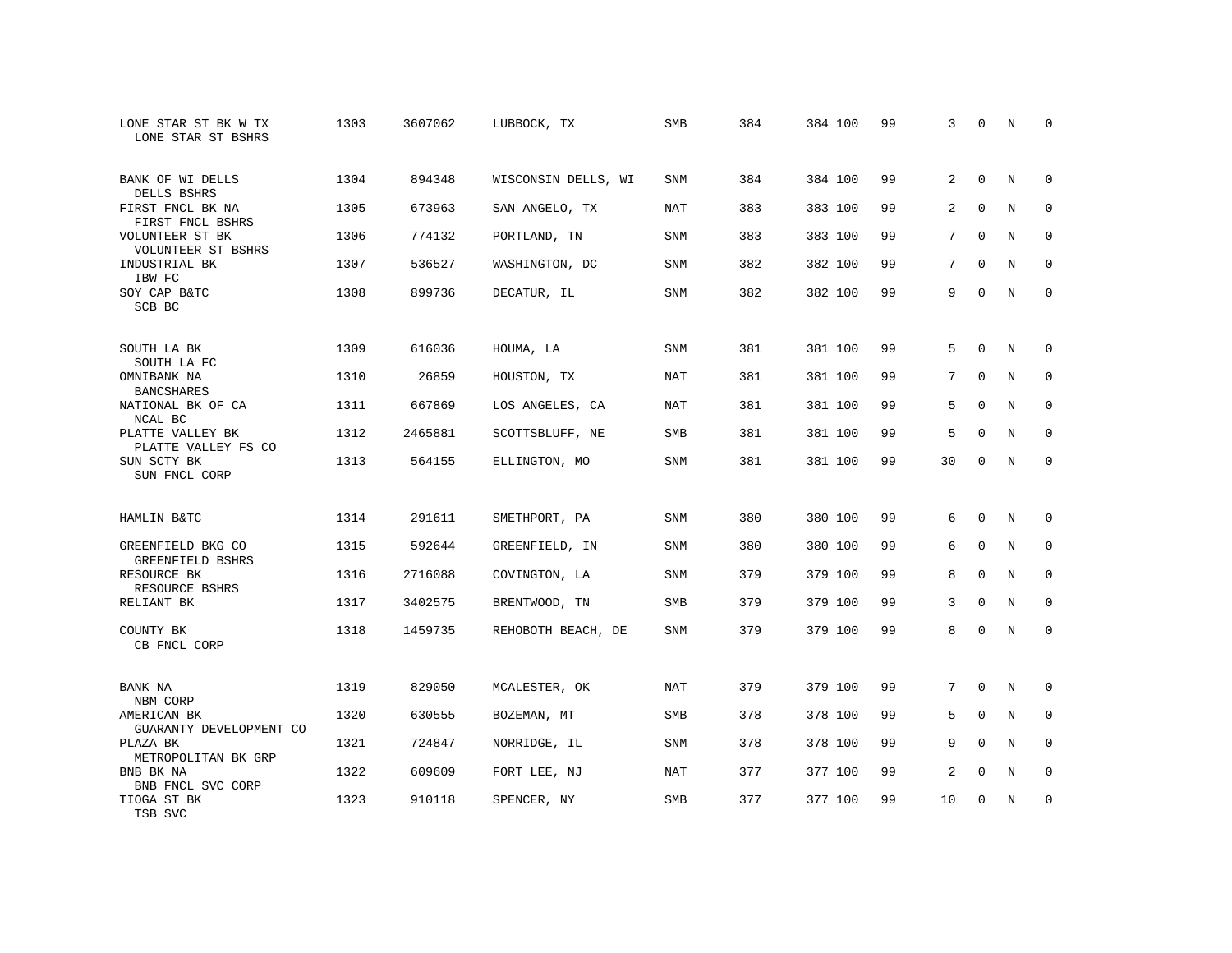| <b>EVABANK</b>                                      | 1324 | 498531  | EVA, AL             | SNM        | 377 | 377 100 | 99 | 4            | $\Omega$    | N | $\Omega$    |
|-----------------------------------------------------|------|---------|---------------------|------------|-----|---------|----|--------------|-------------|---|-------------|
| PINE BLUFF NB<br><b>JEFFERSON BSHRS</b>             | 1325 | 49241   | PINE BLUFF, AR      | <b>NAT</b> | 376 | 376 100 | 99 | 8            | $\mathbf 0$ | N | $\mathbf 0$ |
| FIRST MN BK<br>MCLEOD BSHRS                         | 1326 | 75053   | MINNETONKA, MN      | <b>SNM</b> | 376 | 376 100 | 99 | 8            | $\mathbf 0$ | N | 0           |
| INDUSTRY ST BK<br>INDUSTRY BSHRS                    | 1327 | 733054  | INDUSTRY, TX        | <b>SNM</b> | 376 | 376 100 | 99 | 2            | $\Omega$    | N | 0           |
| <b>BANK OF LAS VEGAS</b><br>CAPITOL BC              | 1328 | 2856032 | LAS VEGAS, NV       | <b>SNM</b> | 375 | 375 100 | 99 | 3            | $\Omega$    | N | $\mathbf 0$ |
| NATIONAL BK OF CMRC<br>CHARLES INV GRP LLC          | 1329 | 3275939 | BIRMINGHAM, AL      | <b>NAT</b> | 375 | 375 100 | 99 | 4            | $\Omega$    | N | $\Omega$    |
| BRITTON & KOONTZ BK NA<br>BRITTON & KOONTZ CAP CORP | 1330 | 539939  | NATCHEZ, MS         | NAT        | 375 | 375 100 | 99 | 7            | $\Omega$    | N | $\mathbf 0$ |
| TEXAS CMNTY BK NA<br>TCB HC                         | 1331 | 3135097 | THE WOODLANDS, TX   | NAT        | 375 | 375 100 | 99 | 5            | $\Omega$    | N | 0           |
| MIDSOUTH BK NA<br>MIDSOUTH BC                       | 1332 | 929932  | DOTHAN, AL          | NAT        | 374 | 374 100 | 99 | 8            | $\Omega$    | N | $\mathbf 0$ |
| UNION ST BK<br>UNION ST BSHRS                       | 1333 | 452850  | FLORENCE, TX        | <b>SNM</b> | 374 | 374 100 | 99 | 6            | $\Omega$    | N | $\mathbf 0$ |
| DEPARTMENT STORES NB<br>CITIGROUP                   | 1334 | 3382547 | SIOUX FALLS, SD     | <b>NAT</b> | 374 | 374 100 | 99 | $\Omega$     | $\Omega$    | N | $\Omega$    |
| FIDELITY BK<br>FIDELITY HC                          | 1335 | 9357    | EDINA, MN           | SNM        | 374 | 374 100 | 99 | $\mathbf{1}$ | $\mathbf 0$ | N | $\mathbf 0$ |
| CITY NB<br>SULPHUR SPRINGS BSHRS                    | 1336 | 596062  | SULPHUR SPRINGS, TX | NAT        | 374 | 374 100 | 99 | 6            | $\mathbf 0$ | N | 0           |
| PEOPLES BK<br>WINTER TR OF 12/3/74                  | 1337 | 177957  | LAWRENCE, KS        | SMB        | 374 | 374 100 | 99 | 14           | $\Omega$    | N | $\mathbf 0$ |
| FIRST NB OF MIFFLINTOWN<br>FIRST CMNTY FNCL CORP    | 1338 | 212018  | MIFFLINTOWN, PA     | NAT        | 373 | 373 100 | 99 | 10           | $\mathbf 0$ | N | 0           |
| JACKSON COUNTY BK<br>BANCORP OF SOUTHERN IN         | 1339 | 884442  | SEYMOUR, IN         | <b>SNM</b> | 372 | 372 100 | 99 | 9            | $\mathbf 0$ | N | 0           |
| FIRST NB OF S MIAMI<br>FIRST MIAMI BC               | 1340 | 794336  | SOUTH MIAMI, FL     | NAT        | 372 | 372 100 | 99 | 2            | $\Omega$    | N | $\mathbf 0$ |
| DELTA TR&BK<br>DELTA TRUST & BKG CORP               | 1341 | 914349  | PARKDALE, AR        | <b>SNM</b> | 372 | 372 100 | 99 | 8            | $\Omega$    | N | 0           |
| PILGRIM BK<br>PILGRIM BC                            | 1342 | 911160  | PITTSBURG, TX       | <b>SNM</b> | 372 | 372 100 | 99 | 7            | $\Omega$    | N | $\mathbf 0$ |
| FIRST NB<br>NATIONAL BSHRS CORP                     | 1343 | 217620  | ORRVILLE, OH        | <b>NAT</b> | 372 | 372 100 | 99 | 13           | $\mathbf 0$ | N | 0           |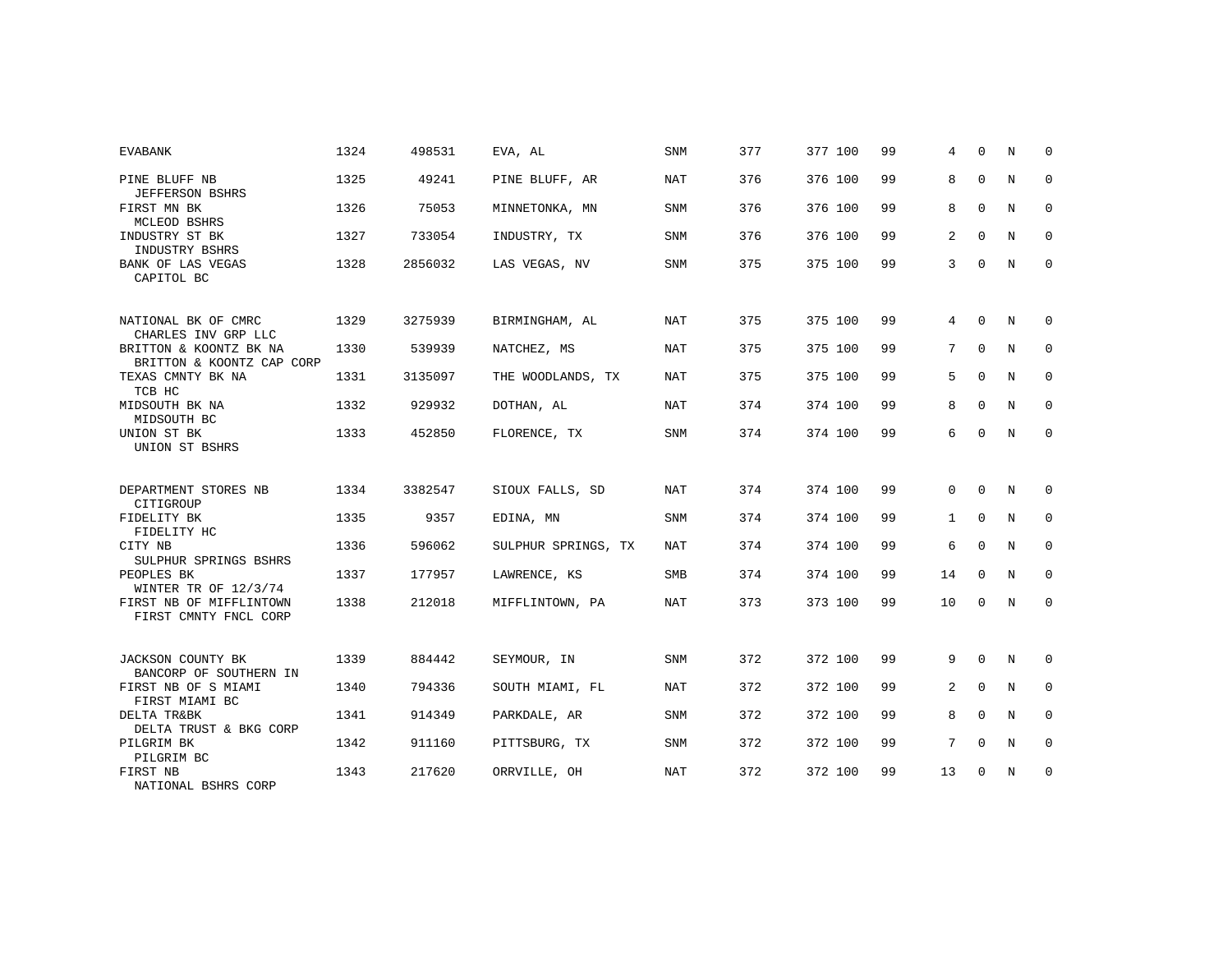| CITIZENS BK<br>AMADOR BSHRS                 | 1344 | 1016857 | LAS CRUCES, NM   | SNM        | 371 | 371 100 | 99 | 5            | $\Omega$    | N          | $\Omega$    |
|---------------------------------------------|------|---------|------------------|------------|-----|---------|----|--------------|-------------|------------|-------------|
| STATE BK OF LIZTON<br>LIZTON FC             | 1345 | 345747  | LIZTON, IN       | SNM        | 371 | 371 100 | 99 | 9            | $\Omega$    | N          | $\Omega$    |
| DELTA NB&TC<br>DELTA INV CO CAYMAN          | 1346 | 65513   | NEW YORK, NY     | NAT        | 371 | 371 100 | 99 | $\mathbf{1}$ | $\Omega$    | Y          | 99          |
| SILVERGATE BK<br>SILVERGATE CAP CORP        | 1347 | 1216826 | LA JOLLA, CA     | <b>SNM</b> | 370 | 370 100 | 99 | 3            | $\Omega$    | N          | $\Omega$    |
| BANK OF NJ<br>BANCORP OF NJ                 | 1348 | 3443345 | FORT LEE, NJ     | SNM        | 370 | 370 100 | 99 | 5            | $\Omega$    | N          | 0           |
| CLEARFIELD B&TC<br>CBT FNCL CORP            | 1349 | 975911  | CLEARFIELD, PA   | <b>SNM</b> | 370 | 370 100 | 99 | 12           | $\mathbf 0$ | N          | $\Omega$    |
| FARMERS B&TC<br>FARMERS BANCORP             | 1350 | 33147   | BLYTHEVILLE, AR  | <b>SMB</b> | 370 | 370 100 | 99 | 6            | $\Omega$    | N          | $\mathbf 0$ |
| OLD FT BKG CO<br>GILLMOR FNCL SVC           | 1351 | 564324  | OLD FORT, OH     | SNM        | 370 | 370 100 | 99 | 8            | $\Omega$    | N          | $\mathbf 0$ |
| STEELE ST B&T<br>STEELE STREET BK CORP      | 1352 | 3168563 | DENVER, CO       | <b>SNM</b> | 370 | 370 100 | 99 | 3            | $\Omega$    | N          | $\Omega$    |
| FARMERS NB<br>FARMERS BC                    | 1353 | 307062  | BUHL, ID         | <b>NAT</b> | 370 | 370 100 | 99 | 5            | $\Omega$    | N          | $\mathbf 0$ |
| CITIZENS B&TC<br>FIRST BK CORP              | 1354 | 192147  | VAN BUREN, AR    | <b>SMB</b> | 369 | 369 100 | 99 | 6            | $\Omega$    | N          | $\Omega$    |
| HYDE PARK B&TC<br>HPK FC                    | 1355 | 5331    | CHICAGO, IL      | SNM        | 369 | 369 100 | 99 | $\mathbf{1}$ | $\Omega$    | N          | $\mathbf 0$ |
| KLEBERG FIRST NB<br>KLEBERG AND CO BKR      | 1356 | 556459  | KINGSVILLE, TX   | <b>NAT</b> | 369 | 369 100 | 99 | 10           | $\Omega$    | N          | $\Omega$    |
| BANK OF SACRAMENTO<br>GREATER SACRAMENTO BC | 1357 | 2714217 | SACRAMENTO, CA   | <b>SMB</b> | 369 | 369 100 | 99 | 3            | $\Omega$    | N          | $\mathbf 0$ |
| MERIDIAN BK                                 | 1358 | 3271799 | DEVON, PA        | SNM        | 369 | 369 100 | 99 | 3            | $\Omega$    | $_{\rm N}$ | $\Omega$    |
| METRO CITY BK                               | 1359 | 3437456 | DORAVILLE, GA    | SNM        | 368 | 368 100 | 99 | 3            | $\Omega$    | $_{\rm N}$ | $\Omega$    |
| FOUNDATION BK<br>FOUNDATION BC              | 1360 | 2941509 | BELLEVUE, WA     | SNM        | 368 | 368 100 | 99 | $\mathbf{0}$ | $\mathbf 0$ | N          | $\mathbf 0$ |
| SEVIER CTY BK<br>SEVIER CTY BSHRS           | 1361 | 982937  | SEVIERVILLE, TN  | <b>SNM</b> | 368 | 368 100 | 99 | 6            | $\Omega$    | N          | $\Omega$    |
| BENCHMARK BK<br><b>OUINLAN BSHRS</b>        | 1362 | 980960  | PLANO, TX        | <b>SNM</b> | 368 | 368 100 | 99 | $\mathbf{1}$ | $\mathbf 0$ | N          | 0           |
| GRAYSON NB<br><b>GRAYSON BSHRS</b>          | 1363 | 90328   | INDEPENDENCE, VA | <b>NAT</b> | 368 | 368 100 | 99 | 9            | $\Omega$    | N          | $\Omega$    |
| CRESCENT BK<br>CAROLINA FC                  | 1364 | 3013823 | MYRTLE BEACH, SC | SNM        | 367 | 367 100 | 99 | 3            | $\Omega$    | N          | $\Omega$    |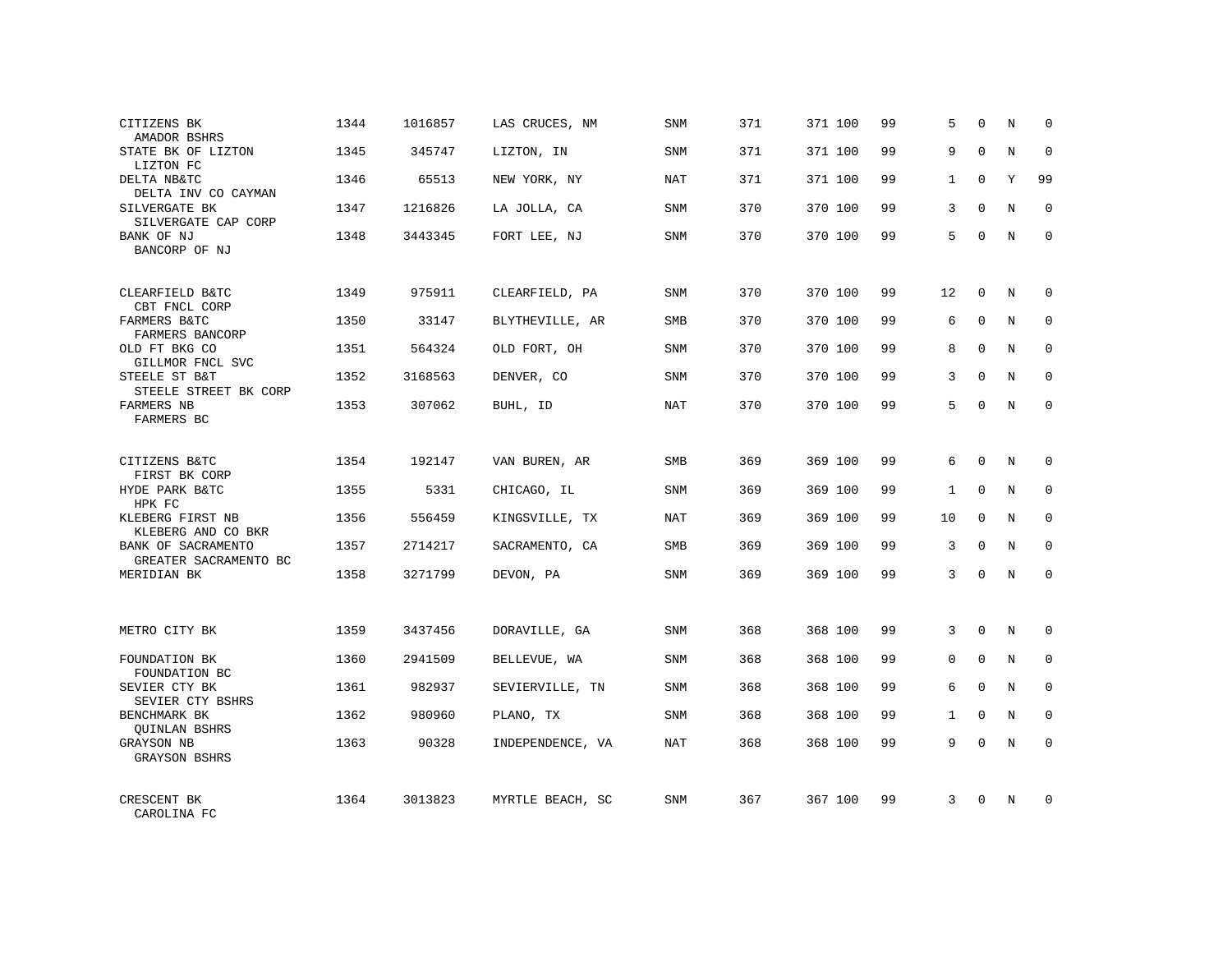| FINEMARK NB&TC<br>FINEMARK HOLD                            | 1365 | 3547131 | FORT MYERS, FL  | <b>NAT</b> | 367 | 367 100 | 99 | 2              | $\Omega$    | N           | $\Omega$    |
|------------------------------------------------------------|------|---------|-----------------|------------|-----|---------|----|----------------|-------------|-------------|-------------|
| FIRST NB&TC<br>FIRST INDEPENDENT BC                        | 1366 | 154154  | CHICKASHA, OK   | <b>NAT</b> | 366 | 366 100 | 99 | 10             | $\Omega$    | N           | $\mathbf 0$ |
| NORTHEAST BK<br>NORTHEAST SECURITIES CORP                  | 1367 | 689357  | MINNEAPOLIS, MN | SNM        | 366 | 366 100 | 99 | 2              | $\Omega$    | N           | 0           |
| CHARTER PRIV BANK<br>BOSTON PRIVATE FNCL HOLD              | 1368 | 2648460 | BELLEVUE, WA    | SNM        | 366 | 366 100 | 99 | 3              | 0           | N           | $\mathbf 0$ |
| FIRST FNCL BK NA<br>FIRST FNCL BSHRS                       | 1369 | 553766  | WEATHERFORD, TX | NAT        | 366 | 366 100 | 99 | 7              | $\Omega$    | N           | $\Omega$    |
| JGB BK NA<br>JGB FNCL HC                                   | 1370 | 838632  | MIAMI, FL       | NAT        | 366 | 366 100 | 99 | 3              | $\Omega$    | Y           | 0           |
| LEADER BK NA<br>LEADER BC                                  | 1371 | 3109146 | ARLINGTON, MA   | <b>NAT</b> | 366 | 366 100 | 99 | 5              | $\Omega$    | $_{\rm N}$  | $\Omega$    |
| HOMETOWN BK NA<br>MOODY BSHRS                              | 1372 | 393953  | GALVESTON, TX   | <b>NAT</b> | 365 | 365 100 | 99 | 5              | $\Omega$    | N           | $\mathbf 0$ |
| BANK OF PONTIAC<br>PONTIAC BC                              | 1373 | 930442  | PONTIAC, IL     | SMB        | 365 | 365 100 | 99 | 4              | 0           | $\mathbf N$ | $\mathbf 0$ |
| COMMUNITY BK                                               | 1374 | 779360  | JOSEPH, OR      | <b>SNM</b> | 363 | 363 100 | 99 | 16             | $\mathbf 0$ | N           | 0           |
| COMMUNITY BSHRS<br>FIRST NAT BKG CO<br>FNBC BC             | 1375 | 100843  | ASH FLAT, AR    | <b>NAT</b> | 363 | 363 100 | 99 | 17             | $\mathbf 0$ | N           | $\mathbf 0$ |
| FIRST KENTUCKY BK INC<br>EXCHANGE BSHRS                    | 1376 | 263243  | MAYFIELD, KY    | <b>SNM</b> | 363 | 363 100 | 99 | 11             | 0           | N           | 0           |
| GRANDSOUTH BK<br>GRANDSOUTH BC                             | 1377 | 2728661 | GREENVILLE, SC  | <b>SNM</b> | 363 | 363 100 | 99 | 2              | $\Omega$    | $\mathbf N$ | $\mathbf 0$ |
| CITIZENS ST BK<br>CSB BSHRS                                | 1378 | 261360  | SOMERVILLE, TX  | <b>SNM</b> | 363 | 363 100 | 99 | 5              | $\Omega$    | $\mathbf N$ | $\mathbf 0$ |
| 21ST CENTURY BK                                            | 1379 | 340256  | LORETTO, MN     | SNM        | 362 | 362 100 | 99 | 5              | 0           | N           | 0           |
| DOLPHIN FAMILY MGMT CO<br>BIG SKY WESTERN BK<br>GLACIER BC | 1380 | 1441600 | BOZEMAN, MT     | <b>SMB</b> | 362 | 362 100 | 99 | 4              | $\mathbf 0$ | N           | $\mathbf 0$ |
| GRUNDY NB<br>GNB BSHRS CORP                                | 1381 | 268828  | GRUNDY, VA      | <b>NAT</b> | 362 | 362 100 | 99 | 7              | $\Omega$    | N           | 0           |
| BANK OF NORTHERN MI<br>LAKE MI FC                          | 1382 | 2843724 | PETOSKEY, MI    | <b>SNM</b> | 362 | 362 100 | 99 | $\mathbf{1}$   | $\mathbf 0$ | N           | $\mathbf 0$ |
| CARLINVILLE NB<br>CARLINVILLE NAT BSHRS                    | 1383 | 613343  | CARLINVILLE, IL | <b>NAT</b> | 361 | 361 100 | 99 | $\overline{4}$ | $\Omega$    | N           | $\Omega$    |
| COMMUNITY BK OF THE S<br>CBS FC                            | 1384 | 2837200 | SMYRNA, GA      | <b>SNM</b> | 361 | 361 100 | 99 | 3              | $\Omega$    | N           | 0           |
| RIVER B&T                                                  | 1385 | 3437157 | PRATTVILLE, AL  | SNM        | 361 | 361 100 | 99 | 2              | $\Omega$    | N           | $\mathbf 0$ |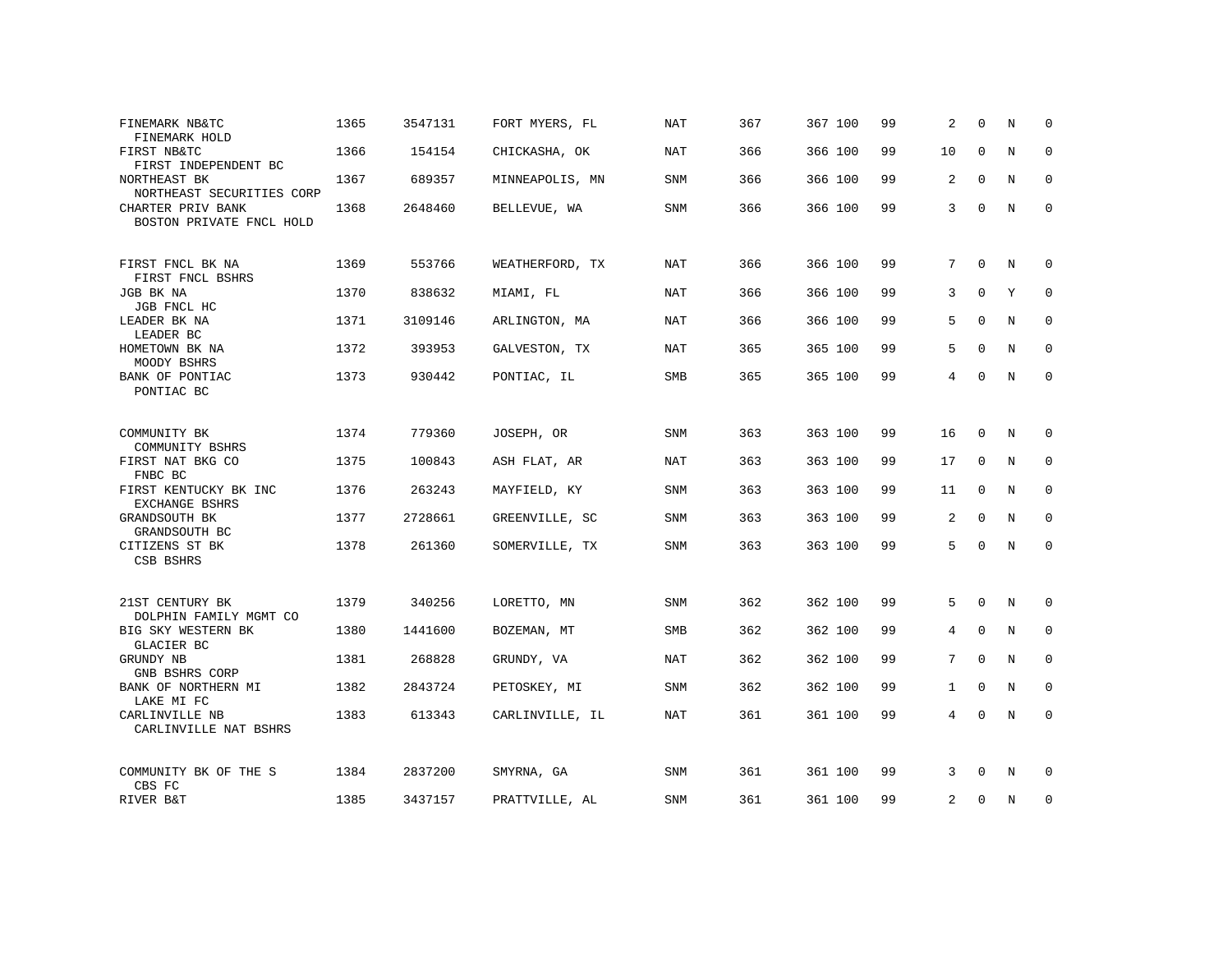| HCSB ST BKG ASSN<br>HALECO BSHRS                  | 1386 | 973364  | PLAINVIEW, TX             | <b>SMB</b> | 361 | 361 100 | 99 | 6              | $\mathbf 0$  | N           | $\mathbf 0$  |
|---------------------------------------------------|------|---------|---------------------------|------------|-----|---------|----|----------------|--------------|-------------|--------------|
| FNBT.COM BK<br>SOUTHERN NB                        | 1387 | 697231  | FORT WALTON BEACH, FL SNM |            | 360 | 360 100 | 99 | 11             | 0            | N           | 0            |
| FIRST NB OF ALBANY BRECKENRI 1388<br>ALBANY BSHRS |      | 340751  | ALBANY, TX                | <b>NAT</b> | 360 | 360 100 | 99 | 3              | $\Omega$     | N           | $\Omega$     |
| CITIZENS BK<br>CITIZENS CORP                      | 1389 | 514132  | COLUMBIA, MS              | SNM        | 360 | 360 100 | 99 | 6              | $\mathbf 0$  | N           | $\mathbf 0$  |
| FIRST B&TC OF IL<br>HERSHENHORN BC                | 1390 | 646444  | PALATINE, IL              | <b>SNM</b> | 360 | 360 100 | 99 | $\Omega$       | $\Omega$     | N           | $\mathbf{0}$ |
| COMMUNITY NAT B&T TX<br>COMMUNITY BK HOLD TX      | 1391 | 738769  | CORSICANA, TX             | <b>NAT</b> | 360 | 360 100 | 99 | 6              | $\Omega$     | N           | $\mathbf{0}$ |
| PEOPLES BK<br>PEOPLES CORP                        | 1392 | 593249  | RIPLEY, MS                | SNM        | 359 | 359 100 | 99 | 5              | $\mathbf 0$  | $\mathbf N$ | $\mathbf 0$  |
| PIEDMONT BK<br>PIEDMONT BC                        | 1393 | 3489035 | LAWRENCEVILLE, GA         | <b>SNM</b> | 359 | 359 100 | 99 | $\overline{2}$ | $\Omega$     | N           | $\Omega$     |
| COLUMBIA CMNTY BK<br>COLUMBIA CMRL BC             | 1394 | 2802664 | HILLSBORO, OR             | SNM        | 358 | 358 100 | 99 | 3              | $\mathbf{0}$ | $\mathbf N$ | $\mathbf{0}$ |
| WESTERN BK<br>WESTERN BSHRS                       | 1395 | 829256  | SAINT PAUL, MN            | <b>SNM</b> | 358 | 358 100 | 99 | $\overline{4}$ | $\mathbf 0$  | N           | $\mathbf{0}$ |
| PACIFIC NB                                        | 1396 | 577137  | MIAMI, FL                 | NAT        | 358 | 347 97  | 99 | 0              | $\Omega$     | Y           | 99           |
| SECURITY BK<br>PAWNEE HC                          | 1397 | 516855  | TULSA, OK                 | SMB        | 358 | 358 100 | 99 | $\mathbf{0}$   | $\mathbf 0$  | $\mathbf N$ | $\mathbf 0$  |
| PREMIER BK<br>PREMIER BHC                         | 1398 | 2286554 | TALLAHASSEE, FL           | SNM        | 357 | 357 100 | 99 | 5              | $\Omega$     | N           | $\mathbf 0$  |
| <b>BUSINESS BK</b><br>FOX RIVER VALLEY BC         | 1399 | 2747242 | APPLETON, WI              | <b>SNM</b> | 357 | 357 100 | 99 | $\mathbf{1}$   | $\mathbf 0$  | $\mathbf N$ | $\mathbf{0}$ |
| SOUTHWEST NB<br>REPUBLIC FC                       | 1400 | 499855  | WICHITA, KS               | <b>NAT</b> | 357 | 357 100 | 99 | 5              | $\mathbf{0}$ | N           | $\mathbf 0$  |
| CAPSTONE BK<br>CAPSTONE BSHRS                     | 1401 | 450034  | TUSCALOOSA, AL            | <b>SNM</b> | 357 | 357 100 | 99 | 8              | $\Omega$     | N           | $\mathbf 0$  |
| CORNHUSKER BK<br>CORNHUSKER GROWTH CORP           | 1402 | 544652  | LINCOLN, NE               | SNM        | 357 | 357 100 | 99 | 8              | $\mathbf 0$  | $\mathbf N$ | $\mathbf 0$  |
| FAIRFIELD NB<br>FAIRFIELD BSHRS                   | 1403 | 640246  | FAIRFIELD, IL             | <b>NAT</b> | 356 | 356 100 | 99 | 3              | $\Omega$     | $\mathbf N$ | $\mathbf 0$  |
| TRADERS & FARMERS BK<br>TRADERS & FARMERS BSHRS   | 1404 | 390336  | HALEYVILLE, AL            | SNM        | 356 | 356 100 | 99 | 8              | $\mathbf 0$  | N           | 0            |
| BEVERLY B&TC NA<br>WINTRUST FC                    | 1405 | 3216017 | CHICAGO, IL               | <b>NAT</b> | 356 | 356 100 | 99 | $\mathbf{1}$   | 0            | N           | 0            |
| FARMERS CITIZENS BK<br>FC BC                      | 1406 | 858210  | BUCYRUS, OH               | <b>SMB</b> | 356 | 356 100 | 99 | 6              | 0            | N           | $\mathbf{0}$ |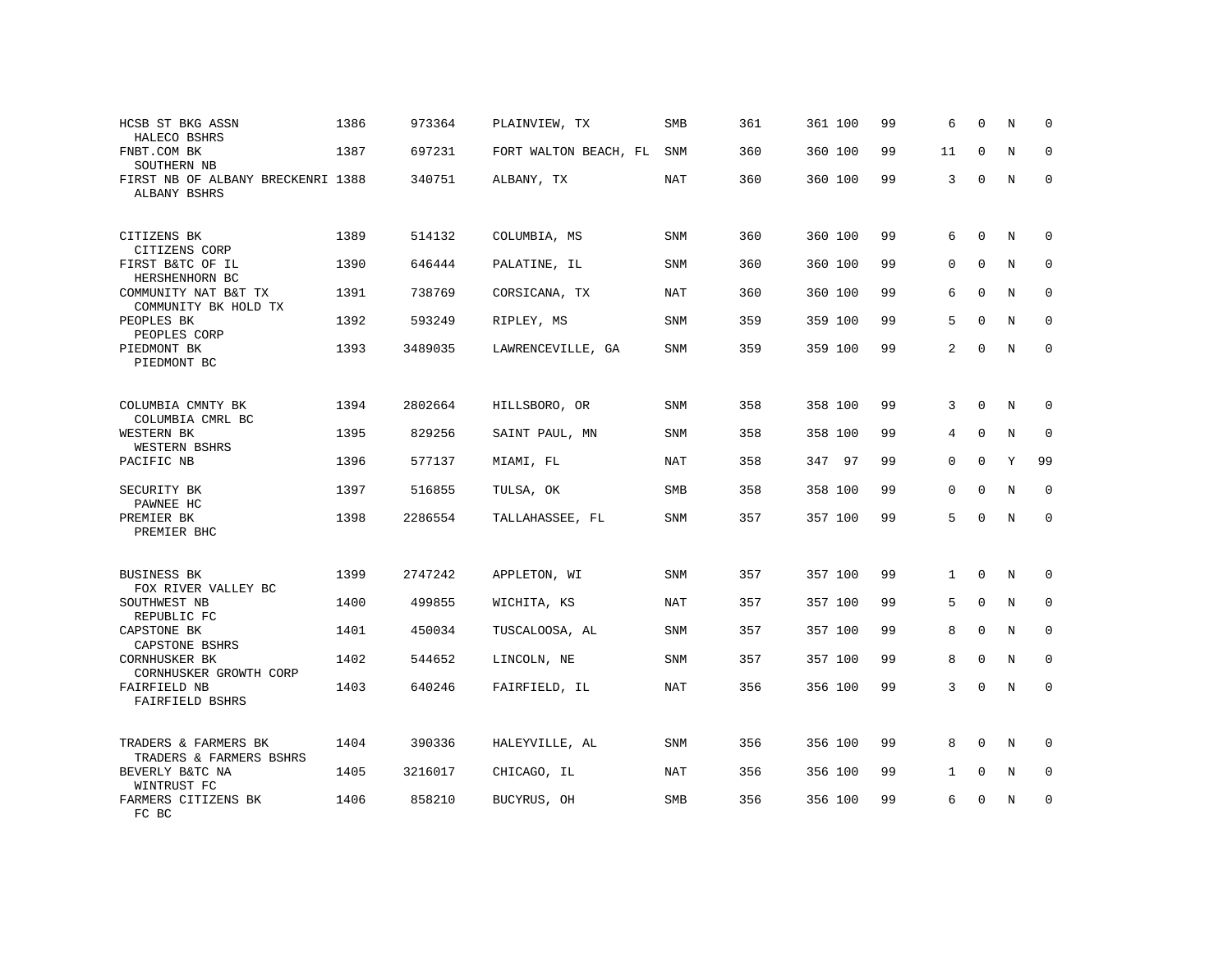| NORTHWESTERN BK<br><b>NW BSHRS</b>                               | 1407 | 153054  | CHIPPEWA FALLS, WI | <b>SMB</b> | 355 | 355 100 | 99 | 6              | $\Omega$     | N           | $\Omega$     |
|------------------------------------------------------------------|------|---------|--------------------|------------|-----|---------|----|----------------|--------------|-------------|--------------|
| BORDER ST BK<br>BORDER BSHRS                                     | 1408 | 977951  | GREENBUSH, MN      | SNM        | 355 | 355 100 | 99 | 6              | $\Omega$     | $\mathbf N$ | $\mathbf{0}$ |
| MORRIS BK                                                        | 1409 | 423739  | DUBLIN, GA         | SNM        | 355 | 355 100 | 99 | 2              | $\mathbf 0$  | N           | $\mathbf 0$  |
| MORRIS ST BSHRS<br>MCFARLAND ST BK                               | 1410 | 663647  | MCFARLAND, WI      | SNM        | 355 | 355 100 | 99 | 0              | $\Omega$     | N           | $\mathbf{0}$ |
| NORTHERN BSHRS<br><b>CORNERSTONE BK</b><br>CORNERSTONE FNCL CORP | 1411 | 2850768 | MOUNT LAUREL, NJ   | <b>SNM</b> | 354 | 354 100 | 99 | 6              | $\Omega$     | N           | $\mathbf 0$  |
| COMMERCIAL BK & TR OF PA<br>COMMERCIAL NAT FNCL CORP             | 1412 | 945026  | LATROBE, PA        | SNM        | 354 | 354 100 | 99 | 9              | $\Omega$     | N           | $\mathbf 0$  |
| ADVANTAGE BK<br>ADVANTAGE BC                                     | 1413 | 2927615 | LOVELAND, CO       | <b>SNM</b> | 354 | 354 100 | 99 | 3              | 0            | N           | $\mathbf{0}$ |
|                                                                  |      |         |                    |            |     |         |    |                |              |             |              |
| SUNRISE BK AZ<br>CAPITOL BC                                      | 1414 | 2716622 | PHOENIX, AZ        | <b>SNM</b> | 353 | 353 100 | 99 | 7              | $\mathbf 0$  | N           | 0            |
| HOMETOWN BK<br>HOMETOWN BSHRS CORP                               | 1415 | 3357910 | ROANOKE, VA        | <b>SMB</b> | 353 | 353 100 | 99 | 4              | $\mathbf 0$  | N           | 0            |
| INSOUTH BK<br>INDEPENDENT SO BSHRS ESOT                          | 1416 | 329550  | BROWNSVILLE, TN    | SNM        | 353 | 353 100 | 99 | 6              | $\mathbf 0$  | N           | 0            |
| DEMOTTE ST BK<br>DEMOTTE BC                                      | 1417 | 539340  | DEMOTTE, IN        | <b>SMB</b> | 353 | 353 100 | 99 | 10             | $\mathbf 0$  | N           | $\Omega$     |
| BANK OF GA<br>GEORGIA BSHRS                                      | 1418 | 2885171 | PEACHTREE CITY, GA | <b>SNM</b> | 352 | 352 100 | 99 | 8              | $\mathbf 0$  | N           | $\mathbf{0}$ |
|                                                                  |      |         |                    |            |     |         |    |                |              |             |              |
| SOUTHPORT BK<br>SOUTHPORT FC                                     | 1419 | 2576143 | KENOSHA, WI        | SNM        | 352 | 352 100 | 99 | 4              | 0            | N           | 0            |
| PEOPLES BK CO<br>PEOPLES HC                                      | 1420 | 702911  | COLDWATER, OH      | <b>SNM</b> | 352 | 352 100 | 99 | 6              | $\mathbf 0$  | N           | $\mathbf 0$  |
| TOLLESON PRIV BK<br>TOLLESON WEALTH MGMT                         | 1421 | 3166699 | DALLAS, TX         | <b>SNM</b> | 352 | 352 100 | 99 | $\mathbf{0}$   | $\Omega$     | N           | $\mathbf 0$  |
| FIRST NB&TC<br>GLACIER BC                                        | 1422 | 22356   | POWELL, WY         | NAT        | 352 | 352 100 | 99 | 3              | $\mathbf 0$  | N           | 0            |
| FIRST NB CENT FL<br>FIRST BSHRS                                  | 1423 | 605133  | WINTER PARK, FL    | NAT        | 352 | 352 100 | 99 | 5              | $\mathbf 0$  | N           | $\mathbf 0$  |
| HOPEWELL VALLEY CMNTY BK                                         | 1424 | 2773867 | PENNINGTON, NJ     | <b>SNM</b> | 352 | 352 100 | 99 | $\overline{4}$ | $\mathbf{0}$ | N           | $\mathbf 0$  |
| CMNTY BK OAK PARK RIVER FORE 1425<br>OAK PK RIVER FOREST BSHRS   |      | 2445052 | OAK PARK, IL       | SNM        | 352 | 352 100 | 99 | $\mathbf{1}$   | $\mathbf 0$  | N           | $\mathbf 0$  |
| AMERICAN BK NA<br>AMERICAN NAT BSHRS                             | 1426 | 307361  | WACO, TX           | NAT        | 352 | 352 100 | 99 | $\mathbf{1}$   | $\Omega$     | N           | $\mathbf{0}$ |
| NEW TRADITIONS NB                                                | 1427 | 3813256 | ORLANDO, FL        | NAT        | 351 | 351 100 | 99 | $\mathbf{1}$   | $\mathbf 0$  | N           | $\mathbf{0}$ |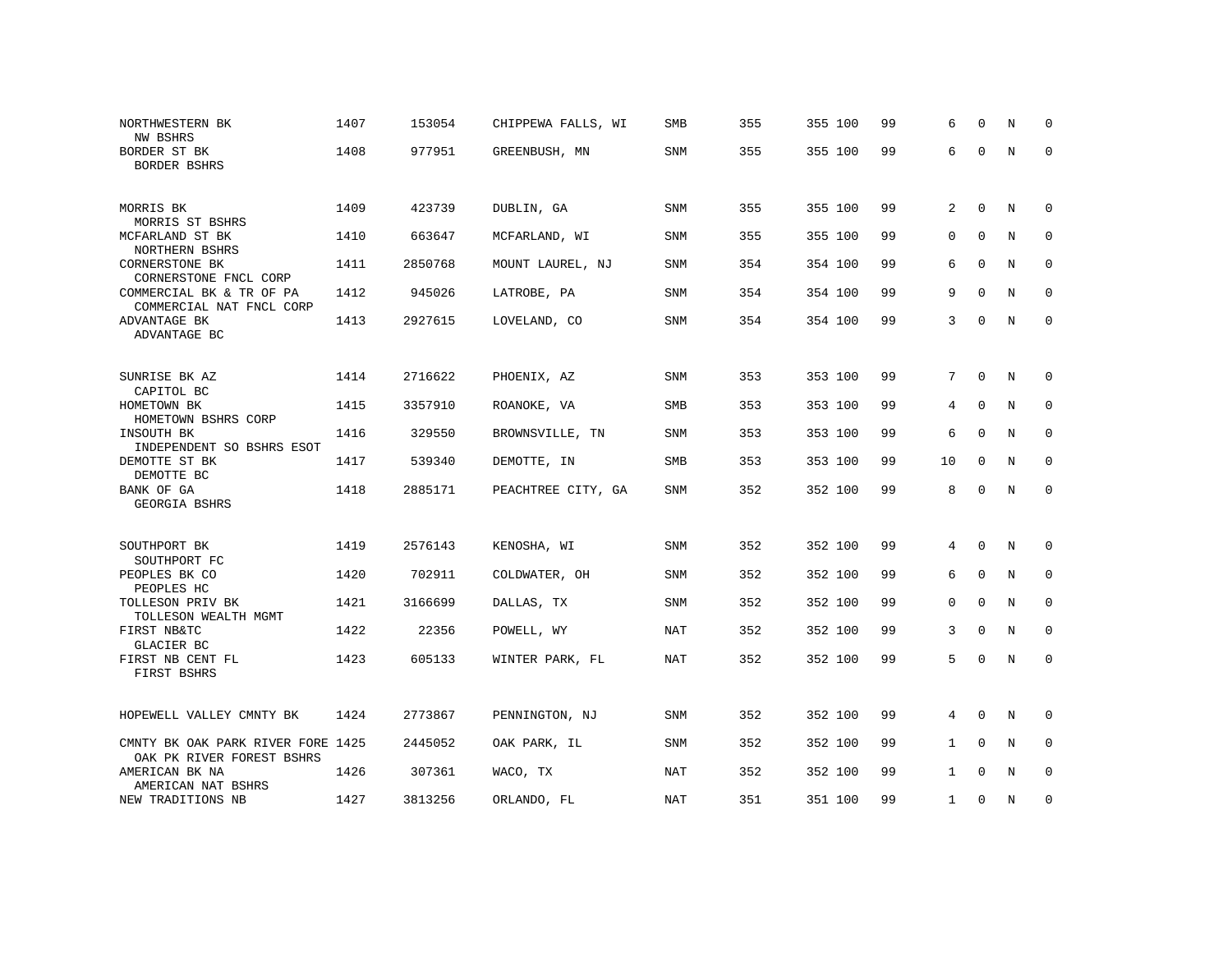| GREAT PLAINS NB<br>GREAT PLAINS BSHRS              | 1428 | 2482824 | ELK CITY, OK       | <b>NAT</b> | 351 | 351 100 | 99 | 9              | $\Omega$    | N           | $\Omega$    |
|----------------------------------------------------|------|---------|--------------------|------------|-----|---------|----|----------------|-------------|-------------|-------------|
| CLINTON NB<br>W J YOUNG & CO                       | 1429 | 773443  | CLINTON, IA        | <b>NAT</b> | 351 | 351 100 | 99 | 8              | $\Omega$    | N           | $\mathbf 0$ |
| TRUSTATLANTIC BK<br>TRUSTATLANTIC FC               | 1430 | 2913551 | RALEIGH, NC        | <b>SNM</b> | 351 | 351 100 | 99 | 3              | $\Omega$    | N           | $\mathbf 0$ |
| BRIDGEWATER BK<br>BRIDGEWATER BSHRS                | 1431 | 3378773 | BLOOMINGTON, MN    | <b>SNM</b> | 351 | 351 100 | 99 | $\mathbf{1}$   | $\Omega$    | N           | $\Omega$    |
| FIRST NB OF SCOTIA<br>GLENVILLE BHC                | 1432 | 472616  | SCOTIA, NY         | NAT        | 350 | 350 100 | 99 | 9              | $\Omega$    | N           | $\Omega$    |
| FRANKLIN SYNERGY BK<br>FRANKLIN FNCL NETWORK       | 1433 | 3635533 | FRANKLIN, TN       | <b>SMB</b> | 350 | 350 100 | 99 | $\mathbf{1}$   | $\Omega$    | N           | $\Omega$    |
| MAIN ST BK<br>MS FNCL                              | 1434 | 888954  | KINGWOOD, TX       | <b>SNM</b> | 350 | 350 100 | 99 | 3              | $\Omega$    | N           | $\Omega$    |
| CITIZENS FIRST BK<br>CITIZENS FIRST CORP           | 1435 | 2751007 | BOWLING GREEN, KY  | <b>SNM</b> | 349 | 349 100 | 99 | 7              | $\mathbf 0$ | N           | $\mathbf 0$ |
| FIRST NB IN GREEN FOREST<br>FIRST NATIONAL BANCORP | 1436 | 261940  | GREEN FOREST, AR   | <b>NAT</b> | 349 | 349 100 | 99 | 7              | $\Omega$    | N           | $\Omega$    |
| JONESTOWN B&TC                                     | 1437 | 653611  | JONESTOWN, PA      | <b>SNM</b> | 349 | 349 100 | 99 | 8              | $\mathbf 0$ | $\mathbf N$ | $\mathbf 0$ |
| CITIZENS ALLI BK<br>FORSTROM BC                    | 1438 | 279954  | CLARA CITY, MN     | <b>SNM</b> | 349 | 349 100 | 99 | $\overline{4}$ | $\Omega$    | N           | $\mathbf 0$ |
| BANK OF OAK RIDGE<br>OAK RIDGE FS                  | 1439 | 2903123 | OAK RIDGE, NC      | <b>SNM</b> | 349 | 349 100 | 99 | $\overline{4}$ | $\Omega$    | N           | 0           |
| PLATTE VALLEY BK OF MO<br>PLATTE CTY BSHRS         | 1440 | 701259  | PLATTE CITY, MO    | <b>SNM</b> | 349 | 349 100 | 99 | 7              | $\Omega$    | N           | $\mathbf 0$ |
| BANK OF MARION<br>SOUTHWEST VA BSHRS               | 1441 | 858528  | MARION, VA         | SMB        | 348 | 348 100 | 99 | 14             | $\mathbf 0$ | N           | 0           |
| MARYLAND B&TC NA<br>MARYLAND BC                    | 1442 | 33727   | LEXINGTON PARK, MD | <b>NAT</b> | 348 | 348 100 | 99 | 10             | $\Omega$    | N           | $\mathbf 0$ |
| GREENVILLE NB<br>GREENVILLE NAT BC                 | 1443 | 295011  | GREENVILLE, OH     | <b>NAT</b> | 348 | 348 100 | 99 | 6              | $\mathbf 0$ | $\mathbf N$ | $\mathbf 0$ |
| SUMMIT ST BK                                       | 1444 | 561574  | SANTA ROSA, CA     | SNM        | 348 | 348 100 | 99 | $\overline{4}$ | $\Omega$    | N           | $\Omega$    |
| FLORIDA GULF BK<br>FLORIDA GULF BC                 | 1445 | 2986304 | FORT MYERS, FL     | SNM        | 348 | 348 100 | 99 | 7              | $\mathbf 0$ | N           | $\mathbf 0$ |
| HOME FED BK CORP<br>HFB FNCL CORP                  | 1446 | 902672  | MIDDLESBORO, KY    | SNM        | 348 | 348 100 | 99 | 4              | $\Omega$    | N           | $\mathbf 0$ |
| BANK OF PUTNAM CTY<br>BPC CORP                     | 1447 | 99536   | COOKEVILLE, TN     | SNM        | 348 | 348 100 | 99 | 6              | $\mathbf 0$ | N           | $\mathbf 0$ |
| BREMER BK NA<br>OTTO BREMER FOUNDATION             | 1448 | 275750  | BRAINERD, MN       | <b>NAT</b> | 347 | 347 100 | 99 | 4              | $\Omega$    | N           | $\mathbf 0$ |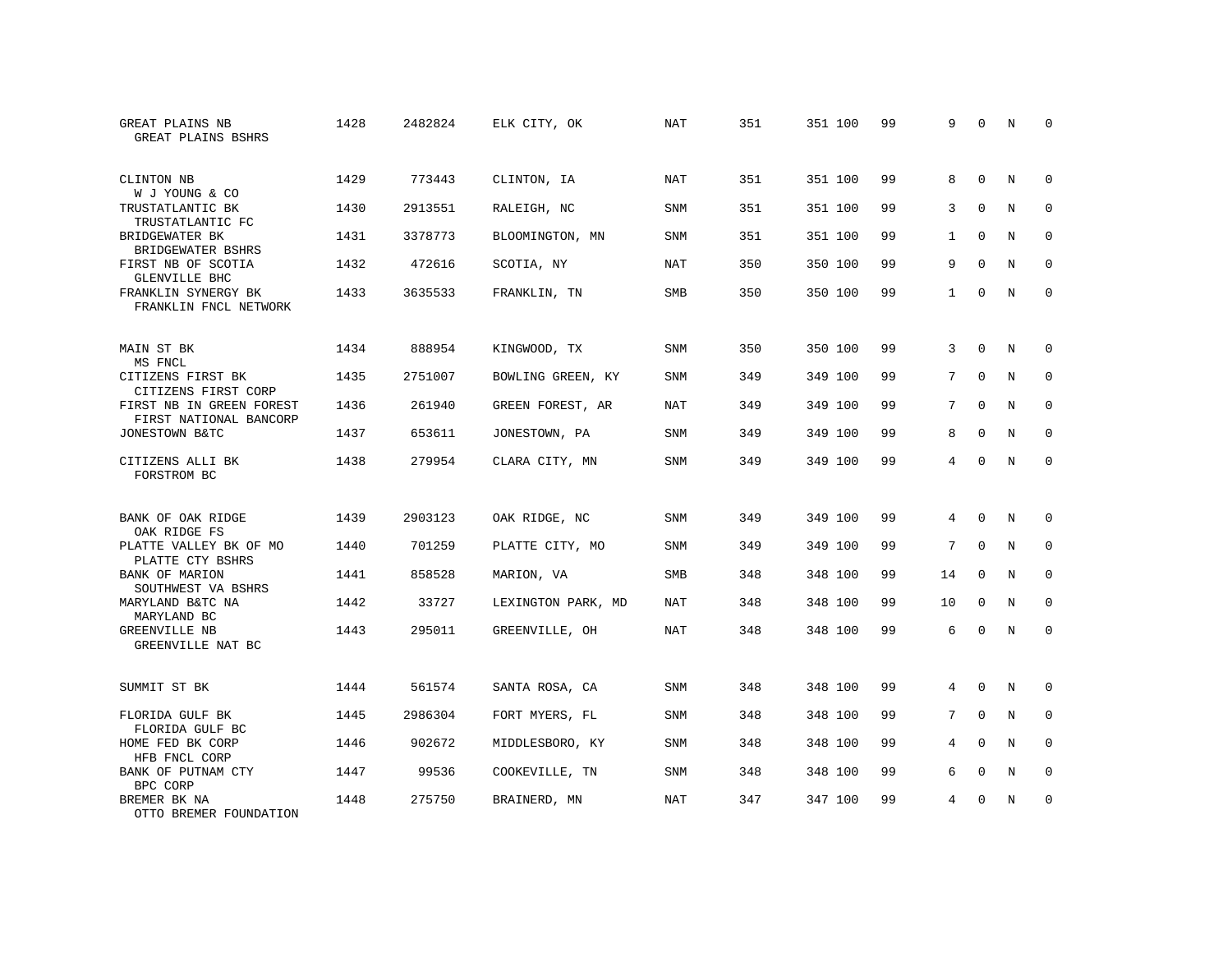| FRANKLIN B&TC<br>FRANKLIN BANCORP                          | 1449 | 493844  | FRANKLIN, KY    | SNM        | 347 | 347 100 | 99 | 3            | $\Omega$    | N | $\Omega$    |
|------------------------------------------------------------|------|---------|-----------------|------------|-----|---------|----|--------------|-------------|---|-------------|
| HILLSDALE CTY NB<br>CNB CMNTY BC                           | 1450 | 682143  | HILLSDALE, MI   | <b>NAT</b> | 347 | 347 100 | 99 | 11           | $\mathbf 0$ | N | $\mathbf 0$ |
| BANK OF GLEN BURNIE<br>GLEN BURNIE BC                      | 1451 | 628123  | GLEN BURNIE, MD | <b>SNM</b> | 347 | 347 100 | 99 | 7            | $\mathbf 0$ | N | 0           |
| AFFINITY BK<br>ABB FNCL GRP                                | 1452 | 3118447 | ATLANTA, GA     | <b>SNM</b> | 347 | 347 100 | 99 | $\mathbf 0$  | $\Omega$    | N | 0           |
| FIRST NB<br>INDUSTRY BSHRS                                 | 1453 | 91754   | BELLVILLE, TX   | <b>NAT</b> | 346 | 346 100 | 99 | $\mathbf 1$  | 0           | N | $\mathbf 0$ |
| QUANTUM NB<br>QUANTUM CAP CORP                             | 1454 | 2354387 | SUWANEE, GA     | <b>NAT</b> | 346 | 346 100 | 99 | $\mathbf{1}$ | $\Omega$    | N | $\Omega$    |
| PEOPLES BK<br>PEOPLES BC                                   | 1455 | 998844  | ROCK VALLEY, IA | <b>SNM</b> | 346 | 346 100 | 99 | 6            | $\Omega$    | N | 0           |
| COMMUNITY BK-WHEATON/GLEN EL 1456<br>COMMUNITY FNCL SHARES |      | 2253725 | GLEN ELLYN, IL  | <b>SNM</b> | 346 | 346 100 | 99 | 3            | 0           | N | 0           |
| TEXAS CHAMPION BK<br>MESQUITE FNCL SVC                     | 1457 | 579364  | ALICE, TX       | <b>SNM</b> | 346 | 346 100 | 99 | 13           | $\mathbf 0$ | N | $\mathbf 0$ |
| HARDIN CTY BK<br>HARDIN CTY BSHRS                          | 1458 | 526854  | SAVANNAH, TN    | <b>SNM</b> | 345 | 345 100 | 99 | 5            | 0           | N | $\mathbf 0$ |
| SUTTON BK<br>SUTTON BSHRS                                  | 1459 | 110413  | ATTICA, OH      | <b>SNM</b> | 345 | 345 100 | 99 | 8            | $\Omega$    | N | 0           |
| MONONA ST BK<br>MONONA BSHRS                               | 1460 | 1872996 | MONONA, WI      | SNM        | 345 | 345 100 | 99 | 2            | $\mathbf 0$ | N | $\mathbf 0$ |
| CAROLINA B&TC<br>FIRST CAROLINA BSHRS CORP                 | 1461 | 355120  | LAMAR, SC       | <b>SNM</b> | 344 | 344 100 | 99 | 15           | $\mathbf 0$ | N | 0           |
| <b>BANK OF STANLY</b><br>UWHARRIE CAP CORP                 | 1462 | 590220  | ALBEMARLE, NC   | <b>SMB</b> | 344 | 344 100 | 99 | 5            | $\Omega$    | N | $\mathbf 0$ |
| MOUNTAIN CMRC BK<br>MOUNTAIN CMRC BC                       | 1463 | 1016231 | ERWIN, TN       | <b>SNM</b> | 344 | 344 100 | 99 | 5            | $\mathbf 0$ | N | 0           |
| <b>CNB</b><br>SHORE BSHRS                                  | 1464 | 933023  | CENTREVILLE, MD | <b>SMB</b> | 344 | 344 100 | 99 | 8            | $\mathbf 0$ | N | 0           |
| FIRST INTL BK<br>FIRST INTL BC TX                          | 1465 | 1899902 | PLANO, TX       | <b>SNM</b> | 343 | 343 100 | 99 | 8            | $\Omega$    | N | 72          |
| TEXAS GULF BK NA<br>TEXAS GULF BSHRS                       | 1466 | 514655  | FREEPORT, TX    | <b>NAT</b> | 343 | 343 100 | 99 | 7            | 0           | N | 0           |
| FCN BK NA<br>FCN BANC CORP                                 | 1467 | 321947  | BROOKVILLE, IN  | <b>NAT</b> | 343 | 343 100 | 99 | 4            | $\Omega$    | N | $\mathbf 0$ |
| FIRST ST BK<br>WILBER CO                                   | 1468 | 499453  | LINCOLN, NE     | <b>SMB</b> | 342 | 342 100 | 99 | 15           | 0           | N | $\mathbf 0$ |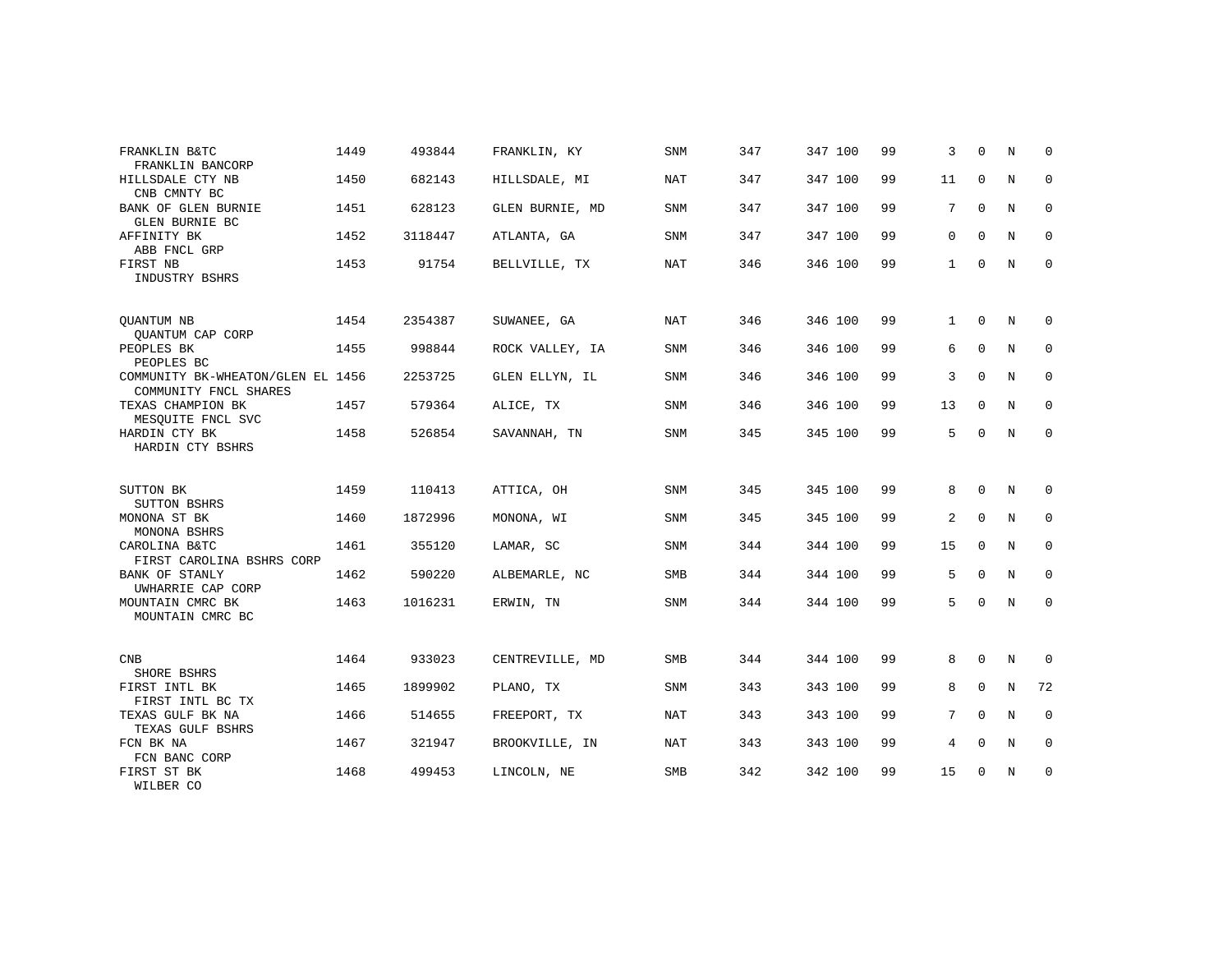| LEGENDS BK<br>LEGENDS FNCL HOLD                    | 1469 | 2745426 | CLARKSVILLE, TN    | SNM        | 342 | 342 100 | 99 | 6              | $\Omega$    | N          | $\Omega$    |
|----------------------------------------------------|------|---------|--------------------|------------|-----|---------|----|----------------|-------------|------------|-------------|
| MCINTOSH ST BK<br>MCINTOSH BSHRS                   | 1470 | 569534  | JACKSON, GA        | SNM        | 342 | 342 100 | 99 | 3              | $\Omega$    | N          | $\Omega$    |
| BANK OF UPSON<br>SOUTHCREST FNCL GRP               | 1471 | 436131  | THOMASTON, GA      | SNM        | 341 | 341 100 | 99 | 6              | $\Omega$    | N          | 0           |
| PEOPLES B&TC<br>PEOPLES BANKTRUST                  | 1472 | 109136  | BUFORD, GA         | <b>SNM</b> | 341 | 341 100 | 99 | 4              | $\Omega$    | N          | $\Omega$    |
| VALLEY BUS BK<br>VALLEY CMRC BC                    | 1473 | 2446152 | VISALIA, CA        | SNM        | 341 | 341 100 | 99 | 4              | $\Omega$    | N          | $\mathbf 0$ |
| REPUBLIC BK & TR<br>IRONHORSE FNCL GRP             | 1474 | 1198605 | NORMAN, OK         | <b>SNM</b> | 341 | 341 100 | 99 | 4              | $\Omega$    | N          | $\Omega$    |
| BANK OF UNION<br>UNION CITY CORP                   | 1475 | 535258  | EL RENO, OK        | <b>SNM</b> | 341 | 341 100 | 99 | $\mathbf{1}$   | $\Omega$    | N          | $\mathbf 0$ |
| COMMUNITYSOUTH BK AND TR<br>COMMUNITYSOUTH FC      | 1476 | 3299159 | EASLEY, SC         | <b>SNM</b> | 341 | 341 100 | 99 | 5              | $\Omega$    | N          | $\mathbf 0$ |
| SOUTH GA BKG CO<br>SOUTH GA BHC                    | 1477 | 767732  | OMEGA, GA          | <b>SNM</b> | 341 | 341 100 | 99 | 7              | $\Omega$    | N          | $\Omega$    |
| DMB CMNTY BK<br>DMB CORP                           | 1478 | 56548   | DEFOREST, WI       | <b>SNM</b> | 341 | 341 100 | 99 | 2              | $\Omega$    | N          | $\mathbf 0$ |
| STEUBEN TC<br>STEUBEN TR CORP                      | 1479 | 929802  | HORNELL, NY        | <b>SNM</b> | 341 | 341 100 | 99 | 12             | $\Omega$    | N          | $\Omega$    |
| FIRST S ST BK<br>FIRST BSHRS OF STEVENSON          | 1480 | 246134  | STEVENSON, AL      | <b>SNM</b> | 340 | 340 100 | 99 | 7              | $\mathbf 0$ | N          | $\mathbf 0$ |
| <b>BANK OF EVANSVILLE</b><br>AMERICAN CMNTY BC INC | 1481 | 2975269 | EVANSVILLE, IN     | <b>SMB</b> | 340 | 340 100 | 99 | $\overline{2}$ | $\Omega$    | N          | $\Omega$    |
| FIRST NB<br><b>BASTROP BSHRS</b>                   | 1482 | 18050   | BASTROP, TX        | <b>NAT</b> | 339 | 339 100 | 99 | 5              | $\Omega$    | $\rm N$    | $\mathbf 0$ |
| MIDAMERICA NB<br>MIDAMERICA NAT BSHRS              | 1483 | 510938  | CANTON, IL         | <b>NAT</b> | 339 | 339 100 | 99 | 7              | $\Omega$    | $_{\rm N}$ | $\Omega$    |
| IOWA ST BK<br>VOGEL BSHRS                          | 1484 | 982348  | HULL, IA           | <b>SMB</b> | 339 | 339 100 | 99 | 6              | $\Omega$    | $_{\rm N}$ | $\Omega$    |
| FNB BK<br>JACKSON FINANCIAL CORP                   | 1485 | 400141  | MAYFIELD, KY       | SNM        | 339 | 339 100 | 99 | 7              | $\mathbf 0$ | N          | $\mathbf 0$ |
| SECURITY BK OF CA<br>SECURITY CA BC                | 1486 | 3358289 | RIVERSIDE, CA      | <b>SNM</b> | 339 | 339 100 | 99 | $\overline{2}$ | $\Omega$    | N          | $\Omega$    |
| COASTAL CMRC BK<br>COASTAL CMRC BSHRS              | 1487 | 2760102 | HOUMA, LA          | <b>SNM</b> | 338 | 338 100 | 99 | 5              | $\Omega$    | N          | $\mathbf 0$ |
| FIRST ST B&TC<br>FIRST ST BC                       | 1488 | 489548  | CARUTHERSVILLE, MO | <b>SNM</b> | 338 | 338 100 | 99 | $\overline{4}$ | $\Omega$    | N          | $\Omega$    |
| SECURITY ST BK<br>SECURITY ST CORP                 | 1489 | 111979  | CENTRALIA, WA      | <b>SNM</b> | 338 | 338 100 | 99 | 12             | $\Omega$    | N          | $\Omega$    |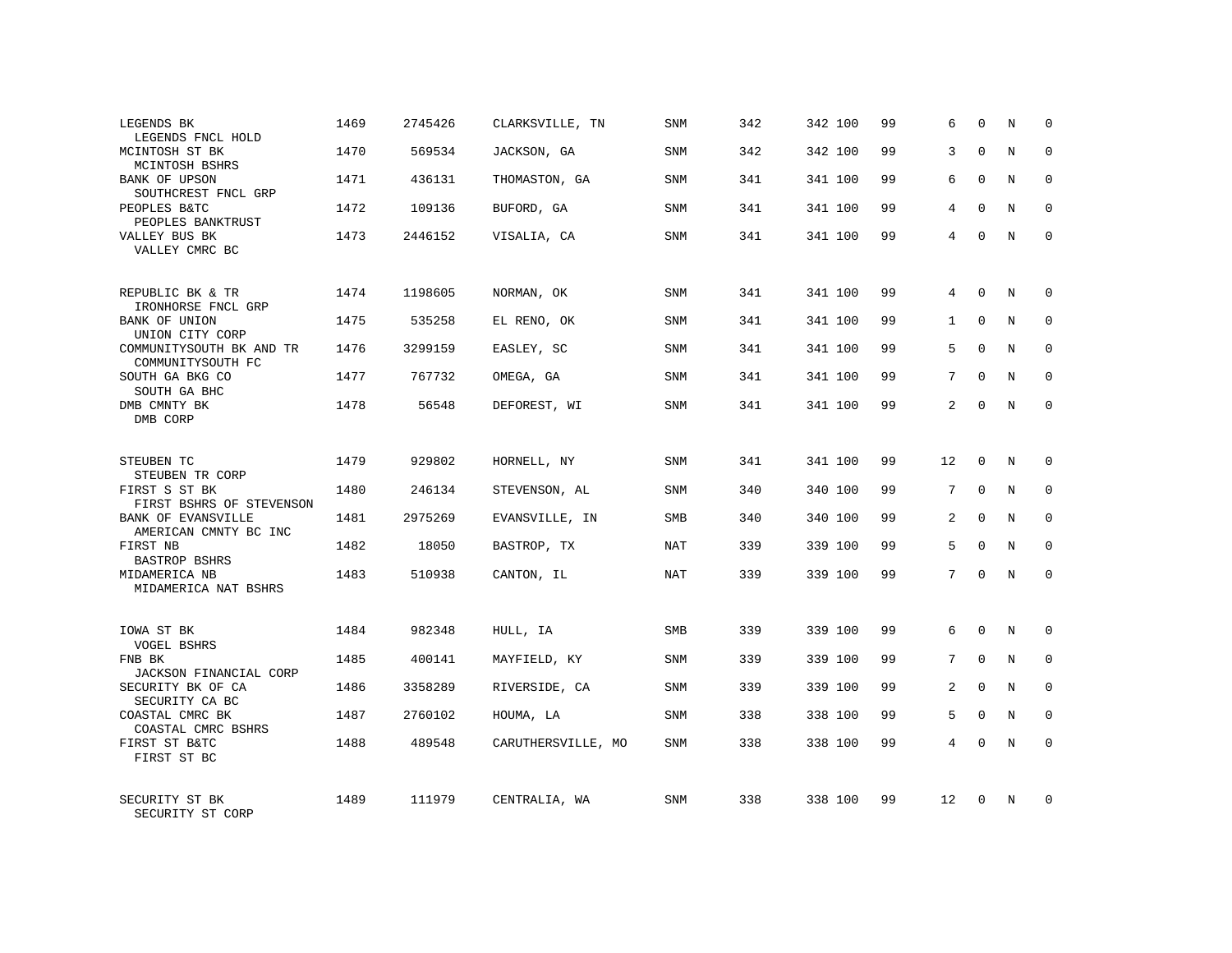| PROVIDENT MUNICIPAL BK                            | 1490 | 3108907 | MONTEBELLO, NY       | <b>SNM</b> | 338 | 338 100     | 99  | $\mathbf{1}$ | $\Omega$     | N          | $\mathbf 0$ |
|---------------------------------------------------|------|---------|----------------------|------------|-----|-------------|-----|--------------|--------------|------------|-------------|
| CITIZENS BK<br>CITBA FC                           | 1491 | 44741   | MOORESVILLE, IN      | <b>SNM</b> | 338 | 338 100     | 100 | 13           | $\mathbf 0$  | N          | $\mathbf 0$ |
| BANK OF KS<br>SOUTHWEST BC                        | 1492 | 587350  | SOUTH HUTCHINSON, KS | SNM        | 337 | 337 100     | 100 | 7            | $\mathbf 0$  | N          | 0           |
| FIRST SCTY BK<br>FIRST SECURITY                   | 1493 | 2586281 | OWENSBORO, KY        | <b>SNM</b> | 337 | 337 100 100 |     | 7            | $\Omega$     | $_{\rm N}$ | $\mathbf 0$ |
| FIRST NB<br>PINNACLE BSHRS CORP                   | 1494 | 979629  | ALTAVISTA, VA        | NAT        | 337 | 337 100 100 |     | 7            | $\Omega$     | N          | $\mathbf 0$ |
| ROCK SPRINGS NB<br>RSNB BC                        | 1495 | 550952  | ROCK SPRINGS, WY     | NAT        | 337 | 337 100 100 |     | $\mathbf{1}$ | $\Omega$     | N          | $\mathbf 0$ |
| FIRST FNCL BK NA<br>FIRST FNCL BSHRS              | 1496 | 2562838 | STEPHENVILLE, TX     | <b>NAT</b> | 336 | 336 100 100 |     | 7            | $\mathbf 0$  | N          | $\mathbf 0$ |
| HANCOCK B&TC<br>HANCOCK BANCORP                   | 1497 | 545846  | HAWESVILLE, KY       | SNM        | 336 | 336 100 100 |     | 5            | $\mathbf 0$  | N          | $\mathbf 0$ |
| C US BK<br>HOW-WIN DEV CO                         | 1498 | 900146  | CRESCO, IA           | SNM        | 336 | 336 100 100 |     | 4            | $\Omega$     | N          | $\mathbf 0$ |
| DOUGLAS CTY BK                                    | 1499 | 201638  | DOUGLASVILLE, GA     | SNM        | 336 | 336 100 100 |     | 3            | 0            | N          | 0           |
| THORNTON HC<br>FIRST NB OF THE ROCKIES<br>FNBR HC | 1500 | 338758  | GRAND JUNCTION, CO   | NAT        | 335 | 335 100 100 |     | 9            | $\Omega$     | N          | $\mathbf 0$ |
| WEST SHORE BK<br>WEST SHORE BK CORP               | 1501 | 832546  | LUDINGTON, MI        | SNM        | 335 | 335 100     | 100 | 6            | $\mathbf 0$  | N          | 0           |
| ACADEMY BK NA<br>DICKINSON FC II                  | 1502 | 535753  | COLORADO SPRINGS, CO | NAT        | 334 | 334 100     | 100 | 52           | $\mathbf 0$  | N          | 0           |
| NATIONAL CAPITAL BK OF WA                         | 1503 | 791821  | WASHINGTON, DC       | NAT        | 334 | 334 100 100 |     | $\mathbf{1}$ | $\mathbf{0}$ | N          | $\mathbf 0$ |
| FORT SILL NB                                      | 1504 | 125154  | FORT SILL, OK        | NAT        | 334 | 334 100 100 |     | 67           | $\mathbf{0}$ | N          | 0           |
| JRMB II<br>ST CHARLES B&TC<br>WINTRUST FC         | 1505 | 428547  | ST CHARLES, IL       | SMB        | 334 | 334 100     | 100 | 1            | 0            | N          | 0           |
| LEGACY BK OF FL                                   | 1506 | 3444539 | BOCA RATON, FL       | SNM        | 334 | 334 100     | 100 | 3            | $\mathbf 0$  | N          | $\mathbf 0$ |
| PUEBLO B&TC<br>PUEBLO BC                          | 1507 | 106452  | PUEBLO, CO           | SNM        | 333 | 333 100     | 100 | 9            | $\mathbf 0$  | N          | $\mathbf 0$ |
| FIRST EAGLE BK<br>FIRST EAGLE BSHRS               | 1508 | 759045  | HANOVER PARK, IL     | SMB        | 332 | 332 100 100 |     | 1            | 0            | N          | 0           |
| PEOPLES B&TC<br>PBT BSHRS                         | 1509 | 153353  | MCPHERSON, KS        | SNM        | 332 | 332 100 100 |     | 8            | $\Omega$     | N          | 0           |
| MARS NB                                           | 1510 | 978622  | MARS, PA             | NAT        | 332 | 332 100 100 |     | 6            | 0            | N          | 0           |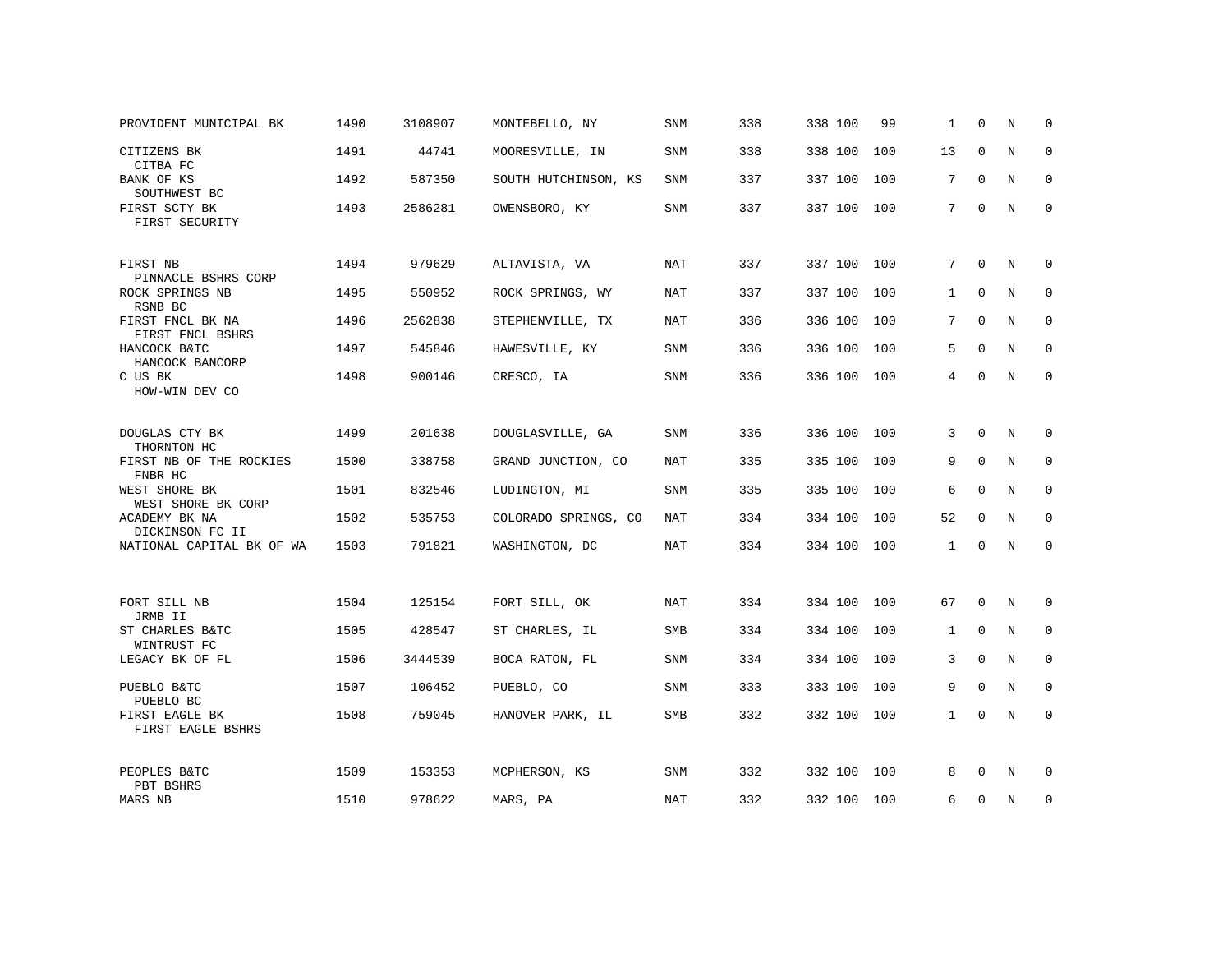| WESTERN CMRC BK<br>WESTERN CMRC BSHRS CARLSBAD        | 1511 | 169756  | CARLSBAD, NM        | <b>SNM</b> | 332 | 332 100 | 100 | 11           | 0            | N           | U            |
|-------------------------------------------------------|------|---------|---------------------|------------|-----|---------|-----|--------------|--------------|-------------|--------------|
| DECORAH B&TC<br>SECURITY AGY                          | 1512 | 872047  | DECORAH, IA         | SNM        | 331 | 331 100 | 100 | 2            | $\Omega$     | N           | $\Omega$     |
| METAIRIE B&TC<br>ALBERT J ORTTE FAM LP                | 1513 | 55336   | METAIRIE, LA        | SNM        | 331 | 331 100 | 100 | 6            | $\Omega$     | N           | $\Omega$     |
| FARMERS BK OF WILLARDS                                | 1514 | 105026  | WILLARDS, MD        | SNM        | 331 | 331 100 | 100 | 6            | $\Omega$     | N           | $\Omega$     |
| FNB BK<br>FNS BSHRS                                   | 1515 | 441434  | SCOTTSBORO, AL      | SNM        | 331 | 331 100 | 100 | 9            | $\mathbf 0$  | N           | $\mathbf{0}$ |
| FIRST ST BK<br>JANE AUSTIN CHAPMAN LP                 | 1516 | 264455  | ATHENS, TX          | SNM        | 330 | 330 100 | 100 | 8            | $\mathbf 0$  | $\mathbf N$ | $\mathbf{0}$ |
| FIRST ST BK<br>JSA FAM LP                             | 1516 | 264455  | ATHENS, TX          | <b>SNM</b> |     |         |     |              |              |             |              |
| SHORE BK<br>CAPGEN CAP GRP VI LLC                     | 1517 | 310875  | ONLEY, VA           | SMB        | 330 | 330 100 | 100 | 7            | $\Omega$     | N           | $\mathbf 0$  |
| BARTOW CTY BK<br><b>BARTOW BSHRS</b>                  | 1518 | 152235  | CARTERSVILLE, GA    | SNM        | 330 | 330 100 | 100 | 3            | $\Omega$     | N           | $\mathbf 0$  |
| LANDMARK BK NA<br>GIANT HOLD                          | 1519 | 2721765 | FORT LAUDERDALE, FL | NAT        | 330 | 330 100 | 100 | $\mathbf{1}$ | 0            | N           | 0            |
| VALLEY B&TC<br>FIRST EXPRESS OF NE                    | 1520 | 2472508 | SCOTTSBLUFF, NE     | <b>SNM</b> | 329 | 329 100 | 100 | 10           | $\Omega$     | N           | $\mathbf 0$  |
| EMPIRE NAT BK                                         | 1521 | 3706013 | ISLANDIA, NY        | NAT        | 329 | 329 100 | 100 | 0            | $\mathbf 0$  | N           | $\mathbf 0$  |
| SIMMONS FIRST BK OF NRTHEST<br>SIMMONS FIRST NAT CORP | 1522 | 471749  | JONESBORO, AR       | SMB        | 328 | 328 100 | 100 | 4            | $\mathbf 0$  | N           | $\mathbf 0$  |
| NEBRASKALAND NB<br>NEBRASKALAND FS                    | 1523 | 2667957 | NORTH PLATTE, NE    | NAT        | 328 | 328 100 | 100 | 6            | $\mathbf 0$  | N           | $\mathbf 0$  |
| MINNWEST BK CENTRAL<br>MINNWEST CORP                  | 1524 | 699552  | MONTEVIDEO, MN      | SNM        | 328 | 328 100 | 100 | 3            | $\mathsf{O}$ | $\mathbf N$ | $\mathbf 0$  |
| SOMERSET HILLS BK<br>SOMERSET HILLS BC                | 1525 | 2751388 | BERNARDSVILLE, NJ   | <b>SNM</b> | 328 | 328 100 | 100 | 5            | $\Omega$     | N           | $\mathbf 0$  |
| CITIZENS BK OF NORTHERN CA<br>CITIZENS BC             | 1526 | 2269847 | NEVADA CITY, CA     | <b>SNM</b> | 328 | 328 100 | 100 | 6            | 0            | N           | 0            |
| SYNERGY BK<br>SYNERGY BSHRS                           | 1527 | 2748502 | HOUMA, LA           | <b>SNM</b> | 328 | 328 100 | 100 | 3            | $\mathbf 0$  | $\rm N$     | $\mathbf 0$  |
| BANK OF MARION<br>MIDWEST COMMUNITY BSHRS             | 1528 | 382649  | MARION, IL          | SNM        | 327 | 327 100 | 100 | 8            | $\mathbf 0$  | N           | 0            |
| PEOPLES BK<br>KREY CO                                 | 1529 | 530655  | PRATT, KS           | <b>SNM</b> | 327 | 327 100 | 100 | 9            | $\Omega$     | N           | $\Omega$     |
| MARKLEBANK<br>INDEPENDENT ALLI BK                     | 1530 | 158947  | MARKLE, IN          | <b>SNM</b> | 327 | 327 100 | 100 | 6            | 0            | N           | 0            |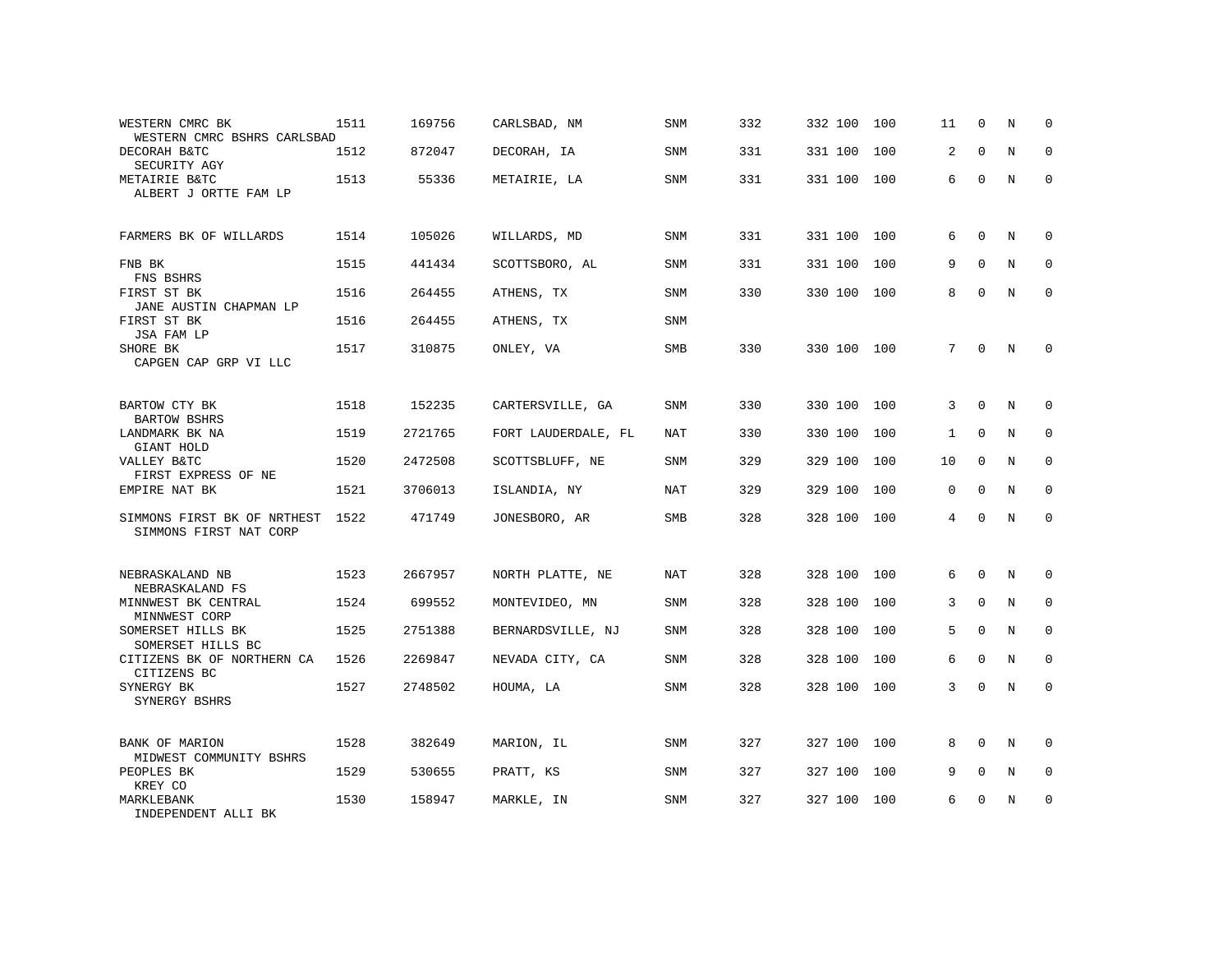| NORTH CASCADES NB<br>NORTH CASCADES BSHRS             | 1531 | 119274 | CHELAN, WA            | NAT        | 326 | 326 100 | 100 | 10       | $\Omega$    | N | $\Omega$    |
|-------------------------------------------------------|------|--------|-----------------------|------------|-----|---------|-----|----------|-------------|---|-------------|
| HNB NB                                                | 1532 | 908553 | HANNIBAL, MO          | <b>NAT</b> | 326 | 326 100 | 100 | 9        | $\Omega$    | N | $\Omega$    |
| BANK OF LANCASTER<br>BAY BK OF VA                     | 1533 | 34425  | KILMARNOCK, VA        | <b>SMB</b> | 326 | 326 100 | 100 | 8        | $\Omega$    | N | $\Omega$    |
| FIRST BK<br>FIRST SW CORP                             | 1534 | 875936 | MCCOMB, MS            | SNM        | 326 | 326 100 | 100 | 9        | $\Omega$    | N | 0           |
| FIRST NB OF EAST ARKANSAS<br>BANCSHARES OF EASTERN AR | 1535 | 251745 | FORREST CITY, AR      | NAT        | 326 | 326 100 | 100 | 13       | $\Omega$    | N | $\Omega$    |
| CITIZENS NB OF SOMERSET<br>CITIZENS BSHRS             | 1536 | 410917 | SOMERSET, KY          | <b>NAT</b> | 325 | 325 100 | 100 | 8        | $\mathbf 0$ | N | $\mathbf 0$ |
| FARMERS ST BK<br>FARMERS BSHRS                        | 1537 | 875057 | CENTER, TX            | SNM        | 325 | 325 100 | 100 | 5        | $\Omega$    | N | $\Omega$    |
| HERITAGE BK CENTRAL IL<br>TRIVOLI BC                  | 1538 | 181347 | TRIVOLI, IL           | SNM        | 325 | 325 100 | 100 | 5        | $\mathbf 0$ | N | 0           |
| WALLIS ST BK<br>WALLIS BSHRS                          | 1539 | 283867 | WALLIS, TX            | <b>SNM</b> | 325 | 325 100 | 100 | 8        | $\mathbf 0$ | N | $\mathbf 0$ |
| RICHWOOD BKG CO<br>RICHWOOD BSHRS                     | 1540 | 150727 | RICHWOOD, OH          | SMB        | 325 | 325 100 | 100 | 4        | $\Omega$    | N | $\mathbf 0$ |
| STATE BK OF LINCOLN<br>LINCOLN SB CORP                | 1541 | 490535 | LINCOLN, IL           | <b>SNM</b> | 325 | 325 100 | 100 | 6        | $\Omega$    | N | $\Omega$    |
| FARMERS BK NORTHERN MO NA<br>NORTHERN MO BSHRS        | 1542 | 303952 | UNIONVILLE, MO        | NAT        | 325 | 325 100 | 100 | 6        | $\Omega$    | N | $\mathbf 0$ |
| CITIZENS B&TC<br>CITIZENS BC OF VA                    | 1543 | 991621 | BLACKSTONE, VA        | <b>SMB</b> | 325 | 325 100 | 100 | 10       | 0           | N | 0           |
| MCNB BK&TC<br>MCNB BANKS                              | 1544 | 20633  | WELCH, WV             | <b>SNM</b> | 325 | 325 100 | 100 | 5        | $\Omega$    | N | $\Omega$    |
| CARROLL CTY ST BK<br>CARROLL CTY BSHRS                | 1545 | 859141 | CARROLL, IA           | <b>SNM</b> | 324 | 324 100 | 100 | 5        | $\mathbf 0$ | N | $\mathbf 0$ |
| PILOT GROVE SVG BK<br>PILOT GROVE SVG BK ESOP         | 1546 | 585749 | PILOT GROVE, IA       | <b>SNM</b> | 324 | 324 100 | 100 | 7        | $\Omega$    | N | $\Omega$    |
| FIRST NB S<br>FIRST BSHRS OF THE SE                   | 1547 | 12030  | ALMA, GA              | <b>NAT</b> | 324 | 324 100 | 100 | 3        | $\Omega$    | N | $\mathbf 0$ |
| INTERNATIONAL BK<br>RATON CAP CORP                    | 1548 | 209858 | RATON, NM             | SNM        | 324 | 324 100 | 100 | 6        | 0           | N | 0           |
| SAINT MARTIN B&TC<br>SAINT MARTIN BSHRS               | 1549 | 841539 | SAINT MARTINVILLE, LA | SNM        | 324 | 324 100 | 100 | 10       | $\mathbf 0$ | N | 0           |
| FIRST NB OF WATERLOO<br>FIRST WATERLOO BSHRS          | 1550 | 145545 | WATERLOO, IL          | NAT        | 324 | 324 100 | 100 | 4        | $\mathbf 0$ | N | 0           |
| FIRST NAT BKRS BK<br>FIRST NAT BKR BSHRS              | 1551 | 734538 | BATON ROUGE, LA       | <b>NAT</b> | 323 | 323 100 | 100 | $\Omega$ | $\Omega$    | N | $\mathbf 0$ |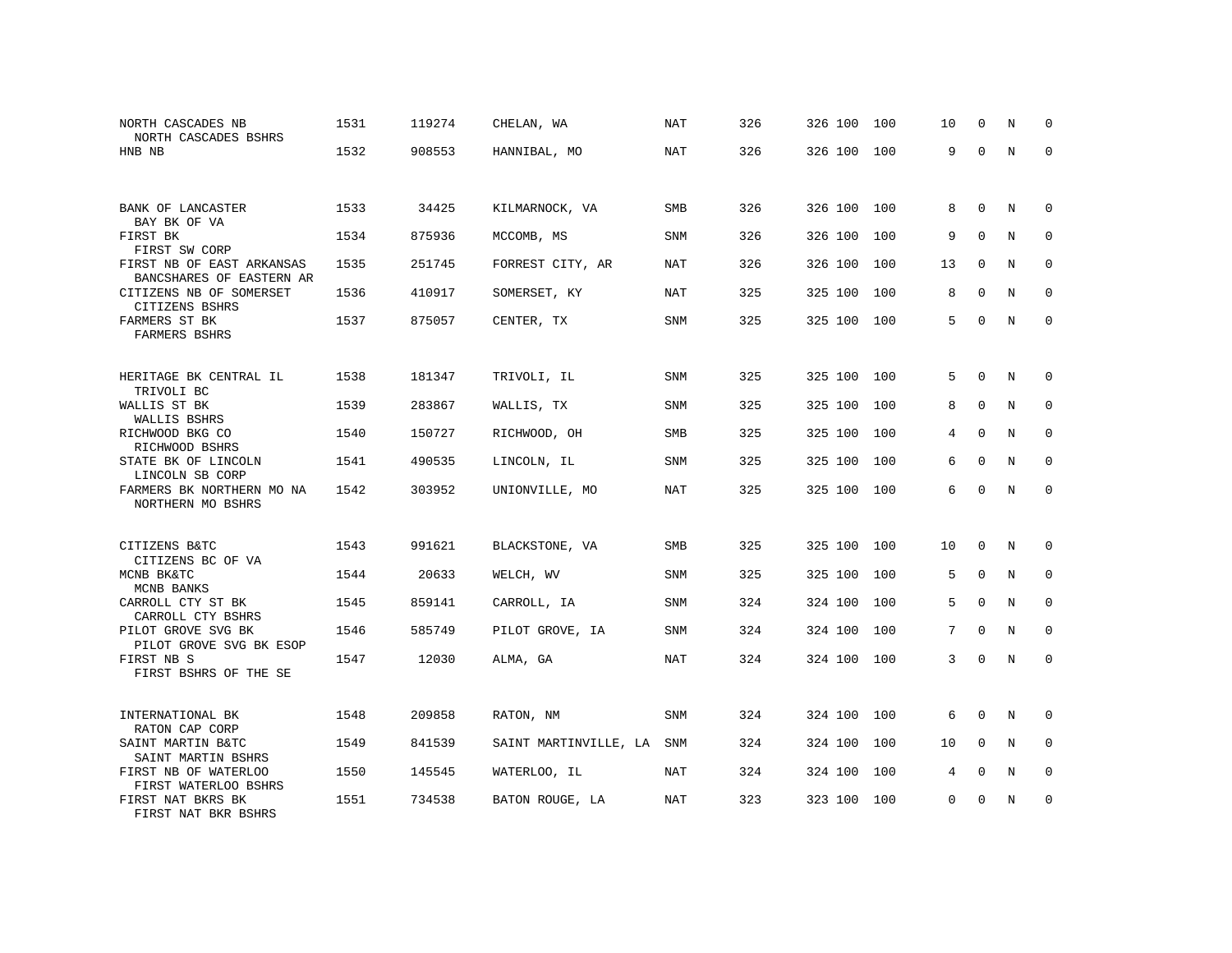| INDEPENDENCE BK                                      | 1552 | 3295320 | NEWPORT BEACH, CA    | SNM        | 323 | 323 100 | 100 | 2              | $\Omega$    | N          | <sup>0</sup> |
|------------------------------------------------------|------|---------|----------------------|------------|-----|---------|-----|----------------|-------------|------------|--------------|
|                                                      |      |         |                      |            |     |         |     |                |             |            |              |
| CALIFORNIA FIRST NB<br>CALIFORNIA FIRST NBC          | 1553 | 2907439 | IRVINE, CA           | <b>NAT</b> | 323 | 323 100 | 100 | $\Omega$       | $\Omega$    | N          | $\mathbf 0$  |
| WOODTRUST BK NA<br>WOODTRUST FC                      | 1554 | 833749  | WISCONSIN RAPIDS, WI | NAT        | 323 | 323 100 | 100 | 4              | $\Omega$    | N          | $\mathbf 0$  |
| CATSKILL HUDSON BK<br>CATSKILL HUDSON BC             | 1555 | 2132594 | ROCK HILL, NY        | <b>SNM</b> | 322 | 322 100 | 100 | 11             | $\Omega$    | N          | $\Omega$     |
| WINONA NB<br>WINONA BANC HC                          | 1556 | 220059  | WINONA, MN           | NAT        | 322 | 322 100 | 100 | 2              | $\Omega$    | N          | $\mathbf 0$  |
| REGENTS BK NA<br>TRAFALGAR HOLD LLC                  | 1557 | 3030697 | LA JOLLA, CA         | <b>NAT</b> | 322 | 322 100 | 100 | 3              | $\Omega$    | $_{\rm N}$ | $\Omega$     |
| VA COMMONWEALTH BK                                   | 1558 | 534774  | PETERSBURG, VA       | <b>SMB</b> | 322 | 322 100 | 100 | 8              | $\Omega$    | N          | $\Omega$     |
| VIRGINIA BC<br>FIRST NB OF ELK RIVER<br>FIRST NAT FS | 1559 | 970055  | MAPLE LAKE, MN       | NAT        | 322 | 322 100 | 100 | 4              | $\mathbf 0$ | N          | $\mathbf 0$  |
| FIRST ST BK OF BLAKELY<br>FIRST ST BSHRS OF BLAKELY  | 1560 | 5135    | BLAKELY, GA          | <b>SNM</b> | 321 | 321 100 | 100 | 6              | $\Omega$    | N          | $\Omega$     |
| COMMERCE ST BK<br>COMMERCE FNCL HOLDS                | 1561 | 3366239 | WEST BEND, WI        | <b>SNM</b> | 321 | 321 100 | 100 | $\mathbf{1}$   | $\mathbf 0$ | $\rm N$    | $\mathbf 0$  |
| PRIMEBANK<br>PRIMEBANK                               | 1562 | 671147  | LE MARS, IA          | <b>SMB</b> | 321 | 321 100 | 100 | $\overline{2}$ | $\Omega$    | N          | $\mathbf 0$  |
| COMMUNITY BK<br>MANSFIELD BSHRS                      | 1563 | 974754  | MANSFIELD, LA        | <b>SNM</b> | 321 | 321 100 | 100 | 8              | $\Omega$    | N          | 0            |
| PEOPLES NB<br>PEOPLES BC                             | 1564 | 698322  | EASLEY, SC           | <b>NAT</b> | 321 | 321 100 | 100 | 5              | $\Omega$    | N          | $\mathbf 0$  |
| FARMERS ST BK<br>FARMERS ST FC                       | 1565 | 475354  | VICTOR, MT           | SMB        | 321 | 321 100 | 100 | 6              | $\mathbf 0$ | N          | 0            |
| PROGRESS B&T                                         | 1566 | 3690596 | HUNTSVILLE, AL       | <b>SNM</b> | 321 | 321 100 | 100 | $\overline{2}$ | $\Omega$    | $_{\rm N}$ | $\mathbf 0$  |
| F&M BK<br>WASHINGTON/WILKES HC                       | 1567 | 510330  | WASHINGTON, GA       | SNM        | 320 | 320 100 | 100 | 5              | $\mathbf 0$ | $_{\rm N}$ | $\mathbf 0$  |
| FIRST NB OF LA GRANGE<br>FNBC LA GRANGE              | 1568 | 766735  | LA GRANGE, IL        | <b>NAT</b> | 320 | 320 100 | 100 | 2              | $\Omega$    | $_{\rm N}$ | $\Omega$     |
| UNITED AMER BK<br>ATBANCORP                          | 1569 | 3161144 | SAN MATEO, CA        | <b>SNM</b> | 320 | 320 100 | 100 | 3              | $\mathbf 0$ | N          | $\mathbf 0$  |
| FIRST CMNTY BK<br>SOUTHWEST BSHRS                    | 1570 | 186838  | CHATOM, AL           | <b>SNM</b> | 320 | 320 100 | 100 | 9              | $\Omega$    | N          | $\mathbf 0$  |
| <b>BANK OF VERSAILLES</b><br>BOV HC                  | 1571 | 625850  | VERSAILLES, MO       | SMB        | 320 | 320 100 | 100 | 3              | $\Omega$    | N          | 0            |
| CITIZENS BK OF BLOUNT CTY<br>TWIN CITIES FNCL SVC    | 1572 | 218131  | MARYVILLE, TN        | <b>SNM</b> | 319 | 319 100 | 100 | 11             | $\Omega$    | N          | $\mathbf 0$  |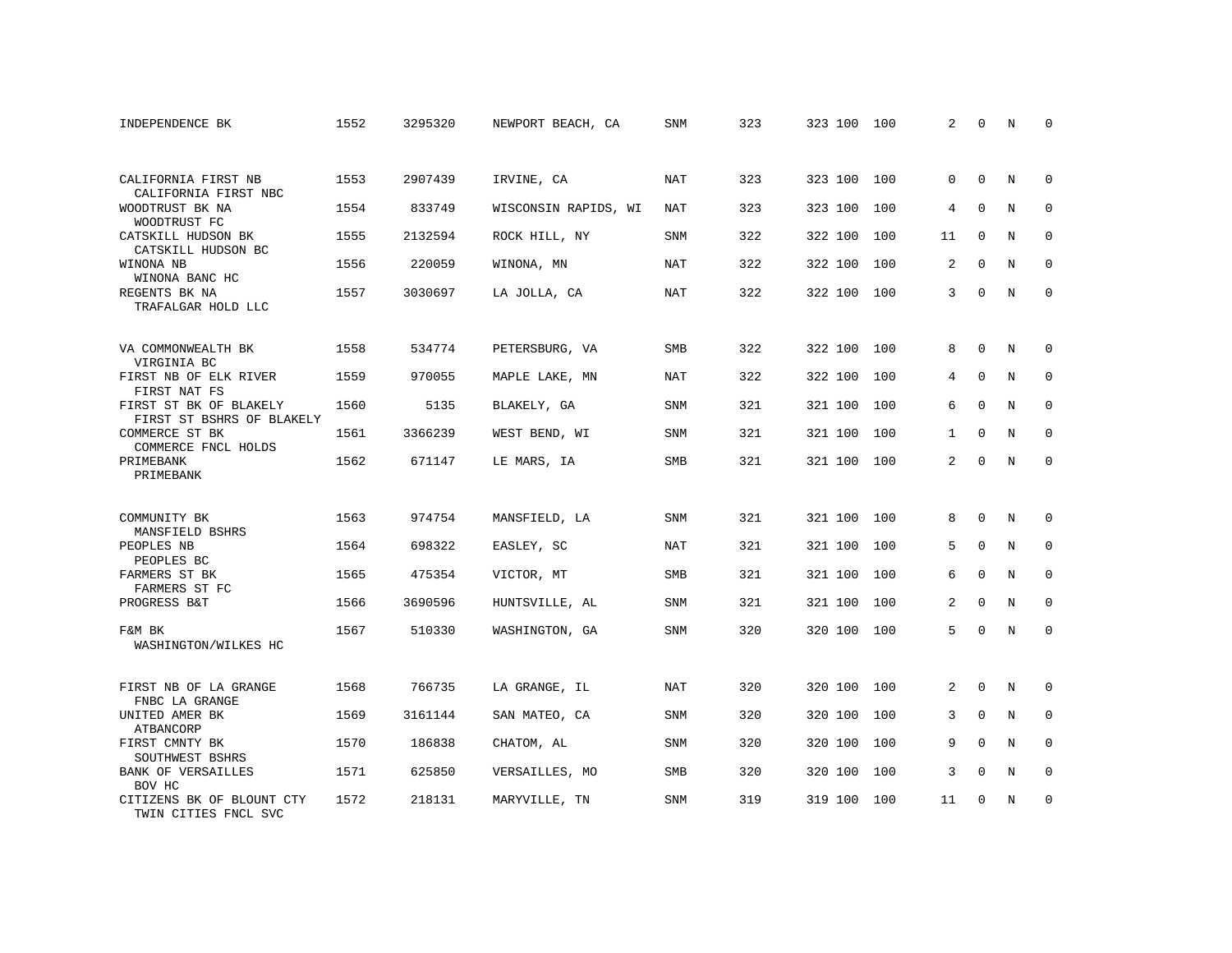| SOUTHWESTERN NB                                        | 1573 | 2625724 | HOUSTON, TX      | <b>NAT</b> | 319 | 319 100     | 100 | 5           | $\Omega$    | N          | $\Omega$    |
|--------------------------------------------------------|------|---------|------------------|------------|-----|-------------|-----|-------------|-------------|------------|-------------|
| SWNB BC<br>POINTBANK<br>PILOT POINT BC ESOP            | 1574 | 844567  | PILOT POINT, TX  | <b>SMB</b> | 319 | 319 100     | 100 | 8           | $\Omega$    | N          | $\mathbf 0$ |
| PEOPLES EXCH BK<br>GENBEACH CO                         | 1575 | 129910  | STANTON, KY      | <b>SNM</b> | 318 | 318 100     | 100 | 10          | $\mathbf 0$ | N          | 0           |
| HOMEBANC NA<br>HOMEBANCORP                             | 1576 | 3577389 | LAKE MARY, FL    | <b>NAT</b> | 318 | 318 100     | 100 | 6           | $\Omega$    | N          | $\Omega$    |
| FIRST CMNTY BK OF BEDFORD CT 1577<br>FIRST CMNTY BC    |      | 1188772 | SHELBYVILLE, TN  | <b>SNM</b> | 318 | 318 100     | 100 | 3           | $\Omega$    | N          | $\mathbf 0$ |
| GREYSTONE BK                                           | 1578 | 3377084 | RALEIGH, NC      | <b>SNM</b> | 318 | 318 100     | 100 | $\Omega$    | $\Omega$    | N          | 0           |
| VALLEY NB                                              | 1579 | 962854  | ESPANOLA, NM     | NAT        | 318 | 318 100     | 100 | 0           | $\Omega$    | N          | $\mathbf 0$ |
| FIDELITY NB<br>CARLSON BSHRS                           | 1580 | 848248  | WEST MEMPHIS, AR | NAT        | 318 | 318 100     | 100 | 4           | $\Omega$    | N          | 0           |
| FIRST NB OF DIETERICH<br>PRIME BANC CORP               | 1581 | 771140  | DIETERICH, IL    | <b>NAT</b> | 318 | 318 100     | 100 | 5           | $\Omega$    | N          | $\mathbf 0$ |
| BANKORION<br>ORION BC                                  | 1582 | 855741  | ORION, IL        | SNM        | 318 | 318 100     | 100 | 5           | $\Omega$    | N          | $\mathbf 0$ |
| ROUND TOP ST BK                                        | 1583 | 665865  | ROUND TOP, TX    | <b>SNM</b> | 318 | 318 100     | 100 | 3           | $\Omega$    | N          | 0           |
| ROUND TOP BSHRS<br>STATE BK FNCL<br>FIRST BC           | 1584 | 2631172 | LA CROSSE, WI    | <b>SMB</b> | 317 | 317 100     | 100 | 6           | $\mathbf 0$ | N          | 0           |
| PROFESSIONAL BUS BK<br>SCJ                             | 1585 | 3843730 | PASADENA, CA     | <b>SNM</b> | 317 | 317 100     | 100 | 5           | $\Omega$    | $_{\rm N}$ | $\mathbf 0$ |
| PRIVATE BK OF THE PENINSULA<br>PENINSULA BHC           | 1586 | 3214059 | PALO ALTO, CA    | <b>SNM</b> | 317 | 317 100     | 100 | 0           | $\Omega$    | N          | $\mathbf 0$ |
| BANK OF SUN PRAIRIE<br>BOSP BSHRS                      | 1587 | 124344  | SUN PRAIRIE, WI  | SNM        | 317 | 317 100 100 |     | 3           | $\Omega$    | N          | 0           |
| THIRD NB OF SEDALIA                                    | 1588 | 611451  | SEDALIA, MO      | <b>NAT</b> | 317 | 317 100 100 |     | 3           | 0           | N          | 0           |
| CENTRAL BANCOMPANY<br>RESOURCE BK NA<br>RESOURCE BSHRS | 1589 | 235530  | DEKALB, IL       | NAT        | 316 | 316 100     | 100 | 6           | $\mathbf 0$ | N          | 0           |
| CITIZENS BK<br>CITIZENS BSHRS CORP                     | 1590 | 898627  | OLANTA, SC       | <b>SNM</b> | 316 | 316 100     | 100 | 13          | $\Omega$    | N          | $\mathbf 0$ |
| PLANTERSFIRST<br>MID ST BK                             | 1591 | 300933  | CORDELE, GA      | SNM        | 316 | 316 100     | 100 | 6           | $\Omega$    | N          | 0           |
| PLAZA BK<br>SCJ                                        | 1592 | 3400928 | IRVINE, CA       | <b>SNM</b> | 314 | 314 100 100 |     | $\mathbf 1$ | 0           | N          | $\mathbf 0$ |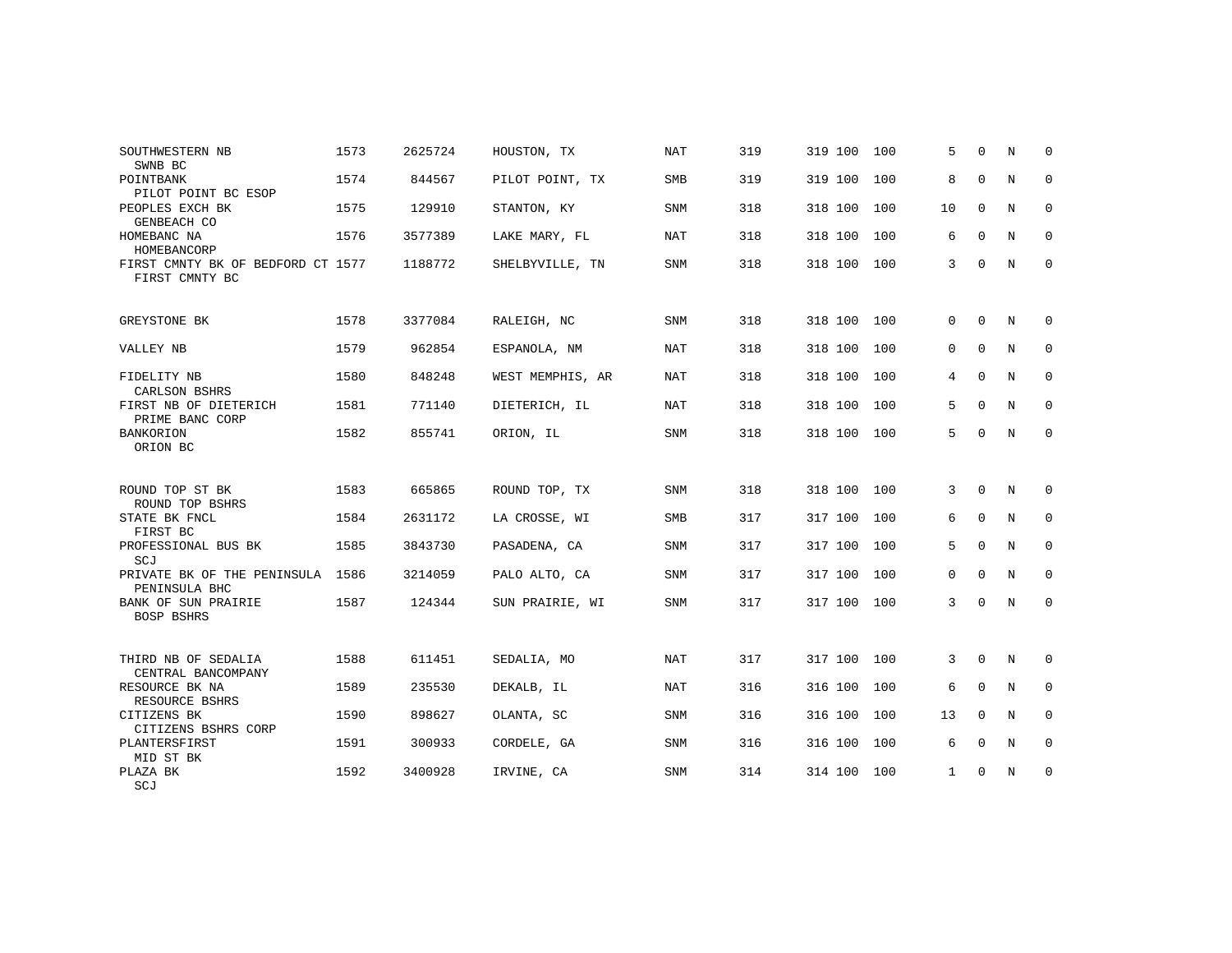| MIDSTATES BK NA<br>MIDSTATES BSHRS              | 1593 | 728948  | COUNCIL BLUFFS, IA | NAT        | 314 | 314 100     | 100 | 5            | $\Omega$    | N          | $\Omega$    |
|-------------------------------------------------|------|---------|--------------------|------------|-----|-------------|-----|--------------|-------------|------------|-------------|
| GERMANTOWN T&SB<br>GERMANTOWN BANC CORP         | 1594 | 830748  | BREESE, IL         | SNM        | 314 | 314 100     | 100 | 3            | $\Omega$    | N          | $\Omega$    |
| MACON B&TC<br>MACON BANCTRUST                   | 1595 | 709639  | LAFAYETTE, TN      | SNM        | 314 | 314 100     | 100 | 6            | $\Omega$    | N          | 0           |
| WATERFORD BK NA<br>WATERFORD BANCORP            | 1596 | 3588424 | TOLEDO, OH         | NAT        | 314 | 314 100     | 100 | $\Omega$     | $\Omega$    | N          | $\Omega$    |
| FARMERS ST BK<br>FSB FNCL SVC                   | 1597 | 840747  | WATERLOO, IA       | SNM        | 313 | 313 100     | 100 | 5            | $\Omega$    | N          | 0           |
| MONUMENT BK                                     | 1598 | 3336607 | BETHESDA, MD       | SNM        | 313 | 313 100     | 100 | $\Omega$     | $\Omega$    | N          | $\mathbf 0$ |
| CALIFORNIA REPUBLIC BK                          | 1599 | 3669930 | NEWPORT BEACH, CA  | <b>SNM</b> | 313 | 313 100     | 100 | $\mathbf{1}$ | $\Omega$    | N          | $\mathbf 0$ |
| FIRST NB OF FL                                  | 1600 | 252836  | MILTON, FL         | <b>NAT</b> | 313 | 313 100     | 100 | 7            | $\Omega$    | N          | $\mathbf 0$ |
| CITIZENS BK<br>EAST TX FC                       | 1601 | 744854  | KILGORE, TX        | <b>SNM</b> | 313 | 313 100     | 100 | 10           | $\Omega$    | N          | $\Omega$    |
| POINTS WEST CMNTY BK<br>FIRST NE BANCS          | 1602 | 654252  | SIDNEY, NE         | SNM        | 313 | 313 100     | 100 | 8            | $\Omega$    | N          | $\mathbf 0$ |
| ROUNDBANK<br>WASECA BSHRS                       | 1603 | 836852  | WASECA, MN         | <b>SNM</b> | 313 | 313 100     | 100 | 3            | $\Omega$    | N          | $\Omega$    |
| MECHANICS & FARMERS BK<br>M&F BC                | 1604 | 332224  | DURHAM, NC         | SNM        | 312 | 312 100     | 100 | 8            | $\mathbf 0$ | N          | $\mathbf 0$ |
| FRONTIER BK<br>FRONTIER NAT CORP                | 1605 | 255136  | LA GRANGE, GA      | <b>SNM</b> | 312 | 312 100     | 100 | 9            | $\Omega$    | N          | $\Omega$    |
| OZARK MOUNTAIN BK<br>CENTRAL BANCOMPANY         | 1606 | 576541  | BRANSON, MO        | <b>SNM</b> | 311 | 311 100     | 100 | 5            | $\Omega$    | N          | $\mathbf 0$ |
| REPUBLIC BK<br>REPUBLIC BSHRS                   | 1607 | 316354  | DULUTH, MN         | <b>SNM</b> | 311 | 311 100     | 100 | 7            | $\Omega$    | $_{\rm N}$ | $\Omega$    |
| CONVERSE CTY BK<br>CONVERSE CTY CAP CORP        | 1608 | 72258   | DOUGLAS, WY        | <b>SNM</b> | 311 | 311 100     | 100 | $\mathbf{1}$ | $\Omega$    | N          | $\Omega$    |
| PEOPLES BK OF CMRC<br><b>DUKE FNCL GROUP</b>    | 1609 | 151751  | CAMBRIDGE, MN      | SNM        | 311 | 311 100     | 100 | 5            | $\mathbf 0$ | N          | $\mathbf 0$ |
| MIFFLINBURG B&TC<br>MIFFLINBURG BC              | 1610 | 779016  | MIFFLINBURG, PA    | <b>SNM</b> | 311 | 311 100     | 100 | 5            | $\Omega$    | N          | $\Omega$    |
| BANK OF BOTETOURT<br>BOTETOURT BSHRS            | 1611 | 759625  | BUCHANAN, VA       | SNM        | 311 | 311 100     | 100 | 9            | $\mathbf 0$ | N          | $\mathbf 0$ |
| WEST MILTON ST BK<br>WEST MILTON BC             | 1612 | 556011  | WEST MILTON, PA    | SNM        | 311 | 311 100     | 100 | 4            | $\Omega$    | N          | $\Omega$    |
| FIRST NB OF CLARKSDALE<br>FIRST VALLEY NAT CORP | 1613 | 11640   | CLARKSDALE, MS     | <b>NAT</b> | 311 | 311 100 100 |     | 4            | $\Omega$    | N          | 0           |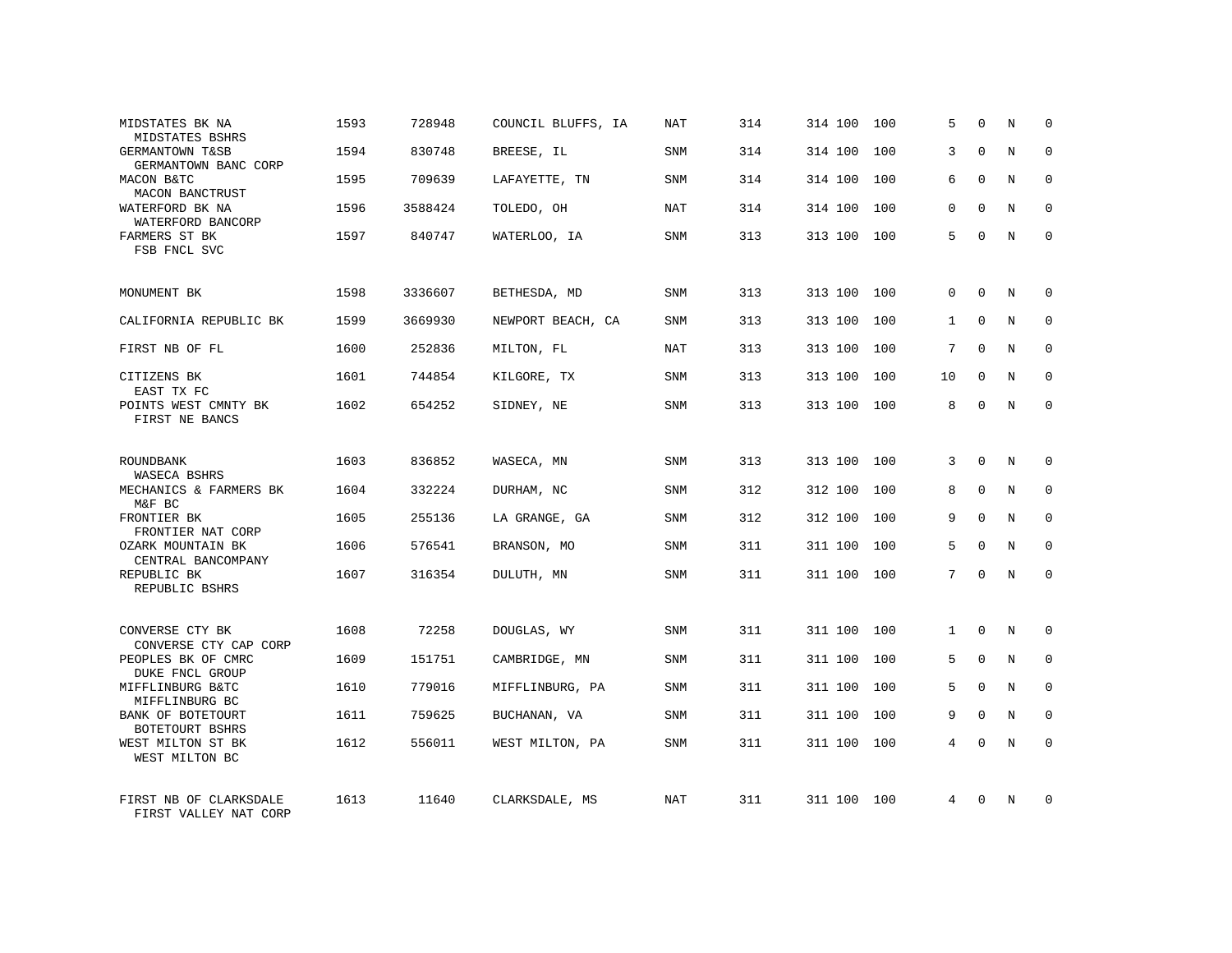| BANK OF CMRC & TC                                             | 1614 | 476539  | CROWLEY, LA         | SNM        | 310 | 310 100 | 100 | 4  | $\Omega$     | N           | 0           |
|---------------------------------------------------------------|------|---------|---------------------|------------|-----|---------|-----|----|--------------|-------------|-------------|
| BANK OF NEW CANAAN<br>BNC FNC GRP                             | 1615 | 3109043 | NEW CANAAN, CT      | SNM        | 310 | 310 100 | 100 | 1  | $\Omega$     | N           | 0           |
| JOHN MARSHALL BK                                              | 1616 | 3419416 | FALLS CHURCH, VA    | SMB        | 310 | 310 100 | 100 | 4  | $\mathbf{0}$ | N           | $\mathbf 0$ |
| PEOPLES ST BK                                                 | 1617 | 326344  | NEWTON, IL          | SNM        | 310 | 310 100 | 100 | 5  | $\Omega$     | N           | $\mathbf 0$ |
|                                                               |      |         |                     |            |     |         |     |    |              |             |             |
| COMMUNITY BK OF BERGEN CTY                                    | 1618 | 275509  | MAYWOOD, NJ         | SMB        | 310 | 310 100 | 100 | 2  | $\mathbf 0$  | N           | $\mathbf 0$ |
| SWINEFORD NB<br>FULTON FNCL CORP                              | 1619 | 203418  | MIDDLEBURG, PA      | NAT        | 309 | 309 100 | 100 | 6  | $\Omega$     | N           | $\Omega$    |
| PEOPLES BK OF THE OZARKS<br>PEOPLES SVC CO                    | 1620 | 417149  | NIXA, MO            | SNM        | 309 | 309 100 | 100 | 11 | 0            | N           | 0           |
| FIRST CHOICE CMNTY BK<br>FMCB HOLD                            | 1621 | 3557617 | DALLAS, GA          | <b>SNM</b> | 308 | 308 100 | 100 | 6  | $\Omega$     | N           | $\Omega$    |
| 1ST CENTURY BK NA<br>1ST CENTURY BSHRS                        | 1622 | 3247598 | LOS ANGELES, CA     | NAT        | 308 | 308 100 | 100 | 0  | 0            | N           | $\mathbf 0$ |
|                                                               |      |         |                     |            |     |         |     |    |              |             |             |
| COTTONPORT BK<br>MANSURA BSHRS                                | 1623 | 473930  | COTTONPORT, LA      | <b>SNM</b> | 308 | 308 100 | 100 | 10 | $\mathbf 0$  | N           | $\mathbf 0$ |
| AUSTIN BK CHICAGO<br>GREATER CHICAGO FC                       | 1624 | 4839    | CHICAGO, IL         | <b>SNM</b> | 308 | 308 100 | 100 | 4  | $\mathbf 0$  | N           | $\mathbf 0$ |
| FARMERS & MRCH SVG BK<br>DUNN INV CO                          | 1625 | 863746  | MANCHESTER, IA      | <b>SMB</b> | 308 | 308 100 | 100 | 5  | $\Omega$     | $_{\rm N}$  | $\Omega$    |
| CUSTODIAL TC<br>JPMORGAN CHASE & CO                           | 1626 | 931319  | JERSEY CITY, NJ     | <b>SNM</b> | 308 | 308 100 | 100 | 0  | $\mathbf 0$  | N           | $\mathbf 0$ |
| BEACH BUS BK                                                  | 1627 | 3252510 | MANHATTAN BEACH, CA | <b>SNM</b> | 308 | 308 100 | 100 | 2  | $\Omega$     | N           | $\mathbf 0$ |
|                                                               |      |         |                     |            |     |         |     |    |              |             |             |
| PROVIDENCE BK LLC                                             | 1628 | 3280625 | SOUTH HOLLAND, IL   | <b>SNM</b> | 307 | 307 100 | 100 | 3  | $\mathbf 0$  | N           | $\mathbf 0$ |
| 1ST NB OF S FL<br>HOMETOWN OF HMSTD BKG CO                    | 1629 | 737632  | HOMESTEAD, FL       | <b>NAT</b> | 307 | 307 100 | 100 | 6  | $\mathbf 0$  | $\mathbb N$ | $\mathbf 0$ |
| SECURITY NB<br>SECURITY FS CORP                               | 1630 | 119153  | ENID, OK            | NAT        | 307 | 307 100 | 100 | 2  | $\mathbf 0$  | N           | 0           |
| FIRST NB IN HOWELL<br>FNBH BC                                 | 1631 | 755047  | HOWELL, MI          | <b>NAT</b> | 307 | 307 100 | 100 | 8  | 0            | N           | $\Omega$    |
| FIRST NB FOX VALLEY                                           | 1632 | 675949  | NEENAH, WI          | <b>NAT</b> | 307 | 307 100 | 100 | 3  | 0            | N           | $\mathbf 0$ |
| FIRST MENASHA BSHRS                                           |      |         |                     |            |     |         |     |    |              |             |             |
| MINSTER BK                                                    | 1633 | 604024  | MINSTER, OH         | SMB        | 307 | 307 100 | 100 | 6  | 0            | N           | 0           |
| MINSTER FNCL CORP<br>METROPOLITAN B&TC<br>METROPOLITAN BK GRP | 1634 | 718930  | CHICAGO, IL         | <b>SNM</b> | 307 | 307 100 | 100 | 8  | $\Omega$     | N           | $\mathbf 0$ |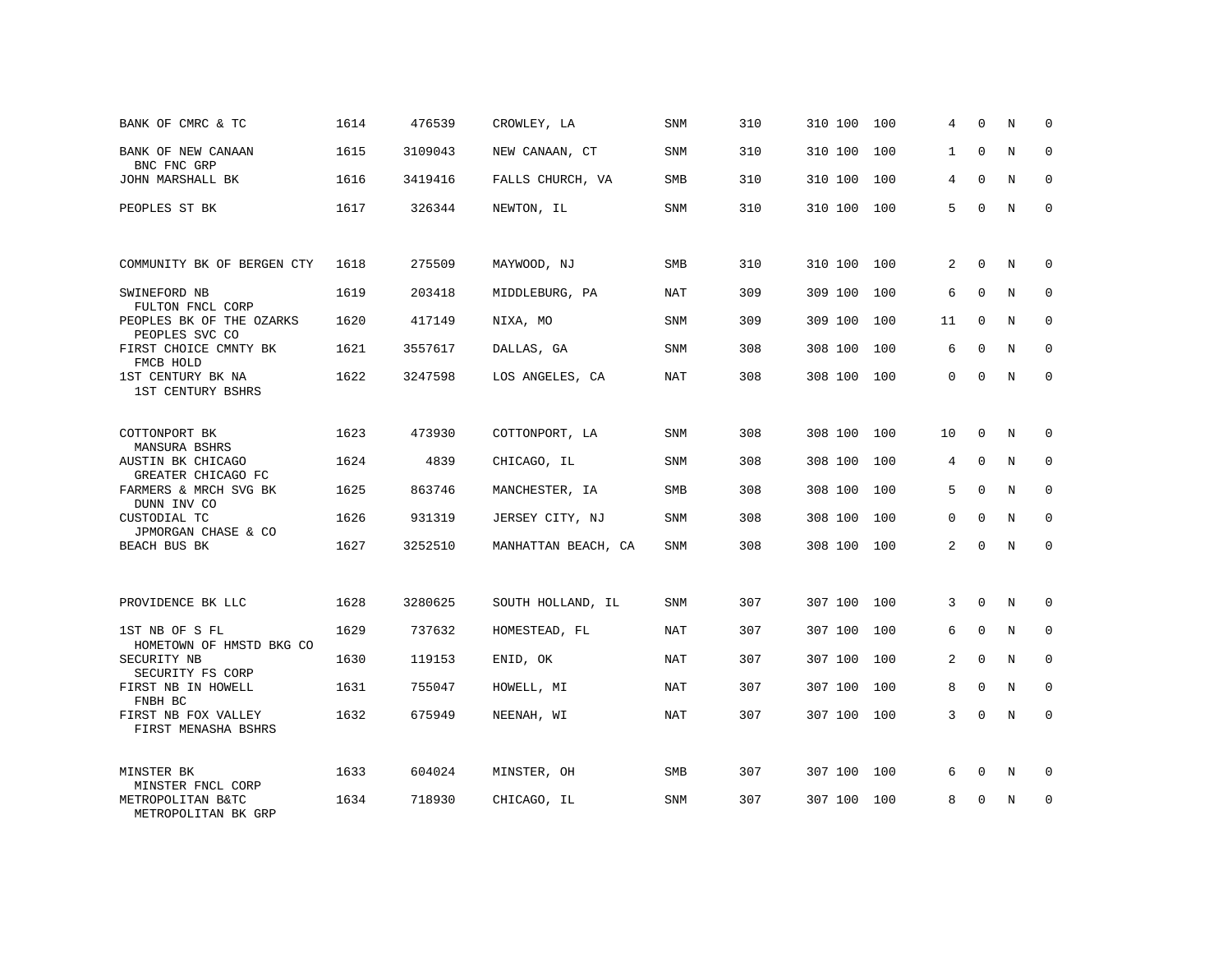| FIRST NB<br>FIRST FABENS BC                      | 1635 | 378651  | FABENS, TX         | <b>NAT</b> | 307 | 307 100 | 100 | 6            | $\Omega$    | N           | 0           |
|--------------------------------------------------|------|---------|--------------------|------------|-----|---------|-----|--------------|-------------|-------------|-------------|
| FIRST TX BK<br>FIRST TX BC                       | 1636 | 444350  | GEORGETOWN, TX     | <b>SNM</b> | 307 | 307 100 | 100 | 3            | $\Omega$    | $_{\rm N}$  | $\Omega$    |
| <b>BUILDERS BK</b><br><b>BUILDERS FC</b>         | 1637 | 2595975 | CHICAGO, IL        | <b>SNM</b> | 306 | 306 100 | 100 | 2            | $\mathbf 0$ | N           | 0           |
| FIRST UT BK<br>FIRST UT BC                       | 1638 | 207872  | SALT LAKE CITY, UT | SMB        | 306 | 306 100 | 100 | 7            | $\Omega$    | N           | $\Omega$    |
| BEACON BK<br>EXCELSIOR FNCL SVC                  | 1639 | 719955  | SHOREWOOD, MN      | <b>SNM</b> | 306 | 306 100 | 100 | 5            | $\Omega$    | N           | $\Omega$    |
| MARIES CTY BK<br>MARIES CTY BC                   | 1640 | 441359  | VIENNA, MO         | SNM        | 305 | 305 100 | 100 | 6            | $\Omega$    | N           | 0           |
| FIRST MT BK<br>FIRST NBC                         | 1641 | 613156  | LIBBY, MT          | <b>SMB</b> | 305 | 305 100 | 100 | 8            | $\Omega$    | N           | $\Omega$    |
| FIRST ST BK<br>FIRST ST BSHRS                    | 1642 | 801047  | NEW LONDON, WI     | SNM        | 305 | 305 100 | 100 | 6            | $\Omega$    | N           | 0           |
| CITIZENS NB<br>CENTRAL TX FNCL CORP              | 1643 | 59352   | CAMERON, TX        | NAT        | 305 | 305 100 | 100 | 7            | $\Omega$    | N           | $\Omega$    |
| FIRST NB<br>FIRST NAT BSHRS HEMPSTEAD CTY        | 1644 | 273149  | TEXARKANA, TX      | <b>NAT</b> | 305 | 305 100 | 100 | 7            | $\Omega$    | N           | $\mathbf 0$ |
| PARADISE BK                                      | 1645 | 3368635 | BOCA RATON, FL     | <b>SMB</b> | 305 | 305 100 | 100 | 2            | $\Omega$    | N           | $\Omega$    |
| NATIONAL BK OF GA<br>NBG BC                      | 1646 | 2872340 | ATHENS, GA         | <b>NAT</b> | 305 | 305 100 | 100 | 1            | $\Omega$    | N           | $\mathbf 0$ |
| PROFINIUM FNCL<br>PROFINIUM FNCL HOLD            | 1647 | 865450  | TRUMAN, MN         | <b>SMB</b> | 305 | 305 100 | 100 | 2            | $\Omega$    | N           | $\Omega$    |
| BTC BK<br>BETHANY BSHRS                          | 1648 | 1009242 | BETHANY, MO        | <b>SNM</b> | 305 | 305 100 | 100 | 4            | $\Omega$    | N           | 0           |
| FIRST CMNTY BK OF SW FL<br>SOUTHWEST FL CMNTY BC | 1649 | 2783660 | FORT MYERS, FL     | <b>SNM</b> | 305 | 305 100 | 100 | 6            | $\mathbf 0$ | $\rm N$     | $\mathbf 0$ |
| NEW TRIPOLI BK<br>NEW TRIPOLI BC                 | 1650 | 331713  | NEW TRIPOLI, PA    | <b>SMB</b> | 304 | 304 100 | 100 | $\mathbf{1}$ | $\Omega$    | N           | $\mathbf 0$ |
| NORTHMARK BK                                     | 1651 | 1161216 | NORTH ANDOVER, MA  | SNM        | 304 | 304 100 | 100 | 2            | $\mathbf 0$ | $\rm N$     | $\mathbf 0$ |
| M C B&TC<br>M C BSHRS                            | 1652 | 1003839 | MORGAN CITY, LA    | <b>SNM</b> | 304 | 304 100 | 100 | 4            | $\Omega$    | $\mathbf N$ | $\mathbf 0$ |
| COMMERCIAL SVG BK<br>COMMERCIAL BSHRS            | 1653 | 533928  | UPPER SANDUSKY, OH | <b>SNM</b> | 304 | 304 100 | 100 | 8            | $\Omega$    | N           | 0           |
| SMARTBANK<br>SMARTFINANCIAL                      | 1654 | 3532641 | PIGEON FORGE, TN   | SMB        | 304 | 304 100 | 100 | 3            | 0           | N           | 0           |
| SAINT JOHNS B&TC<br>UNITY BSHRS LLC              | 1655 | 173557  | SAINT JOHN, MO     | <b>SNM</b> | 304 | 304 100 | 100 | 6            | $\Omega$    | N           | $\mathbf 0$ |